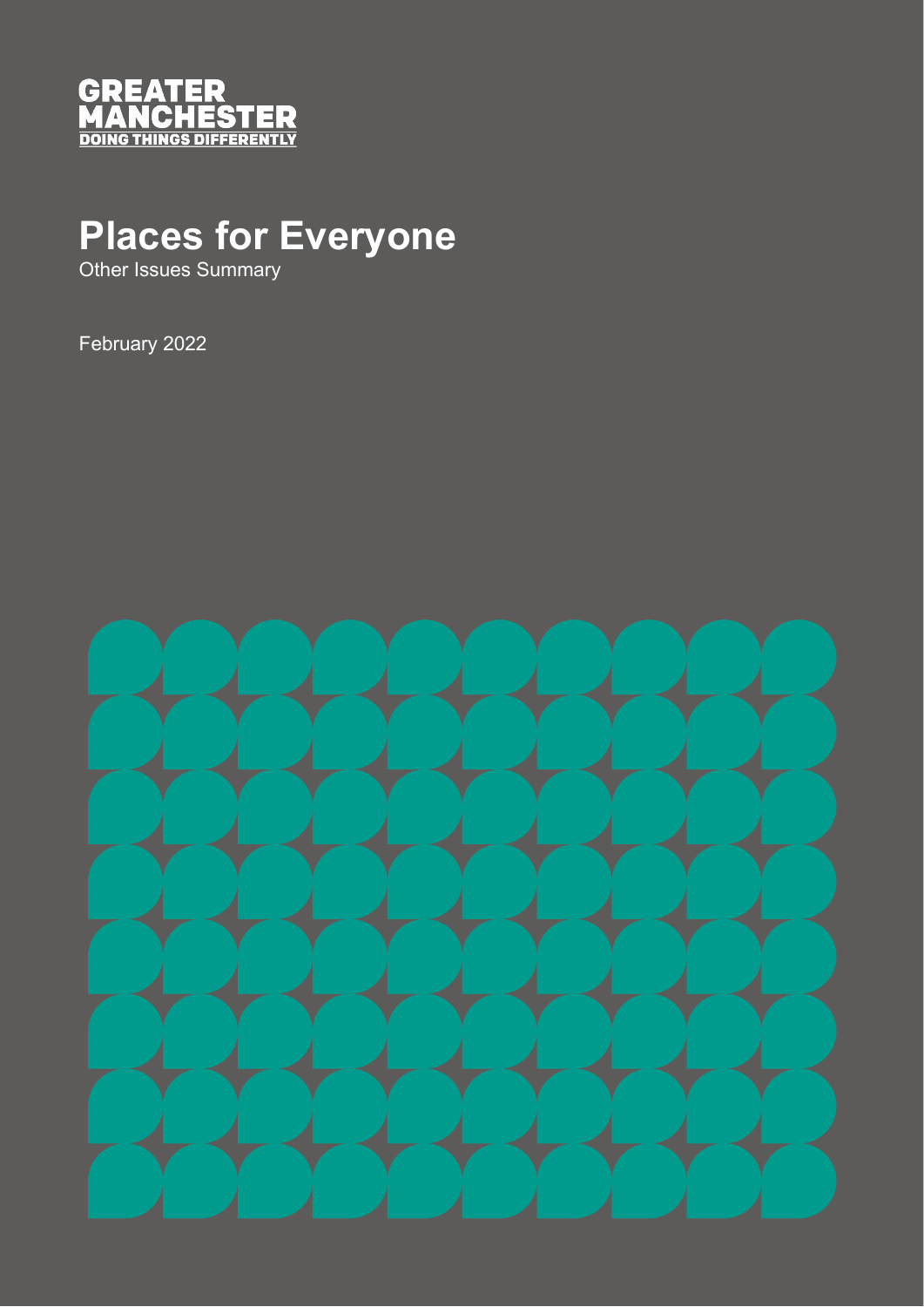## **Chapter One, Chapter Two and General/Other Responses**

A summary of the issues raised in relation to Chapter One, Chapter Two, Appendix A and general/other responses such as matters relating to consultation, compliance, plan wide and omissions from the Plan.

#### **PfE 2021 Chapter One - Introduction**

Respondent name(s) **Philip Bailey** The Chartered Institute of Logistics and Transport in the UK (Martin Arthur) The Chartered Institute of Logistics and Transport in the UK (Martin Arthur)

| Row          | Summary of issues raised to PfE2021                                                                                                                                                                                          | Summary response to issues raised to PfE2021                                                                                                                                                                                                                                                                                                                                                                                                                                                                                                                                                                                                                                                                                                                                                                                                                                        |
|--------------|------------------------------------------------------------------------------------------------------------------------------------------------------------------------------------------------------------------------------|-------------------------------------------------------------------------------------------------------------------------------------------------------------------------------------------------------------------------------------------------------------------------------------------------------------------------------------------------------------------------------------------------------------------------------------------------------------------------------------------------------------------------------------------------------------------------------------------------------------------------------------------------------------------------------------------------------------------------------------------------------------------------------------------------------------------------------------------------------------------------------------|
| CH1.1        | The introductory sections of the plan contradict other parts of the plan<br>and the statements are not justified, e.g. Paragraphs 1.36. 1.44. 1.47                                                                           | PfE sets out a clear preference of using previously developed<br>(brownfield) land and vacant buildings to meet development needs.<br>However, given the scale of development required to meet the needs<br>of Greater Manchester a limited amount of development is required<br>on greenfield and Green Belt land as it is critical to the delivery of the<br>overall vision and objectives of the plan. The release of greenfield<br>and Green Belt land has, however been kept to a minimum.<br>Therefore, it is considered that the introductory chapter provides an<br>appropriate introduction to the PfE Plan.                                                                                                                                                                                                                                                               |
| <b>CH1.2</b> | The effectiveness of the public transport investment referred to in<br>Chapter 1 is questioned, including uncertainties in relation to impacts<br>of the national bus strategy. This undermines the soundness of the<br>plan | Chapter 10 sets out a clear strategy in relation to delivering a<br>integrated network. The Local Authorities and TfGM have a clear<br>policy direction and major programme of investment in sustainable<br>transport which is expected to transform travel patterns in GM and<br>help achieve our "Right Mix" vision of no net increase in motor-vehicle<br>traffic by 2040. Our transport strategy is set out in the GM Transport<br>Strategy 2040 [09.01.01] and in the GM Transport Strategy Our Five<br>Year Delivery Plan 2021-2026 [09.01.02]. We are also working<br>alongside National Highways to prepare a further piece of work<br>examining a "policy-off/worst-case" impact on the SRN to help<br>address National Highways remaining concerns. Therefore, it is<br>considered that the introductory chapter provides an appropriate<br>introduction to the PfE Plan. |
| CH1.3        | The plan is unsound, as Chapter 1 fails to explore scenarios to take<br>account of Brexit in relation to public transport, including the changing<br>roles of town centres.                                                  | No change is considered necessary. Chapter 1 states that two<br>assessments of the potential impacts of Brexit (and Covid-19) on the<br>economy were carried out, initially in 2020 and again in 2021. Both<br>assessments concluded that there was insufficient evidence to<br>amend the assumptions underpinning the PfE Plan. For further<br>information see COVID-19 and Places for Everyone Growth Options<br>$[05.01.03]$ .                                                                                                                                                                                                                                                                                                                                                                                                                                                   |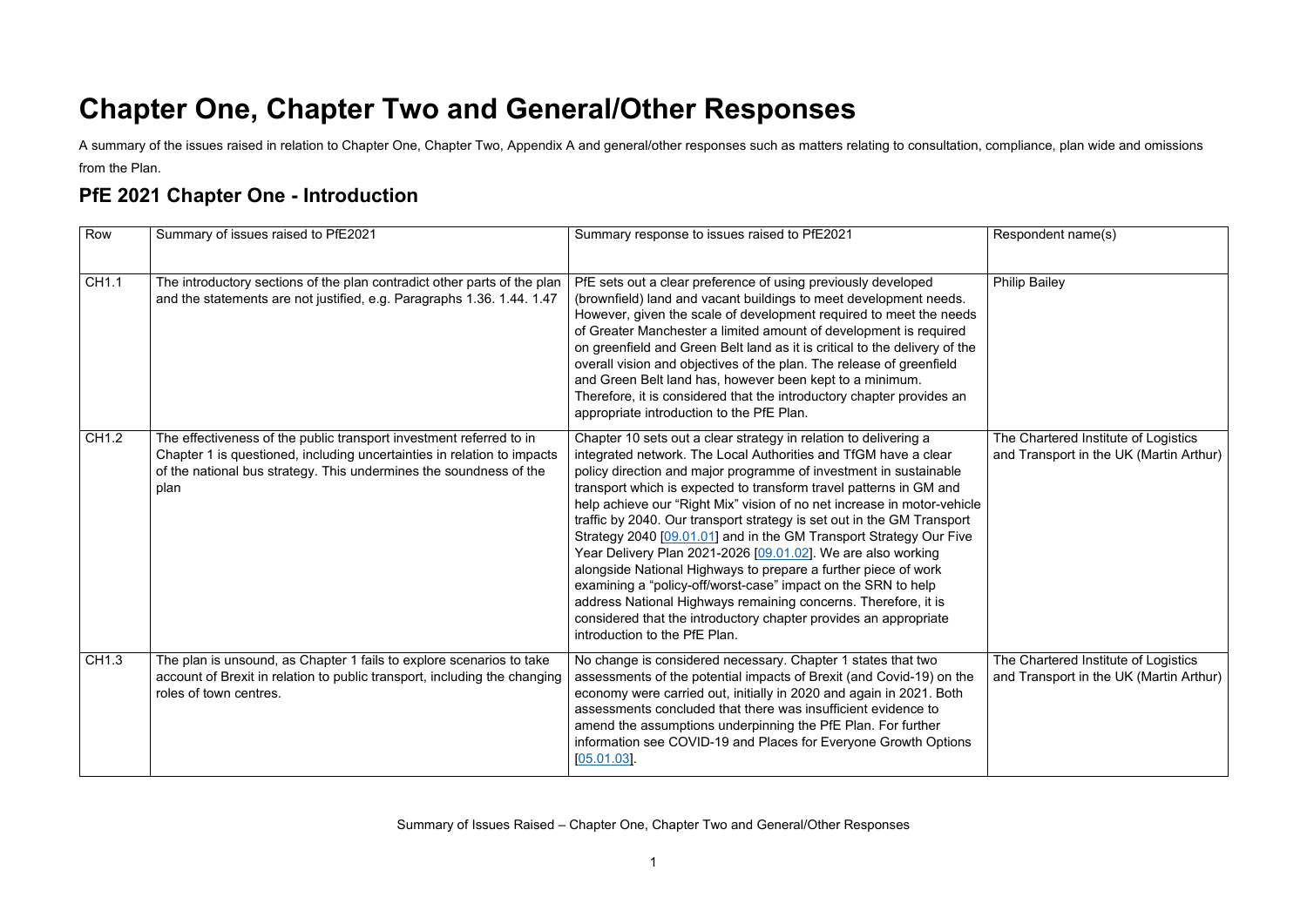| Row    | Summary of issues raised to PfE2021                                                                                                                                                                                                         | Summary response to issues raised to PfE2021                                                                                                                                                                                                                                                                                                                                                                                                                                                                                                | Respondent name(s)                            |
|--------|---------------------------------------------------------------------------------------------------------------------------------------------------------------------------------------------------------------------------------------------|---------------------------------------------------------------------------------------------------------------------------------------------------------------------------------------------------------------------------------------------------------------------------------------------------------------------------------------------------------------------------------------------------------------------------------------------------------------------------------------------------------------------------------------------|-----------------------------------------------|
| CH1.4  | The plan is unsound as there is no reference in Chapter 1 to<br>necessary transport provision for the allocations                                                                                                                           | Paragraphs 1.53 to 1.56 summarises the infrastructure required to<br>support the scale and pattern of growth. Appropriately, full details are<br>provided in the relevant thematic and allocation policies. It is not<br>considered that the changes being requested are a soundness issue,<br>therefore no change is considered necessary                                                                                                                                                                                                  | The Chartered Institu<br>and Transport in the |
| CH1.5  | Paragraph 1.28 should make it clear whether districts will compete<br>against each other whilst boosting the competitiveness of the<br>northern districts                                                                                   | Paragraph 1.28 provides a brief summary of the spatial strategy.<br>Appropriately, full details are provided in the policies within the<br>Strategy Chapter of the Plan. It is not considered that the changes<br>being requested are a soundness issue, therefore no change is<br>considered necessary                                                                                                                                                                                                                                     | PeterThompson                                 |
| CH1.6  | Concern over reference to HS2 in Chapter 1, given the potential<br>impact of it on the SRN, together with the development allocations in<br>the locality                                                                                    | HS2 is a national infrastructure project which will bring opportunities<br>to Greater Manchester and therefore it is appropriate to refer to it in<br>the introductory section of the plan. Detailed transport evidence in<br>relation to the areas around Manchester Airport is provided in the<br>evidence for the relevant allocations, JPA 3.1 Medipark, JPA 3.2<br>Timperley Wedge and JPA10 Global Logistics. It is not considered<br>that the issue raised here is a soundness issue, therefore no change<br>is considered necessary | <b>National Highways</b>                      |
| CH1.7  | Paragraph 1.39 should be strengthened to reflect the ambition to<br>enhance green infrastructure across the City Region and to deliver a<br>substantial, measurable and widespread net gain in biodiversity                                 | Paragraph 1.39 provides a brief summary of what contributes to a<br>good place. Appropriately, full details in relation to the natural<br>environment, including biodiversity net gain, can be found in the<br>policies in the Greener Places Chapter. It is not considered that the<br>changes being requested are a soundness issue, therefore no<br>change is considered necessary                                                                                                                                                       | The Wildlife Trusts                           |
| CH1.8  | Paragraph 1.40 should be made clearer that all parts of the strategic<br>green infrastructure network (i.e. not just areas which fall within the<br>Green Belt) will generally be protected from development                                | Paragraph 1.40 provides a brief summary in relation to green<br>infrastructure. Appropriately, full details in relation to green<br>infrastructure, can be found in the policies in the Greener Places<br>Chapter. It is not considered that the changes being requested are a<br>soundness issue, therefore no change is considered necessary                                                                                                                                                                                              | The Wildlife Trusts                           |
| CH1.9  | Chapter 1 should state that brownfield sites can have valuable<br>biodiversity interests which should be protected as they can<br>contribute to ecological networks.                                                                        | Paragraphs 1.41 to 1.46 provide a summary of the strategic approach<br>to using brownfield land across the plan area. It is not considered that<br>the changes being requested are a soundness issue, therefore no<br>change is considered necessary                                                                                                                                                                                                                                                                                        | The Wildlife Trusts                           |
| CH1.10 | The pledge to keep fossil fuels in the ground should be extended to<br>cover peat. Without this the aspirations of the districts to meet their<br>2038 target will be undermined, particularly as some allocations are<br>proposed on peat. | It is considered that as drafted, Chapter 1 appropriately reflects the<br>policy aspiration in Chapter 5. It is not considered that the changes<br>being requested are a soundness issue, therefore no change is<br>considered necessary                                                                                                                                                                                                                                                                                                    | The Wildlife Trusts                           |

| Respondent name(s)                                                              |
|---------------------------------------------------------------------------------|
| The Chartered Institute of Logistics<br>and Transport in the UK (Martin Arthur) |
| PeterThompson                                                                   |
| <b>National Highways</b>                                                        |
| The Wildlife Trusts                                                             |
| The Wildlife Trusts                                                             |
| The Wildlife Trusts                                                             |
| The Wildlife Trusts                                                             |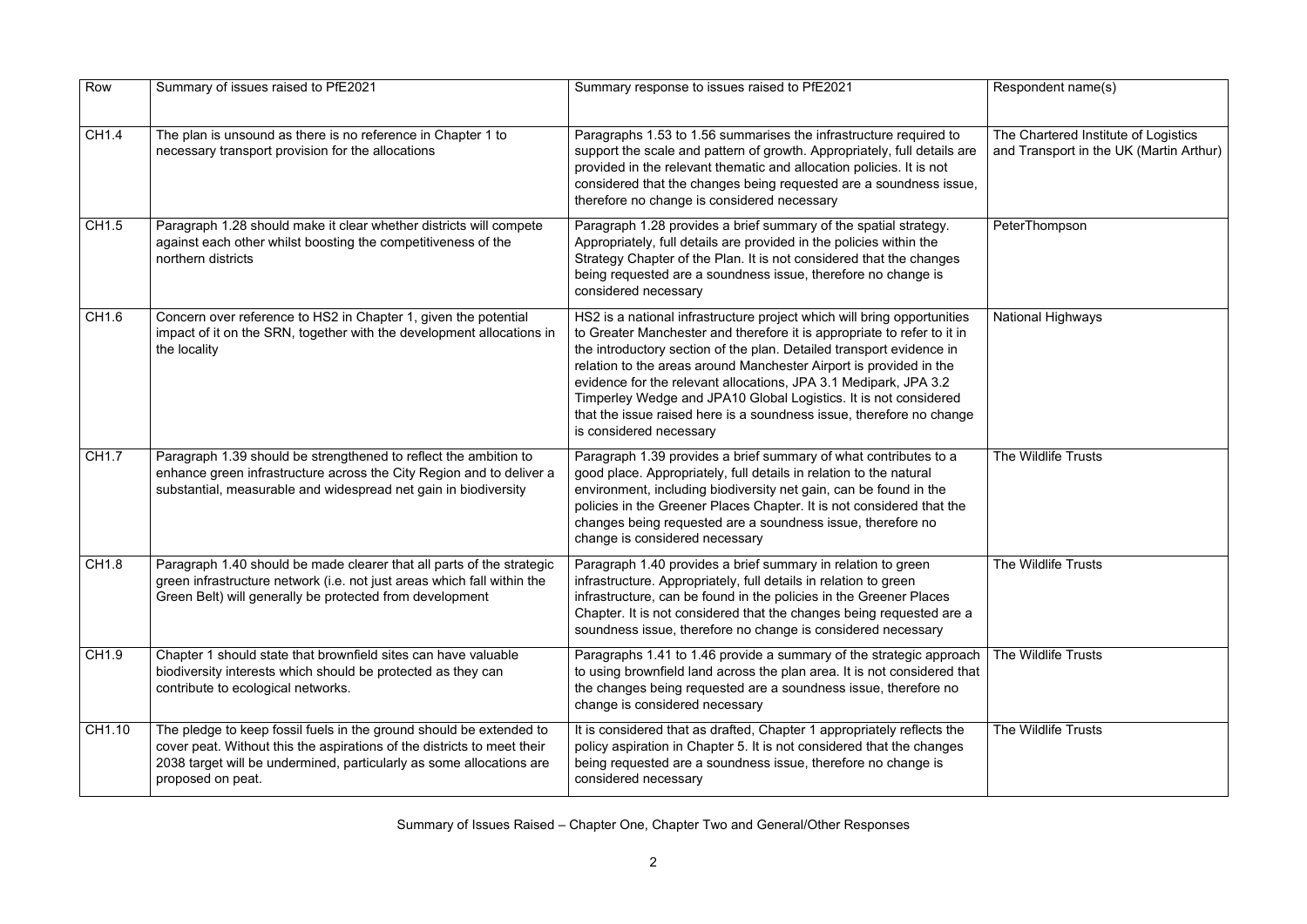| Row    | Summary of issues raised to PfE2021                                                                                                                                                                                                                                                                                                                                                  | Summary response to issues raised to PfE2021                                                                                                                                                                                                                                                                                                                                                                                                                                                                                                                                                                                                                                                                                | Respondent name(s)                 |
|--------|--------------------------------------------------------------------------------------------------------------------------------------------------------------------------------------------------------------------------------------------------------------------------------------------------------------------------------------------------------------------------------------|-----------------------------------------------------------------------------------------------------------------------------------------------------------------------------------------------------------------------------------------------------------------------------------------------------------------------------------------------------------------------------------------------------------------------------------------------------------------------------------------------------------------------------------------------------------------------------------------------------------------------------------------------------------------------------------------------------------------------------|------------------------------------|
| CH1.11 | The statement at paragraph 1.32 referencing new jobs at Manchester<br>airport is not consistent with climate change objectives                                                                                                                                                                                                                                                       | Paragraph 1.32 identifies where the majority of new jobs are being<br>proposed, it appropriately identifies Manchester Airport as a place of<br>employment. It is not considered that the changes being requested<br>are a soundness issue, therefore no change is considered necessary                                                                                                                                                                                                                                                                                                                                                                                                                                     | The Wildlife Trusts                |
| CH1.12 | The method for estimating future employment land needs based upon<br>extrapolating forward past trends is not justified given the need to<br>tackle biodiversity and climate change                                                                                                                                                                                                  | It is considered that the approach to estimating employment land is<br>justified and robust, as detailed in the Employment Topic Paper<br>[05.01.04]. Therefore, no change is considered necessary                                                                                                                                                                                                                                                                                                                                                                                                                                                                                                                          | The Wildlife Trusts                |
| CH1.13 | Agree with the conclusion at paragraph 1.9 that there is insufficient<br>evidence at this moment in time to change the growth targets set<br>within the plan, however this should not result in a cautious approach<br>to growth in the early years and instead of relying on a review of PfE<br>to address changes in circumstances, this could be done via district<br>local plans | It is considered that the approach adopted in relation to the impact or<br>otherwise of Covid and Brexit is justified in light of the COVID-19 and<br>Places for Everyone Growth Options [05.01.03] paper                                                                                                                                                                                                                                                                                                                                                                                                                                                                                                                   | PD Northern Trust Asset Ma         |
| CH1.14 | Whilst supporting the principle of the Plan's approach to becoming<br>carbon neutral by 2038 (outlined in 1.52) there is insufficient evidence<br>to justify its application to non-residential development                                                                                                                                                                          | It is considered that a proportionate evidence base has been<br>provided to support the policy approach to carbon neutrality, it can be<br>found in documents 04.01.01 to 4.01.05 in section 4 of the Supporting<br><b>Documents - Greater Manchester Combined Authority</b><br>(greatermanchester-ca.gov.uk))                                                                                                                                                                                                                                                                                                                                                                                                              | <b>Derwent Group</b>               |
| CH1.15 | Reference should be made to the Peak District National Park given<br>the role it performs for residents of the PfE Plan area, in particular<br>those in Oldham.                                                                                                                                                                                                                      | As drafted it is considered that Chapter 1 provides an appropriate<br>introduction to the PfE Plan. It is not considered that the changes<br>being requested are a soundness issue, therefore, no change is<br>considered necessary                                                                                                                                                                                                                                                                                                                                                                                                                                                                                         | <b>Peak District National Park</b> |
| CH1.16 | Endorsement and support the option for introducing an early review<br>of the Places for Everyone plan, together with each local authority<br>reviewing their own Local Plans. This will ensure the PfE Plan<br>delivers as expected                                                                                                                                                  | Comment noted                                                                                                                                                                                                                                                                                                                                                                                                                                                                                                                                                                                                                                                                                                               | LQ Estates and Trafford HT         |
| CH1.17 | The level of housing growth proposed in chapter exceeds the LHN<br>target quoted in paragraph 1.36. As a result the loss of Green Belt is<br>not justified                                                                                                                                                                                                                           | As identified in the Places for Everyone Strategic Viability<br>Assessment Stage 1 2020 [03.01.01] there are viability challenges<br>with some of the land supply identified. However, as the Plan seeks<br>to promote the development of brownfield land within the urban area<br>and to use land efficiently, in line with NPPF a significant amount of<br>the land supply identified is in some of the more challenging areas of<br>the conurbation. As stated in the Housing Topic Paper [06.01.03], an<br>appropriate buffer has been applied to the land supply to address this<br>and other issues such as uncertainties arising as a result of Covid-19<br>and Brexit. Therefore, no change is considered necessary | Philip Bailey                      |
|        |                                                                                                                                                                                                                                                                                                                                                                                      |                                                                                                                                                                                                                                                                                                                                                                                                                                                                                                                                                                                                                                                                                                                             |                                    |

| Respondent name(s)                           |
|----------------------------------------------|
| The Wildlife Trusts                          |
| The Wildlife Trusts                          |
| PD Northern Trust Asset Management           |
| <b>Derwent Group</b>                         |
| <b>Peak District National Park Authority</b> |
| LQ Estates and Trafford HT                   |
| Philip Bailey                                |
|                                              |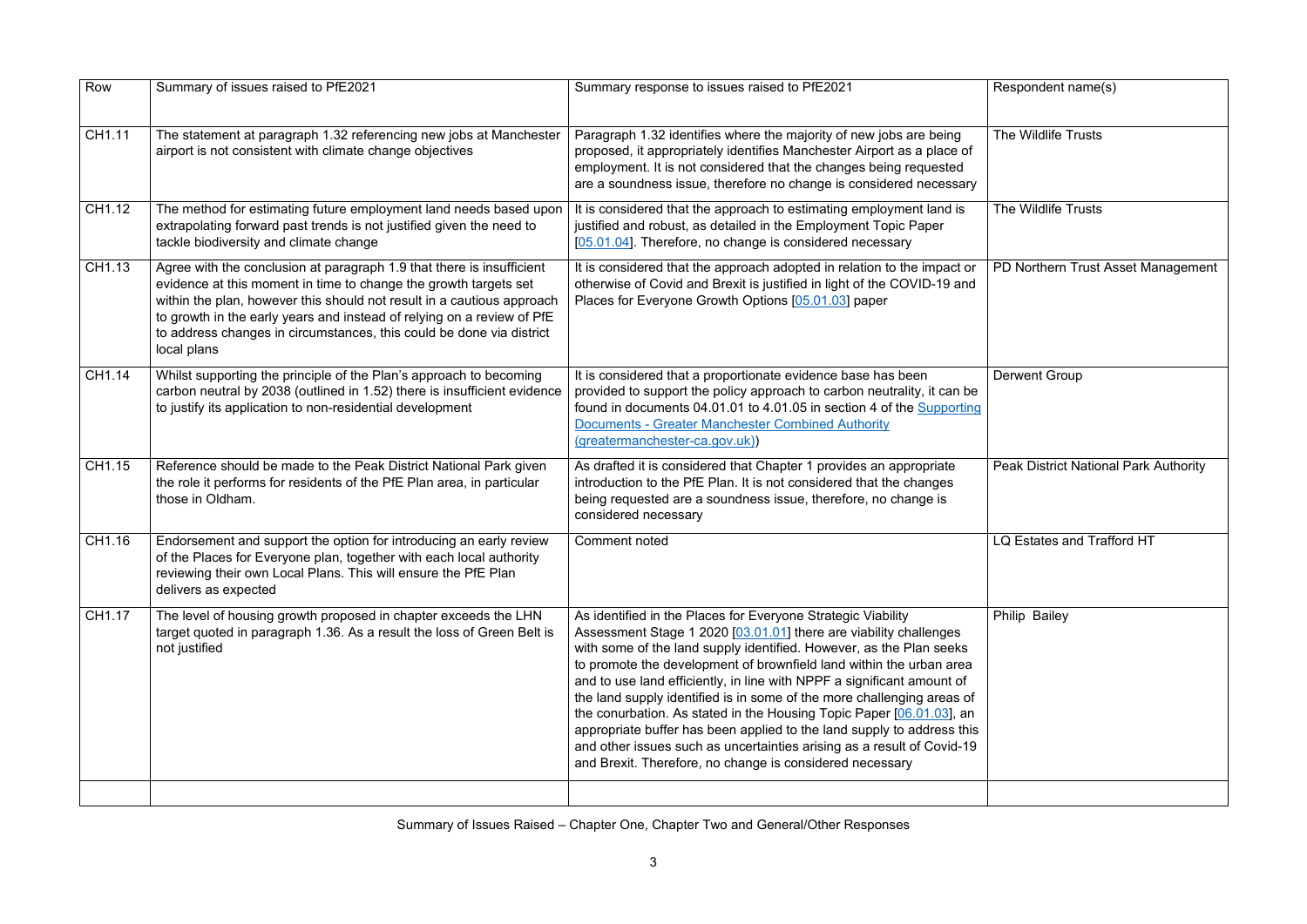## **PfE 2021 – Chapter Two Context**

| Row               | Summary of issues raised to PfE2021                                | Summary response to issues raised to PfE2021                             | Respondent name(s)       |
|-------------------|--------------------------------------------------------------------|--------------------------------------------------------------------------|--------------------------|
|                   |                                                                    |                                                                          |                          |
| CH2.1             | Concern over reference to HS2 in Chapter Two, given the potential  | It is not considered that the issue raised here is a soundness issue,    | <b>National Highways</b> |
|                   | impact of it on the M56 corridor, together with the development    | therefore no change is considered necessary. HS2 is a national           |                          |
|                   | allocations in the locality                                        | infrastructure project which will bring opportunities to Greater         |                          |
|                   |                                                                    | Manchester and therefore it is appropriate to refer to it in the context |                          |
|                   |                                                                    | section of the plan. Detailed transport evidence in relation to the      |                          |
|                   |                                                                    | areas around Manchester Airport is provided in the evidence for the      |                          |
|                   |                                                                    | relevant allocations, JPA 3.1 Medipark, JPA 3.2 Timperley Wedge          |                          |
|                   |                                                                    | and JPA10 Global Logistics.                                              |                          |
| CH <sub>2.2</sub> | Concern over reference to HS2 in Chapter Two, given the potential  | It is not considered that the issue raised here is a soundness issue,    | The Wildlife Trusts      |
|                   | impact it could have on the natural environment and appropriate    | therefore no change is considered necessary. HS2 is a national           |                          |
|                   | safeguards should be included in PfE                               | infrastructure project which will bring opportunities to Greater         |                          |
|                   |                                                                    | Manchester and therefore it is appropriate to refer to it in the context |                          |
|                   |                                                                    | section of the plan. Environmental impacts associated with the           |                          |
|                   |                                                                    | proposal will be assessed through due process, outside the scope of      |                          |
|                   |                                                                    | this plan.                                                               |                          |
| CH <sub>2.3</sub> | Concern over reference here to promoting significant growth in the | It is not considered that the issue raised here is a soundness issue,    | National Highways        |
|                   | north of Greater Manchester and rebalancing the uneven             | therefore no change is considered necessary. Chapter 2 provides an       |                          |
|                   | employment distribution and disparity in housing between north and | appropriate summary of the growth and spatial strategy contained         |                          |
|                   | south Manchester, given the potential impact on key SRN pressure   | within the Plan. Proportionate, robust transport evidence is provided    |                          |
|                   | points on the M62 corridor, M61 corridor and M66 and to exacerbate | I in relation to the relevant allocations.                               |                          |
|                   | existing traffic issues                                            |                                                                          |                          |
| <b>CH2.4</b>      | Concern over reference here to the future growth of Manchester     | It is not considered that the issue raised here is a soundness issue,    | The Wildlife Trusts      |
|                   | Airport given its conflict with the 2038 target                    | therefore no change is considered necessary. Chapter 2                   |                          |
|                   |                                                                    | appropriately identifies Manchester Airport as an area of growth,        |                          |
|                   |                                                                    | reflecting its position in the conurbation and approved growth in and    |                          |
|                   |                                                                    | around the airport                                                       |                          |
| CH <sub>2.5</sub> | References to the environment should be strengthened in this       | It is not considered that the changes being requested are a              | The Wildlife Trusts      |
|                   | chapter                                                            | soundness issue, therefore no change is considered necessary.            |                          |

| Respondent name(s)       |
|--------------------------|
| <b>National Highways</b> |
|                          |
|                          |
|                          |
|                          |
| The Wildlife Trusts      |
|                          |
|                          |
|                          |
| <b>National Highways</b> |
|                          |
|                          |
|                          |
| The Wildlife Trusts      |
|                          |
|                          |
| The Wildlife Trusts      |
|                          |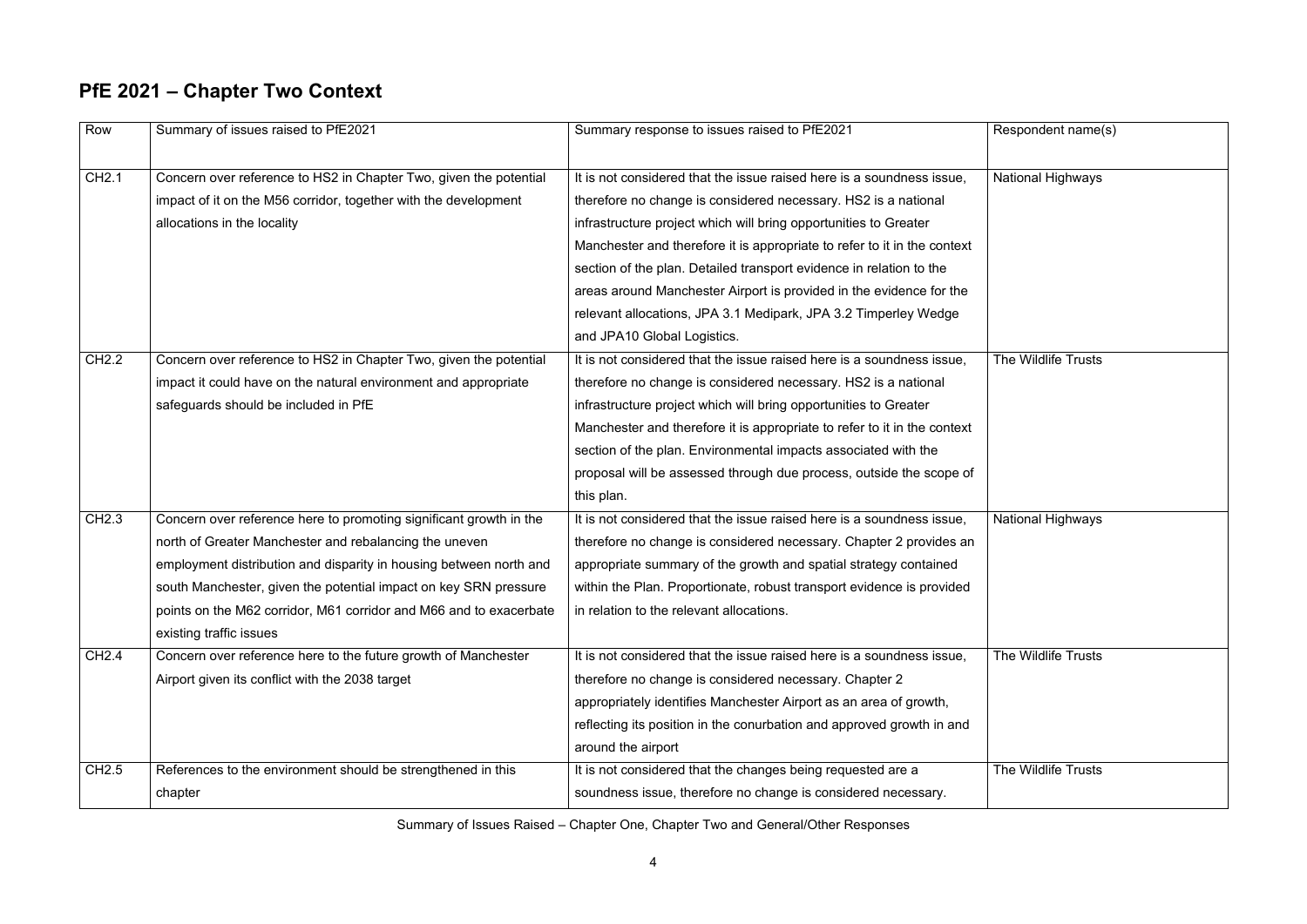| Row                | Summary of issues raised to PfE2021                                       | Summary response to issues raised to PfE2021                           | Respondent name(s)           |
|--------------------|---------------------------------------------------------------------------|------------------------------------------------------------------------|------------------------------|
|                    |                                                                           |                                                                        |                              |
|                    |                                                                           | Chapter 2 provides a brief summary of the context for the Plan in      |                              |
|                    |                                                                           | relation to the natural environment. Appropriately, full details in    |                              |
|                    |                                                                           | relation to the policy framework for the natural environment, can be   |                              |
|                    |                                                                           | found in the policies in the Greener Places Chapter.                   |                              |
| CH <sub>2.6</sub>  | Concerned that falling population figures have not been taken into        | It is considered that the approach to population projections and       | <b>CPRE</b>                  |
|                    | account                                                                   | calculations in relation to housing need, as set out in the Housing    |                              |
|                    |                                                                           | Topic Paper [06.01.03] [and the Strategic Housing Market               |                              |
|                    |                                                                           | Assessment [06.01.02] is consistent with national policy. Therefore    |                              |
|                    |                                                                           | no change is considered necessary                                      |                              |
| CH <sub>2.7</sub>  | There should be an increased focus on active travel and greenspace        | It is not considered that the changes being requested are a            | <b>CPRE</b>                  |
|                    | provision within the chapter                                              | soundness issue, therefore no change is proposed. Chapter 2            |                              |
|                    |                                                                           | provides a brief summary of the context for the Plan in relation to    |                              |
|                    |                                                                           | transport and the natural environment. Appropriately, full details in  |                              |
|                    |                                                                           | relation to the policy framework for transport and the natural         |                              |
|                    |                                                                           | environment, can be found in the policies in the Connected and         |                              |
|                    |                                                                           | Greener Places Chapters.                                               |                              |
| CH <sub>2.8</sub>  | The Peak District National Park boundary should be shown in Figure        | Disagree. Figure 2.1 shows a map of the PfE district boundaries, it is | <b>Peak District Nationa</b> |
|                    | 2.1 to reflect its role for residents of the PfE Plan area, in particular | not considered appropriate to provide this level of detail in such an  |                              |
|                    | those in Oldham.                                                          | illustrative map                                                       |                              |
| CH <sub>2.9</sub>  | The Plan's policies are not sufficiently ambitious to capitalise on the   | Disagree. It is considered that the policies in the PfE Plan meet the  | PD Northern Steels           |
|                    | assets listed or the overall ambitions set out in this chapter to reduce  | vision and objectives and will make the most of our assets. No         | PD Northern Trust As         |
|                    | the inequalities and ensure Manchester is a Global City and the 'main     | change is considered necessary                                         |                              |
|                    | driver of the northern economy'                                           |                                                                        |                              |
| CH2.10             | A separate sub-section should be included to contextualise the rest of    | It is considered that Chapter Two provides sufficient context for the  | <b>PD Northern Steels</b>    |
|                    | the city region (not just the Core Growth Area) in terms of its scale,    | rest of the PfE Plan. References are made throughout the chapter to    |                              |
|                    | population, household stock, etc. This would provide greater clarity      | all parts of the plan area, for example paragraphs 2.4 to 2.9 and 2.29 |                              |
|                    | and context for the intended vision and spatial strategy set out in the   | to 2.32. Therefore no change is considered necessary                   |                              |
|                    | following Chapters of the PFE plan                                        |                                                                        |                              |
| CH <sub>2.11</sub> | Paragraph 2.7 only lists Brexit and Covid as the key challenges           | It is considered that Chapter Two provides sufficient context for the  | Peter Thompson               |
|                    | facing the districts, climate change and biodiversity should also be      | rest of the PfE Plan. Paragraph 2.7 appropriately refers to Brexit and | The Wildlife Trusts          |

| Respondent name(s)                           |  |  |
|----------------------------------------------|--|--|
|                                              |  |  |
| <b>CPRE</b>                                  |  |  |
| <b>CPRE</b>                                  |  |  |
| <b>Peak District National Park Authority</b> |  |  |
| PD Northern Steels                           |  |  |
| PD Northern Trust Asset Management           |  |  |
| <b>PD Northern Steels</b>                    |  |  |
| Peter Thompson                               |  |  |
| The Wildlife Trusts                          |  |  |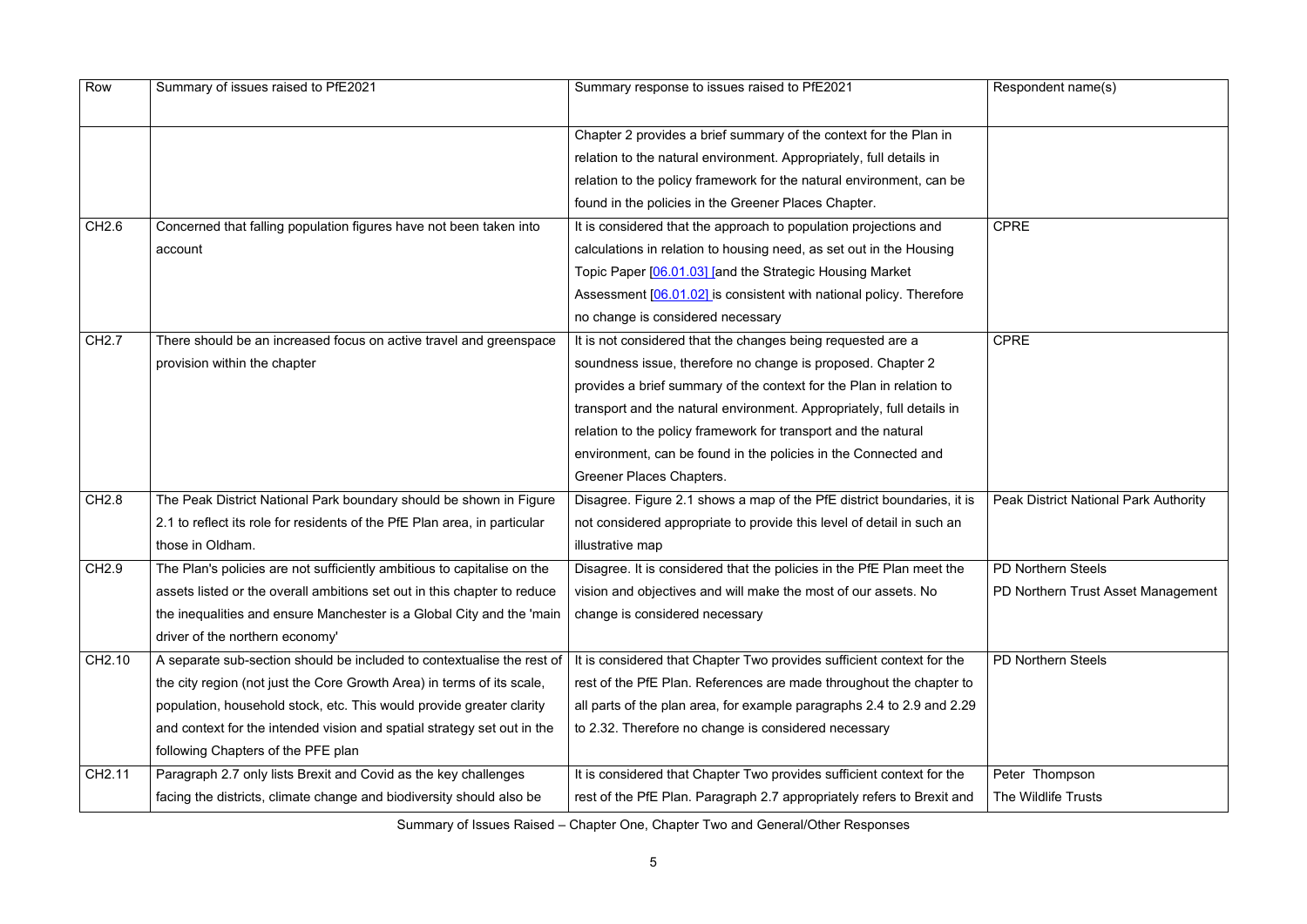#### Respondent name(s)

| Row | Summary of issues raised to PfE2021                                   | Summary response to issues raised to PfE2021                         |
|-----|-----------------------------------------------------------------------|----------------------------------------------------------------------|
|     |                                                                       |                                                                      |
|     |                                                                       |                                                                      |
|     | listed. The proposals in the plan do not appear to have taken climate | Covid in the context of the chapter. Climate issues are addressed in |
|     | changes into consideration and will make matters worse.               | Chapter 5 and were taken into consideration through the Strategic    |
|     |                                                                       | Environmental Assessment. No change is considered necessary          |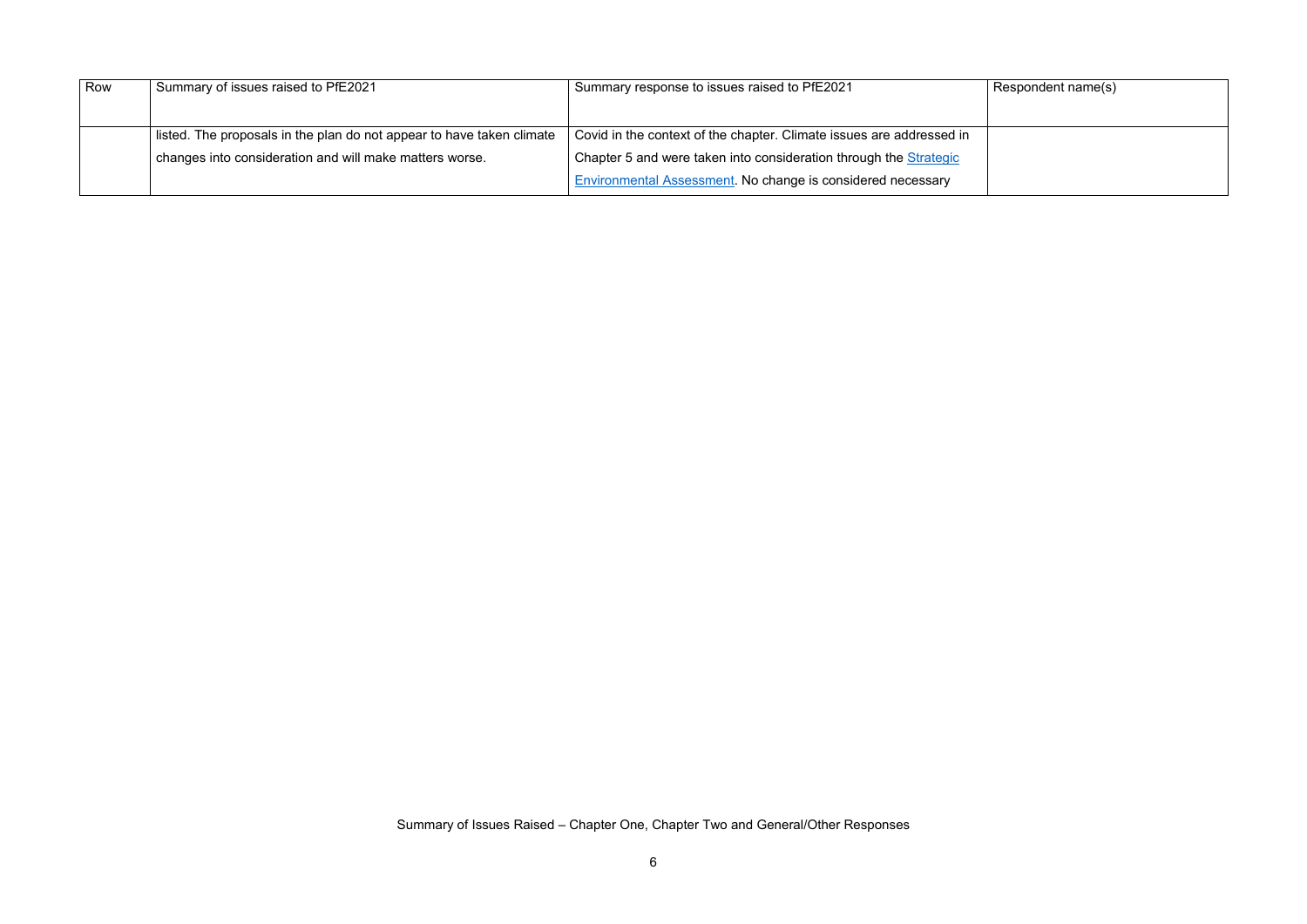Respondent name(s)

David Bentley

Historic England

| PfE 2021 - Appendix A Replaced District Local Plans |
|-----------------------------------------------------|
|-----------------------------------------------------|

| Row    | Summary of issues raised to PfE2021                                      | Summary response to issues raised to PfE2021                               |
|--------|--------------------------------------------------------------------------|----------------------------------------------------------------------------|
| APPA.1 | The Protected River Valley Policy in Bury's Local Plan should be         | Appendix A refers to PfE Policy JP-G3 (River Valleys and                   |
|        | retained. The removal of this policy protection did not form part of the | Waterways) replacing Bury's UDP Strategic Part 1 Policy on River           |
|        | consultation and is unlawful                                             | Valleys (OL5). Three Part 2 policies sitting underneath OL5 are to be      |
|        |                                                                          | saved until they are replaced through Bury's Local Plan:                   |
|        |                                                                          | OL5/1 – Designation of River Valleys – which effectively justifies the     |
|        |                                                                          | designated River Valley boundary;                                          |
|        |                                                                          | OL5/2 - Development in River Valleys - which sets out the approach         |
|        |                                                                          | towards development in designated River Valley areas; and                  |
|        |                                                                          | OL5/3 - Riverside and Canalside Development in Urban Areas -               |
|        |                                                                          | which seeks to ensure that new riverside or canalside development          |
|        |                                                                          | maintains an open corridor.                                                |
|        |                                                                          | Therefore, there will be continued protection afforded to these areas      |
|        |                                                                          | through both the PfE and Bury's local Plan.                                |
| APPA.2 | Concern that the policies being superseded by the PfE Plan will leave    | It is considered that Appendix A provides an appropriate level of          |
|        | a policy vacuum in terms of the historic environment at the local level. | detail in terms of identifying which policies are to be replaced.          |
|        | The changes to existing local plan policies should be set out clearly in | Appendix A refers to a number of strategic policies in existing district   |
|        | a supporting document or reference to the relevant paragraph             | local plan policies which will be replaced by the PfE Plan. These do       |
|        | numbers and criteria being superseded should be included in              | not form the entirety of policy protection in the districts in relation to |
|        | Appendix A.                                                              | the historic environment. The detailed, "part 2" style policies are to be  |
|        |                                                                          | saved until they are replaced through the districts' individual Local      |
|        |                                                                          | Plans. Therefore, there will be continued protection afforded to           |
|        |                                                                          | historic environment through both the PfE and district local plans.        |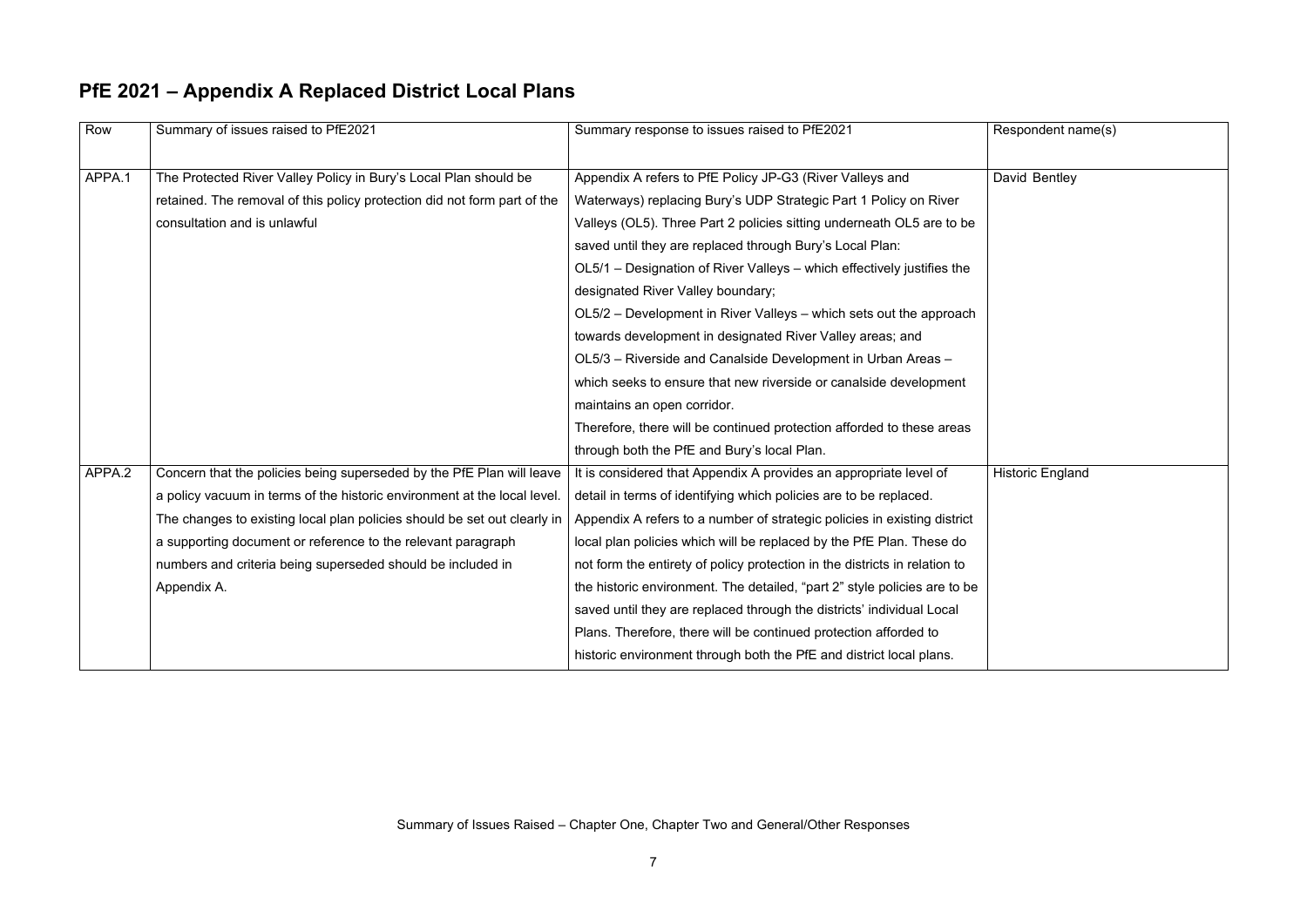$R$ espondent name(s)

#### **PfE 2021 – Consultation Issues**

Fran Greer Andrew Richardson

| Row              | Summary of issues raised to PfE2021                                    | Summary response to issues raised to PfE2021                             |
|------------------|------------------------------------------------------------------------|--------------------------------------------------------------------------|
|                  |                                                                        |                                                                          |
| CON1             | The consultation and the preparation of the PfE should have been       | As made clear by the Government's Chief Planner, the Government          |
|                  | suspended until the planning reforms have been completed               | has made it very clear that local planning authorities should not delay  |
|                  |                                                                        | plan preparation. For example please see the Chief Planners              |
|                  |                                                                        | Newsletter April 2021 (publishing.service.gov.uk). No change             |
|                  |                                                                        | required                                                                 |
| CON <sub>2</sub> | The quality, timing and nature of the public consultation and          | It is acknowledged that the Regulation 19 version of the Plan is         |
|                  | engagement has been inadequate for a plan of this nature particularly  | accompanied by a large amount of supporting documentation                |
|                  | during a pandemic. The methods used have been difficult to navigate    | however, a number of steps were taken to assist readers in               |
|                  | and the material too complicated. Information should be made           | understanding the material. This included topic papers explaining the    |
|                  | available to all residents affected by the proposals. The consultation | technical evidence base, which were provided on the Supporting           |
|                  | has not met Statements of Community Involvement and/or the Gunning     | Documents page of the GMCA website. Additionally the Consultation        |
|                  | Principles and the consultation should be repeated                     | 2021 pages on the GMCA website had explanatory information about         |
|                  |                                                                        | the consultation, including FAQs and how to make an effective            |
|                  |                                                                        | representation and in anticipation of continued restrictions arising     |
|                  |                                                                        | from the pandemic, the PfE districts also developed a virtual            |
|                  |                                                                        | exhibition space. In relation to the details of the consultation /       |
|                  |                                                                        | engagement, the Regulation 22 Statement of Consultation includes         |
|                  |                                                                        | individual compliance statements for each of the nine districts.         |
|                  |                                                                        | Therefore, it is considered that the consultation met the requirements   |
|                  |                                                                        | of the relevant regulations.                                             |
| CON <sub>3</sub> | It should be possible to respond to the consultation by methods other  | As detailed in the statement of representation procedure it was          |
|                  | than the portal. Using only the portal excludes and deters people from | possible to make representations via the online portal, email or letter. |
|                  | responding                                                             |                                                                          |
| CON <sub>4</sub> | Links on the GMCA were not working properly during the consultation    | Where this brought to the team's attention, action was taken as soon     |
|                  |                                                                        | as possible                                                              |
| CON <sub>5</sub> | the documents produced are too lengthy and complicated to              | It is considered that the Plan is supported by proportionate evidence,   |
|                  | understand what is proposed and therefore to enable effective          | required to justify the plan in accordance with NPPF section 3.          |
|                  | engagement                                                             | However, in view of the technical nature of some of the evidence         |

See appendix

**Fran Greer** 

Paul Burns

Paul Burns

Ceridwen Haslam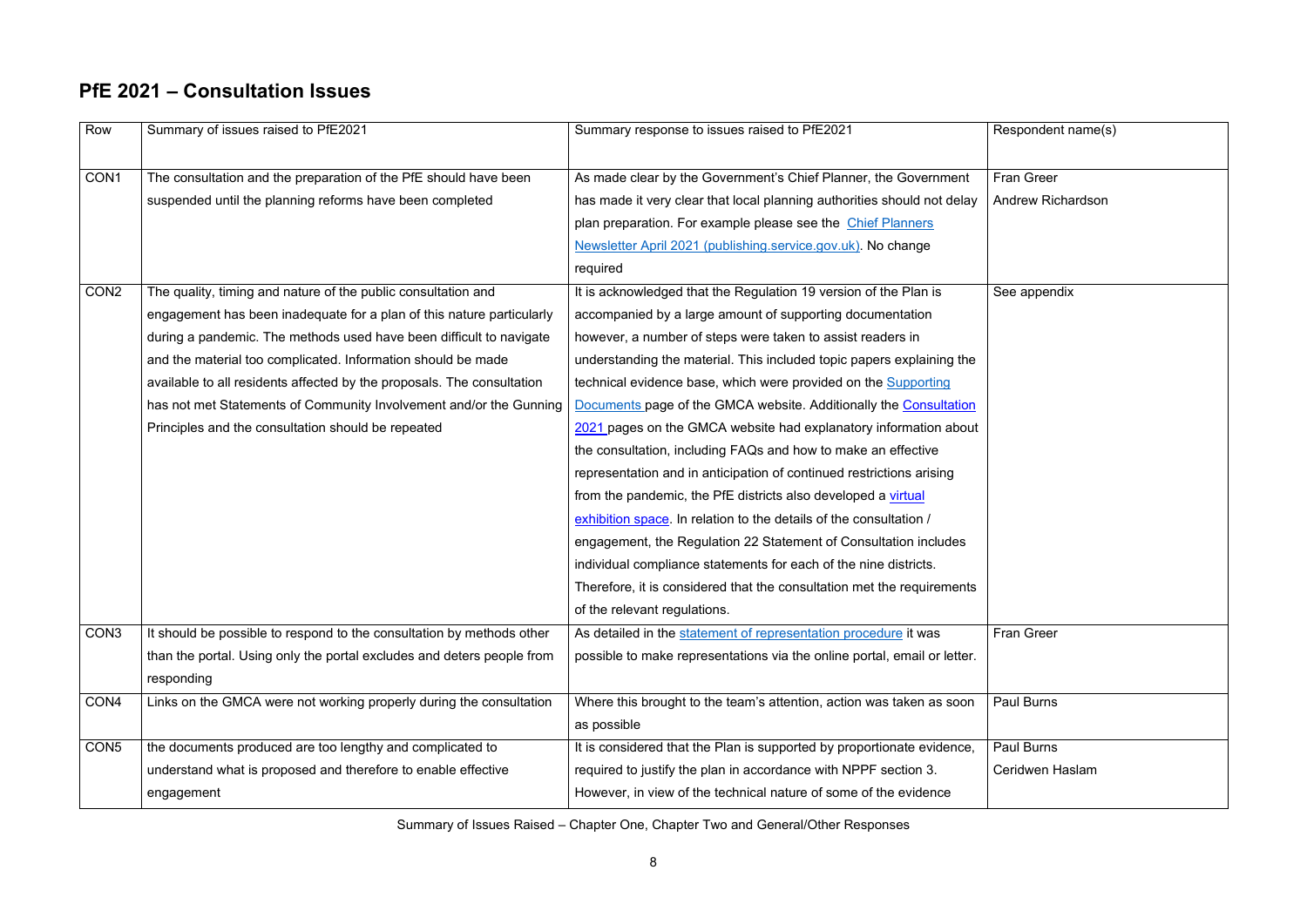$R$ espondent name(s)

Harworth Group Plc.

| Row              | Summary of issues raised to PfE2021                                | Summary response to issues raised to PfE2021                     |
|------------------|--------------------------------------------------------------------|------------------------------------------------------------------|
|                  |                                                                    | base documents, topic papers were provided on the Supporting     |
|                  |                                                                    | Documents page of the GMCA website to explain the evidence base. |
| CON <sub>6</sub> | Only comments submitted at the Regulation 19 stage count therefore | Noted. As detailed in the statement of representation procedure  |
|                  | reference has been included to previous submissions                | representations at the Regulation 19 stage of the plan making    |
|                  |                                                                    | process should only relate to PfE 2021.                          |
|                  |                                                                    |                                                                  |
|                  |                                                                    |                                                                  |

Redcliff Estates

Steven Breheny

Tarleton Estates Limited

Lilford 2005 Limited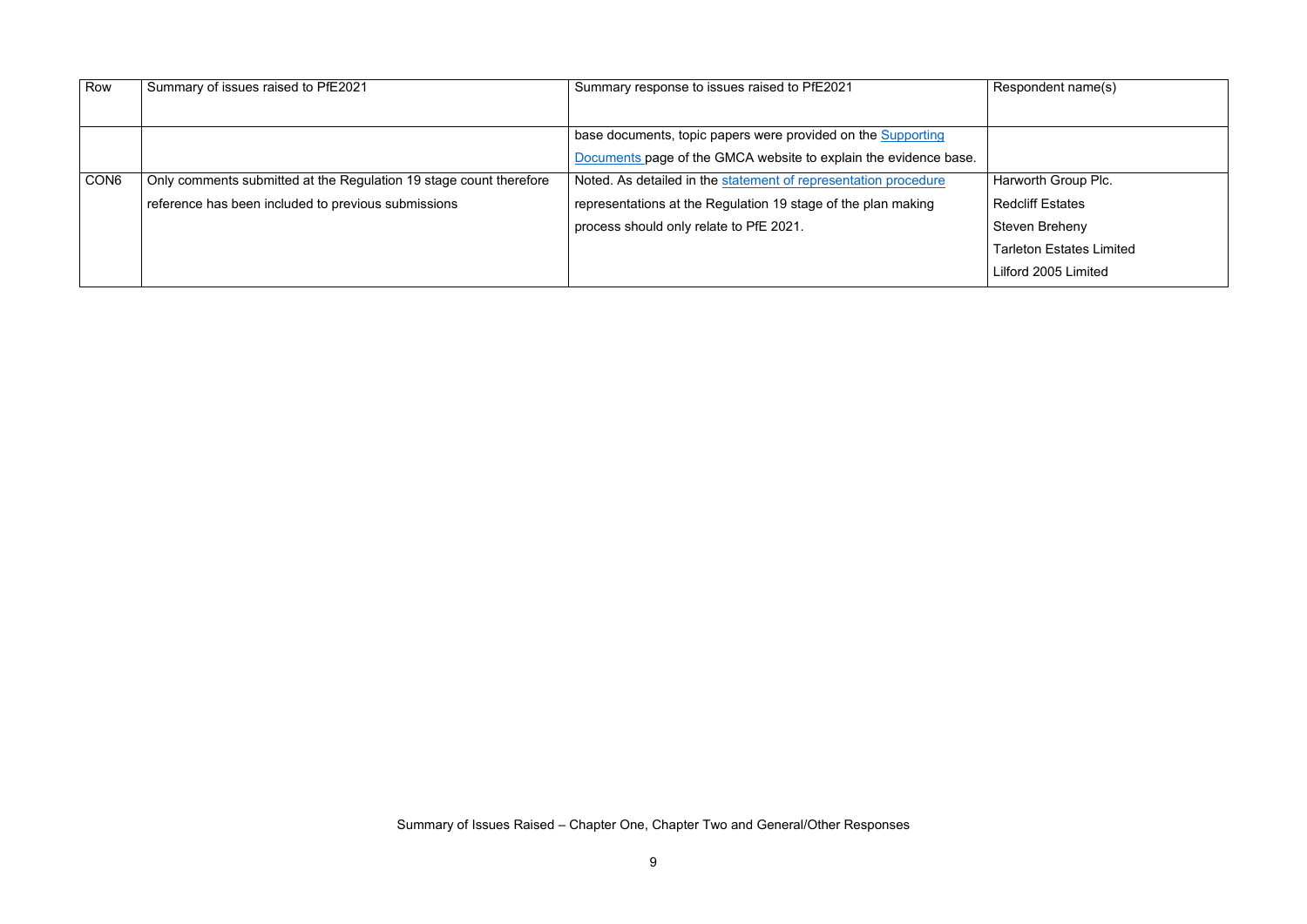Respondent name(s)

#### **PfE 2021 Relationship with District Local Plans**

See appendix

| Row             | Summary of issues raised to PfE2021                                            | Summary response to issues raised to PfE2021                                  |
|-----------------|--------------------------------------------------------------------------------|-------------------------------------------------------------------------------|
|                 |                                                                                |                                                                               |
| LP1             | The Plan refers to each PfE authority producing its own local plan and         | The production of more detailed local plans and/or masterplans will           |
|                 | masterplans for the allocations. No details have been given about when         | be part of the delivery mechanism for policies in this plan, as required      |
|                 | these plans will be available and what the scope will be for these plans       | within the policies of PfE. The timetables for the individual local plans     |
|                 | and whether development will be able to proceed before they are                | will be a matter for the individual districts to agree. Details will be       |
|                 | approved. This detail should be included in the PfE Plan and there             | made available within the relevant district's Local Development               |
|                 | should be a commitment to bringing forward local plans at the earliest         | Scheme and engagement will be in line with individual Statements of           |
|                 | opportunity to enable local engagement and to avoid development taking         | Community Involvement. Similarly, the scope of the local plans will be        |
|                 | place in unsustainable locations                                               | a matter for the individual districts to determine. Chapter 11                |
|                 |                                                                                | (paragraph 11.5) details that some additional sites outside the urban         |
|                 |                                                                                | area are required to deliver our inclusive growth needs and makes it          |
|                 |                                                                                | clear that it is the role of this plan to identify these sites. Therefore, no |
|                 |                                                                                | change is necessary                                                           |
| LP <sub>6</sub> | The PfE Plan should make it clear what is to be covered in the district        | No change is considered necessary. The scope of the local plans will          |
|                 | local plans and this should include the need for the district local plans to   | be a matter for the individual districts to determine. However,               |
|                 | assess/review the need for development. If there are additional needs to       | paragraphs 1.57 and 1.58 make it clear that the PfE sets the strategic        |
|                 | those in the PfE, Local Plans should allocate land to meet any such            | spatial context for the nine district local plans. Chapter 11 (paragraph      |
|                 | identified needs, including within the Green Belt                              | 11.5) details that some additional sites outside the urban area are           |
|                 |                                                                                | required to deliver our inclusive growth needs and makes it clear that        |
|                 |                                                                                | it is the role of this plan to identify these sites. Therefore, the           |
|                 |                                                                                | allocations identified in PfE together with the existing land supply are      |
|                 |                                                                                | considered to provide sufficient land to meet the land supply targets         |
|                 |                                                                                | in Chapters 6 and 7 of the Plan.                                              |
| LP8             | The Plan should make it clear how the housing requirements will be             | No change is considered necessary. Policy JP-H1 states that each              |
|                 | translated into local plans. For example, will district local plans be able to | local authority will monitor delivery rates within their area and will take   |
|                 | amend the housing targets in PfE and will each PfE district be                 | action as necessary.                                                          |
|                 | responsible for managing and delivering their respective apportionments        |                                                                               |
|                 | within Table 7.2                                                               |                                                                               |
|                 |                                                                                |                                                                               |

Peel L&P Investments (North) Ltd

HIMOR Group

BDW Trading Ltd

Jones Homes (North West) Ltd

PD Northern Steels

PD Northern Trust Asset Management

Home Builders Federation BDW Trading Ltd Jones Homes (North West) Ltd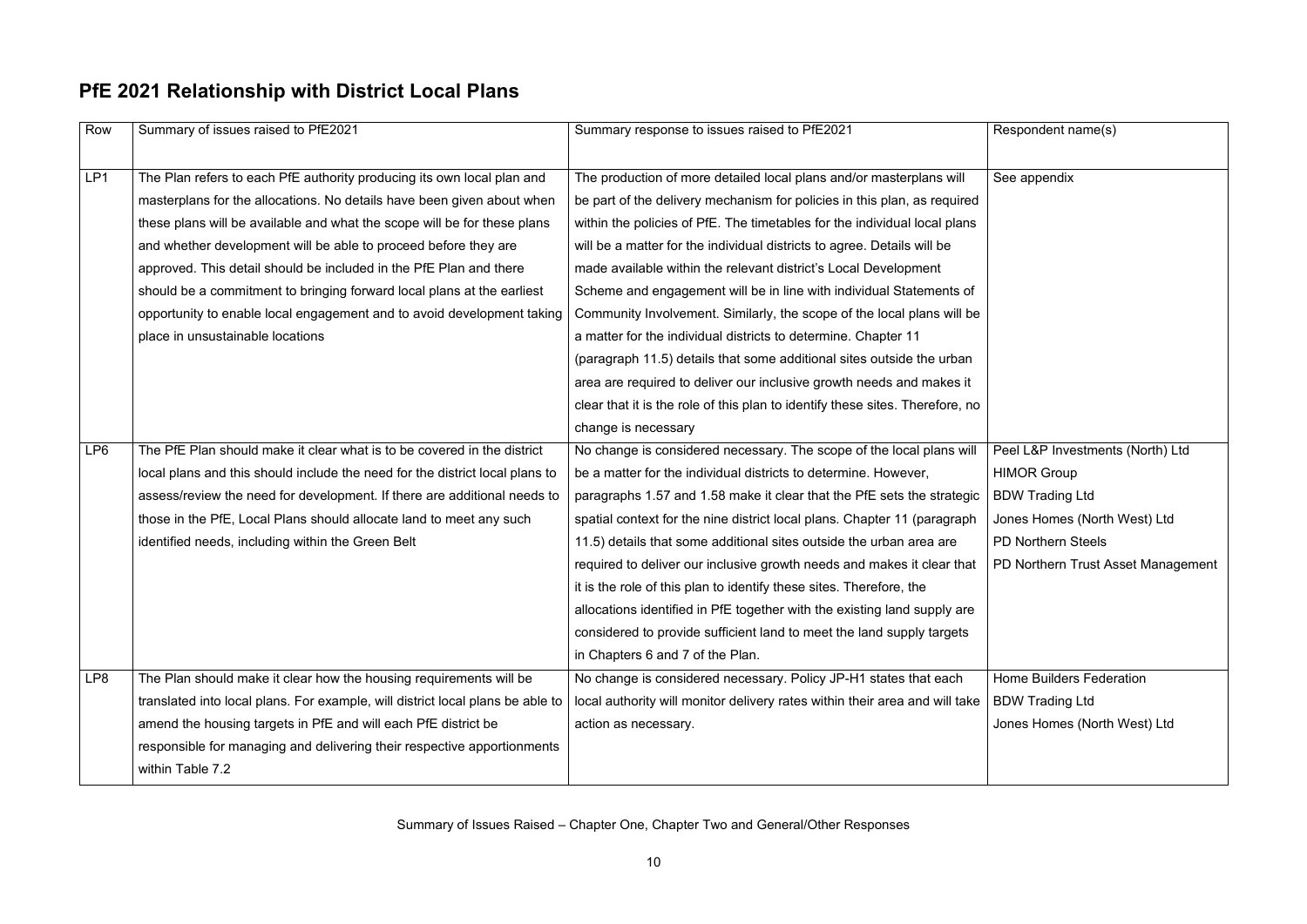Respondent name(s)

Peel L&P Investments (North) Ltd

| Row             | Summary of issues raised to PfE2021                                              | Summary response to issues raised to PfE2021                           |
|-----------------|----------------------------------------------------------------------------------|------------------------------------------------------------------------|
|                 |                                                                                  |                                                                        |
|                 |                                                                                  |                                                                        |
| LP <sub>9</sub> | Overall the plan lacks flexibility given the lack of detail in relation to local | No change is considered necessary. The scope of the local plans will   |
|                 | plans                                                                            | be a matter for the individual districts to determine. However,        |
|                 |                                                                                  | paragraphs 1.57 and 1.58 make it clear that the PfE sets the strategic |
|                 |                                                                                  | spatial context for the nine district local plans.                     |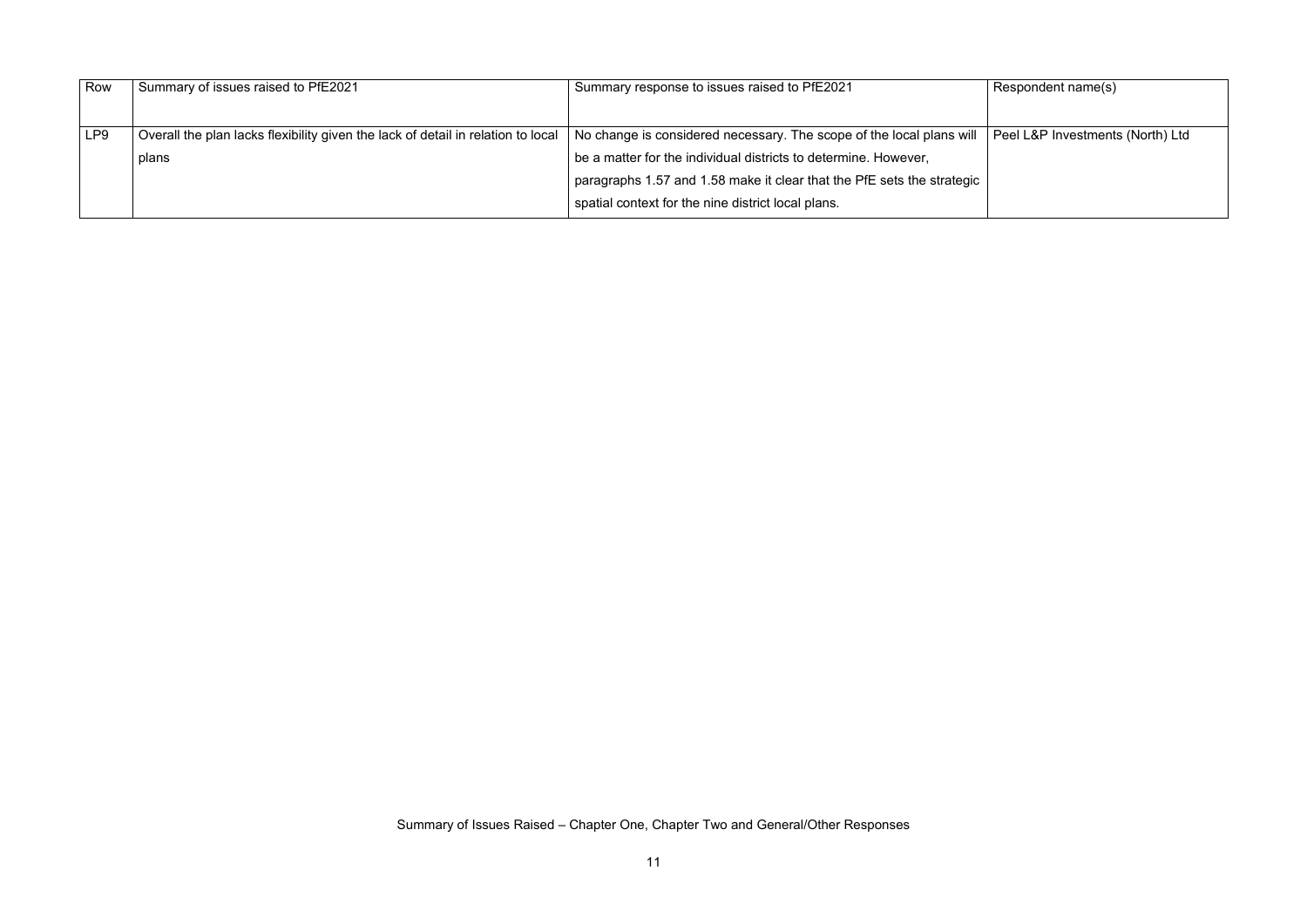#### **PfE 2021 – SEA / Integrated Assessment / Sustainability Appraisal**

Respondent name(s) Stephen Cluer Stephen Cluer Stephen Cluer Stephen Cluer

| Row   | Summary of issues raised to PfE2021                                         | Summary response to issues raised to PfE2021                            |
|-------|-----------------------------------------------------------------------------|-------------------------------------------------------------------------|
|       | <b>Integrated Assessment</b>                                                |                                                                         |
| SEA.1 | The Sustainability Appraisal Scoping Report fails to specifically identify  | The Green Belt as an issue is discussed at Section 4.2.6.1 of the       |
|       | the Green Belt as a key issue or objective, instead it is included in the   | <b>Integrated Assessment Scoping Report (02.01.01).</b>                 |
|       | Green Infrastructure section                                                |                                                                         |
|       |                                                                             | The IA objectives and assessment criteria are considered to be          |
|       |                                                                             | robust and in accordance with the requirements of the Strategic         |
|       |                                                                             | Environmental Assessment regulations, as outlined in Section 2.1.1      |
|       |                                                                             | of the Integrated Assessment Scoping Report (02.01.01) and the          |
|       |                                                                             | Government's Planning Practice Guidance: Strategic Environmental        |
|       |                                                                             | <b>Assessment and Sustainability Appraisal.</b>                         |
| SEA.2 | Sustainability Appraisal Scoping Report: It provides a weak test in         | The IA objectives and assessment criteria are considered to be          |
|       | relation to impact on wildlife, it should go further than "avoid"           | robust and in accordance with the requirements of the Strategic         |
|       | damage/destruction                                                          | Environmental Assessment regulations, as outlined in Section 2.1.1      |
|       |                                                                             | of the Integrated Assessment Scoping Report (02.01.01) and the          |
|       |                                                                             | Government's Planning Practice Guidance: Strategic Environmental        |
|       |                                                                             | <b>Assessment and Sustainability Appraisal.</b>                         |
| SEA.3 | The justification for the use of differing data sources and time scales for | It is considered that the Integrated Assessment Scoping Report          |
|       | the data in the Sustainability Appraisal Scoping Report is unclear. For     | (02.01.01) is robust and has been prepared in accordance with the       |
|       | example in relation to the use of differing ONS data, data relating to the  | requirements of the Strategic Environmental Assessment regulations,     |
|       | housing markets, LHN references for Greater Manchester between 2018         | as outlined in Section 2.1.1 of the Integrated Assessment Scoping       |
|       | and 2037 etc.                                                               | Report (02.01.01) and the Government's Planning Practice Guidance:      |
|       |                                                                             | <b>Strategic Environmental Assessment and Sustainability Appraisal.</b> |
| SEA.4 | Sustainability Appraisal Scoping Report does not adequately enable the      | It is considered that the Integrated Assessment has been prepared in    |
|       | consideration of the impact of working from home, which will affect mix     | accordance with the requirements of the Strategic Environmental         |
|       | and type of homes in the future and the need for new employment             | Assessment regulations, as outlined in Section 2.1.1 of the Integrated  |
|       | floorspace                                                                  | <b>Assessment Scoping Report (02.01.01) and the Government's</b>        |
|       |                                                                             | <b>Planning Practice Guidance: Strategic Environmental Assessment</b>   |
|       |                                                                             | and Sustainability Appraisal.                                           |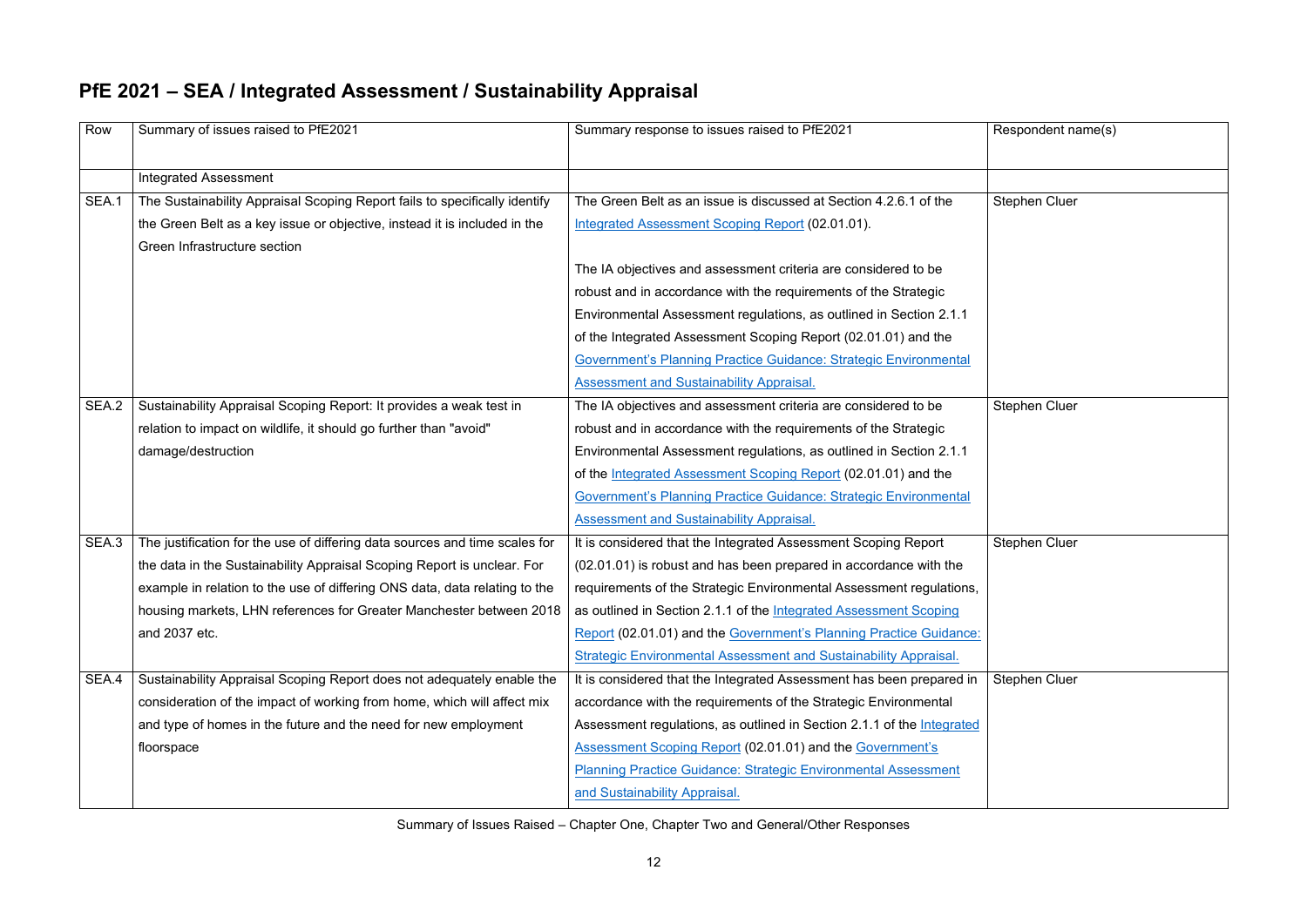| Row   | Summary of issues raised to PfE2021                                          | Summary response to issues raised to PfE2021                                                                                                                                                        | Respondent name(s) |        |
|-------|------------------------------------------------------------------------------|-----------------------------------------------------------------------------------------------------------------------------------------------------------------------------------------------------|--------------------|--------|
|       |                                                                              | The impact of the Covid-19 Pandemic on housing and economic<br>growth in the PfE, including trends in working from homes, are<br>considered in the Covid-19 and PfE Growth Options paper            |                    |        |
|       |                                                                              | $(05.01.03)$ .                                                                                                                                                                                      |                    |        |
|       | <b>Equalities Impact Assessment</b>                                          |                                                                                                                                                                                                     |                    |        |
| SEA.5 | An Equalities Impact Assessment should be carried out for each<br>allocation | An Equalities Impact Assessment has been worked into the<br>Integrated Assessment objectives and criteria, and has been carried<br>our for each PfE allocation. See Section 2.1.2 of the Integrated | <b>Matthew</b>     | Chandl |
|       |                                                                              | Assessment Scoping Report (02.01.01).                                                                                                                                                               |                    |        |

| Respondent name(s) |          |  |
|--------------------|----------|--|
|                    |          |  |
|                    |          |  |
|                    |          |  |
|                    |          |  |
|                    |          |  |
|                    |          |  |
|                    |          |  |
|                    |          |  |
| Matthew            | Chandler |  |
|                    |          |  |
|                    |          |  |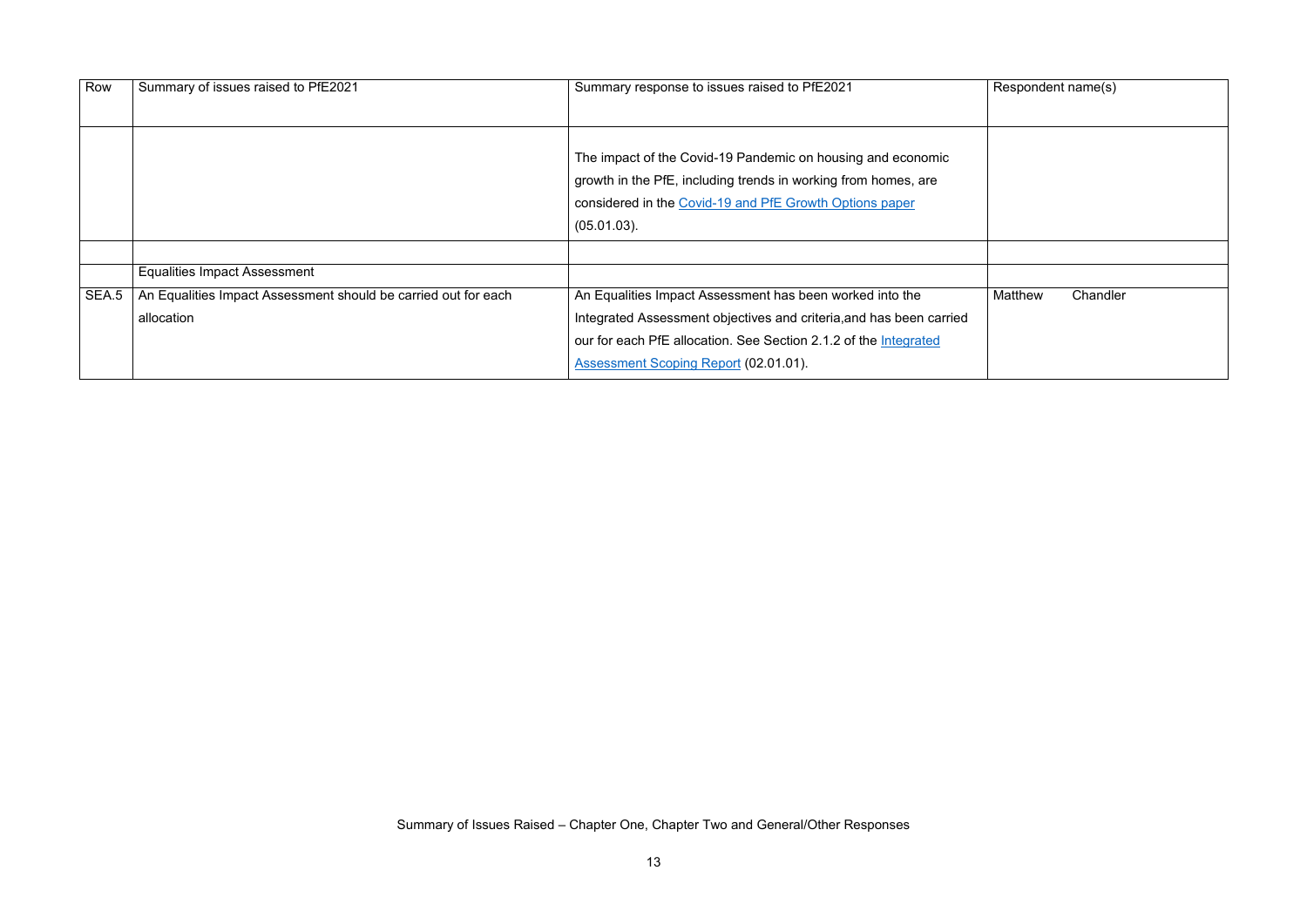## **PfE 2021 Duty to Co-operate**

| Row              | Summary of issues raised to PfE2021                                          | Summary response to issues raised to PfE2021                               | Respondent name(s)         |
|------------------|------------------------------------------------------------------------------|----------------------------------------------------------------------------|----------------------------|
|                  |                                                                              |                                                                            |                            |
| DTC1             | No details have been provided as to how the "Duty to Cooperate" will         | As detailed in Section One of the supporting documents list (Duty to       | See appendix               |
|                  | be achieved. It is not acceptable to limit the Duty to Co-operate with       | Co-operate) a Duty to Co-operate Statement, a Log of Collaboration         |                            |
|                  | neighbouring boroughs to Stockport, each of the authorities in the plan      | and a draft Statement of Common Ground were all made available             |                            |
|                  | the area has their own neighbours                                            | alongside the Publication draft PfE2021. These documents have              |                            |
|                  |                                                                              | since been updated to reflect the ongoing engagement with our              |                            |
|                  |                                                                              | neighbouring authorities and duty to co-operate bodies. It is              |                            |
|                  |                                                                              | considered that these documents demonstrate effective and on-going         |                            |
|                  |                                                                              | collaboration in line with NPPF                                            |                            |
| DTC <sub>2</sub> | It is unclear what agreements are in place with Stockport and whether        | A Duty to Co-operate Statement, a Log of Collaboration and a draft         | Highgrove Strategic I      |
|                  | they will be relying on the other 9 districts to meet part of its need going | Statement of Common Ground were all made available alongside the           | <b>Rowland Homes Ltd</b>   |
|                  | forward. Although the PfE districts are not obligated to carry               | Publication draft PfE2021 in Section One of the supporting                 | <b>Gordon Tilstone</b>     |
|                  | Stockport's housing requirement, the Duty to Co-operate does require         | documents list (Duty to Co-operate) and these documents have since         | <b>Hillary Rhoden</b>      |
|                  | the matter to be explored and it is clear from previous iterations of the    | been updated and submitted with the Submission documentation.              | JanineLawford              |
|                  | GMSF that there was capacity within the nine PfE authority areas to          | Collectively these documents demonstrate that the PfE districts have       | PD Northern Trust As       |
|                  | accommodate some of Stockport's needs either through urban supply            | met their Duty to Co-operate Stockport. Specifically, sections 10 and      | <b>Taylor Wimpey</b>       |
|                  | or the release of additional Green Belt land. The Duty to Co-operate         | 11 of the Statement of Common Ground summarise the collaboration           | <b>Woodford Neighbour</b>  |
|                  | has not been satisfied when it comes to meeting housing needs,               | to date in terms of employment and housing, respectively. As               |                            |
|                  | particularly in relation to meeting unmet needs within Stockport.            | explained in that document, Stockport MBC has been unable to               |                            |
|                  |                                                                              | provide evidence demonstrating unmet need.                                 |                            |
|                  |                                                                              | In the light of this, the PfE districts are seeking to agree a process for |                            |
|                  |                                                                              | future engagement with Stockport Council regarding the proposed            |                            |
|                  |                                                                              | scale and distribution of development across Greater Manchester,           |                            |
|                  |                                                                              | which both respects the process for developing the Stockport Local         |                            |
|                  |                                                                              | Plan and does not hinder the timely progression of Places for              |                            |
|                  |                                                                              | Everyone                                                                   |                            |
| DTC3             | The nine districts need to continue to work with Stockport, despite their    | No change necessary. The Duty to Co-operate Statement, Log of              | <b>Housebuilding Conso</b> |
|                  | withdrawal from the joint plan. Failing to do so would be contrary to        | Collaboration and Statement of Common Ground in submitted with             |                            |
|                  | Duty to Co-operate                                                           | the Submission documentation detail the co-operation with Stockport        |                            |
|                  |                                                                              |                                                                            |                            |

| Respondent name(s)                  |
|-------------------------------------|
| See appendix                        |
| <b>Highgrove Strategic Land Ltd</b> |
| <b>Rowland Homes Ltd</b>            |
| <b>Gordon Tilstone</b>              |
| <b>Hillary Rhoden</b>               |
| JanineLawford                       |
| PD Northern Trust Asset Management  |
| <b>Taylor Wimpey</b>                |
| <b>Woodford Neighbourhood Forum</b> |
|                                     |
| <b>Housebuilding Consortium</b>     |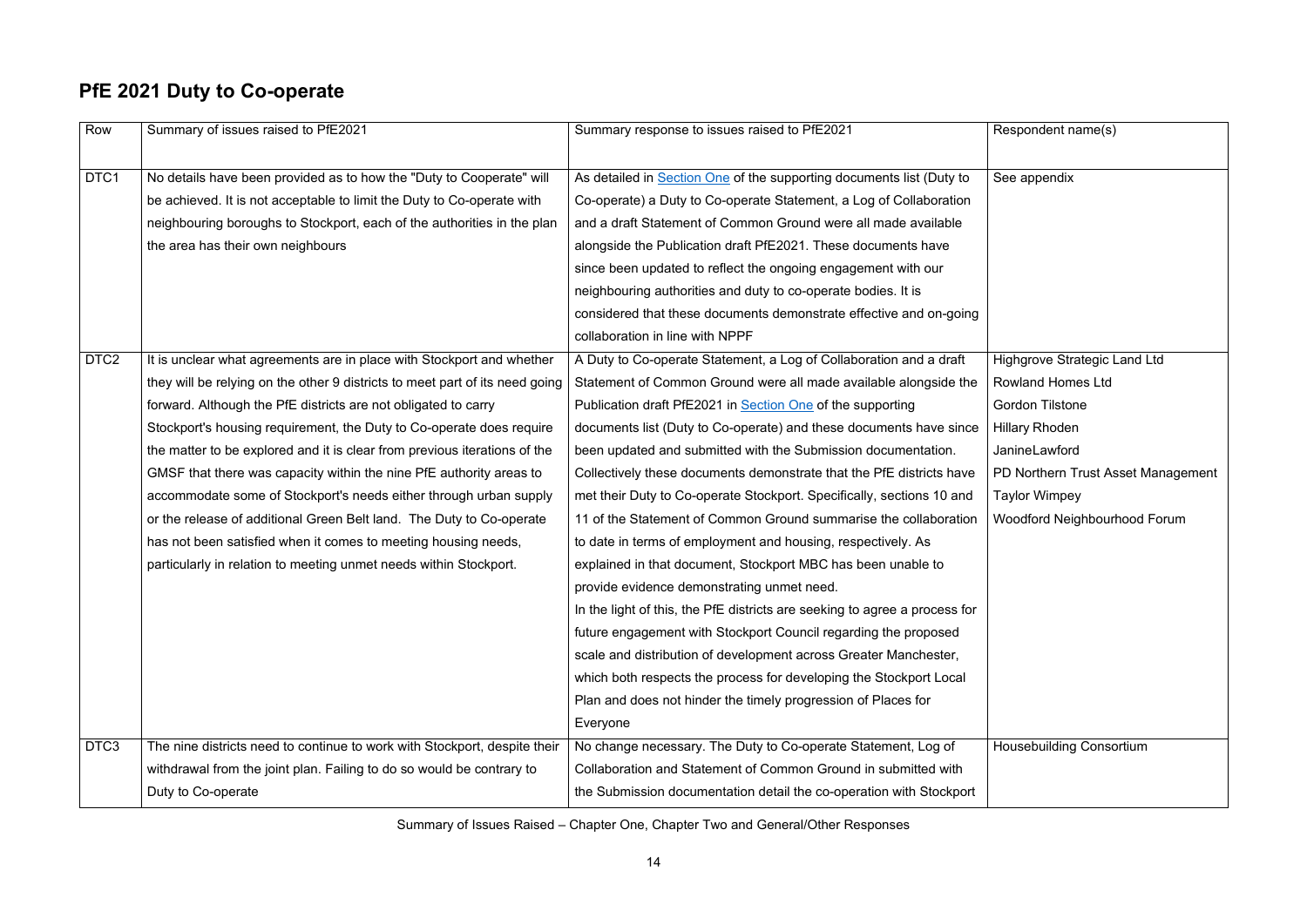$R$ espondent name(s)

Haf Barlow

| Row              | Summary of issues raised to PfE2021                                        | Summary response to issues raised to PfE2021                              |
|------------------|----------------------------------------------------------------------------|---------------------------------------------------------------------------|
|                  |                                                                            | to date and the fact that the PfE districts are seeking to agree a        |
|                  |                                                                            | process for future engagement with Stockport Council regarding the        |
|                  |                                                                            | proposed scale and distribution of development across Greater             |
|                  |                                                                            | Manchester                                                                |
| DTC4             | The Plan should not be submitted until further discussions have taken      | Disagree. It is not considered reasonable to delay the preparation of     |
|                  | place about meeting Stockport's unmet housing needs                        | PfE until the Stockport Local Plan and its evidence are further           |
|                  |                                                                            | progressed. Instead, the Statement of Common Ground submitted             |
|                  |                                                                            | with the Submission documentation makes it clear that the PfE             |
|                  |                                                                            | districts are seeking to agree a process for future engagement with       |
|                  |                                                                            | Stockport Council regarding the proposed scale and distribution of        |
|                  |                                                                            | development across Greater Manchester which respects the process          |
|                  |                                                                            | for developing the Stockport Local Plan and does not hinder the           |
|                  |                                                                            | timely progression of Places for Everyone.                                |
| DTC <sub>5</sub> | There is concern in terms of the delivery of transport infrastructure      | Whilst Stockport Council's decision to withdraw from the GMSF in          |
|                  | following Stockport's withdrawal. Stockport will play an important part in | December 2020 signalled the end of the joint plan of ten districts,       |
|                  | boosting the southern competitiveness, but it is not clear whether         | Stockport remains in Greater Manchester. The duty to co-operate           |
|                  | Stockport will be able to proceed with its local plan in the same          | documents in <b>Section One</b> of the supporting documents list (Duty to |
|                  | timescale as PfE and there remain unresolved transport issues              | Co-operate) demonstrate the level of continued collaboration with         |
|                  | overlapping with areas in PfE, such as around Manchester Airport           | Stockport, including around transport matters. Therefore, although        |
|                  |                                                                            | timescales are understandably different for the two plans, PfE and        |
|                  |                                                                            | Stockport's Local Plan, there will be continued collaboration on          |
|                  |                                                                            | strategic transport matters both through plan making but also through     |
|                  |                                                                            | other Greater Manchester partnerships                                     |
| DTC6             | Duty to co-operate means to co-operate with the needs and opinions of      | Duty to co-operate is a legal obligation under S33A of the Planning &     |
|                  | the local people, the local people do not want the new houses on green     | Compulsory Purchase Act 2004 as amended. The list of                      |
|                  | spaces and the plan should be stopped                                      | organisations that the PfE districts need to co-operate with is detailed  |
|                  |                                                                            | in the Statement of Common Ground, published alongside the                |
|                  |                                                                            | PfE2021 in Section One of the supporting documents list. Separate to      |
|                  |                                                                            | this, the individual districts are required to carry out engagement in    |
|                  |                                                                            | line with their individual Statements of Community Involvement. The       |
|                  |                                                                            |                                                                           |

The Chartered Institute of Logistics and Transport in the UK (Martin Arthur)

Susan Peat Peter Christie Kaitlyn Stockport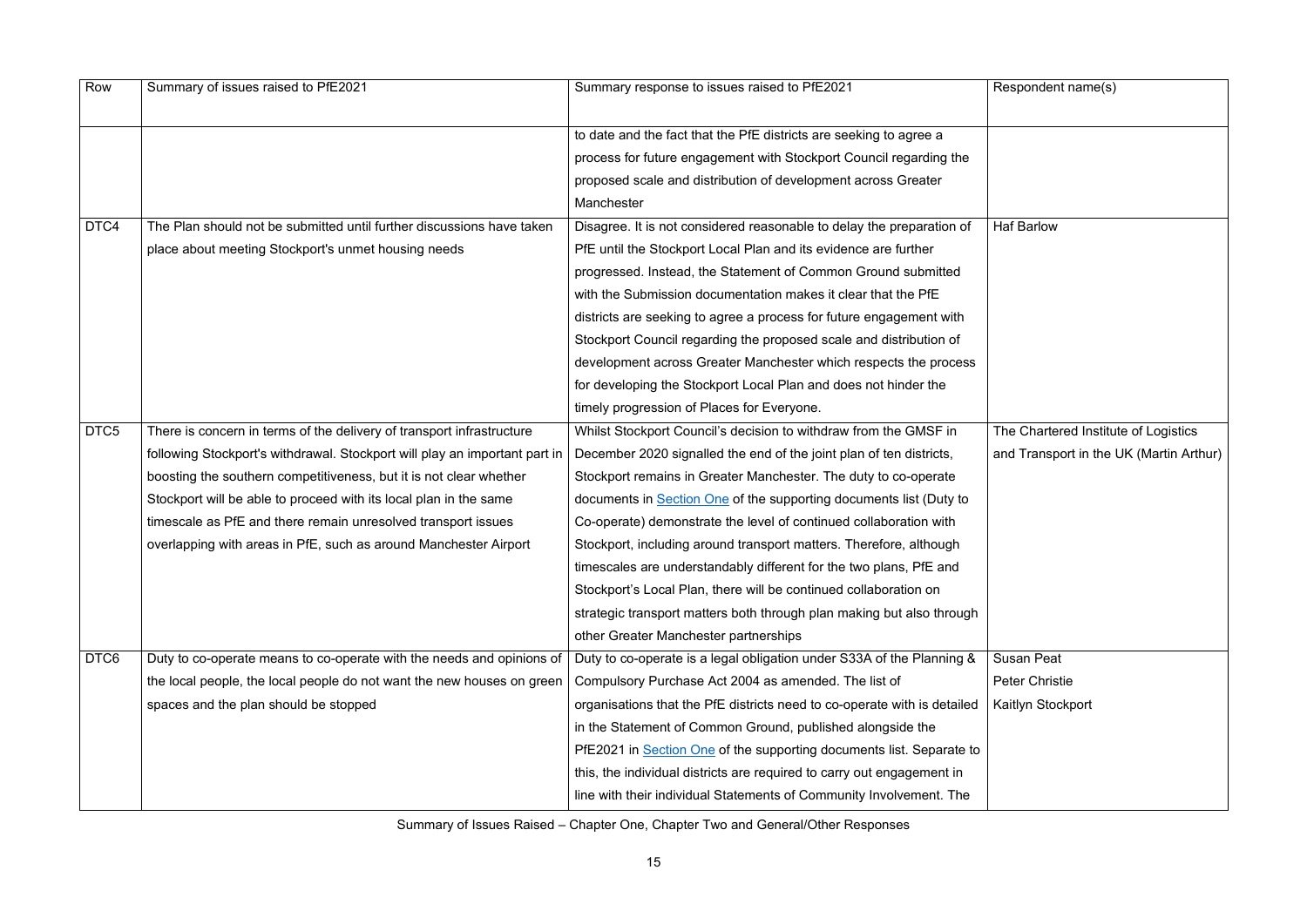| Row               | Summary of issues raised to PfE2021                                        | Summary response to issues raised to PfE2021                           | Respondent name(s)       |
|-------------------|----------------------------------------------------------------------------|------------------------------------------------------------------------|--------------------------|
|                   |                                                                            | Regulation 22 Consultation Document details the districts'             |                          |
|                   |                                                                            | compliance with these statements. It is considered that the PfE        |                          |
|                   |                                                                            | districts have met their obligations in respect of both matters and no |                          |
|                   |                                                                            | change is needed                                                       |                          |
| DTC7              | There does not appear to be any allowance for meeting unmet need           | A Duty to Co-operate Statement, a Log of Collaboration and a draft     | <b>Steven Breheny</b>    |
|                   | arising from neighbouring authorities particularly Stockport. The          | Statement of Common Ground were all made available alongside the       |                          |
|                   | situation with Stockport is only one example and it is probable that the   | Publication draft PfE2021 in Section One of the supporting             |                          |
|                   | GMCA has made similar failings with other neighbouring authorities         | documents list (Duty to Co-operate) and these documents have since     |                          |
|                   |                                                                            | been updated and submitted with the Submission documentation.          |                          |
|                   |                                                                            | Collectively these documents demonstrate that the PfE districts have   |                          |
|                   |                                                                            | met their Duty to Co-operate not only with Stockport, but also their   |                          |
|                   |                                                                            | other neighbouring districts. Specifically, sections 10 and 11 of the  |                          |
|                   |                                                                            | Statement of Common Ground summarise the collaboration to date in      |                          |
|                   |                                                                            | terms of employment and housing, respectively. It is considered that   |                          |
|                   |                                                                            | the PfE districts have met their obligations in respect of Duty to Co- |                          |
|                   |                                                                            | operate and no change is needed                                        |                          |
| DTC8              | It is incorrect to state that the 35% uplift in Manchester's LHN must be   | Disagree, NPPG paragraph 035 Reference ID: 2a-035-20201216 is          | PD Northern Trust As     |
|                   | met within Manchester alone and cannot be met elsewhere within the         | clear that the 35% uplift applied to should be met by the cities and   |                          |
|                   | nine districts such as Salford, Trafford and Oldham. Agreement in          | urban centres themselves and not the surrounding areas. Therefore,     |                          |
|                   | relation to this matter should be reached through the provisions of Duty   | as Manchester City is the only PfE district to which this applies, the |                          |
|                   | to Co-operate                                                              | uplift should be met within its district                               |                          |
| DTC9              | Whilst noting Cheshire East's position, there should be greater clarity in | No change considered necessary. It is considered that effective        | PD Northern Trust As     |
|                   | relation to how anticipated growth from Manchester Airport, Airport City   | collaboration has taken place between key partners in this area        |                          |
|                   | and the HS2 Airport connection will impact on development needs and        | (particularly Cheshire East, Manchester Airport and National           |                          |
|                   | environmental impacts in Cheshire East                                     | Highways), see Section One of the supporting documents list and        |                          |
|                   |                                                                            | that the plan is supported by a proportionate evidence base thus       |                          |
|                   |                                                                            | ensuring that the impacts on Cheshire East have been considered        |                          |
|                   |                                                                            | appropriately                                                          |                          |
| DTC <sub>10</sub> | It is acknowledged that there is ongoing work through the Highways         | Collaboration with National Highways has been ongoing since the        | <b>National Highways</b> |
|                   | England Future Work Programme, however the aims of that work are           | Publication PfE documentation was published in August 2021.            |                          |

| Respondent name(s)                 |
|------------------------------------|
|                                    |
|                                    |
|                                    |
|                                    |
|                                    |
|                                    |
|                                    |
|                                    |
|                                    |
| <b>Steven Breheny</b>              |
|                                    |
|                                    |
|                                    |
|                                    |
|                                    |
|                                    |
|                                    |
|                                    |
|                                    |
|                                    |
|                                    |
|                                    |
|                                    |
|                                    |
|                                    |
|                                    |
|                                    |
|                                    |
|                                    |
|                                    |
|                                    |
| PD Northern Trust Asset Management |
|                                    |
|                                    |
|                                    |
|                                    |
|                                    |
|                                    |
|                                    |
|                                    |
| PD Northern Trust Asset Management |
|                                    |
|                                    |
|                                    |
|                                    |
|                                    |
|                                    |
|                                    |
|                                    |
|                                    |
|                                    |
|                                    |
| <b>National Highways</b>           |
|                                    |
|                                    |
|                                    |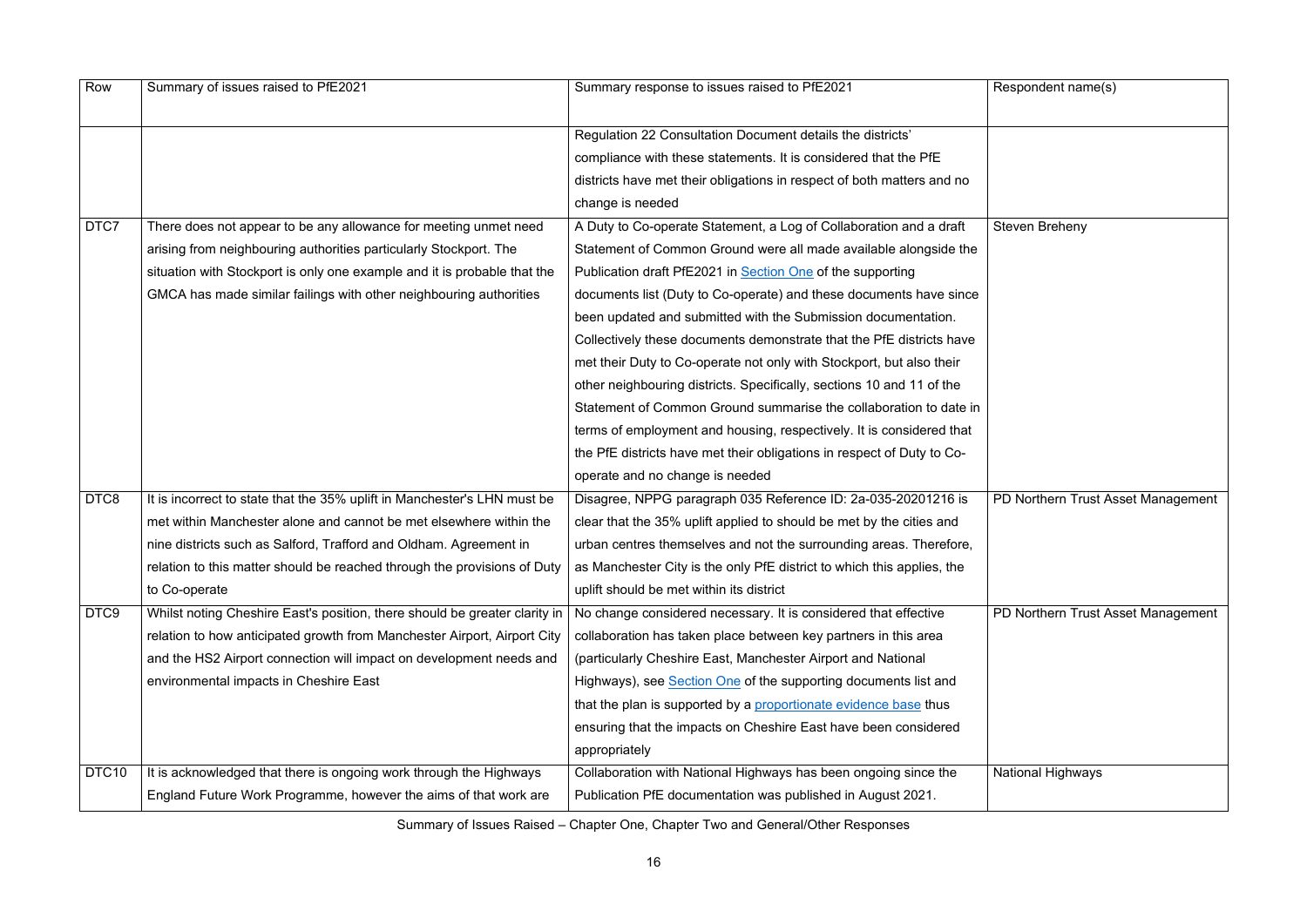$R$ espondent name(s)

| Row               | Summary of issues raised to PfE2021                                    | Summary response to issues raised to PfE2021                             |
|-------------------|------------------------------------------------------------------------|--------------------------------------------------------------------------|
|                   | only partially set out in paragraph 9.14, and so should be more fully  | Updated documentation has been produced and submitted as part of         |
|                   | defined to cover the scope of that work.                               | the Submission documentation, which details the current position         |
|                   |                                                                        | between the PfE districts and National Highways. As such it is           |
|                   |                                                                        | considered that the PfE districts have met their obligations in respect  |
|                   |                                                                        | of Duty to Co-operate and no change is needed                            |
| DTC11             | A request has been made for a separate Statement of Common             | Collaboration with National Highways has been ongoing since the          |
|                   | Ground with the combined authority to cover matters agreed with        | Publication PfE documentation was published in August 2021.              |
|                   | respect to the impact of the PfE at the SRN. Although it is recognised | Updated documentation has been produced and submitted as part of         |
|                   | that substantial evidence has been provided as part of the PfE         | the Submission documentation, which details the current position         |
|                   | process, the existing Statement of Common Ground does not provide      | between the PfE districts and National Highways. As such it is           |
|                   | sufficient detail, particularly as work is still ongoing. Therefore a  | considered that the PfE districts have met their obligations in respect  |
|                   | separate SoCG should be prepared more fully defines the scope of the   | of Duty to Co-operate and no change is needed                            |
|                   | ongoing work                                                           |                                                                          |
| DTC <sub>12</sub> | Duty to co-operate has been failed in relation to minerals             | Disagree, Section 9 of the Submission version of the Statement of        |
|                   |                                                                        | Common Ground (together with the Submission Log of Collaboration)        |
|                   |                                                                        | demonstrates that the PfE districts have met their duties in relation to |
|                   |                                                                        | this matter.                                                             |

National Highways

**Mineral Products Association**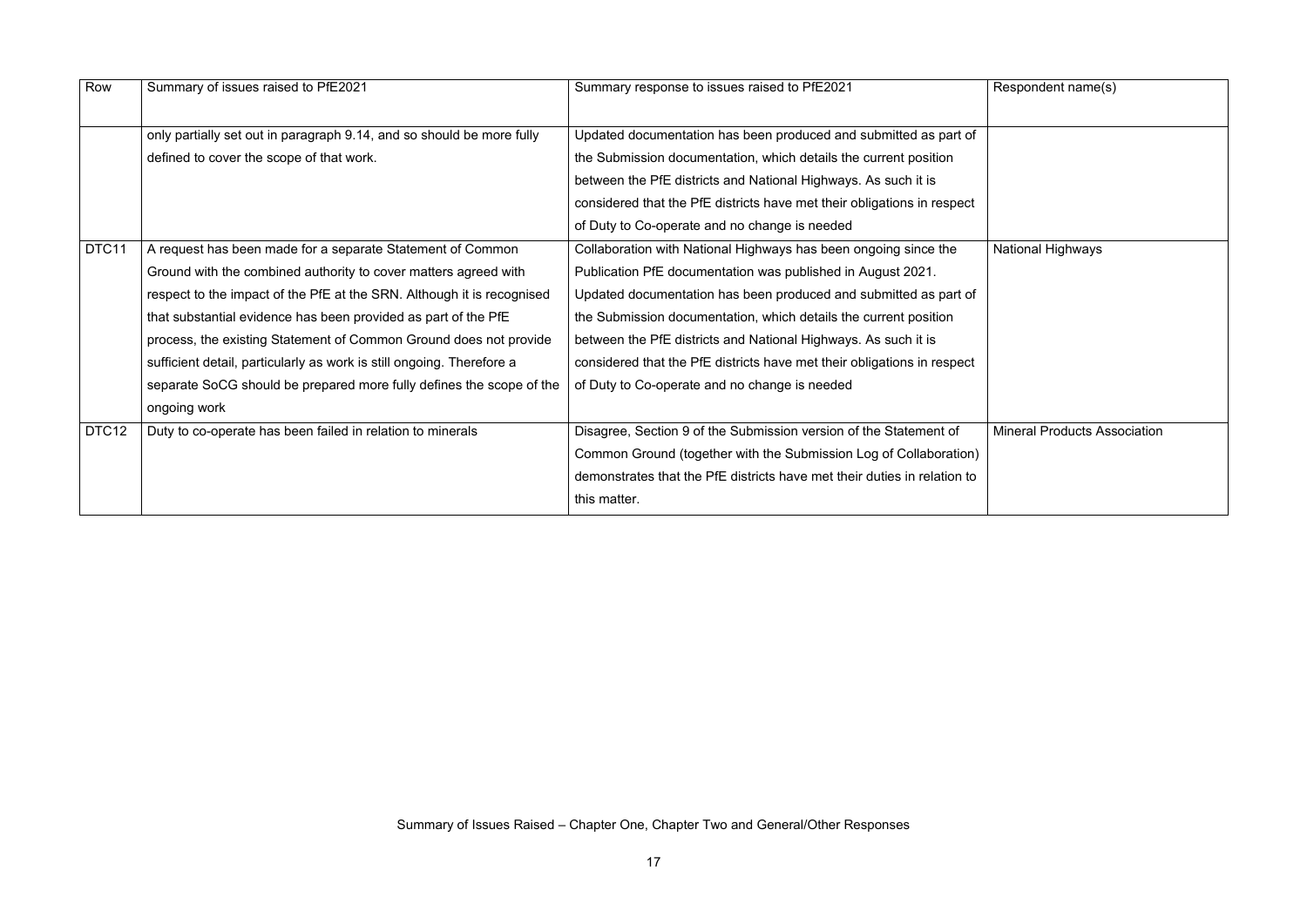Respondent name(s)

### **PfE 2021 Legality of the Plan**

Zoe Sherlock Robert Birchmore

| Row              | Summary of issues raised to PfE2021                                     | Summary response to issues raised to PfE2021                           |
|------------------|-------------------------------------------------------------------------|------------------------------------------------------------------------|
|                  |                                                                         |                                                                        |
|                  | <b>GMSF to PfE</b>                                                      |                                                                        |
| LEG1             | The legality of the Plan needs to be tested in the courts. The changes  | Sections 2 and 3, together with Appendix 1 of the report to the Places |
|                  | between the GMSF 2020 draft and the PfE 2021 are too significant for    | for Everyone Joint Committee, 20/07/2021 sets out the extent/nature    |
|                  | the PfE 2021 Plan to proceed to Regulation 19 without a further         | of the changes, further details on the changes from GMSF to            |
|                  | Regulation 18 consultation stage                                        | PfE2021 were also made available in the supporting documents.          |
|                  |                                                                         | Having considered this evidence, the Committee resolved that the       |
|                  |                                                                         | Places for Everyone Publication Plan 2021 has substantially the        |
|                  |                                                                         | same effect on the remaining 9 districts (Bolton, Bury, Manchester,    |
|                  |                                                                         | Oldham, Rochdale, Salford, Tameside, Trafford and Wigan) as the        |
|                  |                                                                         | Greater Manchester Plan for Homes, Jobs and the Environment            |
|                  |                                                                         | (GMSF 2020). As such the provisions of S.28 (6)-(9) of the Planning    |
|                  |                                                                         | and Compulsory Purchase Act 2004 and regulation 32 of the Town         |
|                  |                                                                         | and Country Planning Local Plan Regulations apply to the Plan.         |
|                  |                                                                         | Therefore, the progression of the PfE Plan to Publication is           |
|                  |                                                                         | considered in accordance with the relevant provisions of the Act and   |
|                  |                                                                         | Regulations.                                                           |
|                  | Compliance with NPPF                                                    |                                                                        |
| LEG <sub>2</sub> | The plan needs to ensure compliance with National Policy NPPF para      | It is considered that the evidence provided in the Greener Places      |
|                  | 138 parts a,c and e                                                     | Greener Places part of the supporting documents demonstrates           |
|                  |                                                                         | compliance with these sections of NPPF, together also with the         |
|                  |                                                                         | individual allocation supporting documents                             |
| LEG <sub>3</sub> | The PfE Plan has not been prepared in accordance with legal and         | It is considered that a proportionate evidence base has been           |
|                  | procedural requirements as it is not in accordance with national policy | provided to support the Plan and demonstrate that it has been          |
|                  | and therefore it does not meet the requirement of soundness             | prepared in accordance with legal and procedural requirements. The     |
|                  |                                                                         | evidence base can be found the website here: Supporting Documents      |
|                  |                                                                         | - Greater Manchester Combined Authority (greatermanchester-            |
|                  |                                                                         | ca.gov.uk)                                                             |
|                  |                                                                         |                                                                        |

See Appendix

Elizabeth Forrest

Carol Birchmore

David J Arnfield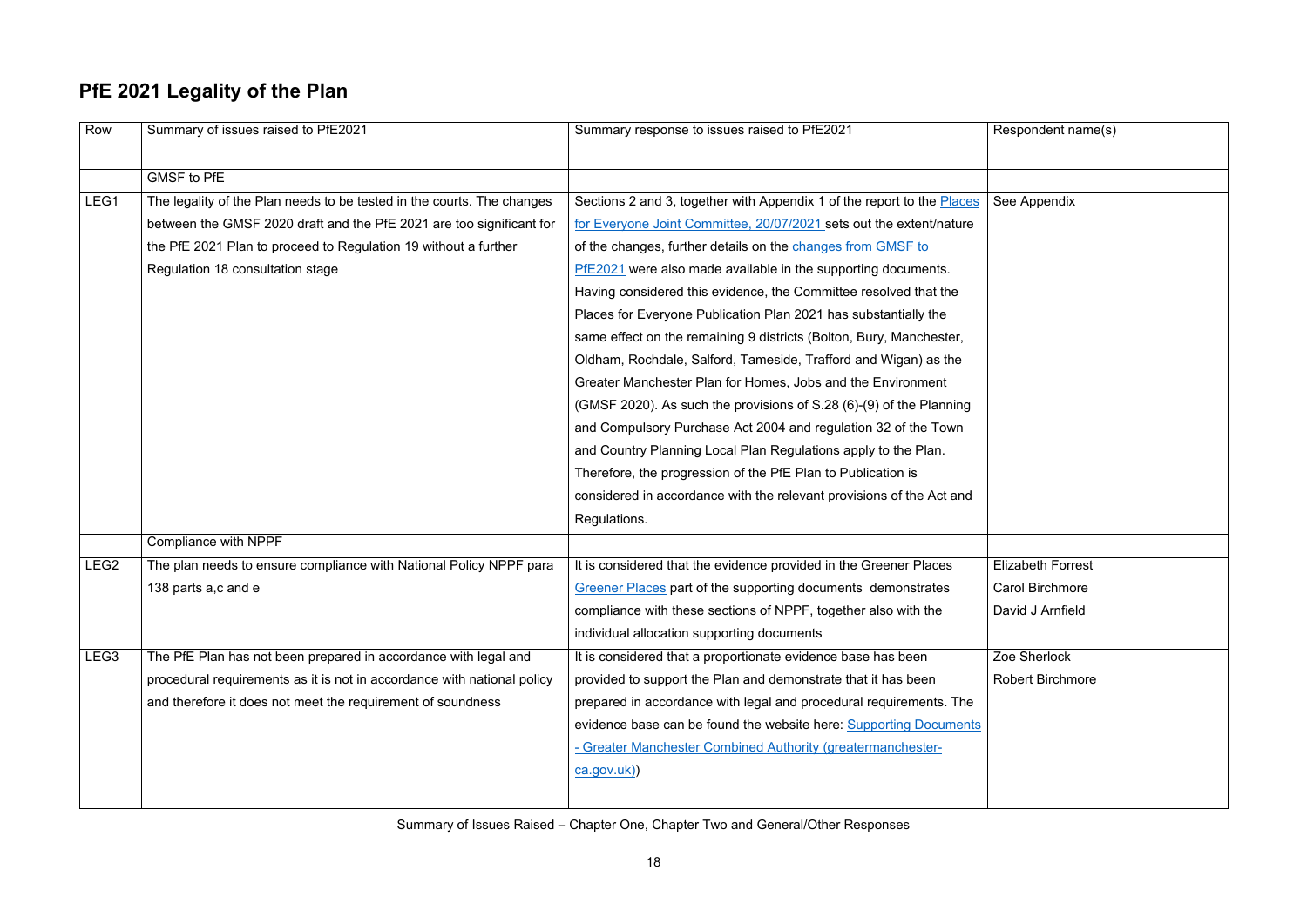| Summary response to issues raised to PfE2021<br>The PfE Plan sets out a very clear preference of using previously<br>developed (brownfield) land and vacant buildings to meet<br>development needs in line with NPPF. However, given the scale of<br>development required to meet the objectives of the Plan, a limited<br>amount of development is identified on land outside of the urban area<br>on greenfield and/or Green Belt land. The details of the employment<br>land needs and supply can be found in the Employment Topic Paper<br>[05.01.04], the details of the housing land needs and supply can be | Respondent name(s)<br>See Appendix     |
|--------------------------------------------------------------------------------------------------------------------------------------------------------------------------------------------------------------------------------------------------------------------------------------------------------------------------------------------------------------------------------------------------------------------------------------------------------------------------------------------------------------------------------------------------------------------------------------------------------------------|----------------------------------------|
|                                                                                                                                                                                                                                                                                                                                                                                                                                                                                                                                                                                                                    |                                        |
|                                                                                                                                                                                                                                                                                                                                                                                                                                                                                                                                                                                                                    |                                        |
|                                                                                                                                                                                                                                                                                                                                                                                                                                                                                                                                                                                                                    |                                        |
|                                                                                                                                                                                                                                                                                                                                                                                                                                                                                                                                                                                                                    |                                        |
|                                                                                                                                                                                                                                                                                                                                                                                                                                                                                                                                                                                                                    |                                        |
|                                                                                                                                                                                                                                                                                                                                                                                                                                                                                                                                                                                                                    |                                        |
|                                                                                                                                                                                                                                                                                                                                                                                                                                                                                                                                                                                                                    |                                        |
|                                                                                                                                                                                                                                                                                                                                                                                                                                                                                                                                                                                                                    |                                        |
|                                                                                                                                                                                                                                                                                                                                                                                                                                                                                                                                                                                                                    |                                        |
| found in the Housing Topic Paper <sup>[06.01.03]</sup> . Further details in relation                                                                                                                                                                                                                                                                                                                                                                                                                                                                                                                               |                                        |
| to the strategic case for releasing Green Belt can be found in the                                                                                                                                                                                                                                                                                                                                                                                                                                                                                                                                                 |                                        |
|                                                                                                                                                                                                                                                                                                                                                                                                                                                                                                                                                                                                                    |                                        |
| It is considered that the Plan remains consistent with NPPF, including                                                                                                                                                                                                                                                                                                                                                                                                                                                                                                                                             | <b>Redrow Homes Limited</b>            |
| the latest iteration published in July 2021                                                                                                                                                                                                                                                                                                                                                                                                                                                                                                                                                                        |                                        |
|                                                                                                                                                                                                                                                                                                                                                                                                                                                                                                                                                                                                                    |                                        |
|                                                                                                                                                                                                                                                                                                                                                                                                                                                                                                                                                                                                                    |                                        |
| The Regulation 22 Statement of Consultation provides details of the                                                                                                                                                                                                                                                                                                                                                                                                                                                                                                                                                | See Appendix                           |
| consultation / engagement including individual compliance                                                                                                                                                                                                                                                                                                                                                                                                                                                                                                                                                          |                                        |
| statements for each of the nine districts. These documents                                                                                                                                                                                                                                                                                                                                                                                                                                                                                                                                                         |                                        |
| demonstrate that the consultation met the requirements of the                                                                                                                                                                                                                                                                                                                                                                                                                                                                                                                                                      |                                        |
|                                                                                                                                                                                                                                                                                                                                                                                                                                                                                                                                                                                                                    |                                        |
| The Regulation 22 Statement of Consultation provides details of the                                                                                                                                                                                                                                                                                                                                                                                                                                                                                                                                                | Woodford Neighbourhood Forum           |
| consultation / engagement including the early stages of the GMSF.                                                                                                                                                                                                                                                                                                                                                                                                                                                                                                                                                  |                                        |
| These documents demonstrate that the consultation met the                                                                                                                                                                                                                                                                                                                                                                                                                                                                                                                                                          |                                        |
| requirements of the relevant regulations.                                                                                                                                                                                                                                                                                                                                                                                                                                                                                                                                                                          |                                        |
|                                                                                                                                                                                                                                                                                                                                                                                                                                                                                                                                                                                                                    |                                        |
| The overall legality of the plan is a matter for the Independent                                                                                                                                                                                                                                                                                                                                                                                                                                                                                                                                                   | <b>Elisabeth Berry</b>                 |
| Examiners to determine through the Examination. Therefore this                                                                                                                                                                                                                                                                                                                                                                                                                                                                                                                                                     |                                        |
|                                                                                                                                                                                                                                                                                                                                                                                                                                                                                                                                                                                                                    |                                        |
|                                                                                                                                                                                                                                                                                                                                                                                                                                                                                                                                                                                                                    | <b>Prospect GB and Dobinetts Regen</b> |
|                                                                                                                                                                                                                                                                                                                                                                                                                                                                                                                                                                                                                    |                                        |
|                                                                                                                                                                                                                                                                                                                                                                                                                                                                                                                                                                                                                    |                                        |

| Respondent name(s)                     |
|----------------------------------------|
| See Appendix                           |
|                                        |
|                                        |
|                                        |
|                                        |
|                                        |
|                                        |
| <b>Redrow Homes Limited</b>            |
|                                        |
|                                        |
| See Appendix                           |
|                                        |
|                                        |
| Woodford Neighbourhood Forum           |
|                                        |
|                                        |
|                                        |
| Elisabeth Berry                        |
|                                        |
| <b>Prospect GB and Dobinetts Regen</b> |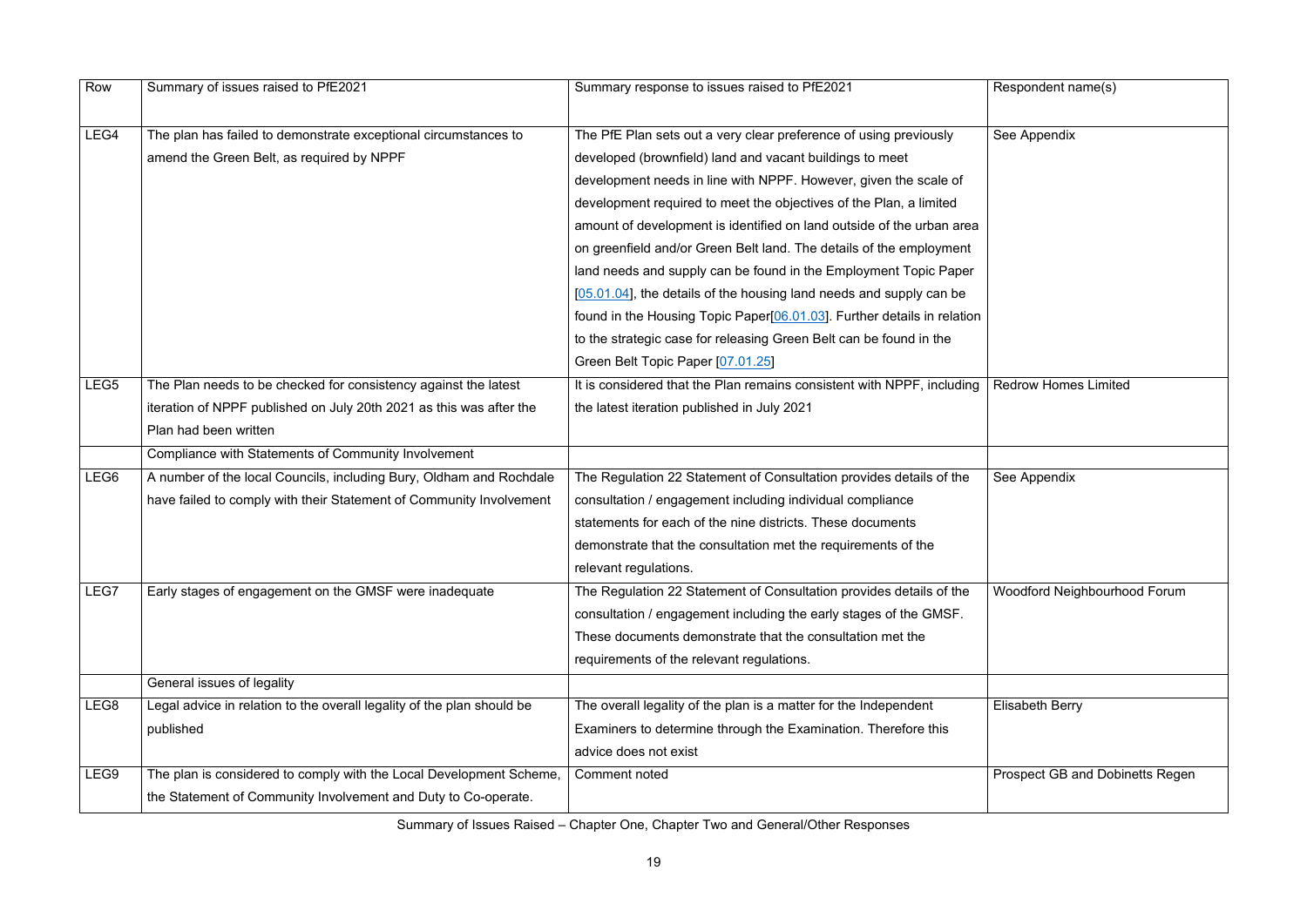$R$ espondent name(s)

Lucia Sollazzi-Davies SusanSollazzi M Walsh G R Walsh Claudia Sollazzi

| Row          | Summary of issues raised to PfE2021                                        | Summary response to issues raised to PfE2021                             |
|--------------|----------------------------------------------------------------------------|--------------------------------------------------------------------------|
|              | <b>Reasonable Alternatives</b>                                             |                                                                          |
| <b>LEG10</b> | The PfE Plan has not been prepared in accordance with legal and            | Alternative options to meet development needs are set out in the         |
|              | procedural requirements and therefore does not meet the requirement        | Growth and Spatial Options Paper [02.01.10]. The Green Belt Topic        |
|              | of soundness. There has been no consideration of the reasonable            | paper [07.01.25] sets out the alternatives considered prior to the       |
|              | alternatives.                                                              | release of Green Belt land and the site selection paper [03.04.01]       |
|              |                                                                            | sets out the process followed to identify the allocations in PfE,        |
|              |                                                                            | including the consideration of multiple sites to meet the identified     |
|              |                                                                            | needs. The Plan has has also been subject to an Strategic                |
|              |                                                                            | <b>Environmental Assessment. It is therefore considered that</b>         |
|              |                                                                            | appropriate consideration of reasonable alternatives has been            |
|              |                                                                            | undertaken                                                               |
| LEG11        | The nine Councils should ensure that the results of the IA process         | Noted. It is considered that the conclusions in the documents within     |
|              | clearly justify any policy choices that are ultimately made, including the | the <b>Strategic Environmental Assessment</b> have been incorporated as  |
|              | proposed site allocations (or any decision not to allocate sites) when     | appropriate in the plan making process. The difference the IA made       |
|              | considered against 'all reasonable alternatives'. The decision making,     | to the preparation can be found in the Integrated Assessment Main        |
|              | and scoring should be robust, justified, and transparent.                  | Report [02.01.02] and the related addendum report [02.01.04]             |
| LEG12        | PfE is not legally compliant because it was produced before the            | As made clear by the Government's Chief Planner, the Government          |
|              | Environment Bill and takes no account of the Bill and the proposals are    | has made it very clear that local planning authorities should not delay  |
|              | contrary to the Bill. There should be more emphasis on brownfield sites    | plan preparation. For example please see the Chief Planners              |
|              | and the Green Belt sites, should be removed as there is sufficient land    | Newsletter April 2021 (publishing service gov uk). Notwithstanding       |
|              | in the existing supply to meet the needs                                   | this fact, it is considered that the policies contained within the Green |
|              |                                                                            | Places Chapter is consistent with the Environment Bill                   |
|              |                                                                            |                                                                          |

Gladman Developments

Paul Burns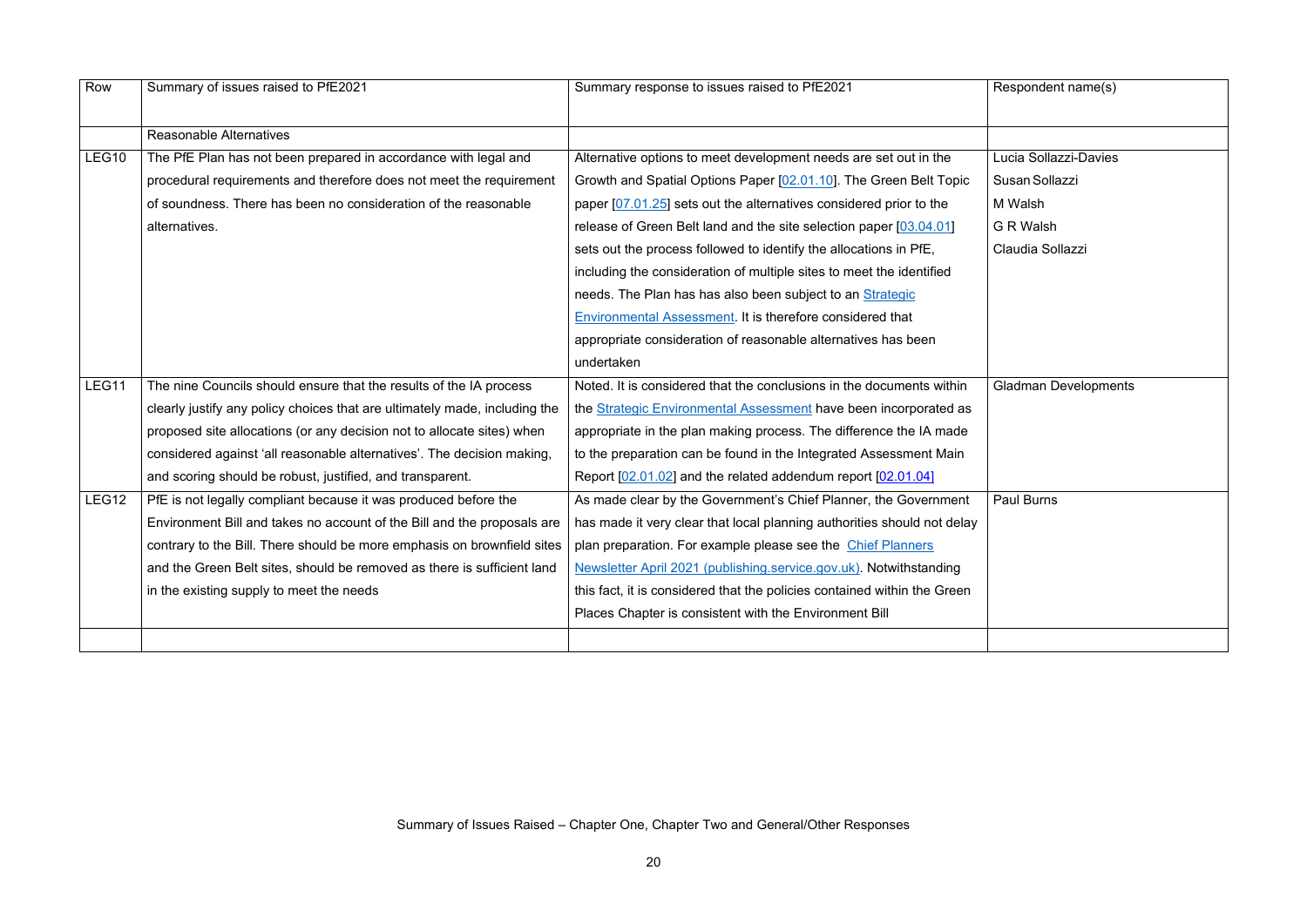$R$ espondent name(s)

#### **PfE 2021 Plan Wide Comments**

Homes England Mossley Town Council

Claudia Sollazzi

Peel L&P Investments (North) Ltd

| Row             | Summary of issues raised to PfE2021                                         | Summary response to issues raised to PfE2021                            |
|-----------------|-----------------------------------------------------------------------------|-------------------------------------------------------------------------|
|                 | <b>General comments</b>                                                     |                                                                         |
| PW1             | Places for Everyone should be redirected to focus on the climate            | The PfE is strategic planning document which has been prepared in       |
|                 | emergency rather than economic growth                                       | accordance with national policy. Whilst one of the aims is to provide   |
|                 |                                                                             | sufficient land to meet the estimated economic growth, climate issues   |
|                 |                                                                             | are also addressed in the Plan, in particular within Chapter 5. They    |
|                 |                                                                             | were also taken into consideration through the <b>Strategic</b>         |
|                 |                                                                             | <b>Environmental Assessment. Therefore, no change is considered</b>     |
|                 |                                                                             | necessary                                                               |
| PW <sub>2</sub> | Broad support for bringing forward a strategic planning document such       | Comment noted                                                           |
|                 | as this                                                                     |                                                                         |
|                 |                                                                             |                                                                         |
| PW <sub>3</sub> | Overall the plan lacks flexibility in terms of its approach to monitoring   | It is considered that the statements in Chapters 1, 6, 7 and the        |
|                 |                                                                             | monitoring framework in Chapter 12 provide an appropriate level of      |
|                 |                                                                             | detail for a strategic plan. More detailed monitoring will be           |
|                 |                                                                             | incorporated as appropriate within district local plans. Therefore, no  |
|                 |                                                                             | change is considered necessary                                          |
| PW4             | The PfE policies are not sufficiently aligned with other policies, in       | As detailed in the Housing Topic Paper [06.01.03] Chapter 2             |
|                 | particular the level of housing growth is not sufficiently aligned with the | (Paragraphs 2.8 to 2.14), the NPPF expects strategic policy-making      |
|                 | economic ambition and the strategic transport plans. Therefore, overall     | authorities to follow the standard method set out in the PPG for        |
|                 | the Plan lacks the level of development to match the growth ambitions       | assessing local housing need. We do not consider that exceptional       |
|                 | and does not allocate land required to meet all housing, employment,        | circumstances exist to justify departure from the standard              |
|                 | infrastructure and community use needs across the respective nine           | methodology.                                                            |
|                 | authorities                                                                 | The Growth and Spatial Options Paper [02.01.10] considers the           |
|                 |                                                                             | implications of alternative growth options and concludes that the local |
|                 |                                                                             | housing need calculated using the standard method represents the        |
|                 |                                                                             | preferred growth option and the best fit with the overall ambitions of  |
|                 |                                                                             | the nine districts. No change necessary.                                |

Peel L&P Investments (North) Ltd PD Northern Trust Asset Management PD Northern Steels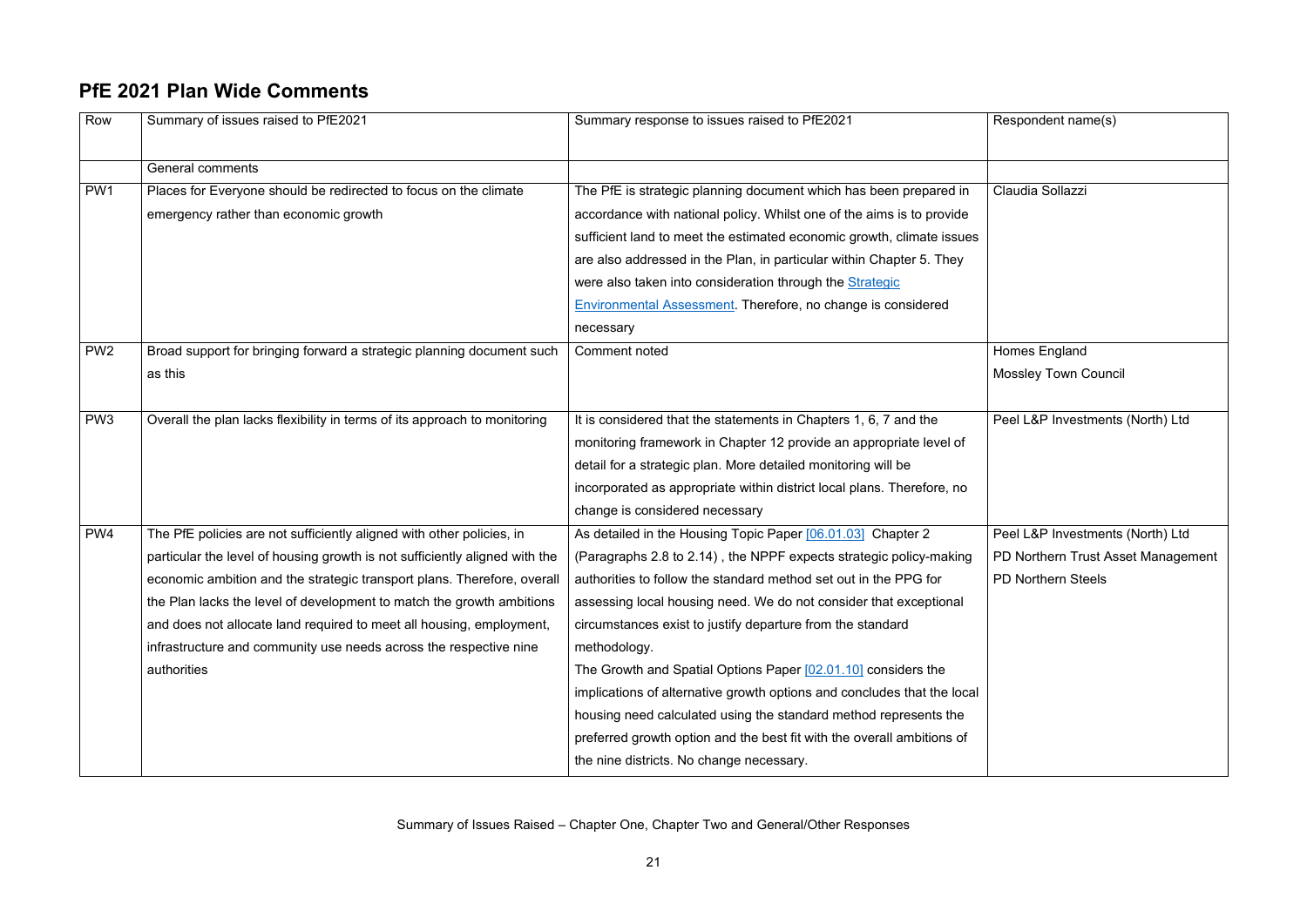| Row             | Summary of issues raised to PfE2021                                          | Summary response to issues raised to PfE2021                           | Respondent name(s)        |
|-----------------|------------------------------------------------------------------------------|------------------------------------------------------------------------|---------------------------|
| PW <sub>5</sub> | Policies are vague, unclear and ambiguous and some unnecessarily             | No change is considered necessary. The Plan is considered to           | Peel L&P Investment       |
|                 | duplicate NPPF                                                               | provide an appropriate level of detail for a strategic plan of this    | Anne Isherwood            |
|                 |                                                                              | nature, providing the necessary policy framework for district local    |                           |
|                 |                                                                              | plans. Where duplication of NPPF exists, it is considered              |                           |
|                 |                                                                              | appropriate/necessary and has been kept to a minimum. Therefore        |                           |
|                 |                                                                              | no changes is considered necessary as it is consistent with NPPF       |                           |
| PW <sub>6</sub> | In its totality this plan will result in unsustainable development, contrary | No change necessary. As detailed in the Housing Topic Paper            | Susan Sollazzi            |
|                 | to NPPF, as there is no evidence that the new homes and jobs are             | $[06.01.03]$ and the Employment Topic Paper $[05.01.04]$ the housing   |                           |
|                 | needed for the existing residents. It could result in bringing more          | and employment targets are considered to be justified and consistent   |                           |
|                 | people in from outside Greater Manchester and having a negative              | with NPPF. Additionally the Plan has been subject to a full            |                           |
|                 | impact on the environment.                                                   | Sustainability Appraisal, full details of which can be found in the    |                           |
|                 |                                                                              | <b>Strategic Environmental Assessment</b>                              |                           |
| PW7             | Insufficient attention has been paid to the impact of Covid and Brexit.      | As detailed in Chapters 1, 6 and 7 of the PfE Plan, two assessments    | See Appendix              |
|                 | Consequently the overall housing and employment needs have been              | of the potential impacts of Covid-19 and Brexit on the economy were    |                           |
|                 | overstated and should be adjusted                                            | carried out, initially in 2020 and again in 2021. Both assessments     |                           |
|                 |                                                                              | concluded that there was insufficient evidence to amend the            |                           |
|                 |                                                                              | assumptions underpinning the PfE Plan. For further information see     |                           |
|                 |                                                                              | COVID-19 and Places for Everyone Growth Options [05.01.03].            |                           |
| PW <sub>8</sub> | The Plan should be modified to take account of the requirements of the       | In July 2021, the nine districts agreed to continue to produce a joint | <b>PD Northern Steels</b> |
|                 | Devolution Deal in that it is not a Mayoral Plan for the whole               | development plan to set the strategic spatial context for the nine     |                           |
|                 | conurbation                                                                  | district local plans. Any decision in relation to preparing a Spatial  |                           |
|                 |                                                                              | Development Strategy would be outside the process of producing this    |                           |
|                 |                                                                              | joint development plan of the nine PfE districts. Therefore, no change |                           |
|                 |                                                                              | necessary                                                              |                           |
| PW <sub>9</sub> | The Plan should be modified as it does not fully address the                 | No change considered necessary. Following the decision made by         | <b>PD Northern Steels</b> |
|                 | requirements of Greater Manchester on the basis that Stockport is now        | Stockport Council in December 2021 the AGMA Executive Board            | PD Northern Trust As      |
|                 | excluded. Therefore, although it sets strategic level policies and           | 12.02.21 a considered the merits of continuing to produce a joint plan |                           |
|                 | allocations it does not complete the development plan policy                 | of the nine remaining GM districts. Following consideration of that    |                           |
|                 | framework across the conurbation or even the 9 relevant Local                | report Members resolved to pursue a joint plan of the nine, which      |                           |
|                 | <b>Planning Authorities</b>                                                  | would enable the remaining districts to accommodate the                |                           |

| Respondent name(s)                 |
|------------------------------------|
| Peel L&P Investments (North) Ltd   |
| Anne Isherwood                     |
|                                    |
| Susan Sollazzi                     |
| See Appendix                       |
| <b>PD Northern Steels</b>          |
| <b>PD Northern Steels</b>          |
| PD Northern Trust Asset Management |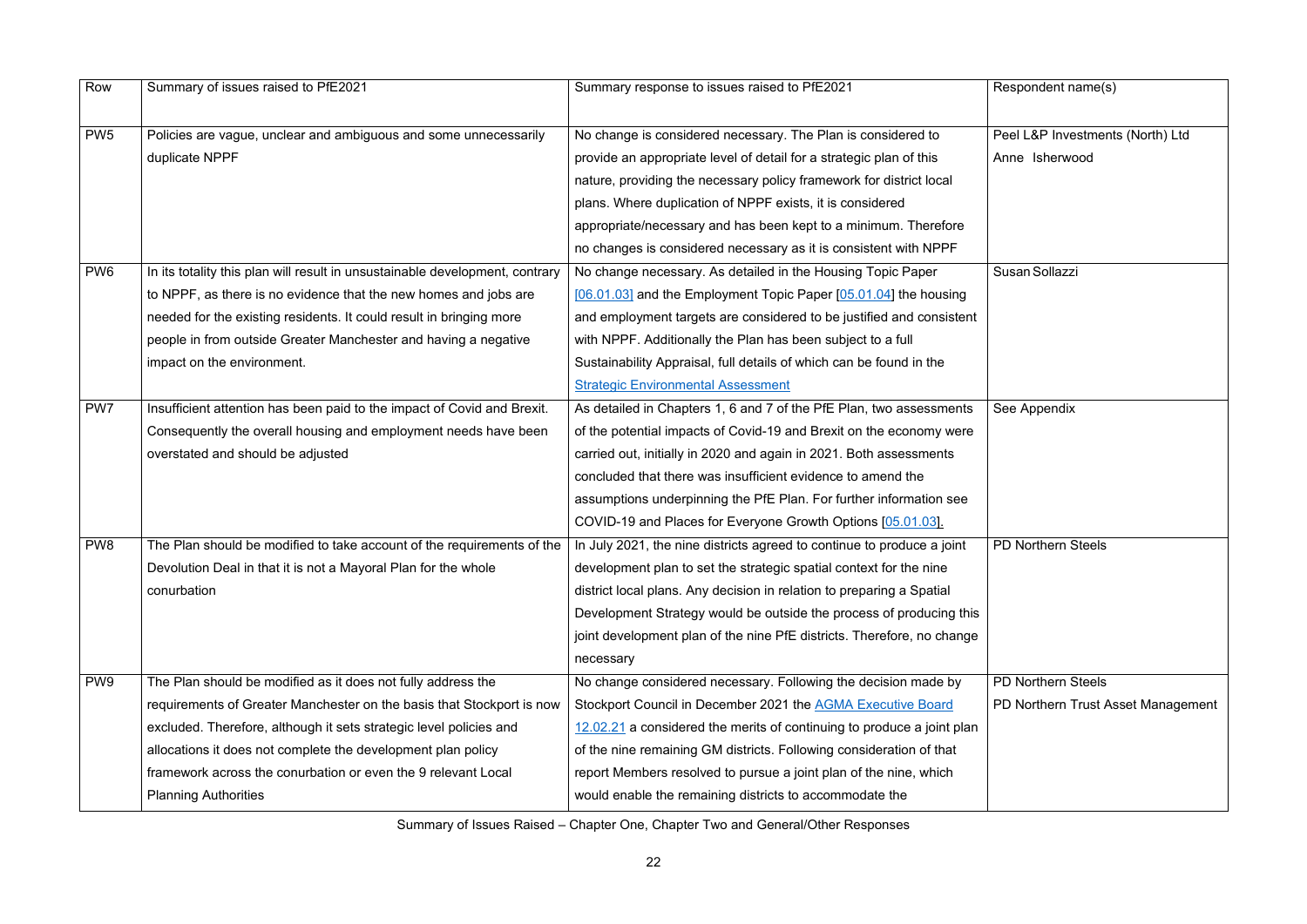| Row         | Summary of issues raised to PfE2021                                      | Summary response to issues raised to PfE2021                              | Respondent name(s)        |
|-------------|--------------------------------------------------------------------------|---------------------------------------------------------------------------|---------------------------|
|             |                                                                          | development needs of the nine whilst aligning with wider Greater          |                           |
|             |                                                                          | Manchester strategies for transport and other infrastructure              |                           |
|             |                                                                          | investment. The impact that this decision has had on the approach to      |                           |
|             |                                                                          | growth and spatial distribution is set out in the Growth and Spatial      |                           |
|             |                                                                          | Options Paper [02.01.10]. As set out in paragraph 1.57, each district     |                           |
|             |                                                                          | will continue to produce a local plan, thus completing the                |                           |
|             |                                                                          | development plan policy framework for the districts                       |                           |
| <b>PW10</b> | The Plan should be modified because whilst the volume of evidence is     | No change considered necessary. The PfE Plan is a high level,             | <b>PD Northern Steels</b> |
|             | significant it has still been gathered and presented in the context of a | strategic plan, therefore if is considered that an appropriate evidence   |                           |
|             | strategic, high-level plan                                               | base has been provided to support the policy, it can be found in the      |                           |
|             |                                                                          | <b>Supporting Documents</b>                                               |                           |
| <b>PW11</b> | The Plan should be modified as it does not address detailed boundary     | No change necessary. Paragraph 1.57 makes it clear that the PfE           | PD Northern Trust As      |
|             | changes that are best assessed at the Local Plan stage                   | Plan is a strategic spatial plan and each district will continue to       | <b>PD Northern Steels</b> |
|             |                                                                          | produce a local plan. The scope of those local plans is correctly a       |                           |
|             |                                                                          | matter for districts to determine. However, paragraph 11.5 makes it       |                           |
|             |                                                                          | clear that it is the role of the PfE plan to identify those sites outside |                           |
|             |                                                                          | the urban area which are required to deliver our inclusive growth         |                           |
|             |                                                                          | needs, thus ensuring that sufficient land is available within in the plan |                           |
|             |                                                                          | period.                                                                   |                           |
| <b>PW12</b> | The Plan should be modified as several of the strategic policies would   | No change necessary. Paragraph 1.57 makes it clear that the PfE           | PD Northern Steels        |
|             | benefit from being more specific, in terms of whether they are to be     | Plan is a strategic spatial plan and 1.58 makes it clear that the plan    |                           |
|             | addressed through Local Plans or development management                  | will become part of the relevant authority's development plan. It is      |                           |
|             | processes                                                                | clear therefore that it will be taken into consideration at the           |                           |
|             |                                                                          | development management stage                                              |                           |
| <b>PW13</b> | The documents are deliberately long to stop people responding            | No change necessary. It is acknowledged that the Regulation 19            | Roebuck<br>Paul           |
|             |                                                                          | version of the Plan is accompanied by a large amount of supporting        |                           |
|             |                                                                          | documentation however, a number of steps were taken to assist             |                           |
|             |                                                                          | readers in understanding the material. This included topic papers         |                           |
|             |                                                                          | explaining the technical evidence base, which were provided on the        |                           |
|             |                                                                          | <b>Supporting Documents page of the GMCA website. Additionally the</b>    |                           |

| Respondent name(s)                 |
|------------------------------------|
|                                    |
|                                    |
|                                    |
| <b>PD Northern Steels</b>          |
|                                    |
|                                    |
| PD Northern Trust Asset Management |
| <b>PD Northern Steels</b>          |
|                                    |
|                                    |
|                                    |
|                                    |
|                                    |
|                                    |
| <b>PD Northern Steels</b>          |
|                                    |
|                                    |
|                                    |
|                                    |
| Paul Roebuck                       |
|                                    |
|                                    |
|                                    |
|                                    |
|                                    |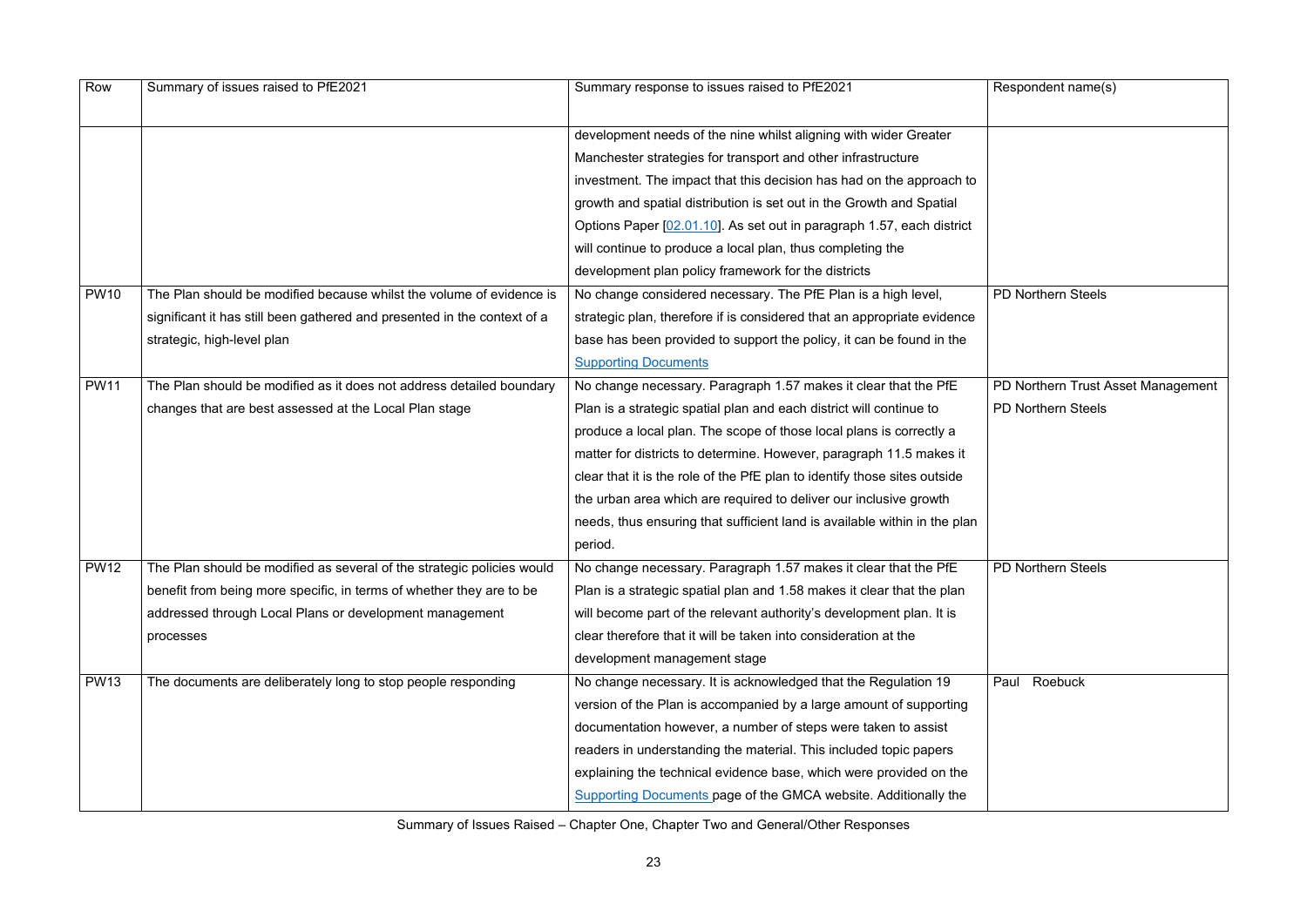| Respondent name(s) |  |  |
|--------------------|--|--|
|--------------------|--|--|

| Row         | Summary of issues raised to PfE2021                                     | Summary response to issues raised to PfE2021                                | Respondent name(s)         |
|-------------|-------------------------------------------------------------------------|-----------------------------------------------------------------------------|----------------------------|
|             |                                                                         |                                                                             |                            |
|             |                                                                         | Consultation 2021 pages on the GMCA website had explanatory                 |                            |
|             |                                                                         | information about the consultation, including FAQs and how to make          |                            |
|             |                                                                         | an effective representation and in anticipation of continued                |                            |
|             |                                                                         | restrictions arising from the pandemic, the PfE districts also              |                            |
|             |                                                                         | developed a virtual exhibition space.                                       |                            |
| <b>PW14</b> | It is unclear who the plan is designed to benefit                       | No change necessary. It is considered that Chapter One provides an          | Peter Thompson             |
|             |                                                                         | appropriate introduction to the Plan explaining the purposes of the         |                            |
|             |                                                                         | Plan and who it is for.                                                     |                            |
| <b>PW15</b> | The words 'accessible' and 'accessibility' should be clearly defined in | The use of words such as access, accessible and accessibility in the        | Greater Manchester         |
|             | the Plan, or alternative words used, so that the policies are clear and | PfE is considered consistent with their use in planning documents           | Disabled People and        |
|             | therefore sound                                                         | such as NPPF. As appropriate, the supporting text of policies in the        | <b>Disabled Peoples Ac</b> |
|             |                                                                         | Plan provide clarification as to what is meant by the policy. Similarly,    |                            |
|             |                                                                         | documents such as the National Design Guide provide clarity,                |                            |
|             |                                                                         | dependent on the specific circumstance. It is therefore considered          |                            |
|             |                                                                         | that appropriate clarification is either provided in the supporting text of |                            |
|             |                                                                         | the PfE and/or in other documents. Therefore, no changes are                |                            |
|             |                                                                         | necessary                                                                   |                            |
| <b>PW16</b> | Whilst proposals to protect green infrastructure are welcomed, they     | No changes necessary. The National Highways proposal at Mottram,            | <b>Christine Walton</b>    |
|             | cannot be effective given the National Highways proposal at Mottram,    | Tameside is outside the scope of this Plan                                  |                            |
|             | Tameside                                                                |                                                                             |                            |
| <b>PW17</b> | General support for the principle of producing a joint plan, however    | No change necessary. NPPF (para 13) makes it clear that                     | Jim McMahon                |
|             | neighbourhood plans should be produced first, feeding into local plans  | Neighbourhood plans should support the delivery of strategic policies       |                            |
|             | which in turn feed into the joint PfE Plan                              | contained in local plans or spatial development strategies.                 |                            |
|             |                                                                         | Furthermore, footnote 18 of NPPF makes it clear that Neighbourhood          |                            |
|             |                                                                         | plans must be in general conformity with the strategic policies             |                            |
|             |                                                                         | contained in any development plan that covers their area. Therefore         |                            |
|             |                                                                         | the strategic plans should be produced first, followed by lower tier        |                            |
|             |                                                                         | plans                                                                       |                            |
| <b>PW18</b> | Although the ambitions of the plan are welcomed, the proposed level of  | Disagree. Although the plan seeks to deliver significant development        | <b>Greater Manchester</b>  |
|             | development in the core growth area will undermine area based           | in the core growth area, Chapter 4 (4.1 - 4.23) summarises the PfE          |                            |

Greater Manchester Coalition of Disabled People and Manchester Disabled Peoples Access Group

Greater Manchester Housing Providers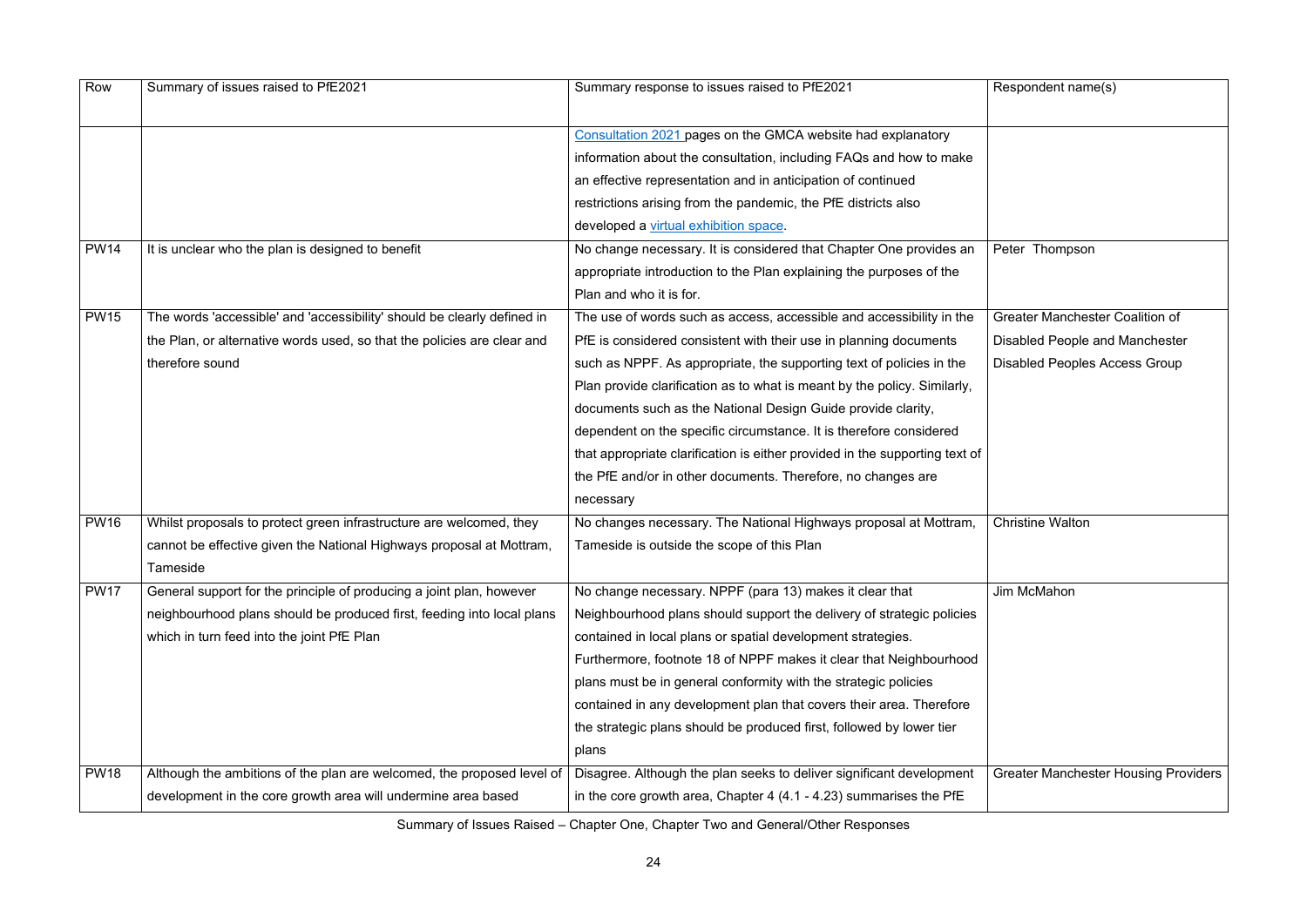| Respondent name(s)  |  |  |
|---------------------|--|--|
|                     |  |  |
| Debbie Abrahams     |  |  |
|                     |  |  |
| The Wildlife Trusts |  |  |
| See appendix        |  |  |
|                     |  |  |

| Row         | Summary of issues raised to PfE2021                                      | Summary response to issues raised to PfE2021                            | Respondent name(s)  |
|-------------|--------------------------------------------------------------------------|-------------------------------------------------------------------------|---------------------|
|             | regeneration in areas of high deprivation such as Oldham, Rochdale,      | Spatial Strategy which clearly also seeks to boost the                  |                     |
|             | Salford and Wigan                                                        | competitiveness of the Northern Areas and sustain the                   |                     |
|             |                                                                          | competitiveness of the Southern Areas. The approach to growth and       |                     |
|             |                                                                          | spatial distribution is set out in the Growth and Spatial Options Paper |                     |
|             |                                                                          | [02.01.10]                                                              |                     |
| <b>PW19</b> | Whilst there is recognition of the need for joint working, it is unclear | No change necessary. The commitment to producing a joint plan was       | Debbie<br>Abraha    |
|             | from the plan if it will happen and whether the proposals will be        | clearly reaffirmed by the nine district Councils in July 2021 and it is |                     |
|             | supported by the necessary infrastructure and therefore, despite the     | considered that the <b>Supporting Documents</b> demonstrate that the    |                     |
|             | changes since GMSF 2019, the impacts on local communities are            | development will be supported by the necessary infrastructure. In       |                     |
|             | likely to be too great                                                   | particular the relevant allocation policies are supported by a          |                     |
|             |                                                                          | proportionate evidence base, detailing the infrastructure required to   |                     |
|             |                                                                          | support the development. Further details of which can be found in the   |                     |
|             |                                                                          | relevant allocation topic papers. Additionally, Policy D2 states that   |                     |
|             |                                                                          | new development must be supported by the necessary infrastructure.      |                     |
|             |                                                                          | This approach is considered consistent with NPPF as the Plan should     |                     |
|             |                                                                          | be read as a whole.                                                     |                     |
| <b>PW20</b> | Support, in principle, for many of the PfE Plan policies such as those   | No change is considered necessary. The Plan is considered to be         | The Wildlife Trusts |
|             | covering biodiversity, climate change and green infrastructure.          | consistent with NPPF and balances the economic, social and              |                     |
|             | However, when read as a whole the Plan and its supporting evidence       | environmental objectives in line with the Sustainability Appraisal      |                     |
|             | place a much greater emphasis on the economic and social objectives      | undertaken. Full details of the Sustainability Appraisal, including the |                     |
|             | of sustainable development, as opposed to environmental objectives       | scoping report can be found in the Strategic Environmental              |                     |
|             |                                                                          | <b>Assessment</b>                                                       |                     |
| <b>PW21</b> | There is no guarantee over delivery rates, there must be a strategy to   | No change is considered necessary. Chapter 12 provides an               | See appendix        |
|             | guarantee delivery, given past poor delivery rates                       | appropriate policy framework for the delivery of policies within the    |                     |
|             |                                                                          | plan, consistent with NPPF. Additionally, Chapter 12 sets out a         |                     |
|             |                                                                          | monitoring framework which provides an appropriate level of detail for  |                     |
|             |                                                                          | a strategic plan. Paragraph 12.21 makes it clear that this monitoring   |                     |
|             |                                                                          | will be used to determine whether/when any of the policies in PfE       |                     |
|             |                                                                          | need to be updated                                                      |                     |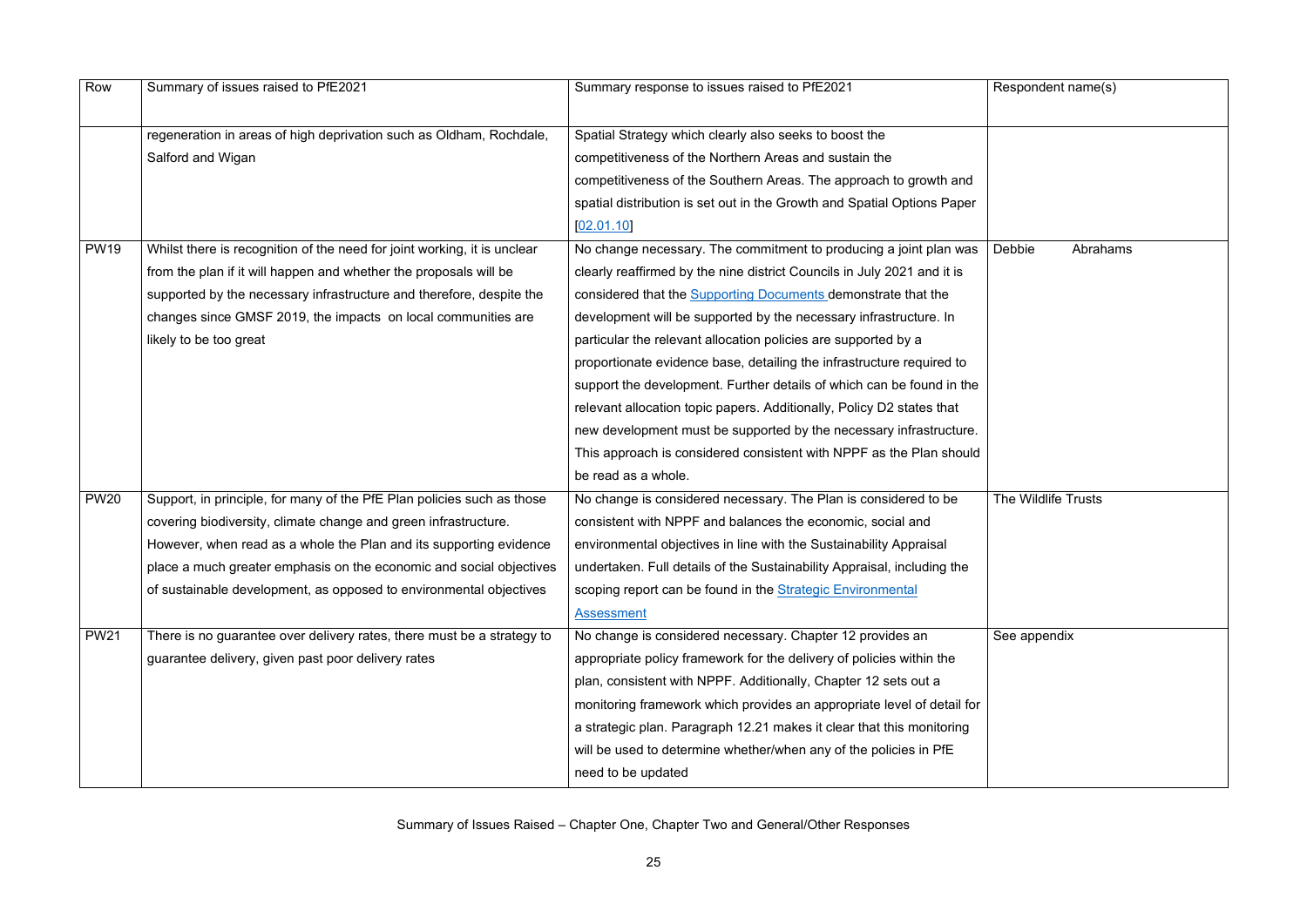$R$ espondent name(s)

Roy Dennett

Stephen Cluer

Janine Lawford

Natasha Cross

Steve Buck

Adrian Bolton

John A Holden

| Row         | Summary of issues raised to PfE2021                                                                                                                                                                                                                                                                                | Summary response to issues raised to PfE2021                                                                                                                                                                                                                                                                                                                                                                                                                                                                                                                                                                                                                                                                                                                                                                                                                                |
|-------------|--------------------------------------------------------------------------------------------------------------------------------------------------------------------------------------------------------------------------------------------------------------------------------------------------------------------|-----------------------------------------------------------------------------------------------------------------------------------------------------------------------------------------------------------------------------------------------------------------------------------------------------------------------------------------------------------------------------------------------------------------------------------------------------------------------------------------------------------------------------------------------------------------------------------------------------------------------------------------------------------------------------------------------------------------------------------------------------------------------------------------------------------------------------------------------------------------------------|
| <b>PW22</b> | There are no details in relation to partners or industries for the<br>employment                                                                                                                                                                                                                                   | No change is considered necessary. The employment policies in this<br>plan and those allocations proposing new employment are<br>considered to be consistent with NPPF and provide an appropriate<br>level of detail given the strategic nature of the PfE Plan. Policy D1<br>provides details of strategic delivery partners, however, details in<br>relation to site specific partners and/or industries will be a matter for                                                                                                                                                                                                                                                                                                                                                                                                                                             |
| <b>PW23</b> | Objection to Bolton agreeing to prepare a joint plan with the other GM<br>districts. It should look to work with its other neighbours                                                                                                                                                                              | consideration at the planning application stage, as appropriate<br>No change. The decision of Bolton Council to agree a joint plan with<br>the other eight districts reflects established joint planning with the<br>eight other (previously nine) districts of Greater Manchester                                                                                                                                                                                                                                                                                                                                                                                                                                                                                                                                                                                          |
|             | General approach to allocations                                                                                                                                                                                                                                                                                    |                                                                                                                                                                                                                                                                                                                                                                                                                                                                                                                                                                                                                                                                                                                                                                                                                                                                             |
| <b>PW24</b> | Chapter 11 - Agree with principle of the need to allocate sites outside<br>the urban area, however, the overall scale of the allocations in Chapter<br>11 is insufficient                                                                                                                                          | No change considered necessary. Given the scale of development<br>required to meet the objectives of the Plan, a limited amount of<br>development is identified on land outside of the urban area on<br>greenfield and/or Green Belt land. The details of the employment land<br>needs and supply can be found in the Employment Topic Paper<br>[05.01.04], the details of the housing land needs and supply can be<br>found in the Housing Topic Paper <sup>[06.01.03]</sup> . Details in relation to<br>options considered is found in the Growth and Spatial Options Paper<br>$[02.01.10]$ . Chapter 11 (paragraph 11.5) makes it clear that it is the<br>role of the PfE plan to identify those sites outside the urban area<br>which are required to deliver our inclusive growth needs, thus<br>ensuring that sufficient land is available within in the plan period. |
| <b>PW25</b> | An inconsistent approach has been applied to the requirement, or<br>otherwise, for a masterplan/SPDs and it not clear whether the<br>requirement for such documents is justified. They should not be<br>required for sites less than 500 units and the role of pre application<br>engagement should be recognised. | The Plan is considered to be consistent with NPPF and its policies<br>are considered to be supported by a robust and proportionate<br>evidence base. Where appropriate this evidence supports site<br>specific requirements, including the need for further, more detailed<br>planning documents to be produced as part of the planning process.<br>It is considered that this is correctly applied on a site-by-site basis                                                                                                                                                                                                                                                                                                                                                                                                                                                 |

Peel L&P Investments (North) Ltd

Peel L&P Investments (North) Ltd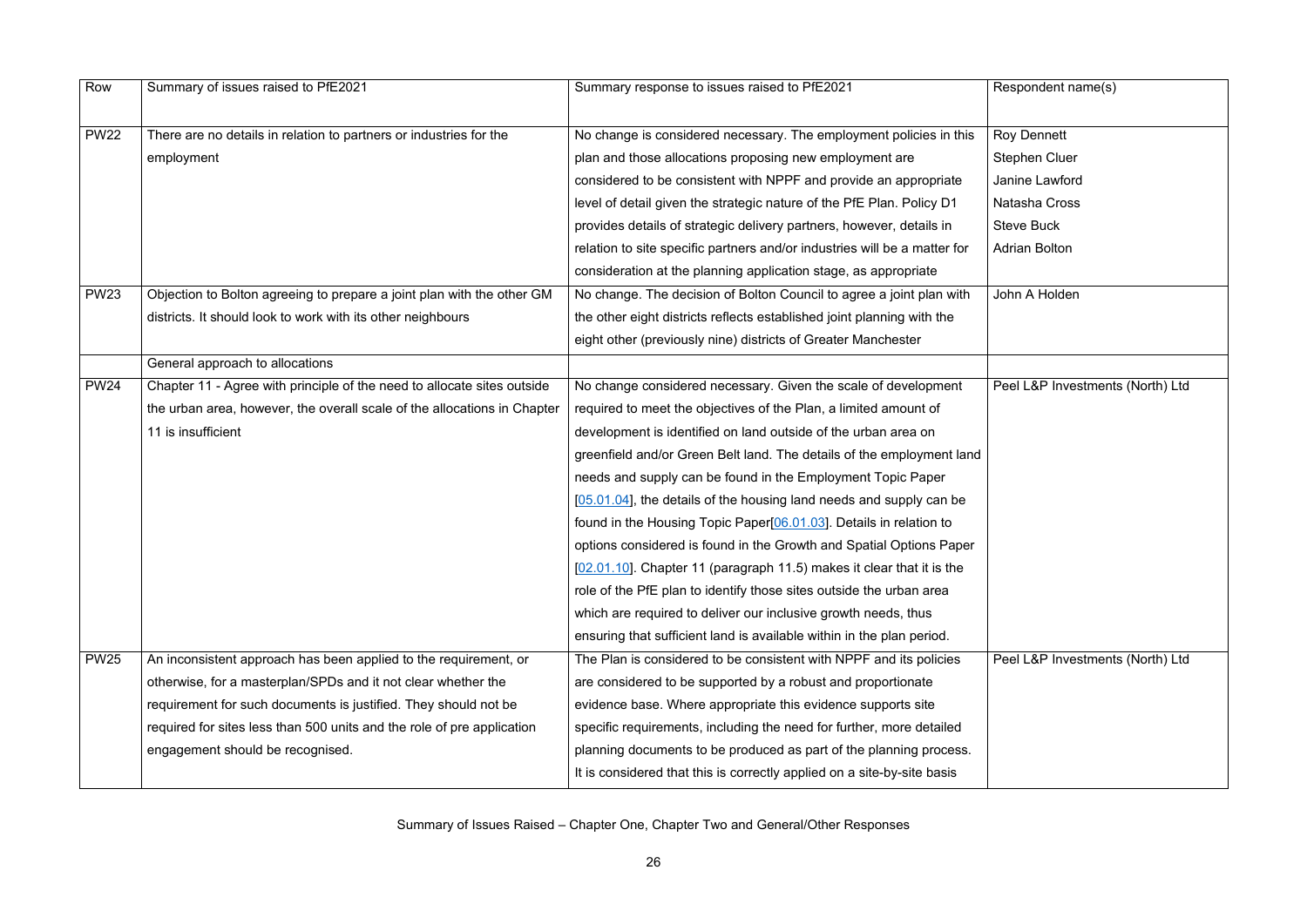Peel L&P Investments (North) Ltd

Bolton CAMRA

| Row         | Summary of issues raised to PfE2021                                         | Summary response to issues raised to PfE2021                            |
|-------------|-----------------------------------------------------------------------------|-------------------------------------------------------------------------|
|             |                                                                             | rather than through a standard threshold as suggested by the            |
|             |                                                                             | respondent. Therefore, no change considered necessary.                  |
| <b>PW26</b> | Overall the plan lacks flexibility in terms of the amount of land allocated | No change necessary. As detailed in both the Employment Topic           |
|             | and the approach to safeguarding land                                       | Paper [05.01.04] and the Housing Topic Paper [06.01.03] a margin of     |
|             |                                                                             | flexibility has been included in both the employment and housing land   |
|             |                                                                             | supply, which provides a margin of flexibility to ensure a sufficient   |
|             |                                                                             | choice of sites is available to meet the demand for employment land     |
|             |                                                                             | and to meet the identified housing needs. This land supply is           |
|             |                                                                             | considered to appropriately reflect the outcome of relevant evidence    |
|             |                                                                             | and will also result in surplus land being available at the end of the  |
|             |                                                                             | plan period, which will provide land supply in the early years of the   |
|             |                                                                             | next plan period. Therefore, together with the monitoring framework     |
|             |                                                                             | within the plan, it is considered that the Plan as a whole provides an  |
|             |                                                                             | appropriate policy framework to ensure long-term land supply,           |
|             |                                                                             | consistent with NPPF                                                    |
| <b>PW27</b> | The site allocations fail to plan positively for community facilities such  | No change considered necessary. When read as a whole it is              |
|             | as public houses, this is contrary to NPPF para 93                          | considered that the Plan recognises the important role that             |
|             |                                                                             | community facilities play in shaping and supporting sustainable         |
|             |                                                                             | places. In particular Policy JP-P3 specifically states that existing    |
|             |                                                                             | community venues, facilities and uses will be protected. Policy JP-P3   |
|             |                                                                             | is considered to be in accordance with NPPF and provides an             |
|             |                                                                             | appropriate strategy for developing and supporting our cultural         |
|             |                                                                             | businesses and attractions. Paragraph 93 of NPPF does not require       |
|             |                                                                             | an indicative list of community facilities to be listed within planning |
|             |                                                                             | policies and to do so would result in unnecessary repetition of         |
|             |                                                                             | national policy.                                                        |
| <b>PW28</b> | There should be no loss of peat or grade 1 agricultural land                | No change considered necessary. Development will ordinarily be          |
|             |                                                                             | directed away from valuable soils                                       |
|             |                                                                             | and the Plan's strong preference for brownfield development will        |
|             |                                                                             | assist in this. However, given the overall scale of development that    |

GM CAMRA Trafford & Hulme CAMRA

AARD - Action Against Rural

Development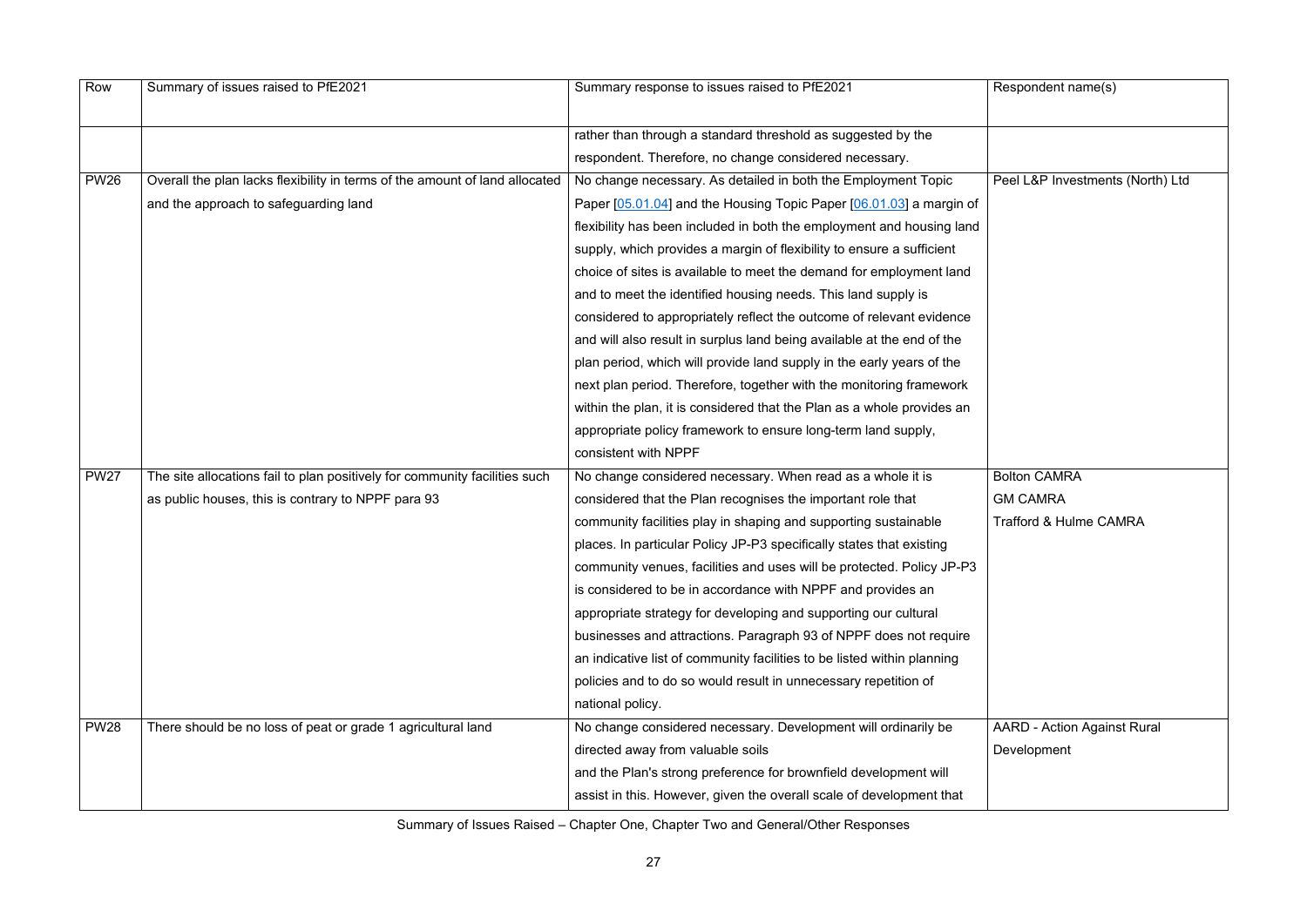| Row         | Summary of issues raised to PfE2021                                      | Summary response to issues raised to PfE2021                               | Respondent name(s)  |
|-------------|--------------------------------------------------------------------------|----------------------------------------------------------------------------|---------------------|
|             |                                                                          | needs to be accommodated, a limited amount of development on               |                     |
|             |                                                                          | high grade agricultural land and/or peat is necessary as it is critical to |                     |
|             |                                                                          | the delivery of                                                            |                     |
|             |                                                                          | wider development proposals. In these cases, the justification is          |                     |
|             |                                                                          | provided in the site specific allocation topic papers                      |                     |
| <b>PW29</b> | The allocations should not include Sites of Biological Importance; they  | No change considered necessary. The Plan should be read as a               | David Bentley       |
|             | should be sieved for minerals sites. They should include protected       | whole and it is considered that the Greener Places Chapter provides        |                     |
|             | wildlife corridors and make specific reference to a number of important  | an appropriate policy framework to deal with this matter, consistent       |                     |
|             | flora and fauna, including ancient woodland, hedgerows, ponds and        | with NPPF. Additionally, it is considered that where these issues          |                     |
|             | wetlands, heather moorland and mosses, and peat bodies, nesting          | relate to allocations, an appropriate evidence base has been               |                     |
|             | birds, legally protected species and priority species. Additionally the  | prepared and reflecting this evidence base, the allocation policies        |                     |
|             | proposals should protect important archaeology and historical            | require development of the site to incorporate mitigation as               |                     |
|             | landscapes                                                               | appropriate.                                                               |                     |
| <b>PW30</b> | Despite the Plan policies seeking to improve green infrastructure and    | No change considered necessary. The PfE sets out a clear                   | The Wildlife Trusts |
|             | biodiversity, the overall effect will be the deterioration of the green  | preference of using previously developed (brownfield) land and             |                     |
|             | infrastructure network. This is particularly the case in relation to the | vacant buildings to meet development needs. However, given the             |                     |
|             | allocations                                                              | scale of development required to meet the needs of Greater                 |                     |
|             |                                                                          | Manchester a limited amount of development is required on                  |                     |
|             |                                                                          | greenfield and Green Belt land as it is critical to the delivery of the    |                     |
|             |                                                                          | overall vision and objectives of the plan. It is considered that the       |                     |
|             |                                                                          | Greener Places Chapter provides an appropriate policy framework to         |                     |
|             |                                                                          | deal with this matter, consistent with NPPF. Additionally, it is           |                     |
|             |                                                                          | considered that an appropriate evidence base has been prepared to          |                     |
|             |                                                                          | support the allocations and reflecting this evidence base, the             |                     |
|             |                                                                          | allocation policies require development of the site to incorporate         |                     |
|             |                                                                          | mitigation as appropriate.                                                 |                     |
| <b>PW31</b> | Confirmation is sought as to whether greenhouse gas emissions            | No change considered necessary. The plan should be read as a               | The Wildlife Trusts |
|             | associated with the land use proposed on the allocations located on      | whole and this and other policies relating to nature based solutions to    |                     |
|             | deep peat soils have been included within the net zero 2038 target       | carbon sequestration (JP-S2) and retention of green infrastructure         |                     |

| Respondent name(s)  |
|---------------------|
|                     |
|                     |
|                     |
|                     |
|                     |
|                     |
|                     |
|                     |
|                     |
|                     |
| David Bentley       |
|                     |
|                     |
|                     |
|                     |
|                     |
|                     |
|                     |
|                     |
|                     |
|                     |
|                     |
| The Wildlife Trusts |
|                     |
|                     |
|                     |
|                     |
|                     |
|                     |
|                     |
|                     |
|                     |
|                     |
|                     |
|                     |
|                     |
|                     |
|                     |
|                     |
|                     |
|                     |
|                     |
|                     |
| The Wildlife Trusts |
|                     |
|                     |
|                     |
|                     |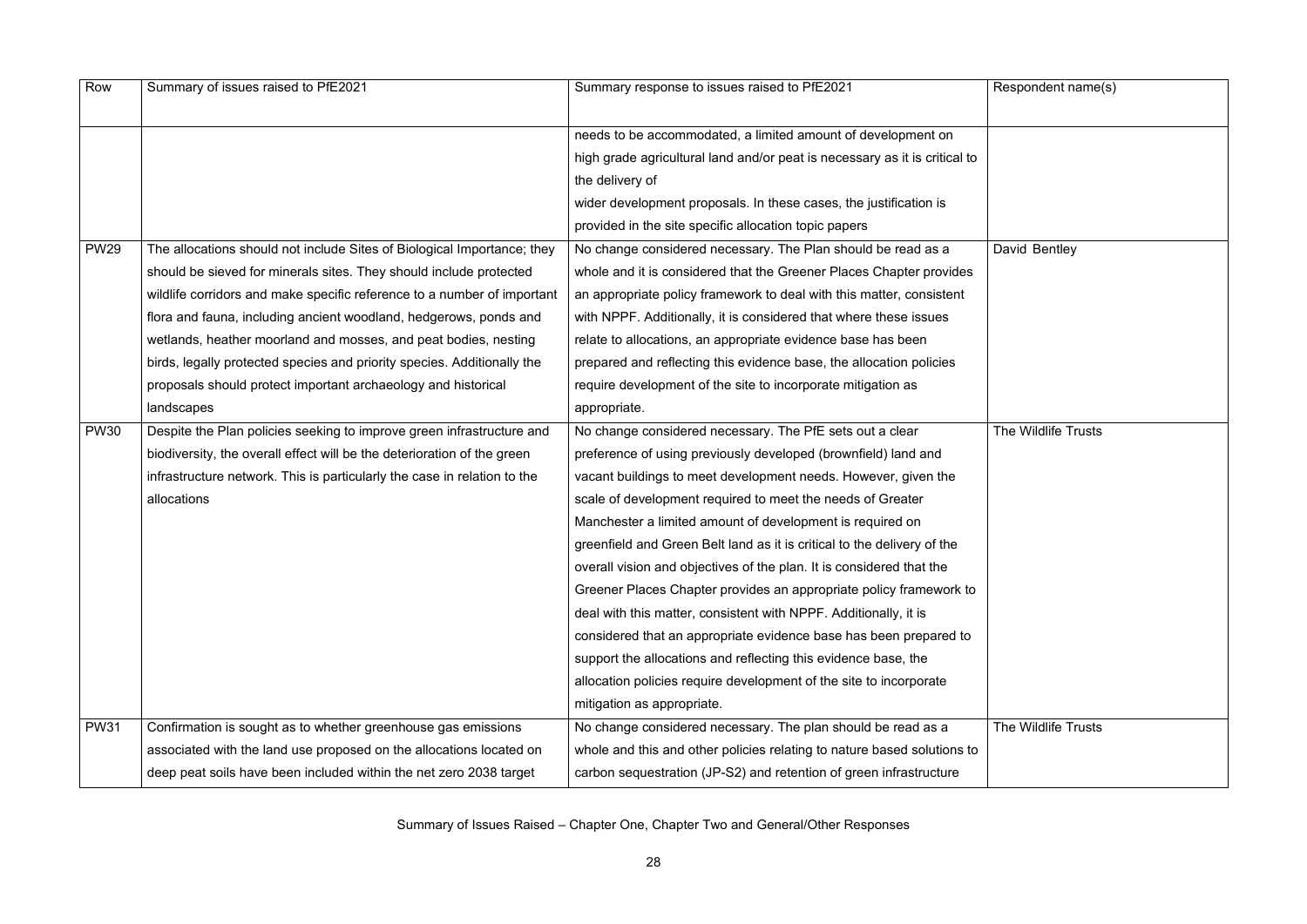Jim McMahon Debbie Abrahams

| Row         | Summary of issues raised to PfE2021                              | Summary response to issues raised to PfE2021                           |
|-------------|------------------------------------------------------------------|------------------------------------------------------------------------|
|             |                                                                  |                                                                        |
|             |                                                                  | (JP_G2) provide an appropriate strategy for air quality to help meet   |
|             |                                                                  | climate change objectives, consistent with the NPPF.                   |
|             |                                                                  | Further evidence relating to Carbon Offsetting, paragraphs 3.46-48     |
|             |                                                                  | pages 52-55 of Carbon and Energy Topic Paper [04.01.05]                |
|             |                                                                  | Additionally, the PfE Integrated Assessment (IA) document reviewed     |
|             |                                                                  | how the proposed allocations could impact upon the environment,        |
|             |                                                                  | economy, local communities, equality and public health against IA      |
|             |                                                                  | objectives and various mitigations / policy requirements have been     |
|             |                                                                  | included in the relevant allocation policies. See PfE Integrated       |
|             |                                                                  | Assessment [02.01.02].                                                 |
|             |                                                                  |                                                                        |
| <b>PW32</b> | Support for the removal of sites in Oldham since the GMSF 2019   | <b>Comment noted</b>                                                   |
|             | including Bardsley Vale, Hanging Chadder, Psiiners Way and       |                                                                        |
|             | <b>Thornham Old Road</b>                                         |                                                                        |
| <b>PW33</b> | The impact of the allocations on areas in Bury will be too great | No change considered necessary. The PfE Plan sets out a very clear     |
|             |                                                                  | preference of using previously developed (brownfield) land and         |
|             |                                                                  | vacant buildings to meet development needs in line with NPPF, which    |
|             |                                                                  | is applied across the whole plan area, including within Bury.          |
|             |                                                                  | However, given the scale of development required to meet the           |
|             |                                                                  | objectives of the Plan, a limited amount of development is identified  |
|             |                                                                  | on land outside of the urban area on greenfield and/or Green Belt      |
|             |                                                                  | land. The details of the employment land needs and supply can be       |
|             |                                                                  | found in the Employment Topic Paper [05.01.04], the details of the     |
|             |                                                                  | housing land needs and supply can be found in the Housing Topic        |
|             |                                                                  | Paper[06.01.03]. Further details in relation to the strategic case for |
|             |                                                                  | releasing Green Belt can be found in the Green Belt Topic Paper        |
|             |                                                                  | [07.01.25]. An evidence base has been prepared to support the          |
|             |                                                                  | allocations and reflecting this evidence base, the allocation policies |
|             |                                                                  | require development of the site to incorporate mitigation as           |
|             |                                                                  | appropriate.                                                           |

Tanya Headley Mr & Mrs J. Brown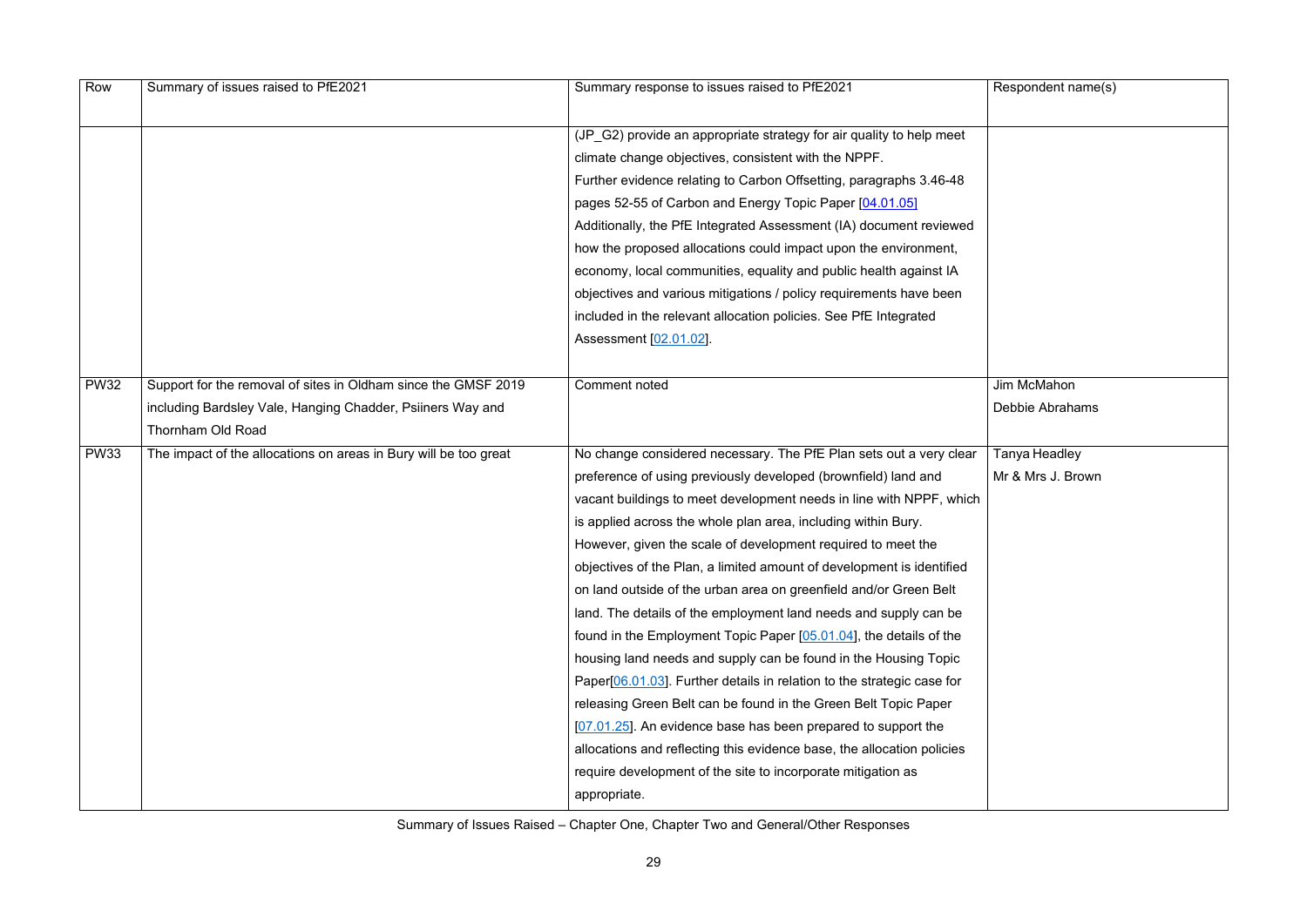Respondent name(s) Rosaleen O Donnell Rosaleen O Donnell Peel L&P Investments (North) Ltd

| Row         | Summary of issues raised to PfE2021                                                                                                        | Summary response to issues raised to PfE2021                             |
|-------------|--------------------------------------------------------------------------------------------------------------------------------------------|--------------------------------------------------------------------------|
|             |                                                                                                                                            |                                                                          |
| <b>PW34</b> | The allocations are contrary to the brownfield land preference                                                                             | No change considered necessary. The PfE Plan sets out a very clear       |
|             |                                                                                                                                            | preference of using previously developed (brownfield) land and           |
|             |                                                                                                                                            | vacant buildings to meet development needs in line with NPPF.            |
|             |                                                                                                                                            | However, given the scale of development required to meet the             |
|             |                                                                                                                                            | objectives of the Plan, a limited amount of development is identified    |
|             |                                                                                                                                            | on land outside of the urban area on greenfield and/or Green Belt        |
|             |                                                                                                                                            | land. The details of the employment land needs and supply can be         |
|             |                                                                                                                                            | found in the Employment Topic Paper [05.01.04], the details of the       |
|             |                                                                                                                                            | housing land needs and supply can be found in the Housing Topic          |
|             |                                                                                                                                            | Paper[06.01.03].                                                         |
| <b>PW35</b> | Specialist housing should be provided, aimed at first time buyers and                                                                      | No changes necessary. Increasing the supply of specialist homes,         |
|             | supported housing projects for older people. There is no need for 4 and                                                                    | including affordable homes and homes for older people is an              |
|             | 5 bedroomed houses on Green Belt                                                                                                           | essential component of the overall strategy, but it will be important to |
|             |                                                                                                                                            | ensure that a diverse mix of values, tenures, types and size of new      |
|             |                                                                                                                                            | housing comes forward so that all households can meet their needs        |
|             |                                                                                                                                            | and aspirations. It is considered that the overarching planning          |
|             |                                                                                                                                            | framework sets out in the Places for Homes Chapter is consistent         |
|             |                                                                                                                                            | with NPPF.                                                               |
|             | Approach to Green Belt Additions                                                                                                           |                                                                          |
| <b>PW36</b> | Overall the plan lacks flexibility in its approach to Green Belt additions   No change is considered necessary. The approach to Green Belt |                                                                          |
|             |                                                                                                                                            | additions is considered to be consistent with NPPF and reflects the      |
|             |                                                                                                                                            | evidence base provided. The exceptional circumstances case for the       |
|             |                                                                                                                                            | Green Belt additions can be found in the Green Belt Topic Paper          |
|             |                                                                                                                                            | [07.01.25]. Separate to this and consistent with NPPF Chapter 12         |
|             |                                                                                                                                            | provides an appropriate monitoring framework for a strategic plan of     |
|             |                                                                                                                                            | this nature. Paragraph 12.21 makes it clear that this monitoring will    |
|             |                                                                                                                                            | be used to determine whether/when any of the policies in PfE need to     |
|             |                                                                                                                                            | be updated                                                               |
|             | Plan period                                                                                                                                |                                                                          |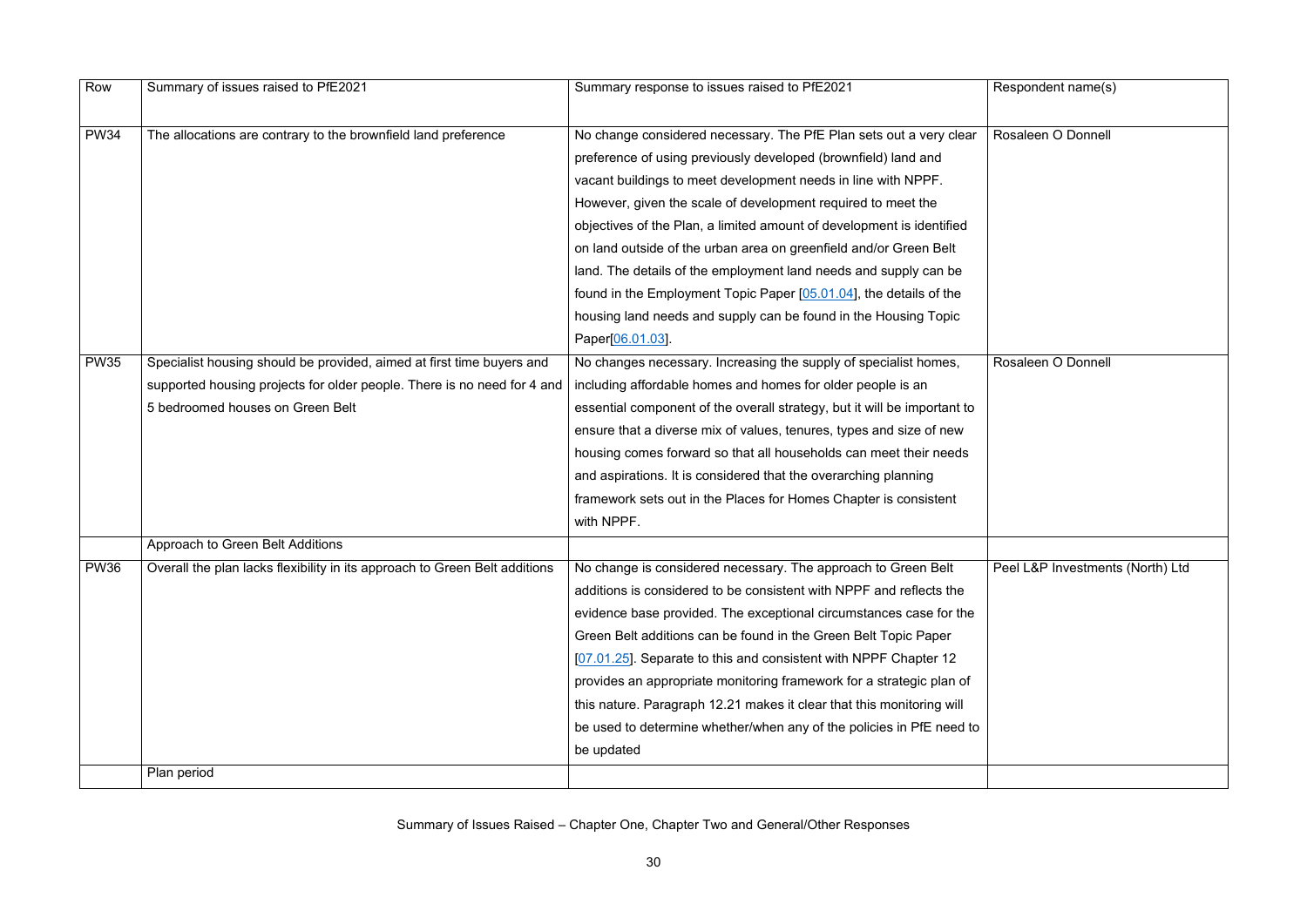$R$ espondent name(s)

Susan Sollazzi

Peel L&P Investments (North) Ltd HIMOR Group Hollins Strategic Land Wainhomes (NW) Ltd and Persimmon Homes Wainhomes (NW) Ltd Home Builders Federation

**HIMOR Group** Hollins Strategic Land Wainhomes (NW) Ltd

| Row                        | Summary of issues raised to PfE2021                                                                                                                                                                                                                                                                                                                                                                                                                                                                                                           | Summary response to issues raised to PfE2021                                                                                                                                                                                                                                                                                                                                                                                                                                                                                                                                                                                                                                                                                                                                                                                                                                                                                                                                                                                                                                                                                                                                                                                                                                                                                                                                                                                                                                          |
|----------------------------|-----------------------------------------------------------------------------------------------------------------------------------------------------------------------------------------------------------------------------------------------------------------------------------------------------------------------------------------------------------------------------------------------------------------------------------------------------------------------------------------------------------------------------------------------|---------------------------------------------------------------------------------------------------------------------------------------------------------------------------------------------------------------------------------------------------------------------------------------------------------------------------------------------------------------------------------------------------------------------------------------------------------------------------------------------------------------------------------------------------------------------------------------------------------------------------------------------------------------------------------------------------------------------------------------------------------------------------------------------------------------------------------------------------------------------------------------------------------------------------------------------------------------------------------------------------------------------------------------------------------------------------------------------------------------------------------------------------------------------------------------------------------------------------------------------------------------------------------------------------------------------------------------------------------------------------------------------------------------------------------------------------------------------------------------|
| <b>PW37</b>                | The Plan period should be reduced, it is not possible to predict what                                                                                                                                                                                                                                                                                                                                                                                                                                                                         | No change is considered necessary. NPPF paragraph 22 makes it                                                                                                                                                                                                                                                                                                                                                                                                                                                                                                                                                                                                                                                                                                                                                                                                                                                                                                                                                                                                                                                                                                                                                                                                                                                                                                                                                                                                                         |
|                            | will happen in 15 to 20 years' time                                                                                                                                                                                                                                                                                                                                                                                                                                                                                                           | clear that strategic policies (such as those within PfE) should look                                                                                                                                                                                                                                                                                                                                                                                                                                                                                                                                                                                                                                                                                                                                                                                                                                                                                                                                                                                                                                                                                                                                                                                                                                                                                                                                                                                                                  |
|                            |                                                                                                                                                                                                                                                                                                                                                                                                                                                                                                                                               | ahead over a minimum 15 year period from<br>adoption                                                                                                                                                                                                                                                                                                                                                                                                                                                                                                                                                                                                                                                                                                                                                                                                                                                                                                                                                                                                                                                                                                                                                                                                                                                                                                                                                                                                                                  |
| <b>PW38</b>                | The Plan period should be extended to ensure at least 15 years'                                                                                                                                                                                                                                                                                                                                                                                                                                                                               | No change is considered necessary. Whilst the PfE Plan period                                                                                                                                                                                                                                                                                                                                                                                                                                                                                                                                                                                                                                                                                                                                                                                                                                                                                                                                                                                                                                                                                                                                                                                                                                                                                                                                                                                                                         |
|                            | coverage from adoption. Without this the Plan is contrary to NPPF                                                                                                                                                                                                                                                                                                                                                                                                                                                                             | evidence base covers 2020 to 2037, it is acknowledged that if the PfE                                                                                                                                                                                                                                                                                                                                                                                                                                                                                                                                                                                                                                                                                                                                                                                                                                                                                                                                                                                                                                                                                                                                                                                                                                                                                                                                                                                                                 |
|                            |                                                                                                                                                                                                                                                                                                                                                                                                                                                                                                                                               |                                                                                                                                                                                                                                                                                                                                                                                                                                                                                                                                                                                                                                                                                                                                                                                                                                                                                                                                                                                                                                                                                                                                                                                                                                                                                                                                                                                                                                                                                       |
|                            |                                                                                                                                                                                                                                                                                                                                                                                                                                                                                                                                               |                                                                                                                                                                                                                                                                                                                                                                                                                                                                                                                                                                                                                                                                                                                                                                                                                                                                                                                                                                                                                                                                                                                                                                                                                                                                                                                                                                                                                                                                                       |
|                            |                                                                                                                                                                                                                                                                                                                                                                                                                                                                                                                                               |                                                                                                                                                                                                                                                                                                                                                                                                                                                                                                                                                                                                                                                                                                                                                                                                                                                                                                                                                                                                                                                                                                                                                                                                                                                                                                                                                                                                                                                                                       |
|                            |                                                                                                                                                                                                                                                                                                                                                                                                                                                                                                                                               |                                                                                                                                                                                                                                                                                                                                                                                                                                                                                                                                                                                                                                                                                                                                                                                                                                                                                                                                                                                                                                                                                                                                                                                                                                                                                                                                                                                                                                                                                       |
|                            |                                                                                                                                                                                                                                                                                                                                                                                                                                                                                                                                               |                                                                                                                                                                                                                                                                                                                                                                                                                                                                                                                                                                                                                                                                                                                                                                                                                                                                                                                                                                                                                                                                                                                                                                                                                                                                                                                                                                                                                                                                                       |
|                            |                                                                                                                                                                                                                                                                                                                                                                                                                                                                                                                                               |                                                                                                                                                                                                                                                                                                                                                                                                                                                                                                                                                                                                                                                                                                                                                                                                                                                                                                                                                                                                                                                                                                                                                                                                                                                                                                                                                                                                                                                                                       |
|                            |                                                                                                                                                                                                                                                                                                                                                                                                                                                                                                                                               |                                                                                                                                                                                                                                                                                                                                                                                                                                                                                                                                                                                                                                                                                                                                                                                                                                                                                                                                                                                                                                                                                                                                                                                                                                                                                                                                                                                                                                                                                       |
|                            |                                                                                                                                                                                                                                                                                                                                                                                                                                                                                                                                               |                                                                                                                                                                                                                                                                                                                                                                                                                                                                                                                                                                                                                                                                                                                                                                                                                                                                                                                                                                                                                                                                                                                                                                                                                                                                                                                                                                                                                                                                                       |
|                            |                                                                                                                                                                                                                                                                                                                                                                                                                                                                                                                                               |                                                                                                                                                                                                                                                                                                                                                                                                                                                                                                                                                                                                                                                                                                                                                                                                                                                                                                                                                                                                                                                                                                                                                                                                                                                                                                                                                                                                                                                                                       |
|                            |                                                                                                                                                                                                                                                                                                                                                                                                                                                                                                                                               |                                                                                                                                                                                                                                                                                                                                                                                                                                                                                                                                                                                                                                                                                                                                                                                                                                                                                                                                                                                                                                                                                                                                                                                                                                                                                                                                                                                                                                                                                       |
|                            |                                                                                                                                                                                                                                                                                                                                                                                                                                                                                                                                               |                                                                                                                                                                                                                                                                                                                                                                                                                                                                                                                                                                                                                                                                                                                                                                                                                                                                                                                                                                                                                                                                                                                                                                                                                                                                                                                                                                                                                                                                                       |
|                            |                                                                                                                                                                                                                                                                                                                                                                                                                                                                                                                                               |                                                                                                                                                                                                                                                                                                                                                                                                                                                                                                                                                                                                                                                                                                                                                                                                                                                                                                                                                                                                                                                                                                                                                                                                                                                                                                                                                                                                                                                                                       |
|                            |                                                                                                                                                                                                                                                                                                                                                                                                                                                                                                                                               |                                                                                                                                                                                                                                                                                                                                                                                                                                                                                                                                                                                                                                                                                                                                                                                                                                                                                                                                                                                                                                                                                                                                                                                                                                                                                                                                                                                                                                                                                       |
|                            |                                                                                                                                                                                                                                                                                                                                                                                                                                                                                                                                               |                                                                                                                                                                                                                                                                                                                                                                                                                                                                                                                                                                                                                                                                                                                                                                                                                                                                                                                                                                                                                                                                                                                                                                                                                                                                                                                                                                                                                                                                                       |
|                            |                                                                                                                                                                                                                                                                                                                                                                                                                                                                                                                                               |                                                                                                                                                                                                                                                                                                                                                                                                                                                                                                                                                                                                                                                                                                                                                                                                                                                                                                                                                                                                                                                                                                                                                                                                                                                                                                                                                                                                                                                                                       |
|                            |                                                                                                                                                                                                                                                                                                                                                                                                                                                                                                                                               |                                                                                                                                                                                                                                                                                                                                                                                                                                                                                                                                                                                                                                                                                                                                                                                                                                                                                                                                                                                                                                                                                                                                                                                                                                                                                                                                                                                                                                                                                       |
|                            |                                                                                                                                                                                                                                                                                                                                                                                                                                                                                                                                               |                                                                                                                                                                                                                                                                                                                                                                                                                                                                                                                                                                                                                                                                                                                                                                                                                                                                                                                                                                                                                                                                                                                                                                                                                                                                                                                                                                                                                                                                                       |
|                            |                                                                                                                                                                                                                                                                                                                                                                                                                                                                                                                                               |                                                                                                                                                                                                                                                                                                                                                                                                                                                                                                                                                                                                                                                                                                                                                                                                                                                                                                                                                                                                                                                                                                                                                                                                                                                                                                                                                                                                                                                                                       |
|                            |                                                                                                                                                                                                                                                                                                                                                                                                                                                                                                                                               |                                                                                                                                                                                                                                                                                                                                                                                                                                                                                                                                                                                                                                                                                                                                                                                                                                                                                                                                                                                                                                                                                                                                                                                                                                                                                                                                                                                                                                                                                       |
|                            |                                                                                                                                                                                                                                                                                                                                                                                                                                                                                                                                               |                                                                                                                                                                                                                                                                                                                                                                                                                                                                                                                                                                                                                                                                                                                                                                                                                                                                                                                                                                                                                                                                                                                                                                                                                                                                                                                                                                                                                                                                                       |
|                            |                                                                                                                                                                                                                                                                                                                                                                                                                                                                                                                                               |                                                                                                                                                                                                                                                                                                                                                                                                                                                                                                                                                                                                                                                                                                                                                                                                                                                                                                                                                                                                                                                                                                                                                                                                                                                                                                                                                                                                                                                                                       |
|                            |                                                                                                                                                                                                                                                                                                                                                                                                                                                                                                                                               |                                                                                                                                                                                                                                                                                                                                                                                                                                                                                                                                                                                                                                                                                                                                                                                                                                                                                                                                                                                                                                                                                                                                                                                                                                                                                                                                                                                                                                                                                       |
|                            |                                                                                                                                                                                                                                                                                                                                                                                                                                                                                                                                               | considered that the PfE Plan has been prepared in accordance with                                                                                                                                                                                                                                                                                                                                                                                                                                                                                                                                                                                                                                                                                                                                                                                                                                                                                                                                                                                                                                                                                                                                                                                                                                                                                                                                                                                                                     |
| <b>PW39</b><br><b>PW40</b> | paragraph 22. Curently the plan period runs from a base date of 2020<br>to 2037 but it is unlikely to be adopted in 2022<br>The time period over which the Places for Everyone Plan will run is<br>unclear. Policy JP H1 states that the housing requirement is to be<br>delivered over the period 2021-2037. This should be stated on the front<br>cover of the Plan.<br>The requirement in NPPF, para 22, for at least a 30 year vision is<br>relevant to PFE, particularly as some allocations include delivery<br>beyond the plan period. | Plan were to be adopted in 2023, it would provide 14 years' policy<br>post adoption. However, it is considered very likely that when the land<br>supply is updated from its 2020 base date, that sufficient land supply<br>will exist to cover a minimum of 15 years from adoption<br>No change is considered necessary. Chapter one clearly refers to the<br>plan period being 2021-2037, this is reflected in both the housing and<br>employment targets<br>The Regulation 19 version of the PfE had already been published for<br>approval by the individual districts at the time the NPPF was revised<br>in July 2021. At that point in time no definition had been provided in<br>NPPF or NPPG for the phrase "larger scale developments such as<br>new settlements or significant extensions to existing villages and<br>towns". Therefore, it was considered appropriate to proceed with the<br>Regulation 19 consultation with a view to reviewing the position<br>following the consultation, should guidance be published. NPPG was<br>revised in October 2021 and clarifies that the new policy requirement<br>in paragraph 22 applies "where most of the development arising from<br>larger scale developments proposed in the plan will be delivered well<br>beyond the plan period, and where delivery of those developments<br>extends 30 years or longer from the start of the plan period." [NPPG<br>Paragraph: 083 Reference ID: 61-083-20211004]. It is therefore |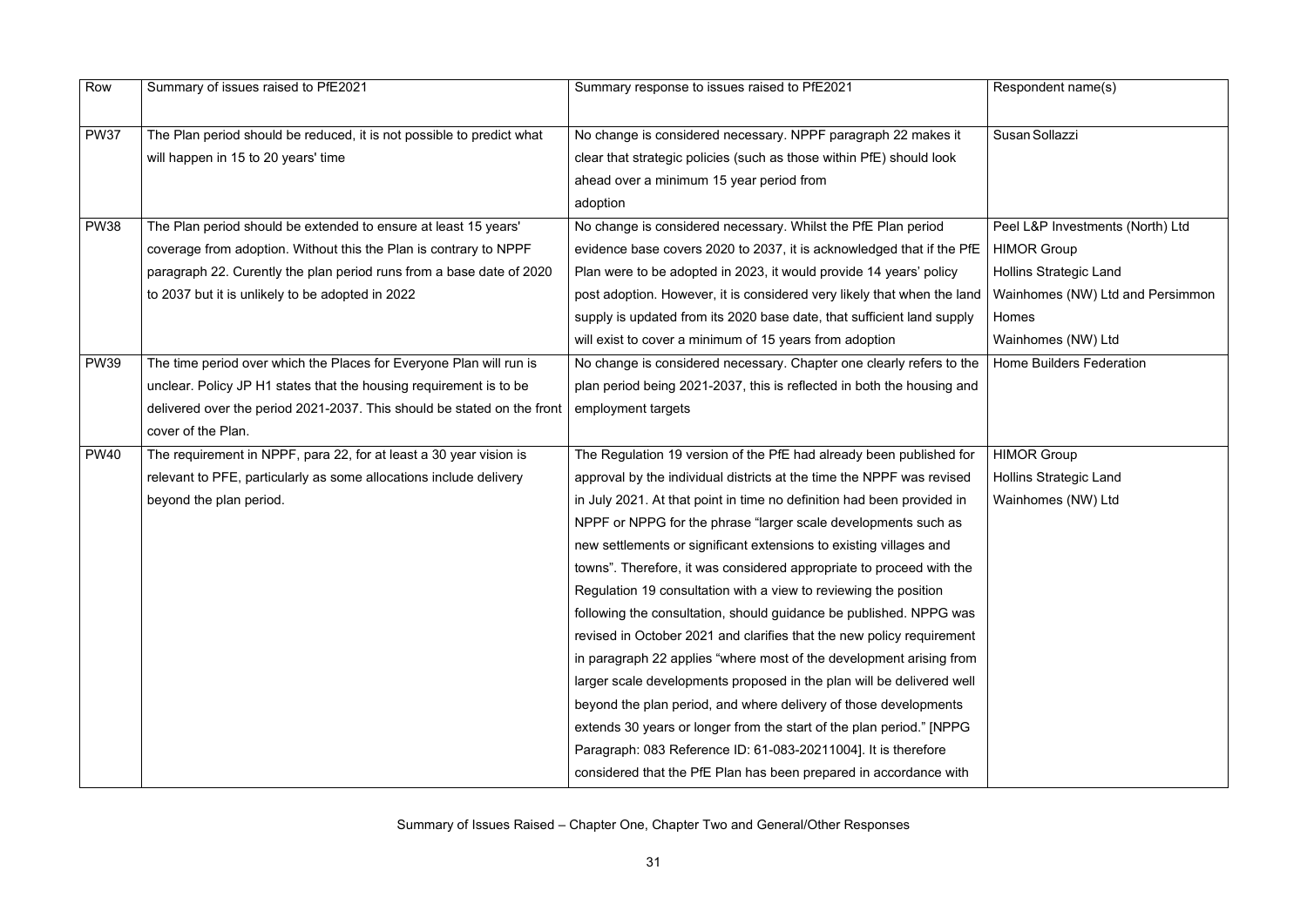#### Peel L&P Investments (North) Ltd

| Row         | Summary of issues raised to PfE2021                                       | Summary response to issues raised to PfE2021                            |
|-------------|---------------------------------------------------------------------------|-------------------------------------------------------------------------|
|             |                                                                           | the new element of NPPF paragraph 22 and no change is required to       |
|             |                                                                           | the Plan                                                                |
| <b>PW41</b> | Overall the plan lacks flexibility in terms of the plan period            | No change is considered necessary. Whilst the PfE Plan period           |
|             |                                                                           | evidence base covers 2020 to 2037, it is acknowledged that if the PfE   |
|             |                                                                           | Plan were to be adopted in 2023, it would provide 14 years' policy      |
|             |                                                                           | post adoption. However, it is considered very likely that when the land |
|             |                                                                           | supply is updated from its 2020 base date, that sufficient land supply  |
|             |                                                                           | will exist to cover a minimum of 15 years from adoption. Separate to    |
|             |                                                                           | this, Chapter 12 provides an appropriate monitoring framework for a     |
|             |                                                                           | strategic plan of this nature. Paragraph 12.21 makes it clear that this |
|             |                                                                           | monitoring will be used to determine whether/when any of the policies   |
|             |                                                                           | in PfE need to be updated. It is considered that this approach          |
|             |                                                                           | provides sufficient flexibility                                         |
|             | Approach to the use of brownfield land                                    |                                                                         |
| <b>PW42</b> | Not enough emphasis has been placed on brownfield sites. These            | No change is considered necessary. The PfE Plan sets out a very         |
|             | sites should be used before greenfield/Green Belt land is used. Without   | clear preference of using previously developed (brownfield) land and    |
|             | this approach, the overall plan will result in unsustainable development. | vacant buildings to meet development needs in line with NPPF.           |
|             | A number of specific brownfield sites have been suggested for             | However, given the scale of development required to meet the            |
|             | inclusion in district SHLAAs, including: the old fire and police stations | objectives of the Plan, a limited amount of development is identified   |
|             | and the old paper mill in Bury; Turner Brothers Factory, Rochdale         | on land outside of the urban area on greenfield and/or Green Belt       |
|             |                                                                           | land. The details of the employment land needs and supply can be        |
|             |                                                                           | found in the Employment Topic Paper [05.01.04], the details of the      |
|             |                                                                           | housing land needs and supply can be found in the Housing Topic         |
|             |                                                                           | Paper[06.01.03]. Further details in relation to the strategic case for  |
|             |                                                                           | releasing Green Belt can be found in the Green Belt Topic Paper         |
|             |                                                                           | [07.01.25]. The Plan has also been subject to a full Sustainability     |
|             |                                                                           | Appraisal, full details of which can be found in the Strategic          |
|             |                                                                           | <b>Environmental Assessment</b>                                         |
| <b>PW43</b> | The brownfield first policy must be enforced                              | The PfE Plan sets out a very clear preference of using previously       |
|             |                                                                           | developed (brownfield) land and vacant buildings to meet                |

- LouiseMee
- Jenny Bowring
- EON Plant Ltd
- AARD Action Against Rural
- Development
- Carol Birchmore

Susan Hopkinson Kevin Hopkinson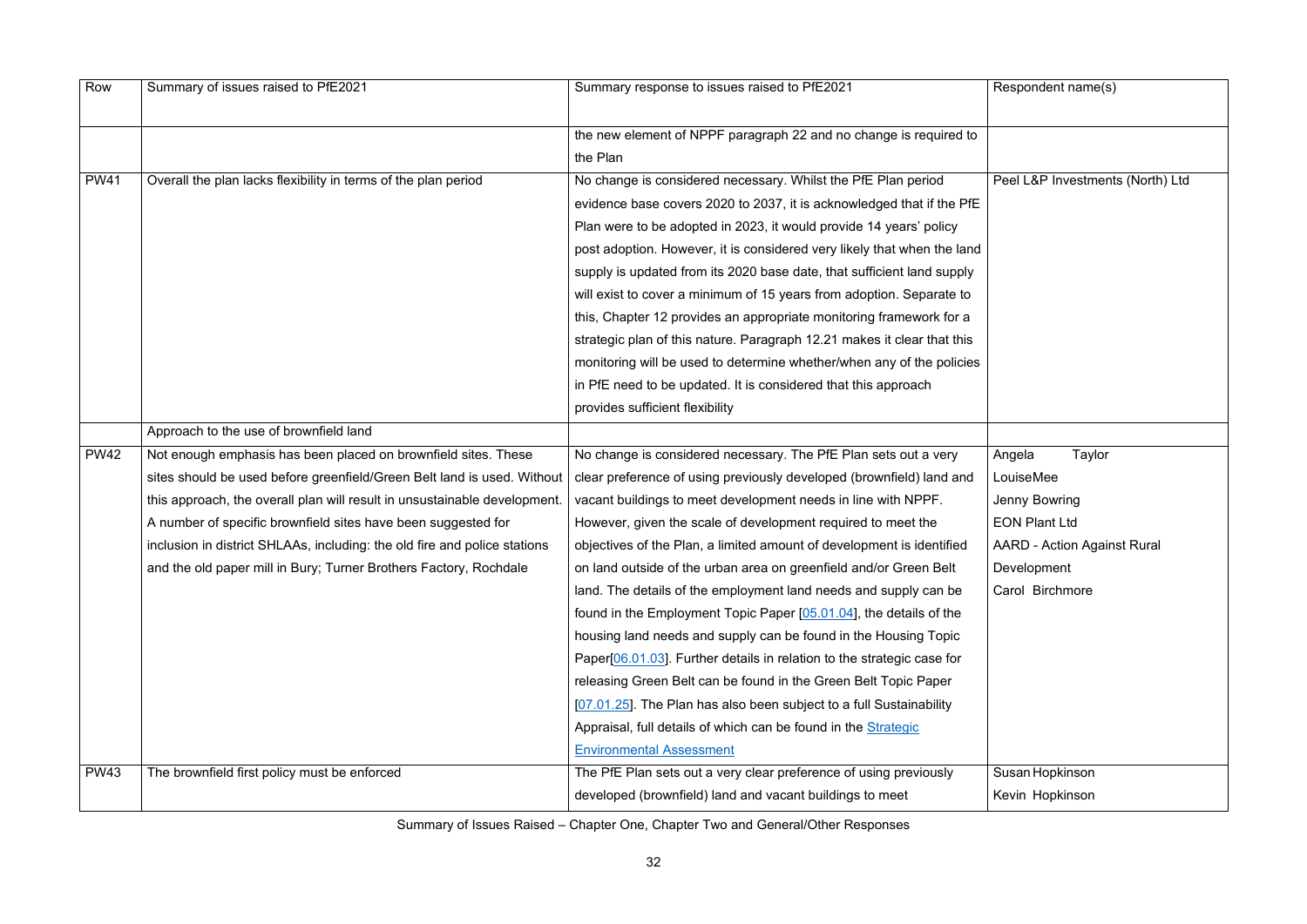Respondent name(s)

Trustees of the Houghton Concrete Pension Scheme

| Row         | Summary of issues raised to PfE2021                                 | Summary response to issues raised to PfE2021                              |
|-------------|---------------------------------------------------------------------|---------------------------------------------------------------------------|
|             |                                                                     |                                                                           |
|             |                                                                     | development needs in line with NPPF. However, given the scale of          |
|             |                                                                     | development required to meet the objectives of the Plan, a limited        |
|             |                                                                     | amount of development is identified on land outside of the urban area     |
|             |                                                                     | on greenfield and/or Green Belt land. The details of the employment       |
|             |                                                                     | land needs and supply can be found in the Employment Topic Paper          |
|             |                                                                     | $[05.01.04]$ , the details of the housing land needs and supply can be    |
|             |                                                                     | found in the Housing Topic Paper[06.01.03]. Further details in relation   |
|             |                                                                     | to the strategic case for releasing Green Belt can be found in the        |
|             |                                                                     | Green Belt Topic Paper [07.01.25]                                         |
|             | Approach to Monitoring                                              |                                                                           |
| <b>PW44</b> | The approach to monitoring should not delay local plan preparation. | No change is considered necessary. The monitoring framework in            |
|             | Instead local plans could be used to monitor delivery and determine | Chapter 12 provides an appropriate level of detail for a strategic plan.  |
|             | any necessary changes at the local level                            | Chapter One, paragraph 1.57 makes it clear that the PfE Plan will         |
|             |                                                                     | form part of the development plan for the individual districts. Each      |
|             |                                                                     | district will be responsible for the timetable for producing these plans, |
|             |                                                                     | separate to the PfE                                                       |
|             | Evidence base                                                       |                                                                           |
| <b>PW45</b> | The evidence base documents prepared are inconsistent with each     | No change is considered necessary. The evidence base is rightly           |
|             | other, they should apply consistent methodologies and be in         | wide ranging, given the scope of the PfE Plan. As such the evidence       |
|             | compliance with national policy. For example, this applies to the   | base covers a number of subject areas and therefore different             |
|             | preparation of the SHLAAs                                           | methodologies are applied to different subject areas. However, the        |
|             |                                                                     | same methodology has been applied across the plan area for the            |
|             |                                                                     | same topic area.                                                          |
| <b>PW46</b> | The evidence base documents are not truly independent               | No change is considered necessary. It is considered that a                |
|             |                                                                     | proportionate evidence base has been provided by industry expert          |
|             |                                                                     | and professionals to support the policy, it can be found here:            |
|             |                                                                     | <b>Supporting Documents - Greater Manchester Combined Authority</b>       |
|             |                                                                     | (greatermanchester-ca.gov.uk)                                             |

#### Barratt Manchester Limited PD Northern Steels

- Brian Saffer
- Story Homes Limited
- Stephen Cluer
- BDW Trading Ltd
- Jones Homes (North West) Ltd

Save Greater Manchester's Green Belt (SGMGB) Rochdale Groups Colin Williams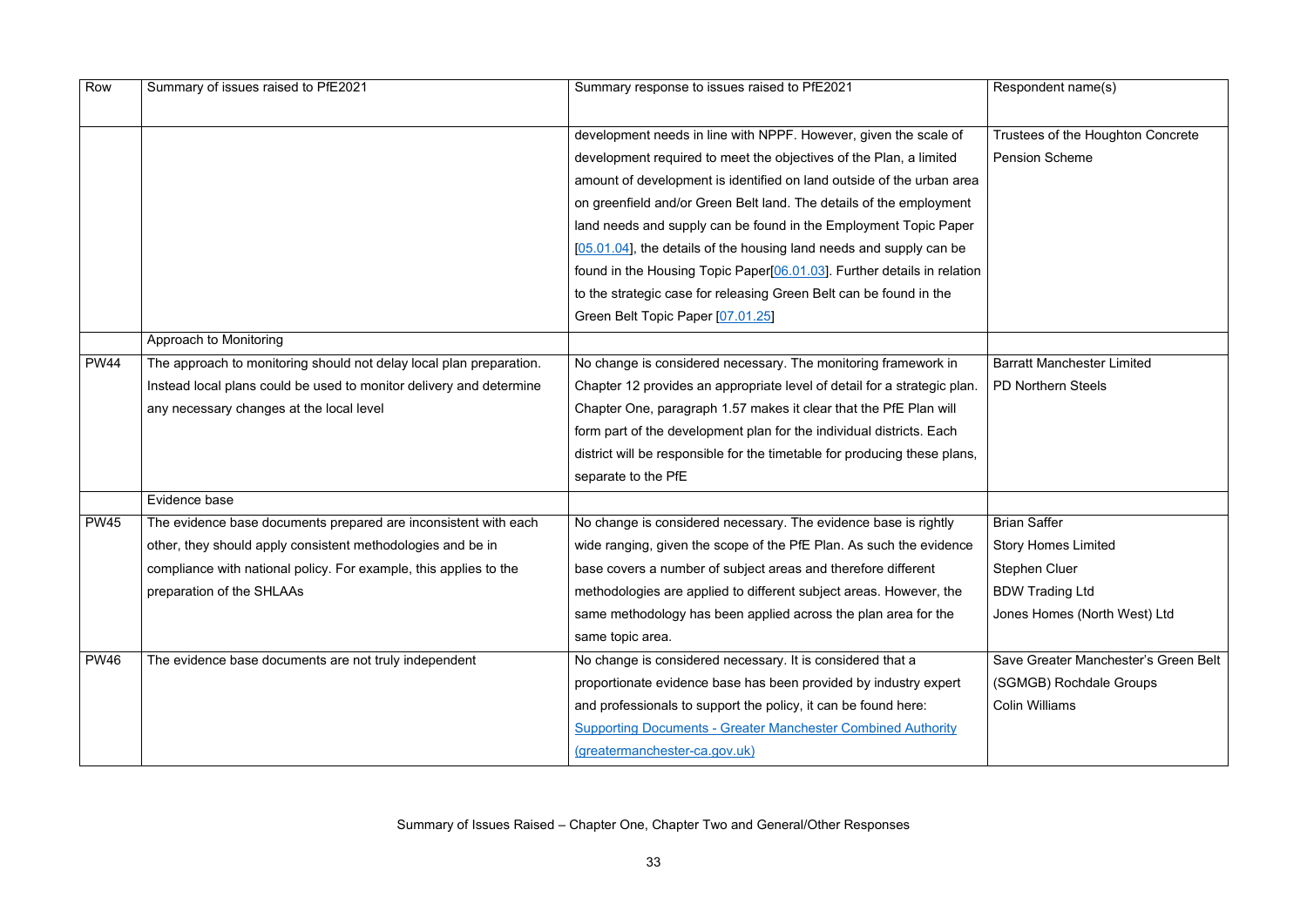$R$ espondent name(s)

Stephen Cluer

| Row         | Summary of issues raised to PfE2021                                          | Summary response to issues raised to PfE2021                             |
|-------------|------------------------------------------------------------------------------|--------------------------------------------------------------------------|
|             |                                                                              |                                                                          |
| <b>PW47</b> | The Site Selection process is flawed as it doesn't take account of urban     | No change is considered necessary. The site selection paper              |
|             | sites and is therefore contrary to the brownfield preference objective of    | [03.04.01] the methodology set out in this paper is that used to         |
|             | the Plan                                                                     | identify the sites referred to paragraph 11.5 of the Plan. Therefore, it |
|             |                                                                              | correctly considers only those sites outside the urban area. The land    |
|             |                                                                              | within the urban area can be found in the Employment Topic Paper         |
|             |                                                                              | [05.01.04] and the housing land supply see Housing Topic Paper           |
|             |                                                                              | [06.01.03] and form the vast majority of the PfE's existing land supply  |
| <b>PW48</b> | There is no attempt to link the 7 no. criteria with the vision or objectives | The Site Selection Background Paper [03.04.01] details the process       |
|             | of the PfE Plan or to the Integrated Assessment                              | of assessing sites and identifying those that meet the PfE Vision,       |
|             |                                                                              | Objectives and Spatial Strategy and which meet the housing and           |
|             |                                                                              | employment land needs across the nine districts.                         |
|             |                                                                              | The criteria reflect the approach to growth and spatial distribution as  |
|             |                                                                              | set out in the Growth and Spatial Options Paper [02.01.10]. The          |
|             |                                                                              | Options were subject to Integrated Assessment of the Greater             |
|             |                                                                              | Manchester Spatial Framework - Main Report (2020) [02.01.02].            |
|             |                                                                              | The methodology was reviewed at each stage of the GMSF/PfE plan          |
|             |                                                                              | making process and the Site Selection documentation was updated          |
|             |                                                                              | to reflect any changes, as well as to take account of any new sites.     |
|             |                                                                              | Stage 3 of the Site Selection methodology was a planning constraints     |
|             |                                                                              | and site suitability assessment. This was informed by the Integrated     |
|             |                                                                              | Assessment objectives, see para 6.46 of the Site Selection               |
|             |                                                                              | Background Paper and Appendix 6 Site Suitability methodology             |
|             |                                                                              | $[03.04.08]$ .                                                           |
|             |                                                                              | The Site Selection process is considered sound and no change is          |
|             |                                                                              | necessary.                                                               |
| <b>PW49</b> | The assessment of sites, including the application of any weighting has      | The Site Selection Background Paper [03.04.01] details the process       |
|             | been opaque, particularly in relation to constraints such as ecology,        | of assessing sites and identifying those that meet the PfE Vision,       |
|             | flood risk, heritage and Green Belt impact                                   |                                                                          |

Wainhomes (NW) Ltd and Persimmon Homes

Wainhomes (NW) Ltd and Persimmon Homes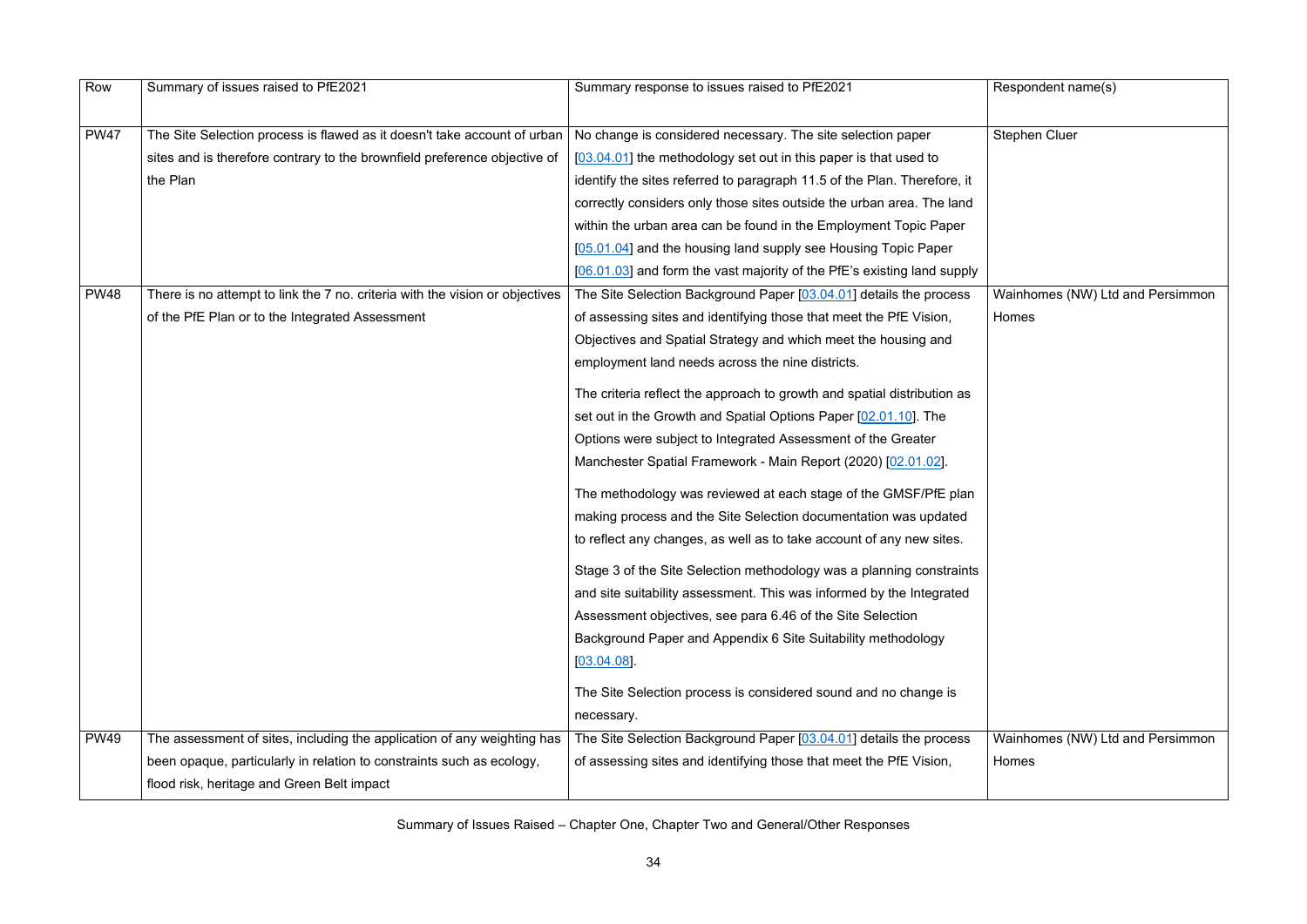| Row         | Summary of issues raised to PfE2021                                      | Summary response to issues raised to PfE2021                            |
|-------------|--------------------------------------------------------------------------|-------------------------------------------------------------------------|
|             |                                                                          |                                                                         |
|             |                                                                          | Objectives and Spatial Strategy and which meet the housing and          |
|             |                                                                          | employment land needs across the nine districts.                        |
|             |                                                                          | Stage 3 of the Site Selection methodology was a planning constraints    |
|             |                                                                          | and site suitability assessment. This was informed by the Integrated    |
|             |                                                                          | Assessment objectives, see para 6.46 of the Site Selection              |
|             |                                                                          | Background Paper and Appendix 6 Site Suitability methodology            |
|             |                                                                          | [03.04.08], including maters such as ecology, flood risk and heritage.  |
|             |                                                                          | A separate Green Belt harm assessment was carried out, which is         |
|             |                                                                          | available within the Greener Places Supporting Documents                |
|             |                                                                          | The Site Selection process is considered sound and no change is         |
|             |                                                                          | necessary                                                               |
| <b>PW50</b> | It is not clear how the matter of deliverability has been applied to the | The Site Selection Background Paper [03.04.01] details the process      |
|             | site selection process                                                   | of assessing sites and identifying those that meet the PfE Vision,      |
|             |                                                                          | Objectives and Spatial Strategy and which meet the housing and          |
|             |                                                                          | employment land needs across the nine districts.                        |
|             |                                                                          | The matter of deliverability was a matter of consideration separately,  |
|             |                                                                          | taking into account a number of factors such as viability and transport |
|             |                                                                          | and reported within the relevant allocation topic papers.               |
|             |                                                                          | The Site Selection process is considered sound and no change is         |
|             |                                                                          | necessary                                                               |
| <b>PW51</b> | The seven criteria are not sufficiently justified and appear to include  | The Site Selection Background Paper [03.04.01] details the process      |
|             | arbitrary thresholds. As a result the Areas of Search are clustered      | of assessing sites and identifying those that meet the PfE Vision,      |
|             | around existing public transport nodes, close to town centres and        | Objectives and Spatial Strategy and which meet the housing and          |
|             | within or close to wards identified as being the most deprived in        | employment land needs across the nine districts.                        |
|             | England. It is not clear how this relates to the wider challenge of      | The Site Selection process is considered sound and no change is         |
|             | addressing the major housing and economic challenges across the city     | necessary                                                               |
|             | region                                                                   |                                                                         |
| <b>PW52</b> | The Site Selection methodology lacks transparency, no details have       | Alternative options to meet development needs are set out in the        |
|             | been given as to what alternatives were considered, how sites were       | Growth and Spatial Options Paper [02.01.10]. The Green Belt Topic       |
|             |                                                                          | paper [07.01.25] sets out the alternatives considered prior to the      |

Wainhomes (NW) Ltd and Persimmon Homes

Wainhomes (NW) Ltd and Persimmon Homes

See Appendix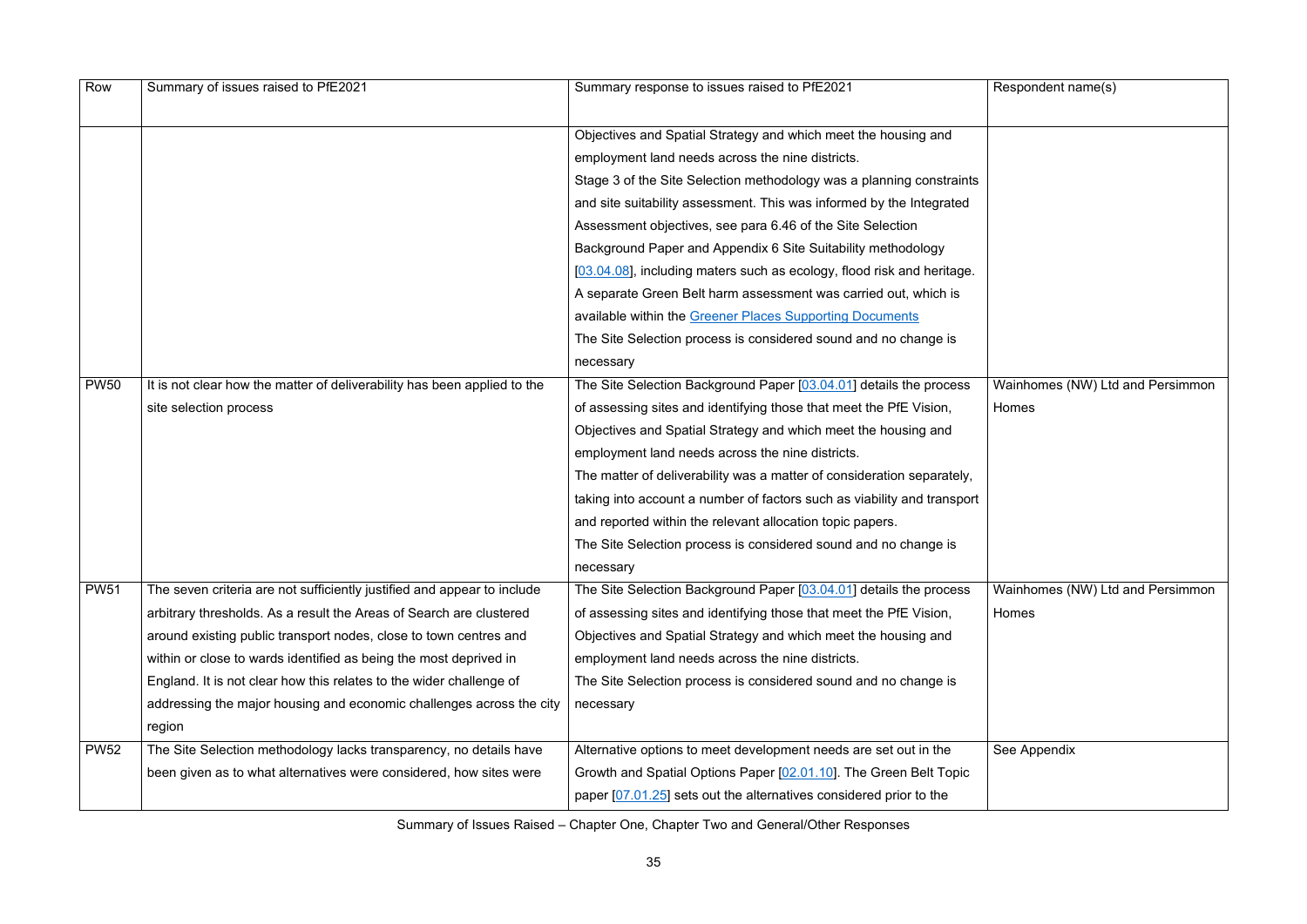| Row         | Summary of issues raised to PfE2021                                       | Summary response to issues raised to PfE2021                           |
|-------------|---------------------------------------------------------------------------|------------------------------------------------------------------------|
|             |                                                                           |                                                                        |
|             | selected and/or why sites have been rejected. It has therefore not        | release of Green Belt land and the site selection paper [03.04.01]     |
|             | resulted in the most appropriate strategy                                 | sets out the process followed to identify the allocations in PfE,      |
|             |                                                                           | including the consideration of multiple sites to meet the identified   |
|             |                                                                           | needs. Reasonable alternatives to the PfE allocations have been        |
|             |                                                                           | considered through the site selection methodology (see Section 6.44    |
|             |                                                                           | - 6.47 of the Site Selection Background Paper (03.04.01)). The         |
|             |                                                                           | approach to site selection is considered to be robust in the Site      |
|             |                                                                           | Selection Background Paper. No changes to the PfE are considered       |
|             |                                                                           | necessary.                                                             |
| <b>PW53</b> | The Site Selection methodology is not justified or positively prepared    | The Site Selection Background Paper [03.04.01] details the process     |
|             | and has resulted in undeliverable allocations being identified            | of assessing sites and identifying those that meet the PfE Vision,     |
|             |                                                                           | Objectives and Spatial Strategy and which meet the housing and         |
|             |                                                                           | employment land needs across the nine districts.                       |
|             |                                                                           | Evidence demonstrating deliverability, such as viability and transport |
|             |                                                                           | is contained within the relevant allocation topic papers.              |
|             |                                                                           | The Site Selection process is considered sound and no change is        |
|             |                                                                           | necessary                                                              |
| <b>PW54</b> | The Site Selection methodology should have had more emphasis on           | The Site Selection Background Paper [03.04.01] details the process     |
|             | the value of environmental sites. The approach has led to sites being     | of assessing sites and identifying those that meet the PfE Vision,     |
|             | selected which are in conflict with other parts of the plan, particularly | Objectives and Spatial Strategy and which meet the housing and         |
|             | the Greener Places Chapter                                                | employment land needs across the nine districts.                       |
|             |                                                                           | While the plan needs to be read as a whole, and individual planning    |
|             |                                                                           | applications will be considered against policies in the Plan and other |
|             |                                                                           | local plan policies adopted at the time of the determination, the      |
|             |                                                                           | allocations are supported by an appropriate evidence base which        |
|             |                                                                           | addresses matters such as those in the representation. The             |
|             |                                                                           | allocations require development of the site to incorporate mitigation  |
|             |                                                                           | as appropriate.                                                        |

# Peter and Diane Martin Miller Homes PD Northern Steels

The Wildlife Trusts Alan Sheppard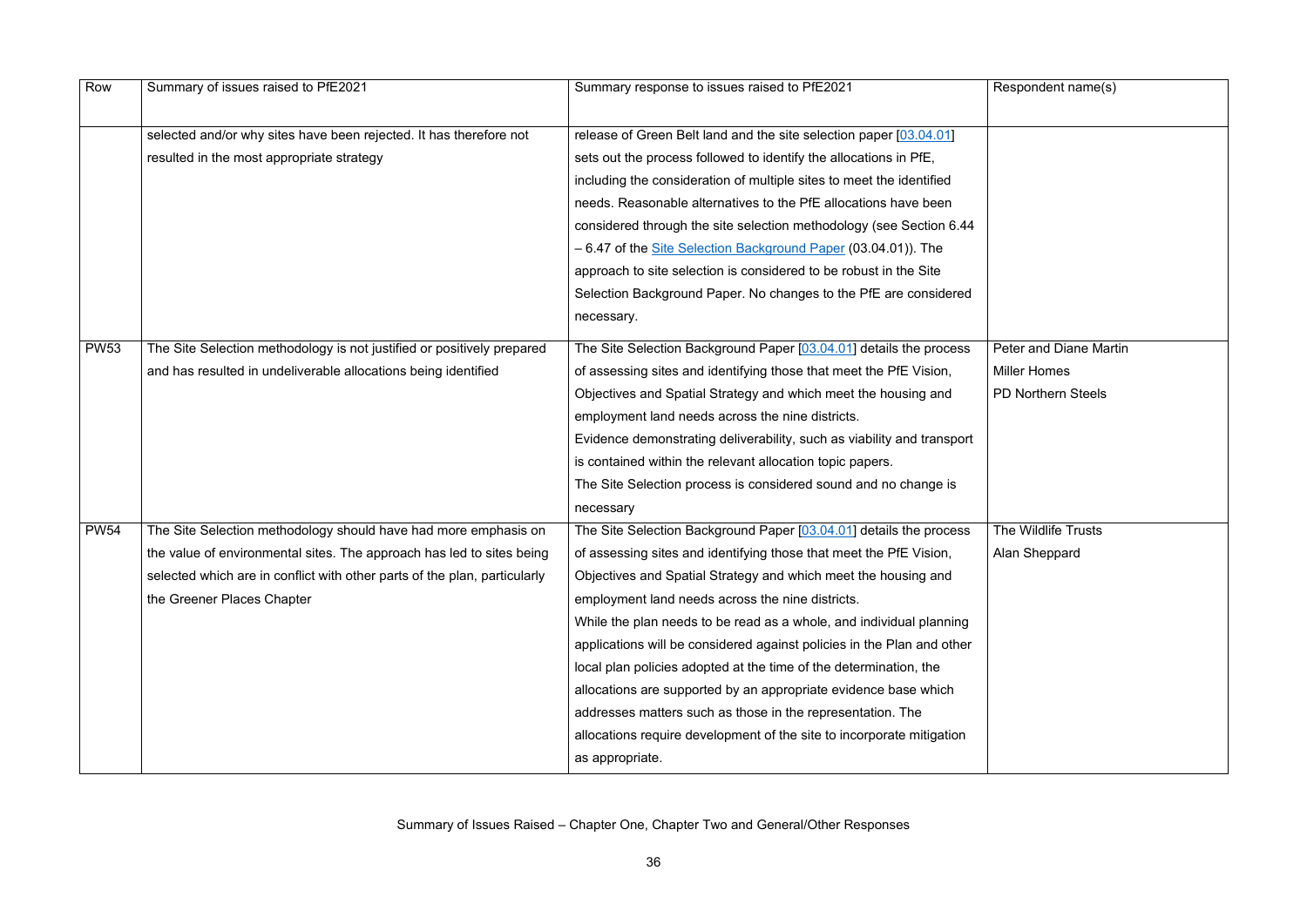Respondent name(s) Sam Powell Stephen Cluer Stephen Cluer Stephen Cluer

| Row         | Summary of issues raised to PfE2021                                       | Summary response to issues raised to PfE2021                             |
|-------------|---------------------------------------------------------------------------|--------------------------------------------------------------------------|
|             |                                                                           |                                                                          |
|             |                                                                           | The Site Selection process is considered sound and no change is          |
|             |                                                                           |                                                                          |
|             |                                                                           | necessary                                                                |
| <b>PW55</b> | Site Selection methodology has not been applied correctly because as      | Page 14 of the Site Selection Background Paper [03.04.01] details        |
|             | Wigan can meet 100% of its LHN from within its existing land supply,      | that where a single district has sufficient existing land supply to meet |
|             | no Green Belt sites should have been released                             | its own LHN and where this would not impact on the overall objective     |
|             |                                                                           | of inclusive growth, it was not necessary to release Green Belt. This    |
|             |                                                                           | does not mean however that in this circumstance, the district must       |
|             |                                                                           | not release Green Belt.                                                  |
|             |                                                                           | It is therefore considered that the Site Selection process has been      |
|             |                                                                           | applied correctly and no change is necessary                             |
| <b>PW56</b> | Options where no Green Belt land is required to meet the needs of the     | No change is considered necessary The Growth and Spatial Options         |
|             | nine districts should be subject to more detailed review, including       | Paper [02.01.10] considers reasonable options in terms of both           |
|             | increasing density of development on previously developed land. Until     | growth and spatial. An assessment of these options has been carried      |
|             | this has been done, it is not possible to conclude that all other options | out in what is considered to be an appropriate and consistent            |
|             | have been considered                                                      | manner. The Housing Topic Paper [06.01.03] sets out the work the         |
|             |                                                                           | districts have done in terms of optimising the existing land supply.     |
|             |                                                                           | Notwithstanding this work and the fact that the PfE Plan sets out a      |
|             |                                                                           | very clear preference of using previously developed (brownfield) land    |
|             |                                                                           | and vacant buildings to meet development needs in line with NPPF,        |
|             |                                                                           | given the scale of development required to meet the objectives of the    |
|             |                                                                           | Plan, a limited amount of development is identified on land outside of   |
|             |                                                                           | the urban area on greenfield and/or Green Belt land.                     |
| <b>PW57</b> | Insufficient consideration has been given to the withdrawal of Stockport  | No change is considered necessary. It is considered that the Growth      |
|             | in terms of its impact on the Growth and Spatial Options                  | and Spatial Options Paper [02.01.10] gives appropriate consideration     |
|             |                                                                           | to the withdrawal of Stockport                                           |
| <b>PW58</b> | It is not too early to assess the impact of Covid within the evidence     | Disagree. As detailed in Chapters 1, 6 and 7 of the PfE Plan, two        |
|             | base there are pressing impacts on the regional and national economy      | assessments of the potential impacts of Covid-19 and Brexit on the       |
|             |                                                                           | economy were carried out, initially in 2020 and again in 2021. Both      |
|             |                                                                           | assessments concluded that there was insufficient evidence to            |
|             |                                                                           | amend the assumptions underpinning the PfE Plan. For further             |
|             |                                                                           |                                                                          |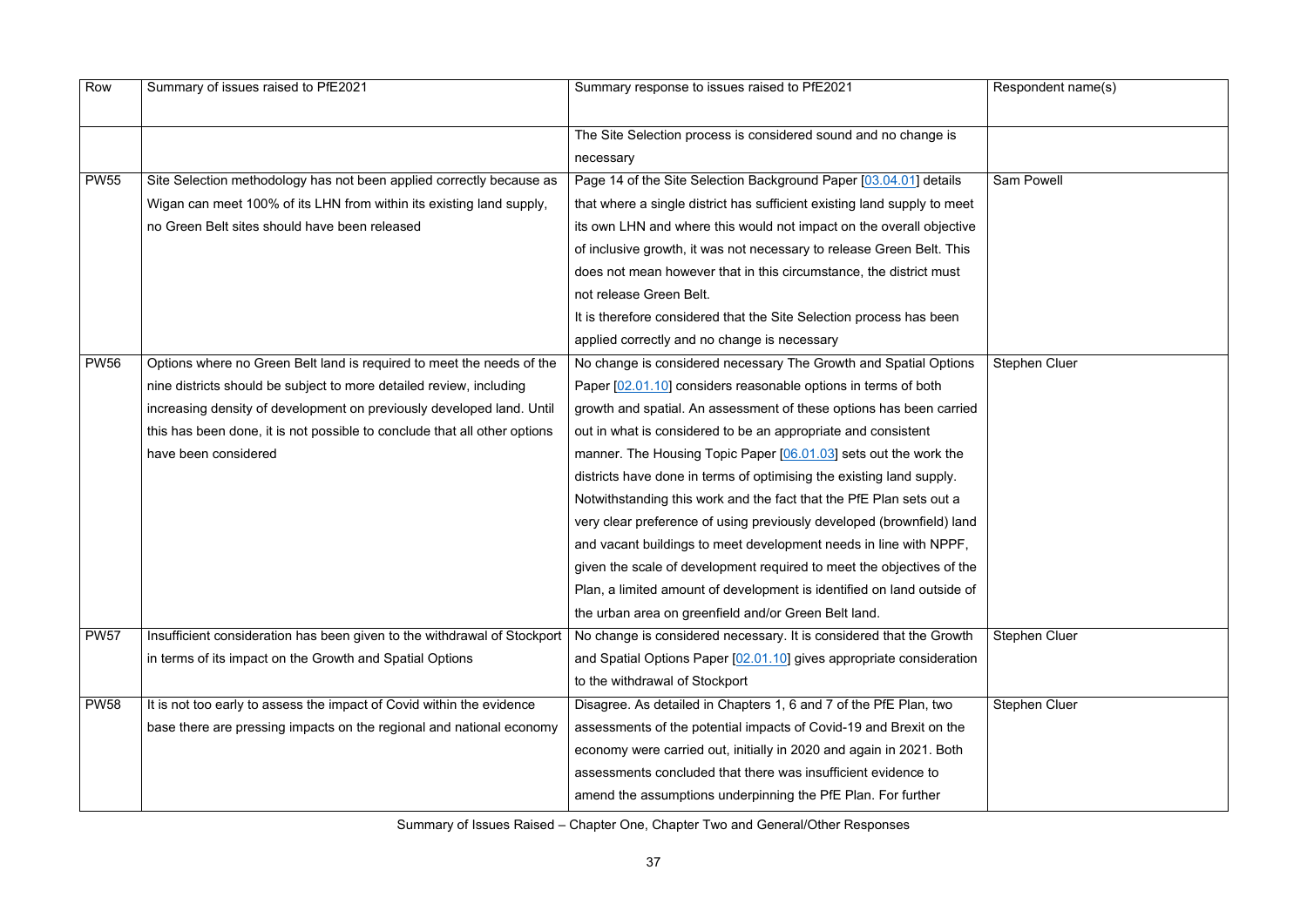| Respondent name(s)   |  |  |
|----------------------|--|--|
|                      |  |  |
| Helen Lloyd-Higham   |  |  |
| <b>Derwent Group</b> |  |  |
| See Appendix         |  |  |
|                      |  |  |

| Row         | Summary of issues raised to PfE2021                                          | Summary response to issues raised to PfE2021                              | Respondent name(s)   |
|-------------|------------------------------------------------------------------------------|---------------------------------------------------------------------------|----------------------|
|             |                                                                              | information see COVID-19 and Places for Everyone Growth Options           |                      |
|             |                                                                              | [05.01.03]                                                                |                      |
| <b>PW59</b> | The evidence base in relation to ecological habitat loss, biodiversity       | It is considered that a proportionate evidence base has been              | Helen Lloyd-Higham   |
|             | changes and flood risk is not considered sufficient                          | provided in the Greener Places Supporting Documents. Therefore, no        |                      |
|             |                                                                              | change is considered necessary                                            |                      |
| <b>PW60</b> | It is considered that there is insufficient evidence to justify the          | It is considered that a proportionate evidence base has been              | <b>Derwent Group</b> |
|             | approach to carbon neutrality. Additionally, there appears to be a           | provided in the Sustainable and Resilient Supporting Documents to         |                      |
|             | typographical error in the first bullet point of Objective 7. In other parts | support the approach to carbon neutrality.                                |                      |
|             | of the Plan the ambition for carbon neutrality to be achieved is by 2038,    | There is not a typographical error in Objective 7. It is referring to the |                      |
|             | whereas the Objective suggests 2028                                          | target in JP-S2 of achieving carbon neutrality by 2028, as part of our    |                      |
|             |                                                                              | path to achieve a carbon neutral city region by 2038. Therefore, no       |                      |
|             |                                                                              | change is considered necessary                                            |                      |
| <b>PW61</b> | Contrary to Plan's statement at paragraph 1.63 as it is based on out of      | No changes necessary. As detailed in the Housing Topic Paper              | See Appendix         |
|             | date data as it uses 2014 household data to identify the housing target      | [06.01.03] Chapter 2 (Paragraphs 2.8 to 2.14), the NPPF expects           |                      |
|             |                                                                              | strategic policy-making authorities to follow the standard method set     |                      |
|             |                                                                              | out in the PPG for assessing local housing need. The standard             |                      |
|             |                                                                              | method uses a formula to identify the minimum number of homes             |                      |
|             |                                                                              | expected to be planned for. We do not consider that exceptional           |                      |
|             |                                                                              | circumstances exist to justify departure from the standard                |                      |
|             |                                                                              | methodology and therefore the 2014-based household projections            |                      |
|             |                                                                              | have been used as the starting point for the assessment of Local          |                      |
|             |                                                                              | Housing Need.                                                             |                      |
| <b>PW62</b> | The average UK household size of 2.46 or 0.4 homes per person                | No changes necessary. As detailed in the Housing Topic Paper              |                      |
|             | should be used to estimate the amount of new homes and land                  | [06.01.03] Chapter 2 (Paragraphs 2.8 to 2.14), the NPPF expects           |                      |
|             | required. The method used in PfE has resulted in far more land being         | strategic policy-making authorities to follow the standard method set     |                      |
|             | identified, including unnecessary Green Belt release.                        | out in the PPG for assessing local housing need. The standard             |                      |
|             |                                                                              | method uses a formula to identify the minimum number of homes             |                      |
|             |                                                                              | expected to be planned for. We do not consider that exceptional           |                      |
|             |                                                                              | circumstances exist to justify departure from the standard                |                      |
|             |                                                                              | methodology                                                               |                      |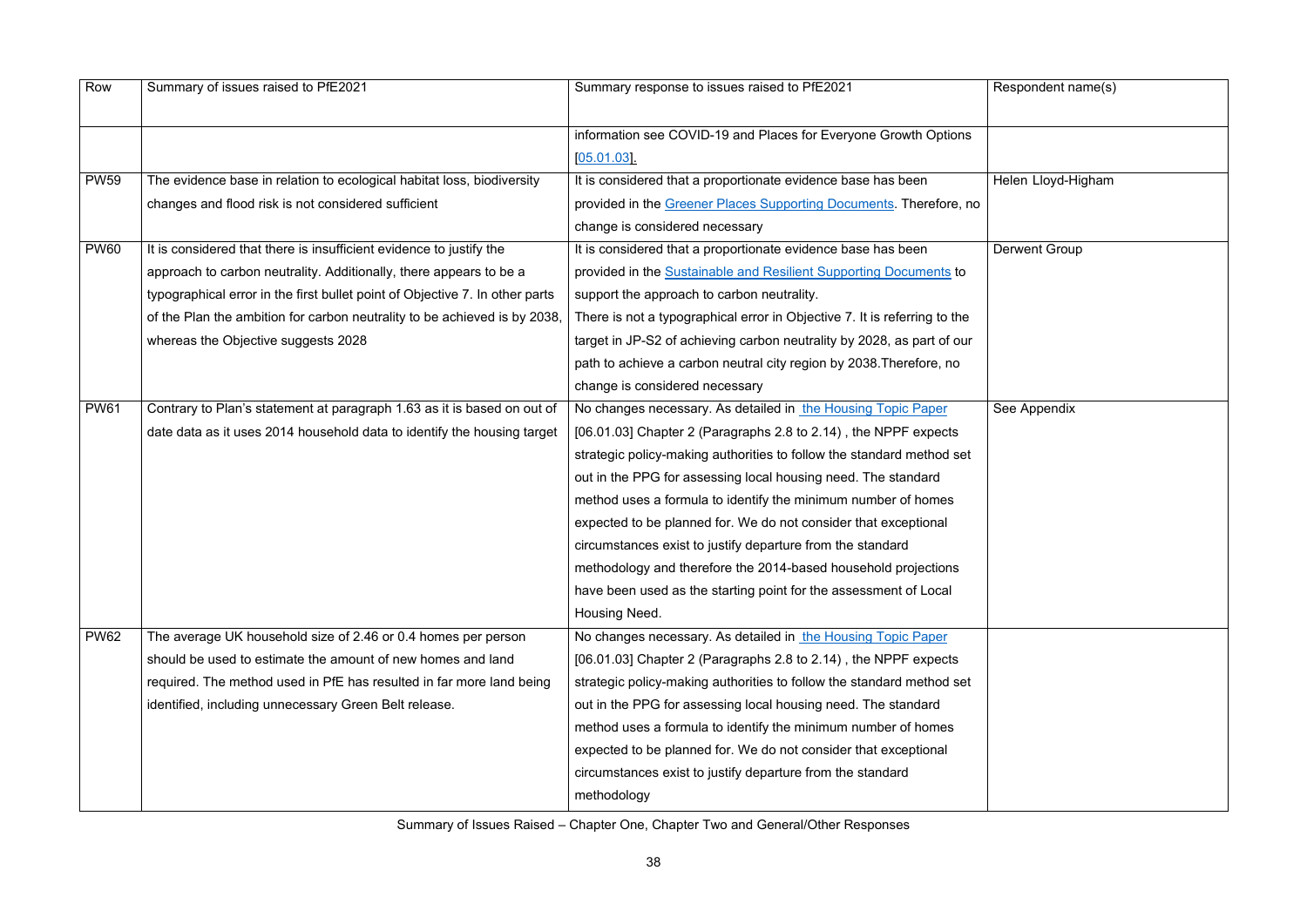Respondent name(s)

Peter Thompson

| Row         | Summary of issues raised to PfE2021                        | Summary response to issues raised to PfE2021                                                                                                                                                                                                                                                                                     |
|-------------|------------------------------------------------------------|----------------------------------------------------------------------------------------------------------------------------------------------------------------------------------------------------------------------------------------------------------------------------------------------------------------------------------|
| <b>PW63</b> | No account is taken of the impact of AI on economic growth | No change is considered necessary. The employment land policies<br>are considered to be consistent with NPPF and provide an<br>appropriate strategy to meet our employment land needs. The<br>employment policies are supported by a proportionate evidence base<br>which is summarised in the Employment Topic Paper [05.01.04] |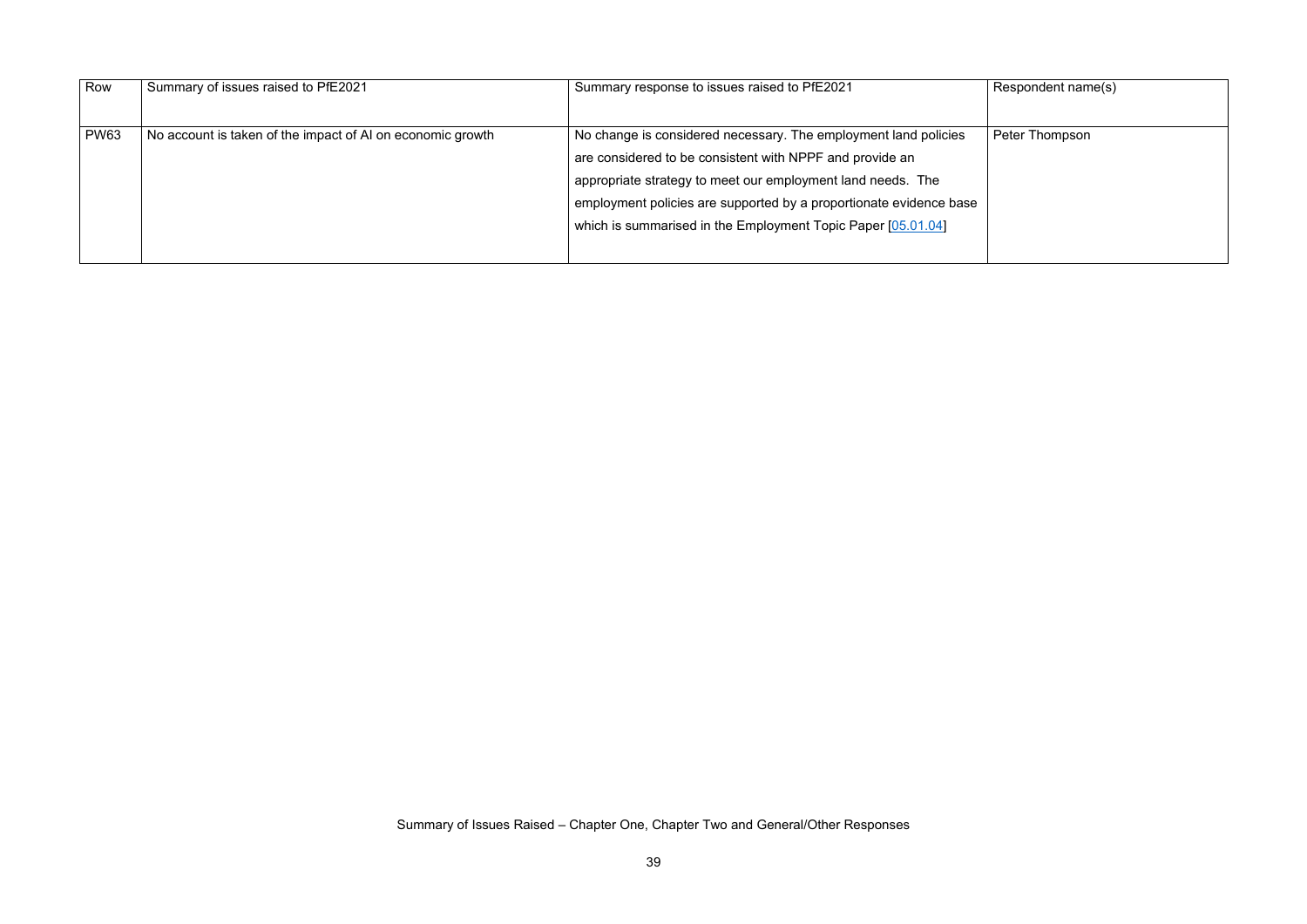$R$ espondent name(s)

# **PfE 2021 Suggested Omissions From the Plan**

Zoe Sherlock Mark H Burton Janine Lawford

Peter Thompson

| Row             | Summary of issues raised to PfE2021                                     | Summary response to issues raised to PfE2021                              |
|-----------------|-------------------------------------------------------------------------|---------------------------------------------------------------------------|
| OM <sub>1</sub> | Omission of reference to the rural economy in the Plan                  | No change is considered necessary. Places for Jobs establishes an         |
|                 |                                                                         | appropriate policy framework to support the long-term economic            |
|                 |                                                                         | growth based on the overall priorities established in the Local           |
|                 |                                                                         | Industrial Strategy. It identifies key growth sectors, major assets and   |
|                 |                                                                         | key growth locations. These do not include the rural economy as it is     |
|                 |                                                                         | not envisaged that it will contribute significantly to economic growth of |
|                 |                                                                         | the of the nine districts. However, the Greener Chapter (chapter 8)       |
|                 |                                                                         | does recognise the role that rural areas play across the PfE area,        |
|                 |                                                                         | including in terms of the economy.                                        |
| OM <sub>2</sub> | The Plan does not include a policy in relation to food production,      | No change is considered necessary. Overall, the Plan establishes an       |
|                 | including opportunities for local farming, market-gardening and         | appropriate strategic policy framework to support the long-term           |
|                 | allotments                                                              | economic and housing growth based on the overall Vision and               |
|                 |                                                                         | Objectives. It is not envisaged that food production will contribute      |
|                 |                                                                         | significantly over the lifetime of the Plan                               |
| OM <sub>3</sub> | The Plan omits to include policy wording recognising that the           | No change is considered necessary. Overall, the Plan establishes an       |
|                 | countryside is a working environment in addition to it being a resource | appropriate strategic policy framework to protect the countryside as      |
|                 | for people to enjoy, Natural England has launched a new Countryside     | both a working environment but also as a place for recreation. In         |
|                 | Code. Going forward, planning decisions designed to facilitate access   | particular the policies within the Greener Chapter (chapter 8) provide    |
|                 | to the environment should look to balance the needs of those            | this framework which would be applied at planning application stage,      |
|                 | businesses who are making a living from manging the land and those      | together with other relevant national and local policy documents. This    |
|                 | who wish to use it for recreation etc.                                  | approach is consistent with NPPF                                          |
| OM4             | The plan as drafted does not explain what will happen if the level of   | No change is considered necessary. The monitoring framework in            |
|                 | development in the plan does not come forward as expected. The          | Chapter 12 provides an appropriate level of detail for a strategic plan.  |
|                 | monitoring framework includes generic indicators which will not         | More detailed monitoring will be incorporated as appropriate within       |
|                 | address the circumstances the PfE Plan seeks to address. Instead the    | district local plans.                                                     |
|                 | Plan should set out clear triggers for a Plan review and the timescale  | Additionally, chapters 1, 6 and 7 all make it clear that consideration    |
|                 | for review                                                              | will be given to the for a formal review outside of the statutory         |
|                 |                                                                         | process, if the monitoring results indicate it is necessary               |

The National Farmers Union

Peel L&P Investments (North) Ltd Home Builders Federation Emery Planning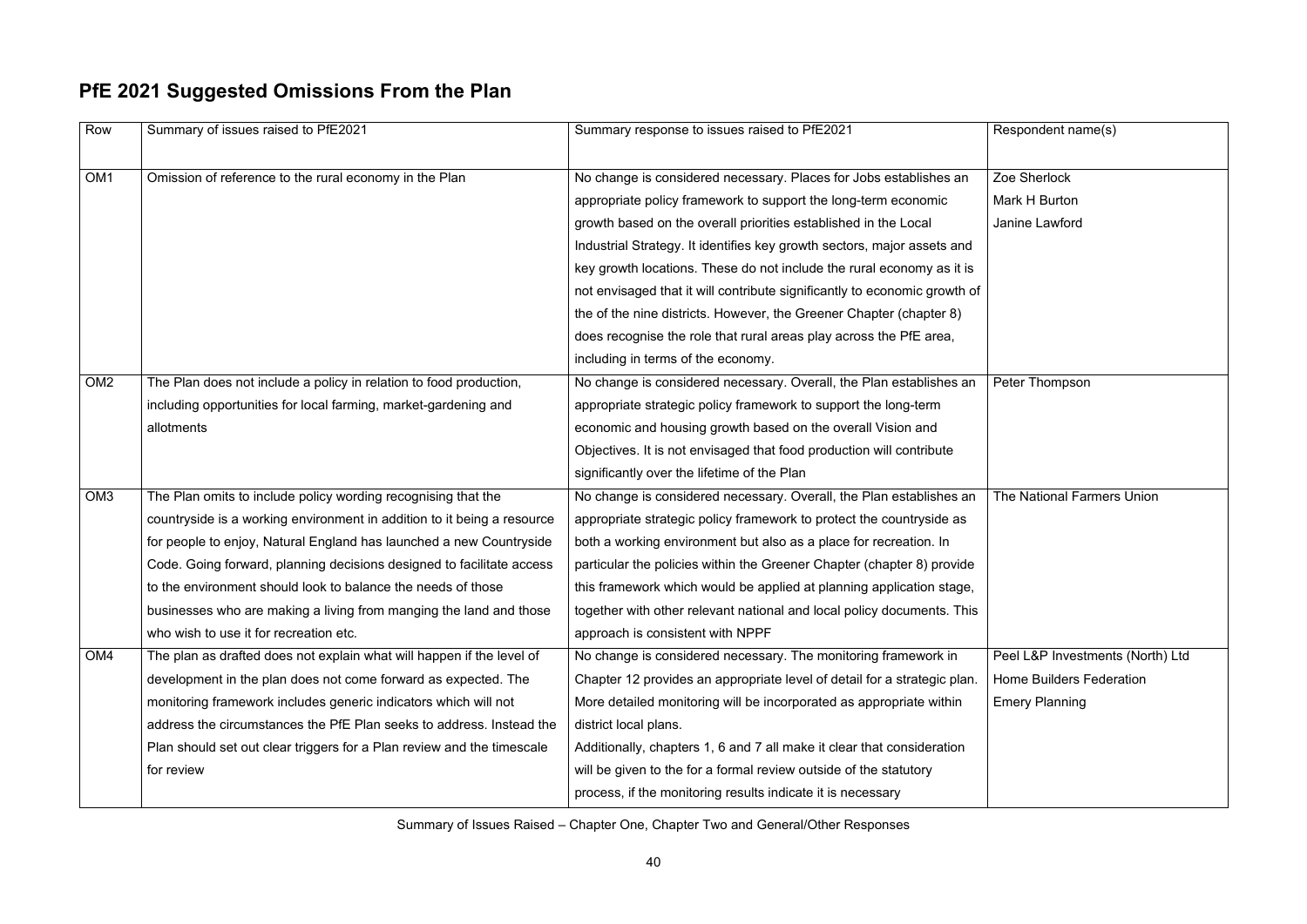| Row             | Summary of issues raised to PfE2021                                       | Summary response to issues raised to PfE2021                             | Respondent name(s)              |
|-----------------|---------------------------------------------------------------------------|--------------------------------------------------------------------------|---------------------------------|
| OM <sub>5</sub> | The Plan should include measures to rectify poor housing delivery in a    | No change is considered necessary. The monitoring framework in           | <b>Home Builders Federation</b> |
|                 | local authority area. This should include a review of PfE policies, with  | Chapter 12 provides an appropriate level of detail for a strategic plan. | <b>Emery Planning</b>           |
|                 | scope to remove these, if they are judged to be a hindrance to delivery.  | More detailed monitoring will be incorporated as appropriate within      |                                 |
|                 | This will include scope to allow local authorities to suspend the         | district local plans.                                                    |                                 |
|                 | 'brownfield preference' policy if this is necessary to improve delivery.  |                                                                          |                                 |
| OM <sub>6</sub> | The plan fails to include any meaningful mental health impact on the      | No change is considered necessary. A Health Impact Assessment            | <b>Gareth Costello</b>          |
|                 | residents                                                                 | was carried out as part of the Strategic Environmental Assessment.       | Marie Holder                    |
| OM7             | The plan does not include enough about the regeneration of Oldham         | No change is considered necessary. As detailed in Chapter One, the       | John Higham                     |
|                 | town centre                                                               | PfE Plan is strategic spatial plan. It does not cover everything that a  |                                 |
|                 |                                                                           | district local plan would. This would be a matter for consideration      |                                 |
|                 |                                                                           | through Oldham's Local Plan                                              |                                 |
| OM <sub>8</sub> | A Grasslands Policy should be included in the Plan. There are             | No change is considered necessary. Greener Places is considered to       | The Wildlife Trusts             |
|                 | significant existing grassland assets (many of which are designated as    | be consistent with NPPF and provides an appropriate strategy for our     |                                 |
|                 | SBI's) and opportunities for grassland creation across GM. The            | natural environment, including areas which are SBIs and grasslands       |                                 |
|                 | grassland actions and measures included in the GM LNRS could be           |                                                                          |                                 |
|                 | used to develop the clauses within this new 'Grassland' policy.           |                                                                          |                                 |
| OM <sub>9</sub> | Insufficient reference has been made to the GM Local Nature               | No change is considered necessary. Greener Places, as a whole, is        | The Wildlife Trusts             |
|                 | Recovery Strategy and associated mapping, particularly in Policies JP-    | considered to provide an appropriate strategy for our natural            |                                 |
|                 | G3, JP-G4, JP-G5, JP-G6 and GP-G7                                         | environment and to be consistent with NPPF. It is not necessary to       |                                 |
|                 |                                                                           | reference the GM Local Nature Recovery Strategy in each policy, the      |                                 |
|                 |                                                                           | plan should be read as a whole                                           |                                 |
| <b>OM10</b>     | There is no mention of Leigh                                              | No change is considered necessary. As detailed in Chapter One, the       | Irene Thomson                   |
|                 |                                                                           | PfE Plan is strategic spatial plan. It does not cover everything that a  |                                 |
|                 |                                                                           | district local plan would. This would be a matter for consideration      |                                 |
|                 |                                                                           | through Wigan's Local Plan                                               |                                 |
| <b>OM11</b>     | Chapter 12: The monitoring indicators should include numbering for        | No change is considered necessary. The monitoring framework in           | <b>Historic England</b>         |
|                 | clarification purposes.                                                   | Chapter 12 provides an appropriate level of detail for a strategic plan  |                                 |
| <b>OM12</b>     | Chapter 12: The indicator "Increase % of buildings on the "at risk        | Disagree, no change is considered necessary. The indicator seeks to      | <b>Historic England</b>         |
|                 | register with a strategy for their repair and re-use" should instead read | increase the number of those buildings, which remain on the at-risk      |                                 |
|                 |                                                                           | register, with a strategy for repair reduce. It is considered that as    |                                 |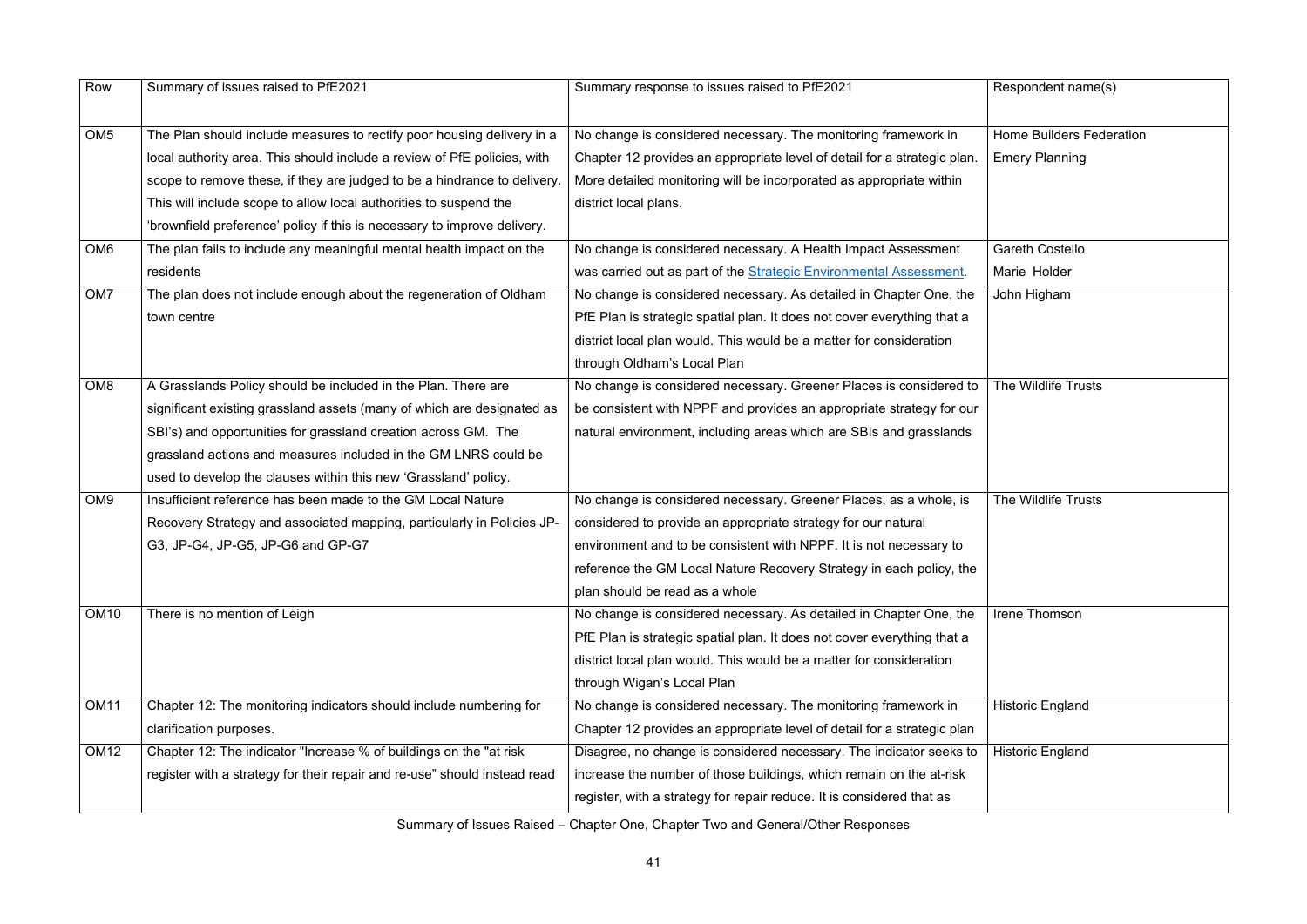| Row              | Summary of issues raised to PfE2021                                     | Summary response to issues raised to PfE2021                            | Respondent name(s)      |
|------------------|-------------------------------------------------------------------------|-------------------------------------------------------------------------|-------------------------|
|                  | 'Reduce the percentage of buildings on Historic England's "Heritage at  | drafted in PfE, the indicator would have a more positive impact on      |                         |
|                  | Risk register with a strategy for their repair and re-use."             | these sorts of buildings                                                |                         |
| <b>OM13</b>      | Chapter 12: The following monitoring indicator should be included in    | No change is considered necessary. The monitoring framework in          | <b>Historic England</b> |
|                  | Chapter 12 "Increase up to date coverage of Historic Environment        | Chapter 12 provides an appropriate level of detail for a strategic plan |                         |
|                  | Record within the Places for Everyone plan area."                       |                                                                         |                         |
| <b>OM14</b>      | Chapter 4: Figure 4.6 "Wigan-Bolton Growth Corridor" should             | No change is considered necessary. Figure 4.6 is an                     | Harworth Group          |
|                  | accurately reflect the allocation boundaries within the area and should | indicative/illustrative map. As such it is considered that as currently |                         |
|                  | take account of any modifications to the plan                           | presented it appropriate reflects the proposals in the Wigan-Bolton     |                         |
|                  |                                                                         | Growth Corridor. Any changes to proposals in this area made through     |                         |
|                  |                                                                         | the Examination process would need to follow due process                |                         |
| <b>OM15</b>      | The plan should include proposals to restore the environment / bio      | No change is considered necessary. As detailed in Chapter One, the      | Friends Of Boggart H    |
|                  | diversity / habitat in and around Boggart Hole Clough                   | PfE Plan is strategic spatial plan. It does not cover everything that a |                         |
|                  |                                                                         | district local plan would. This would be a matter for consideration     |                         |
|                  |                                                                         | through Manchester's Local Plan                                         |                         |
| OM <sub>16</sub> | Places for Homes (7.30) should make reference to brownfield sites in    | No change is considered necessary. Paragraph 7.30 appropriately         | City of Trees           |
|                  | urban areas being transformed into greenspaces and any decision         | describes the plan's objective to maximise brownfield land              |                         |
|                  | making about developing brownfield sites should take this into account  | development, in line with NPPF. It is not considered to be a            |                         |
|                  |                                                                         | soundness issue, therefore no change is proposed.                       |                         |
| OM <sub>17</sub> | Connected Places (10.60), reference should be made to poor street       | No change is considered necessary. Chapter Nine, Places for People      | City of Trees           |
|                  | environment / lack of GI which is important for creating social places  | together with Chapter Ten, Connected Places provide an appropriate      |                         |
|                  | and encouraging active travel                                           | strategy for place making and active travel. It is not considered that  |                         |
|                  |                                                                         | this is a soundness issue, therefore no change is proposed.             |                         |
| OM <sub>18</sub> | Connected Places (10.62), reference should be made to streets being     | No change is considered necessary. Chapters Nine, "Places for           | City of Trees           |
|                  | greener, as this is an important component in creating more attractive  | People" and Ten, "Connected Places" provide an appropriate strategy     |                         |
|                  | environments for active travel                                          | for place making and active travel. It is not considered that this is a |                         |
|                  |                                                                         | soundness issue, therefore no change is proposed.                       |                         |
|                  |                                                                         |                                                                         |                         |

| Respondent name(s)             |
|--------------------------------|
|                                |
| <b>Historic England</b>        |
|                                |
| <b>Harworth Group</b>          |
| Friends Of Boggart Hole Clough |
|                                |
| <b>City of Trees</b>           |
| <b>City of Trees</b>           |
| <b>City of Trees</b>           |
|                                |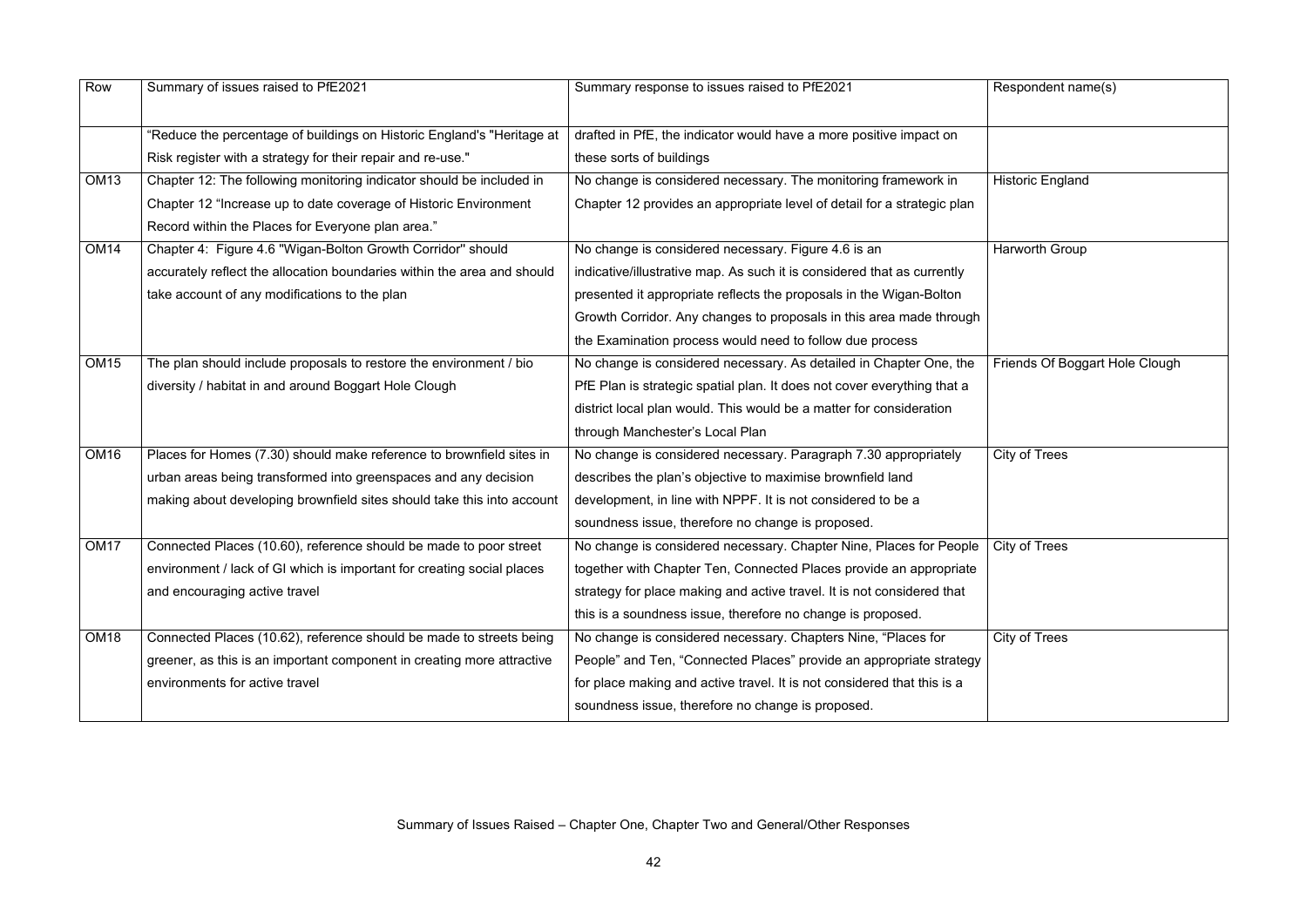$\sqrt{\mathsf{Respondent} \mathsf{name(s)}}$ 

# **PfE 2021 – Other Issues**

| Row  | Summary of issues raised to PfE2021                                                                                                                                                                                                   | Summary response to issues raised to PfE2021                                                                                                                                                                  |
|------|---------------------------------------------------------------------------------------------------------------------------------------------------------------------------------------------------------------------------------------|---------------------------------------------------------------------------------------------------------------------------------------------------------------------------------------------------------------|
| OI.1 | Para 9.20 It is noted in the supporting text that whilst Middlebrook is<br>significant in terms of its size and function, it is not a designated centre<br>and will continue to be treated as out-of-centre. It is not appropriate to | It is considered that paragraph 9.20 provides appropriate context for<br>Policy JP-4, in that it correctly clarifies the status of these retail<br>facilities. Therefore, no changes are considered necessary |
|      | include this text and that relating to the Trafford Centre in the PfE. The<br>last sentence of paragraph 9.20 should be removed                                                                                                       |                                                                                                                                                                                                               |

Orbit Developments (Manchester) Ltd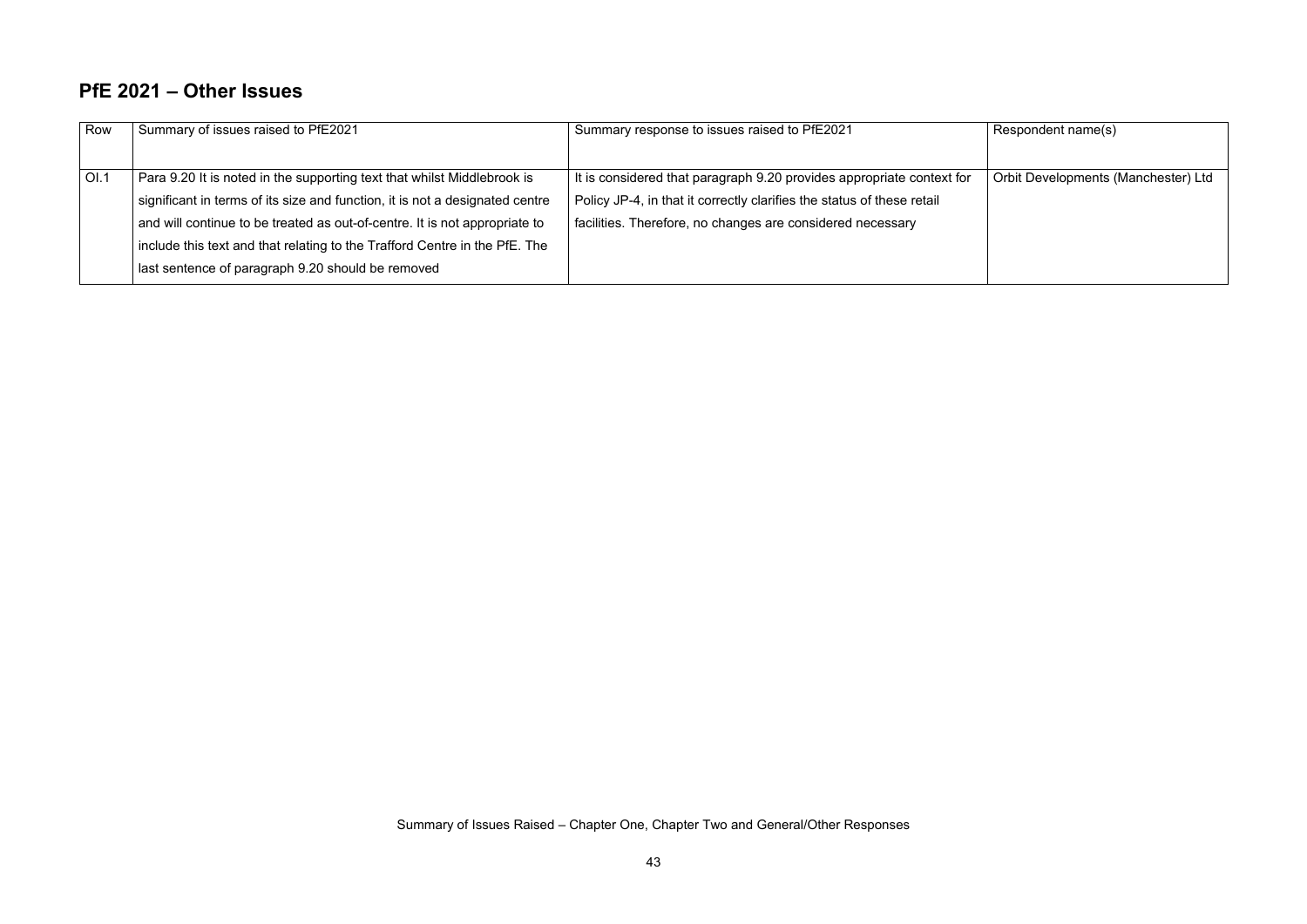# **Appendix**

# **Respondents to PfE 2021 Chapter One, Chapter Two and General/Other Responses**

## **Table 1. Row CON2**

| <b>Given Name</b> | <b>Family Name</b> | On behalf of company/organisation or individual |
|-------------------|--------------------|-------------------------------------------------|
| Elisabeth         | <b>Berry</b>       |                                                 |
|                   |                    | Save Crimble Mill Greenbelt Group               |
| Simon             | Travis             |                                                 |
| David             | <b>Brownlow</b>    |                                                 |
| Gareth            | Costello           |                                                 |
| Graham            | Walsh              |                                                 |
| Paul              | <b>Burns</b>       |                                                 |
| Trevor            | Widdop             |                                                 |
| Michelle          | Cardno             |                                                 |
| Stephen           | Lupton             |                                                 |
| Carol             | <b>Burke</b>       |                                                 |
| Trevor            | Widdop             |                                                 |
| Roy               | Dennett            |                                                 |
| Stephen           | Lupton             |                                                 |
| Karen             | Cornwall           |                                                 |
| Patricia          | Hay                |                                                 |
| Stephen           | Cluer              |                                                 |
| Philip            | Smith-Lawrence     |                                                 |
| Janine            | Lawford            |                                                 |
| Steven            | Higginbottom       |                                                 |
| Philip            | Smith-Lawrence     |                                                 |
| Natasha           | Cross              |                                                 |
| Alan              | Sheppard           |                                                 |
| Caroline          | Shaw               |                                                 |
| Steve             | <b>Buck</b>        |                                                 |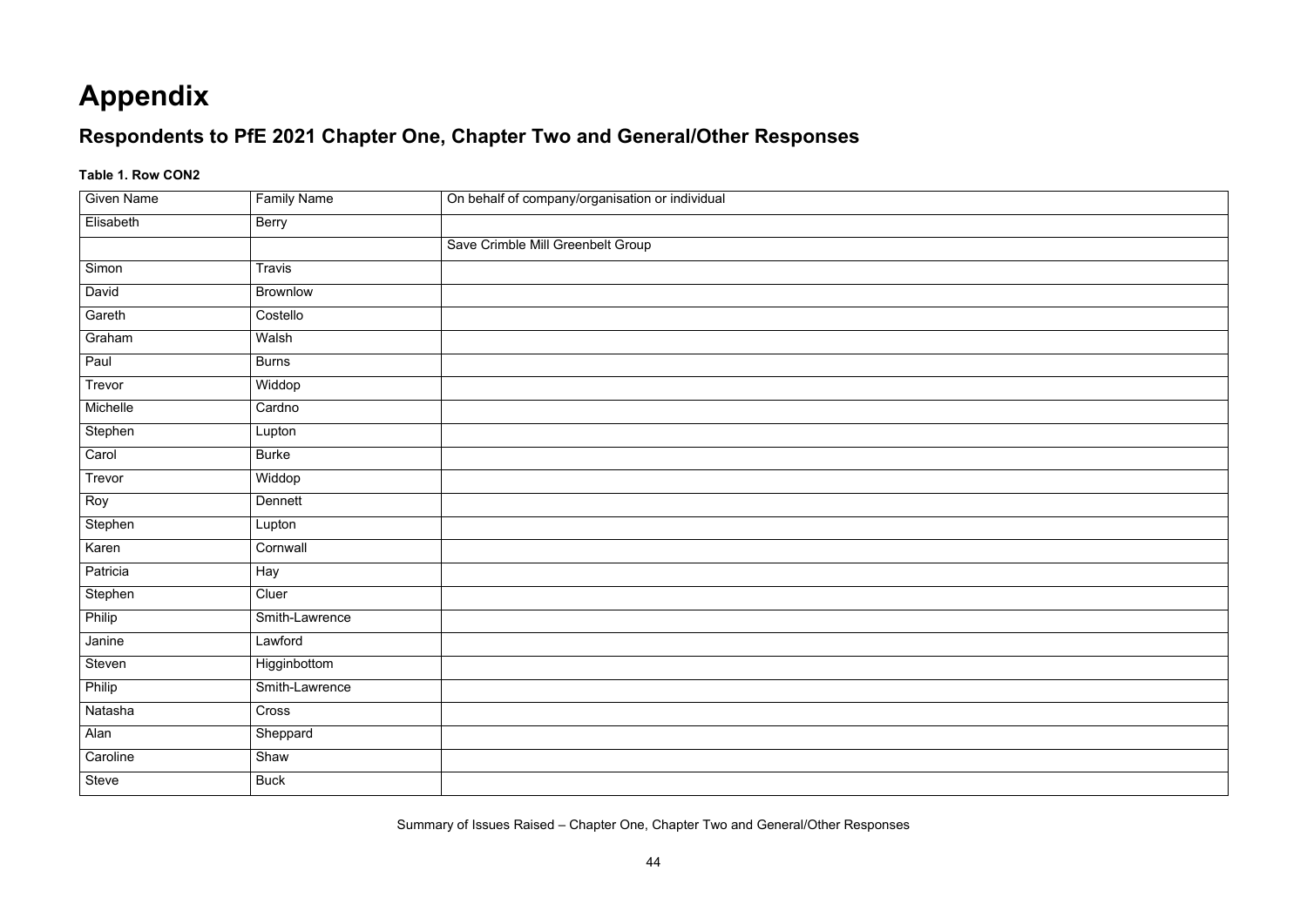| <b>Given Name</b> | <b>Family Name</b> | On behalf of company/organisation or individual                         |
|-------------------|--------------------|-------------------------------------------------------------------------|
| Adrian            | <b>Bolton</b>      |                                                                         |
| Collette          | Gammond            |                                                                         |
| Judith            | Sheppard           |                                                                         |
| Louise            | James              |                                                                         |
| Julie             | Halliwell          |                                                                         |
| Janet             | Taylor             |                                                                         |
| Daniel            | Lawson             |                                                                         |
|                   |                    | Save Greater Manchester's Green Belt SGMGB)                             |
|                   |                    | Save Greater Manchester's Green Belt (SGMGB) Oldham Groups              |
|                   |                    | Save Greater Manchester's Green Belt (SGMGB) Bury Groups                |
| Matthew           | Oxley              |                                                                         |
| Gary              | West               |                                                                         |
|                   |                    | Save Royton's Greenbelt Community Group                                 |
| Alan              | <b>Bayfield</b>    |                                                                         |
|                   |                    | Save Greater Manchester's Green Belt (SGMGB) Save Apethorn and Bowlacre |
| Jeff              | Houghton           |                                                                         |
| Craig             | Smith              |                                                                         |
| $\mathsf C$       | Smith              |                                                                         |
| Linda             | Newton             |                                                                         |
|                   |                    | The Friends of Bury Folk                                                |
| Stephen           | Cluer              |                                                                         |
| Christopher       | Russell            |                                                                         |
| Kathryn           | Russell            |                                                                         |
| Philip            | Smith-Lawrence     |                                                                         |
| Juliet            | Eastham            |                                                                         |
| Steven            | Higginbottom       |                                                                         |
| Alan              | Sheppard           |                                                                         |
| Janet             | Taylor             |                                                                         |
| Donald            | <b>Berry</b>       |                                                                         |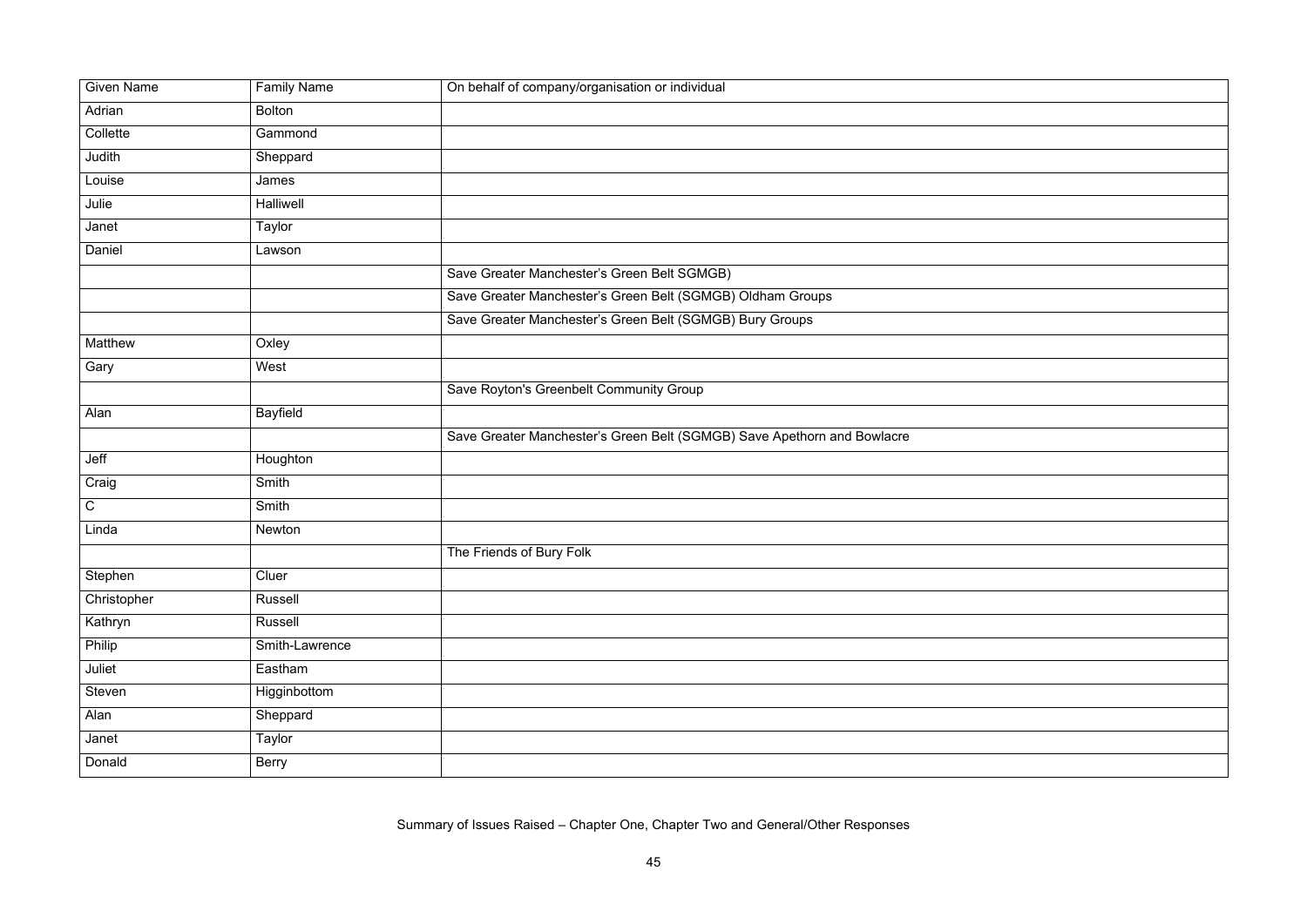# **Table 2 Row CON2 (cont)**

| <b>Given Name</b> | <b>Family Name</b> | On behalf of company/organisation or individual                         |
|-------------------|--------------------|-------------------------------------------------------------------------|
| Gary              | West               |                                                                         |
| Alan              | <b>Bayfield</b>    |                                                                         |
| $\mathsf C$       | Smith              |                                                                         |
| Jane              | Lester             | The Friends of Bury Folk                                                |
| Juliet            | Eastham            |                                                                         |
| David             | Mclaughlin         |                                                                         |
| <b>Steven</b>     | Higginbottom       |                                                                         |
|                   |                    | Save Greater Manchester's Green Belt (SGMGB)                            |
| Louise            | James              |                                                                         |
| Julie             | Halliwell          |                                                                         |
|                   |                    | Save Greater Manchester's Green Belt (SGMGB) Bury Groups                |
| Craig             | Smith              |                                                                         |
|                   |                    | Save Greater Manchester's Green Belt (SGMGB) Oldham Groups              |
| Matthew           | <b>Broadbent</b>   | Save Royton's Greenbelt Community Group                                 |
| Paul              | Kallee-Grover      | Save Greater Manchester's Green Belt (SGMGB) Save Apethorn and Bowlacre |
| Linda             | Newton             |                                                                         |
| Jeff              | Houghton           |                                                                         |
| Christopher       | <b>Russell</b>     |                                                                         |
| Kathryn           | <b>Russell</b>     |                                                                         |
| Daniel            | Lawson             |                                                                         |
| Edward            | Beckmann           |                                                                         |
| Janet             | <b>Brooks</b>      |                                                                         |
|                   |                    | Woodford Neighbourhood Forum                                            |
| Stephen           | Cluer              |                                                                         |
| Jamie             | Bentham            |                                                                         |
| Lucy              | Marsden            |                                                                         |
| Marie             | Holder             |                                                                         |
|                   |                    |                                                                         |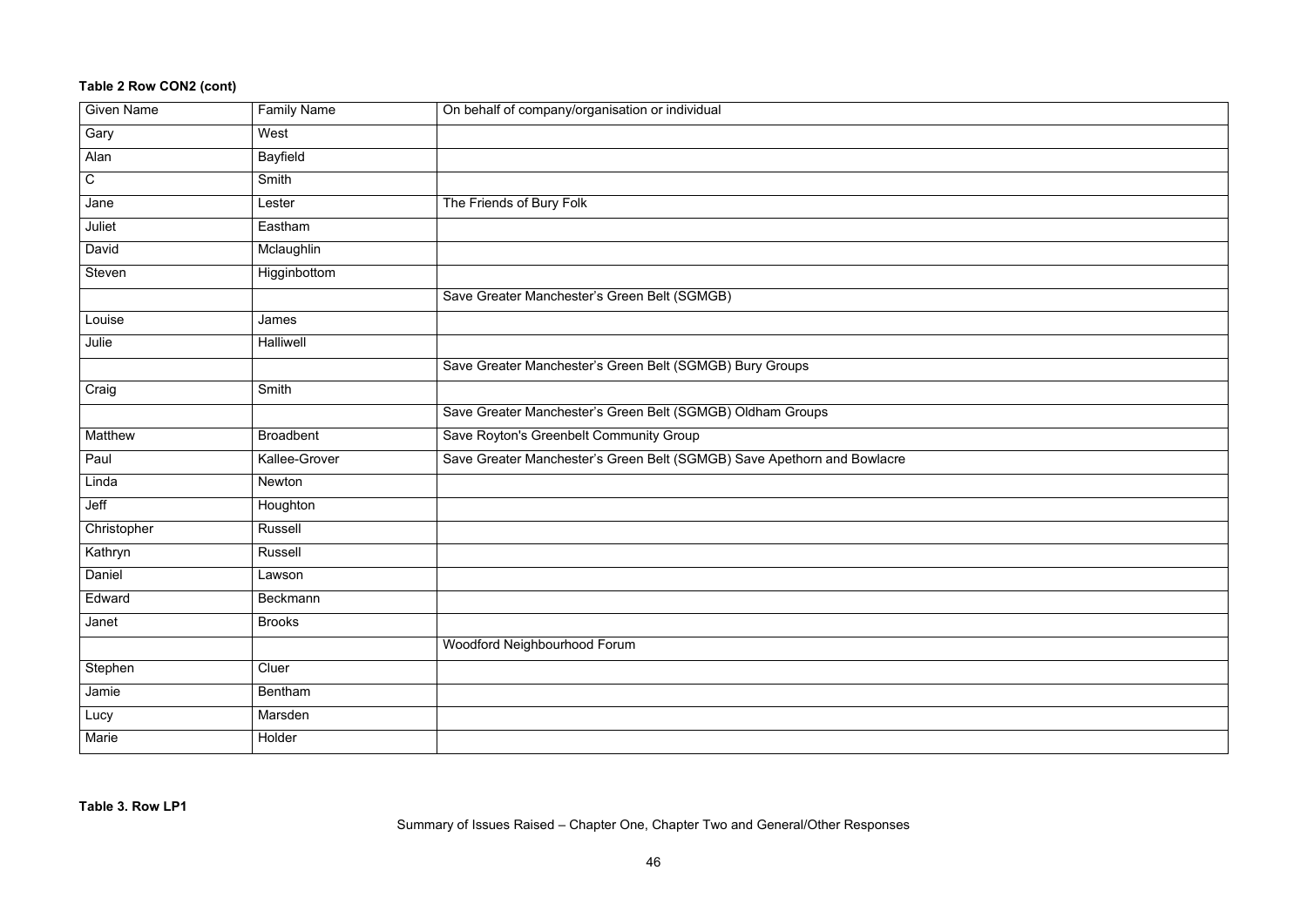| <b>Given Name</b> | <b>Family Name</b> | On behalf of company/organisation or individual |
|-------------------|--------------------|-------------------------------------------------|
| Helen             | Bailey             |                                                 |
| Grace             | <b>Birchmore</b>   |                                                 |
| Lisa              | Mather             |                                                 |
| Peter             | Mather             |                                                 |
| Deborah           | Morgan             |                                                 |
| Andrea            | Keeble             |                                                 |
| Susan             | Higgins            |                                                 |
| Oscar             | Majid              |                                                 |
| Stuart            | Johnstone          |                                                 |
| Susan             | Fleming            |                                                 |
| Juliet            | Eastham            |                                                 |
| Yvonne            | Robinson           |                                                 |
| Catherine         | Schofield          |                                                 |
| Andrew            | Fleming            |                                                 |
| Michelle          | Mcloughlin         |                                                 |
| Joan              | Glynn              |                                                 |
| Tom               | Wood               |                                                 |
| Viv               | <b>Barlow</b>      |                                                 |
| Jacqueline        | Majid              |                                                 |
| $\overline{S}$    | Stratton           |                                                 |
| Colin             | Heaton             |                                                 |
| Hazel             | Keane              |                                                 |
| John              | Robinson           |                                                 |
| Susan             | Horridge           |                                                 |
| Shirley           | <b>Buckley</b>     |                                                 |
| Barry             | Spence             |                                                 |
| Joanne            | Dawson             |                                                 |
| George            | Wood               |                                                 |
| Joanne            | Culliney           |                                                 |
| Annmarie          | <b>Bennett</b>     |                                                 |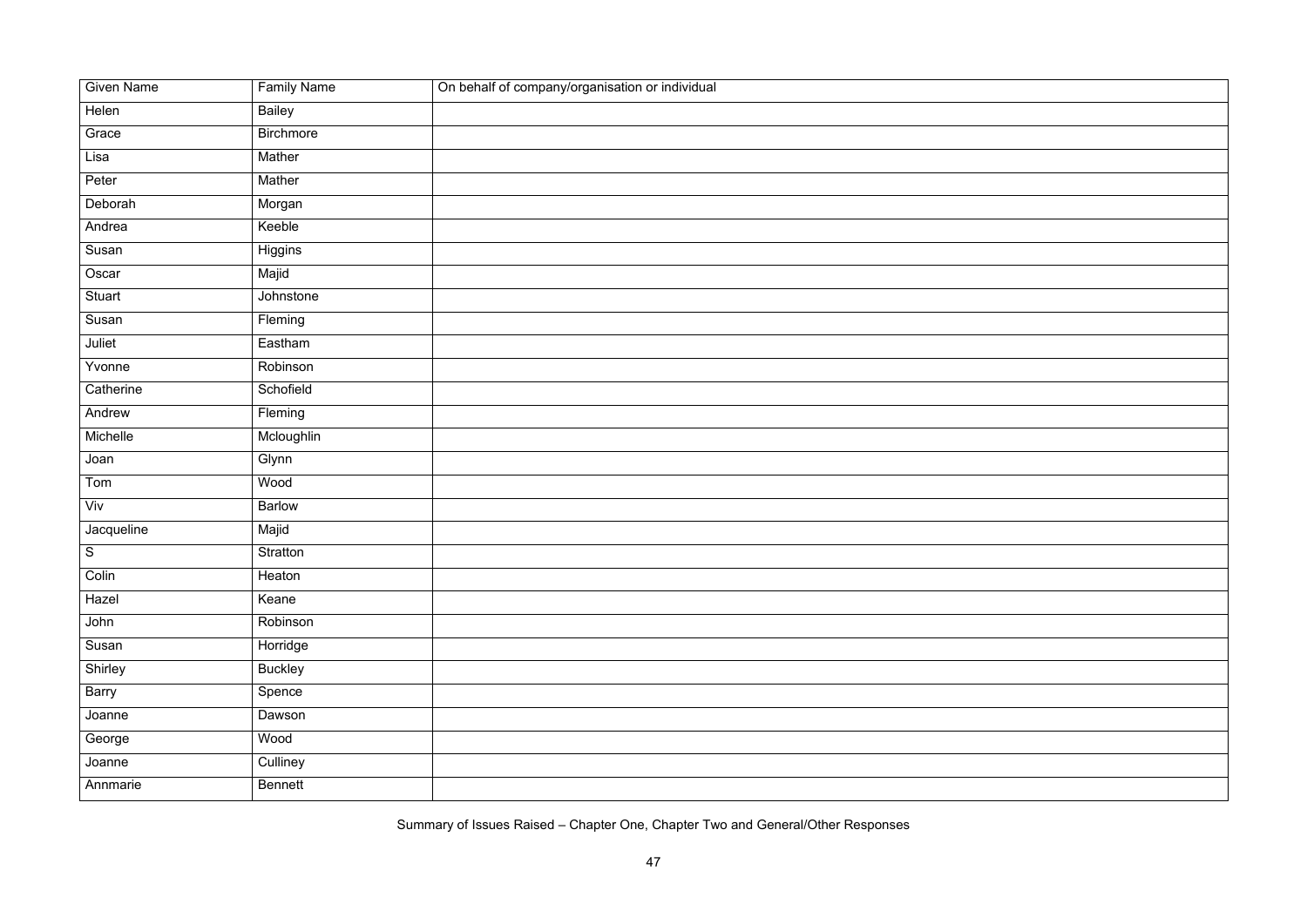| <b>Given Name</b> | <b>Family Name</b> | On behalf of company/organisation or individual |
|-------------------|--------------------|-------------------------------------------------|
| Christopher       | Culliney           |                                                 |
| Rebecca           | Robinson           |                                                 |
| Alexandra         | Saffer             |                                                 |
| Daniel            | Robinson           |                                                 |
| Derek M           | Glynn              |                                                 |
| Carole            | Martin             |                                                 |
| Geoff             | Woods              |                                                 |
| Carolyn           | Saffer             |                                                 |
| Samantha          | Doggett            |                                                 |
| Lucy              | Taylor             |                                                 |
| Saul              | <b>Bennett</b>     |                                                 |
| Colleen           | Donovan-Togo       |                                                 |
| Angela            | Shaw               |                                                 |
| Paul              | Taylor             |                                                 |
| Aimee             | Shaw               |                                                 |
| Jennifer          | Cronin             |                                                 |
| <b>Barbara</b>    | Cooke              |                                                 |
| Lorraine          | Tucker             |                                                 |
| Sheila            | Jackson            |                                                 |
| <b>Brian</b>      | Wright             |                                                 |
| <b>Brian</b>      | Cooke              |                                                 |
| Kelly             | Fox                |                                                 |
| Paul              | Yarwood            |                                                 |
| Lisa              | Wright             |                                                 |
| Sara              | Slater             |                                                 |
| Abby              | Derere             |                                                 |
| Craig             | Tucker             |                                                 |
| Victoria          | Hothersall         |                                                 |
| Jacqueline        | Yarwood            |                                                 |
| Adam              | <b>Burgess</b>     |                                                 |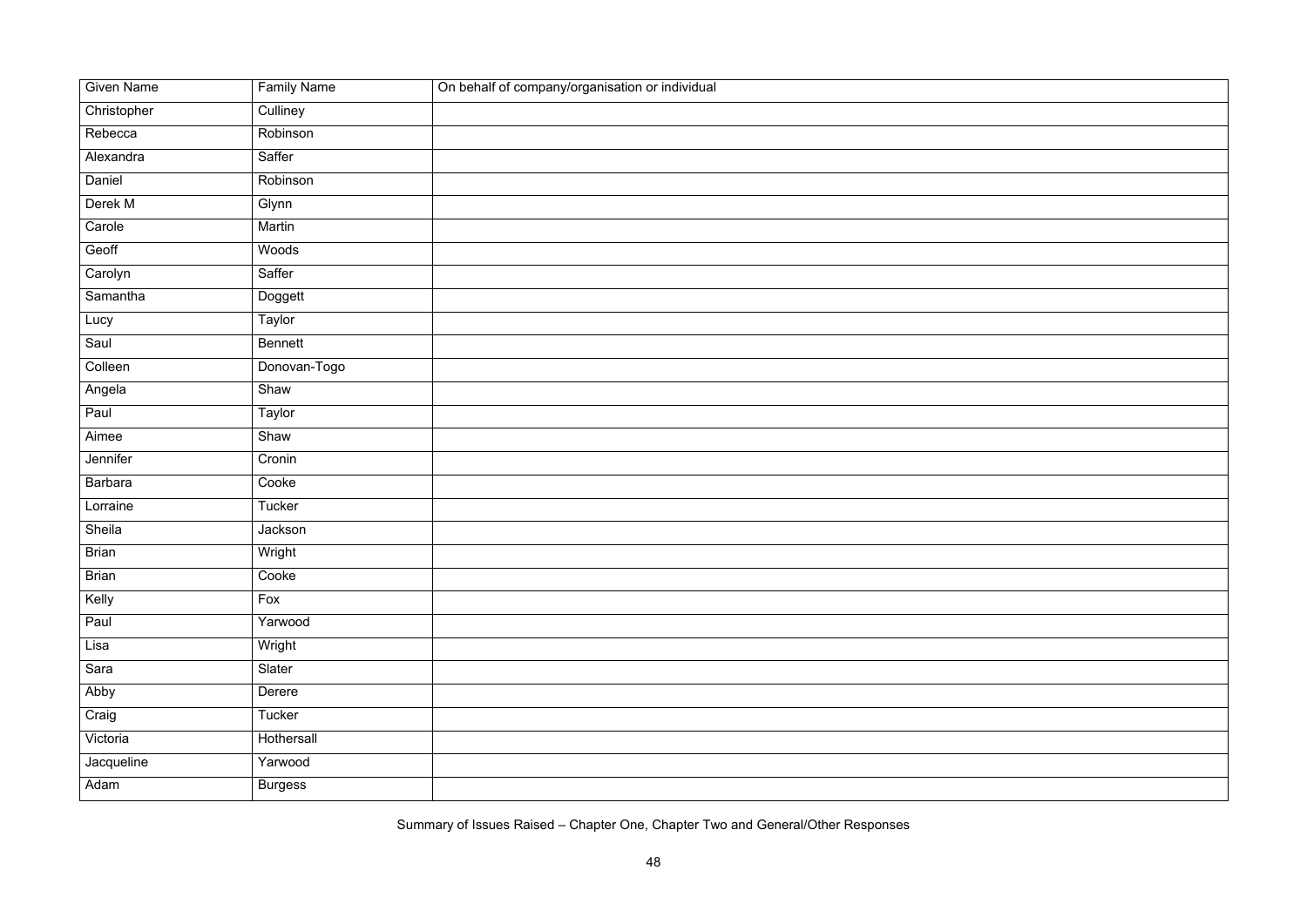| <b>Given Name</b> | <b>Family Name</b> | On behalf of company/organisation or individual |
|-------------------|--------------------|-------------------------------------------------|
| Anna Katherine    | <b>Burgess</b>     |                                                 |
| Alan              | <b>Bayfield</b>    |                                                 |
| Debbie            | Pownceby           |                                                 |
| Rebecca           | Hindle             |                                                 |
| Marjorie          | Higham             |                                                 |
| Gwynneth          | McManus            |                                                 |
| Gwyneth           | Derere             |                                                 |
| Nicola            | Kerr               |                                                 |
| Julia             | Gallagher          |                                                 |
| Andy              | <b>Skelly</b>      |                                                 |
| Joanne            | Dallimore          |                                                 |
| Alison            | Lees               |                                                 |
| David J           | Arnfield           |                                                 |
| Emma              | <b>Nye</b>         |                                                 |
| Kath              | Dobson             |                                                 |
| Jackie            | Harris Cllr        |                                                 |
| Jane              | <b>Bennett</b>     |                                                 |
| Carl              | Mason              |                                                 |
| Leanne            | Labrow             |                                                 |
| Elizabeth         | Forrest            |                                                 |
| Morris            | Homes              |                                                 |
| David             | <b>Boulger</b>     |                                                 |
| Maika             | Fleischer          |                                                 |
| Suzanne           | <b>Nye</b>         |                                                 |
| Mat               | <b>Burbery</b>     |                                                 |
| Alex              | Abbey              |                                                 |
| Caroline          | O'Donnell          |                                                 |
| Pamela            | Maxon              |                                                 |
| Alexandra         | Cluer              |                                                 |
| Dawn              | Johnstone          |                                                 |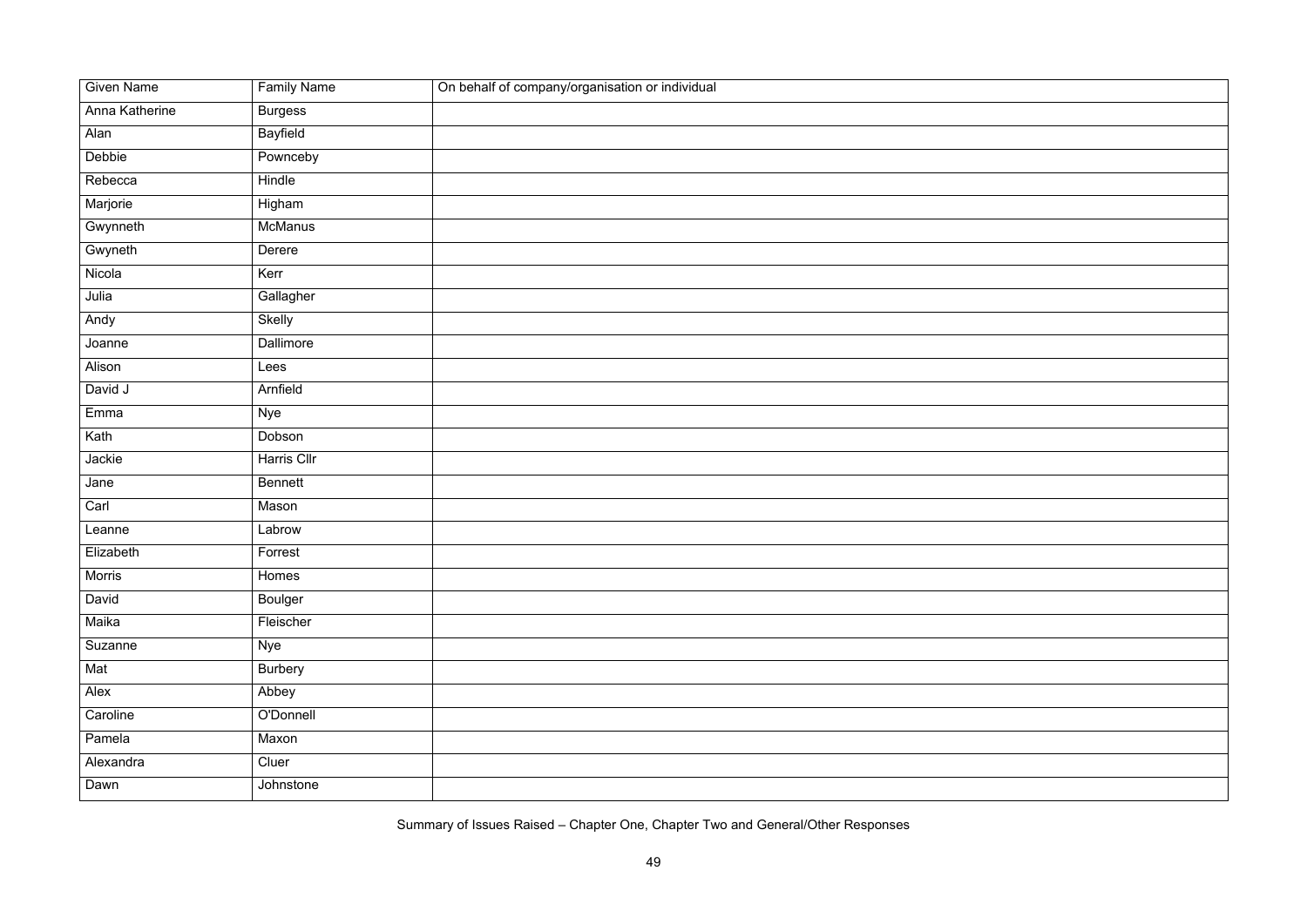| <b>Given Name</b> | <b>Family Name</b> | On behalf of company/organisation or individual                         |
|-------------------|--------------------|-------------------------------------------------------------------------|
| Hillary           | Rhoden             |                                                                         |
| Alan              | Sheppard           |                                                                         |
| Robert            | <b>Birchmore</b>   |                                                                         |
| Elisabeth         | <b>Berry</b>       |                                                                         |
| Graham            | Walsh              |                                                                         |
| Roy               | <b>Dennett</b>     |                                                                         |
| Stephen           | Cluer              |                                                                         |
| Janine            | Lawford            |                                                                         |
| Natasha           | Cross              |                                                                         |
| <b>Steve</b>      | <b>Buck</b>        |                                                                         |
| Adrian            | <b>Bolton</b>      |                                                                         |
| Collette          | Gammond            |                                                                         |
| Judith            | Sheppard           |                                                                         |
| Louise            | James              |                                                                         |
| Julie             | Halliwell          |                                                                         |
| Janet             | <b>Taylor</b>      |                                                                         |
| Daniel            | Lawson             |                                                                         |
|                   |                    | Save Greater Manchester's Green Belt (SGMGB)                            |
|                   |                    | Save Greater Manchester's Green Belt (SGMGB) Oldham Groups              |
|                   |                    | Save Greater Manchester's Green Belt (SGMGB) Bury Groups                |
| Matthew           | Oxley              |                                                                         |
| Gary              | West               |                                                                         |
| Matthew           | <b>Broadbent</b>   | Save Royton's Greenbelt Community Group                                 |
| Alan              | <b>Bayfield</b>    |                                                                         |
|                   |                    | Save Greater Manchester's Green Belt (SGMGB) Save Apethorn and Bowlacre |
| Jeff              | Houghton           |                                                                         |
| Craig             | Smith              |                                                                         |
| ${\bf C}$         | Smith              |                                                                         |
| Linda             | Newton             |                                                                         |
|                   |                    | The Friends of Bury Folk                                                |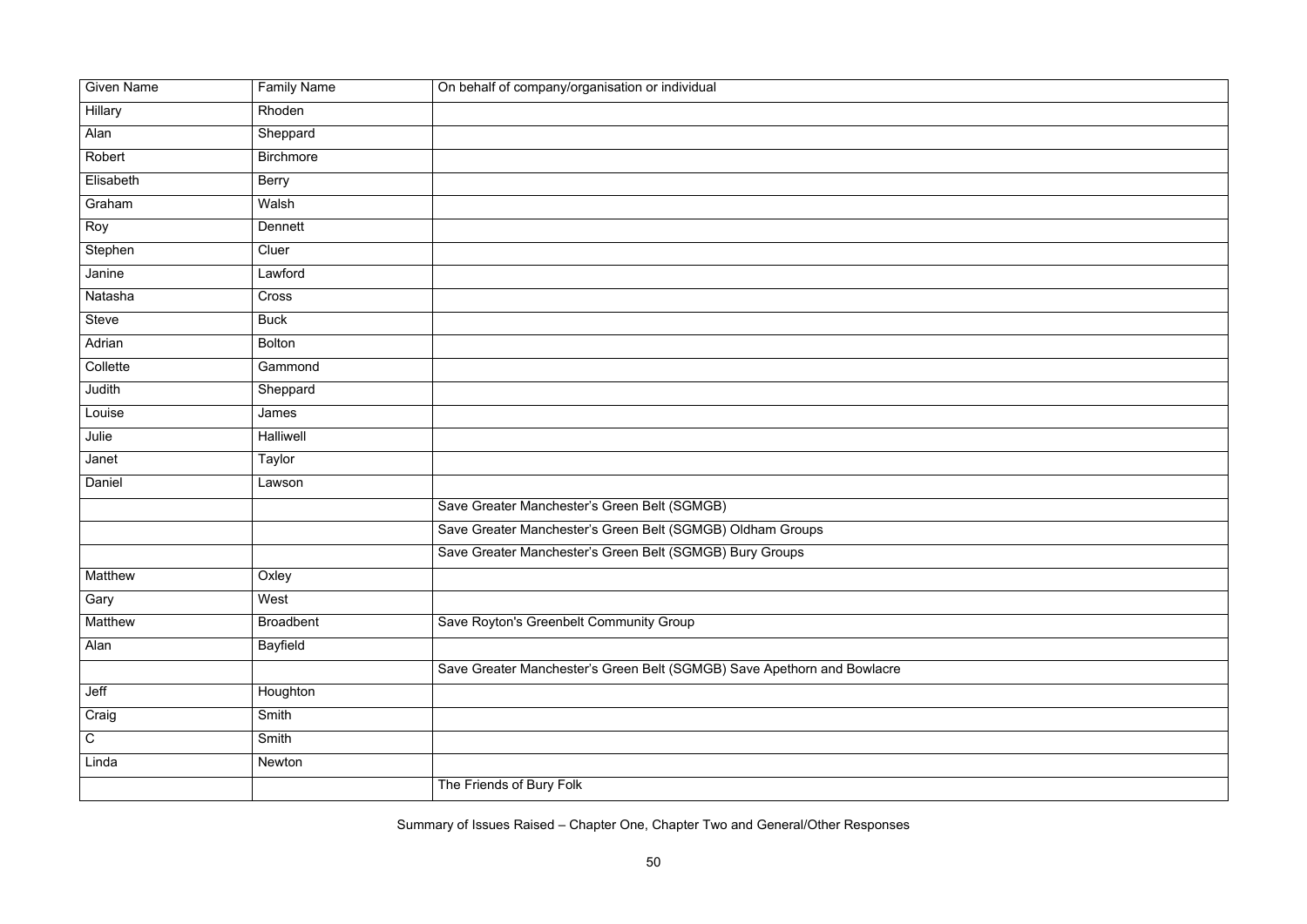| <b>Given Name</b> | <b>Family Name</b> | ∣ On behalf of company/organisation or individual |
|-------------------|--------------------|---------------------------------------------------|
| Christopher       | <b>Russell</b>     |                                                   |
| Kathryn           | <b>Russell</b>     |                                                   |
| Philip            | Smith-Lawrence     |                                                   |

### **Table 4. Row DTC1**

| <b>Given Name</b> | <b>Family Name</b> | On behalf of company/organisation or individual |
|-------------------|--------------------|-------------------------------------------------|
| Helen             | <b>Bailey</b>      |                                                 |
| Grace             | <b>Birchmore</b>   |                                                 |
| Lisa              | Mather             |                                                 |
| Peter             | Mather             |                                                 |
| Deborah           | Morgan             |                                                 |
| Andrea            | Keeble             |                                                 |
| Susan             | Higgins            |                                                 |
| Oscar             | Majid              |                                                 |
| Stuart            | Johnstone          |                                                 |
| Susan             | Fleming            |                                                 |
| Juliet            | Eastham            |                                                 |
| Yvonne            | Robinson           |                                                 |
| Catherine         | Schofield          |                                                 |
| Andrew            | Fleming            |                                                 |
| Michelle          | Mcloughlin         |                                                 |
| Joan              | Glynn              |                                                 |
| Tom               | Wood               |                                                 |
| Viv               | <b>Barlow</b>      |                                                 |
| Jacqueline        | Majid              |                                                 |
| ${\mathsf S}$     | Stratton           |                                                 |
| Colin             | Heaton             |                                                 |
| Hazel             | Keane              |                                                 |
| John              | Robinson           |                                                 |
| Susan             | Horridge           |                                                 |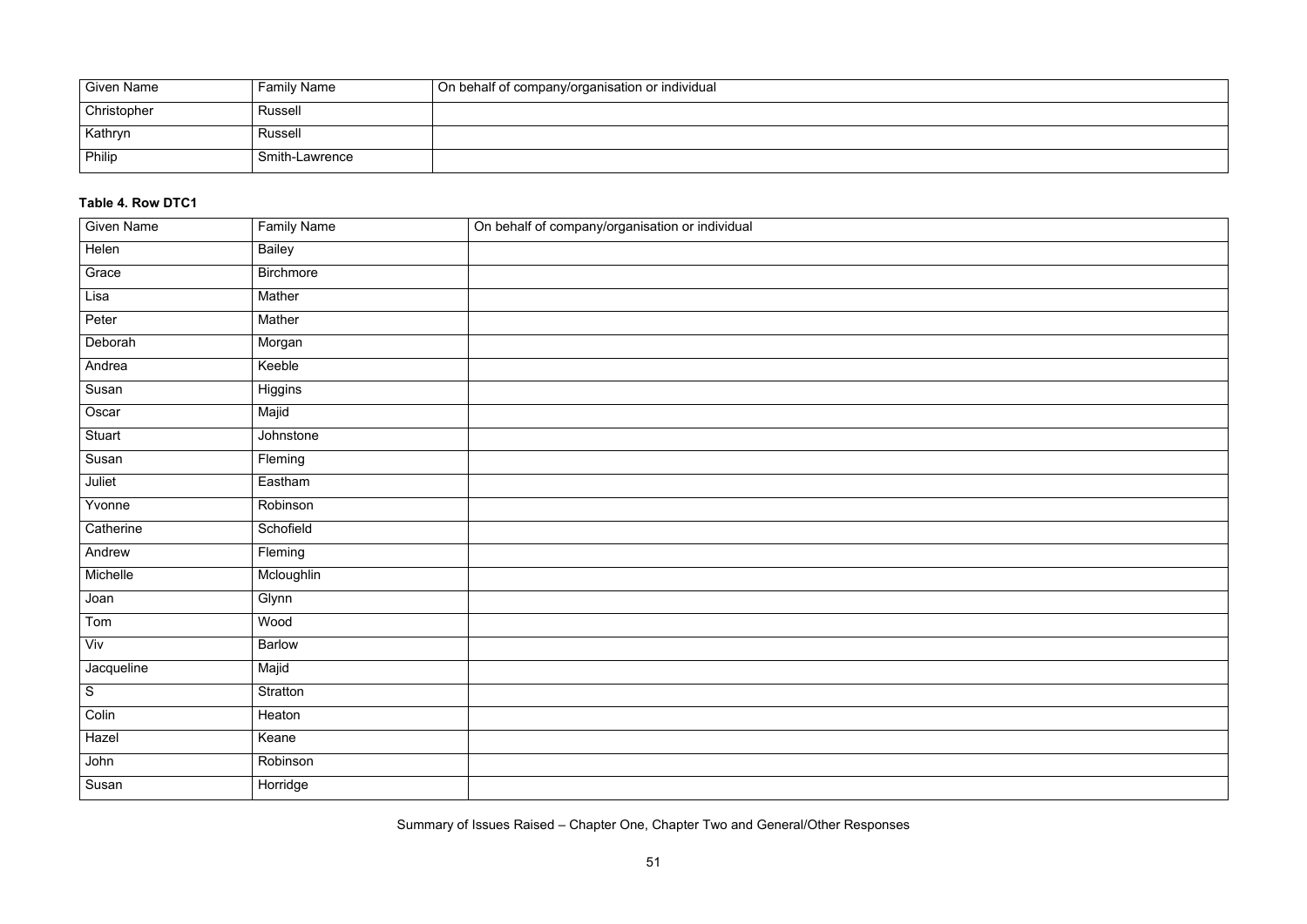| <b>Given Name</b> | <b>Family Name</b> | On behalf of company/organisation or individual |
|-------------------|--------------------|-------------------------------------------------|
| Shirley           | <b>Buckley</b>     |                                                 |
| Barry             | Spence             |                                                 |
| Joanne            | Dawson             |                                                 |
| George            | Wood               |                                                 |
| Joanne            | Culliney           |                                                 |
| Annmarie          | <b>Bennett</b>     |                                                 |
| Christopher       | Culliney           |                                                 |
| Rebecca           | Robinson           |                                                 |
| Alexandra         | Saffer             |                                                 |
| Daniel            | Robinson           |                                                 |
| Derek M           | Glynn              |                                                 |
| Carole            | Martin             |                                                 |
| Geoff             | Woods              |                                                 |
| Carolyn           | Saffer             |                                                 |
| Samantha          | Doggett            |                                                 |
| Lucy              | Taylor             |                                                 |
| Saul              | <b>Bennett</b>     |                                                 |
| Colleen           | Donovan-Togo       |                                                 |
| Angela            | Shaw               |                                                 |
| Paul              | Taylor             |                                                 |
| Aimee             | Shaw               |                                                 |
| Jennifer          | Cronin             |                                                 |
| <b>Barbara</b>    | Cooke              |                                                 |
| Lorraine          | Tucker             |                                                 |
| Sheila            | Jackson            |                                                 |
| <b>Brian</b>      | Wright             |                                                 |
| <b>Brian</b>      | Cooke              |                                                 |
| Kelly             | Fox                |                                                 |
| Paul              | Yarwood            |                                                 |
| Lisa              | Wright             |                                                 |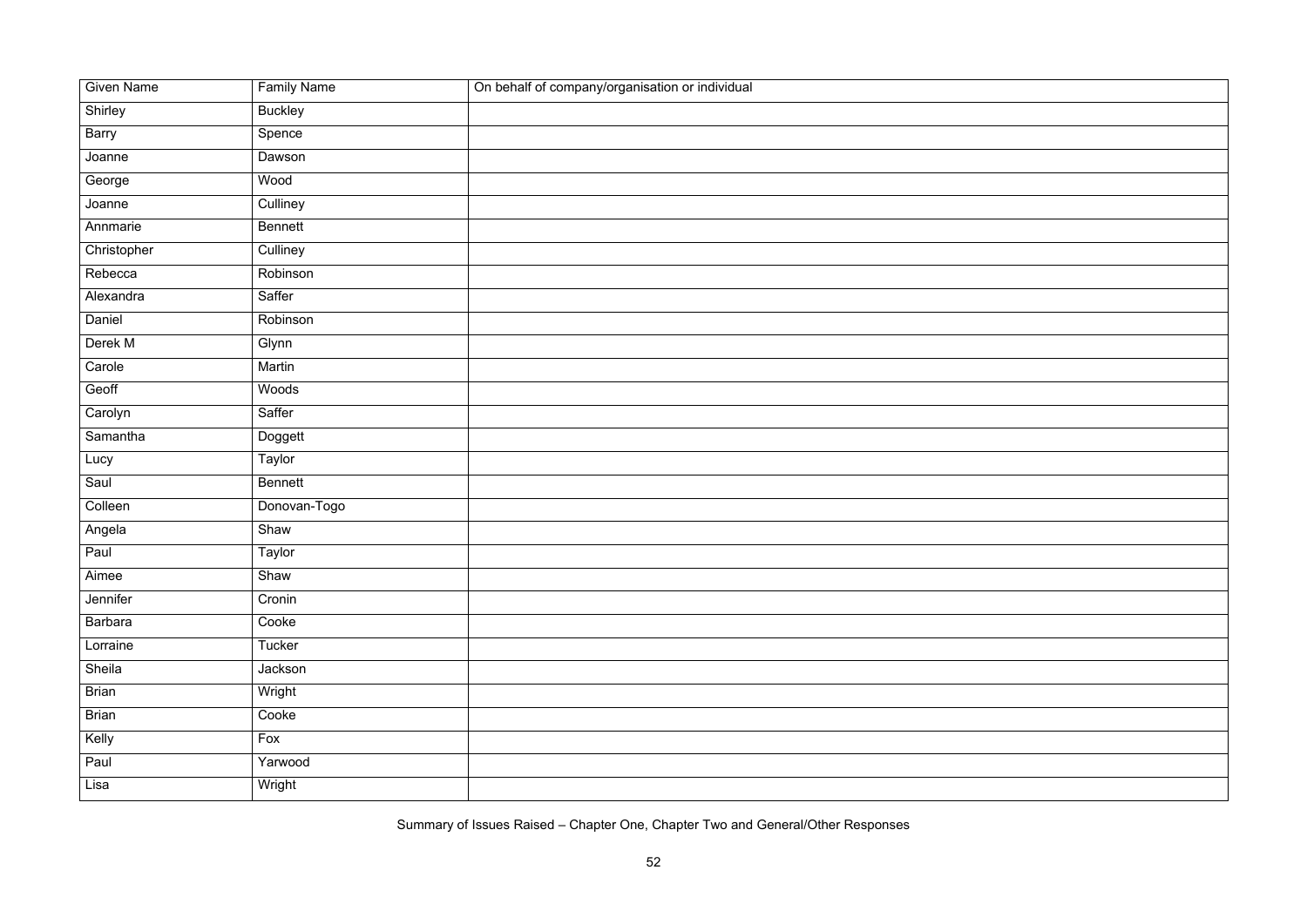| <b>Given Name</b> | <b>Family Name</b> | On behalf of company/organisation or individual |
|-------------------|--------------------|-------------------------------------------------|
| Sara              | Slater             |                                                 |
| Abby              | Derere             |                                                 |
| Craig             | Tucker             |                                                 |
| Victoria          | Hothersall         |                                                 |
| Jacqueline        | Yarwood            |                                                 |
| Adam              | <b>Burgess</b>     |                                                 |
| Anna Katherine    | <b>Burgess</b>     |                                                 |
| Alan              | <b>Bayfield</b>    |                                                 |
| Debbie            | Pownceby           |                                                 |
| Rebecca           | Hindle             |                                                 |
| Marjorie          | Higham             |                                                 |
| Gwynneth          | McManus            |                                                 |
| Gwyneth           | Derere             |                                                 |
| Nicola            | Kerr               |                                                 |
| Julia             | Gallagher          |                                                 |
| Andy              | <b>Skelly</b>      |                                                 |
| Joanne            | Dallimore          |                                                 |
| Alison            | Lees               |                                                 |
| David J           | Arnfield           |                                                 |
| Emma              | Nye                |                                                 |
| Kath              | Dobson             |                                                 |
| Jane              | <b>Bennett</b>     |                                                 |
| Carl              | Mason              |                                                 |
| Leanne            | Labrow             |                                                 |
| Elizabeth         | Forrest            |                                                 |
| Maika             | Fleischer          |                                                 |
| Suzanne           | <b>Nye</b>         |                                                 |
| Mat               | <b>Burbery</b>     |                                                 |
| Alex              | Abbey              |                                                 |
| Doug              | Kirkpatrick        |                                                 |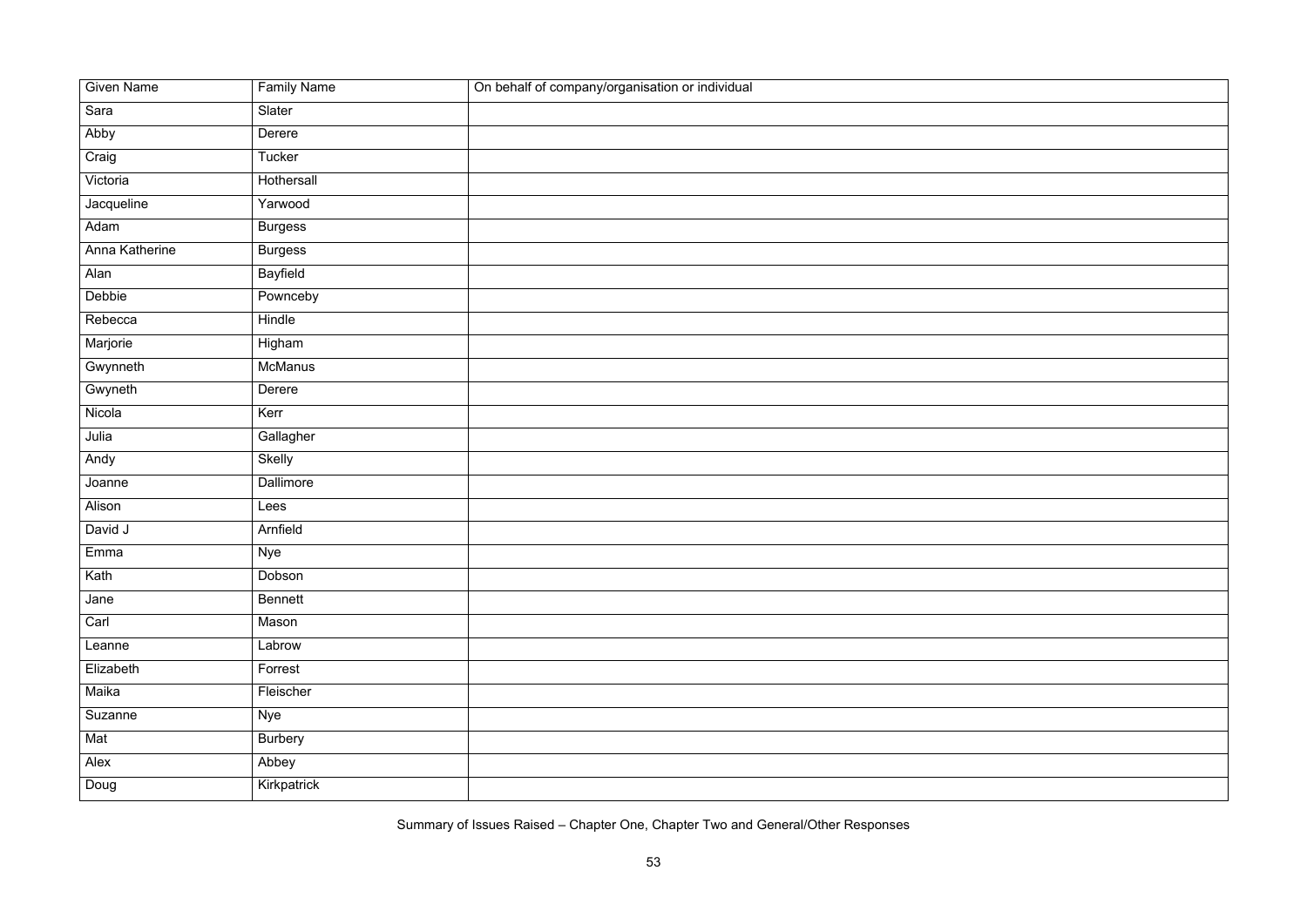| <b>Given Name</b>  | <b>Family Name</b> | On behalf of company/organisation or individual |
|--------------------|--------------------|-------------------------------------------------|
| Doug               | Kirkpatrick        |                                                 |
| Carol              | <b>Birchmore</b>   |                                                 |
| Caroline           | O'Donnell          |                                                 |
| Pamela             | Maxon              |                                                 |
| Alexandra          | Cluer              |                                                 |
| Dawn               | Johnstone          |                                                 |
| Susan              | Hopkinson          |                                                 |
| Kevin              | Hopkinson          |                                                 |
| <b>Hillary</b>     | Rhoden             |                                                 |
| Alan               | Sheppard           |                                                 |
| Tony               | Parker             |                                                 |
| Ben                | Parker             |                                                 |
| Leesa              | Parker             |                                                 |
| Patricia           | Deacon             |                                                 |
| Helen              | Roberts            |                                                 |
| Jackie             | Harris             |                                                 |
| Robert             | <b>Birchmore</b>   |                                                 |
| Elisabeth          | Berry              |                                                 |
| PD Northern Steels |                    |                                                 |
| Gareth             | Costello           |                                                 |
| Graham             | Walsh              |                                                 |
| Paul               | <b>Burns</b>       |                                                 |
| David              | <b>Boulger</b>     |                                                 |
| Jean               | Markham            |                                                 |
| Roy                | Dennett            |                                                 |
| Matthew            | Oxley              |                                                 |
| Stephen            | Cluer              |                                                 |
| Janine             | Lawford            |                                                 |
| Natasha            | Cross              |                                                 |
| Steve              | <b>Buck</b>        |                                                 |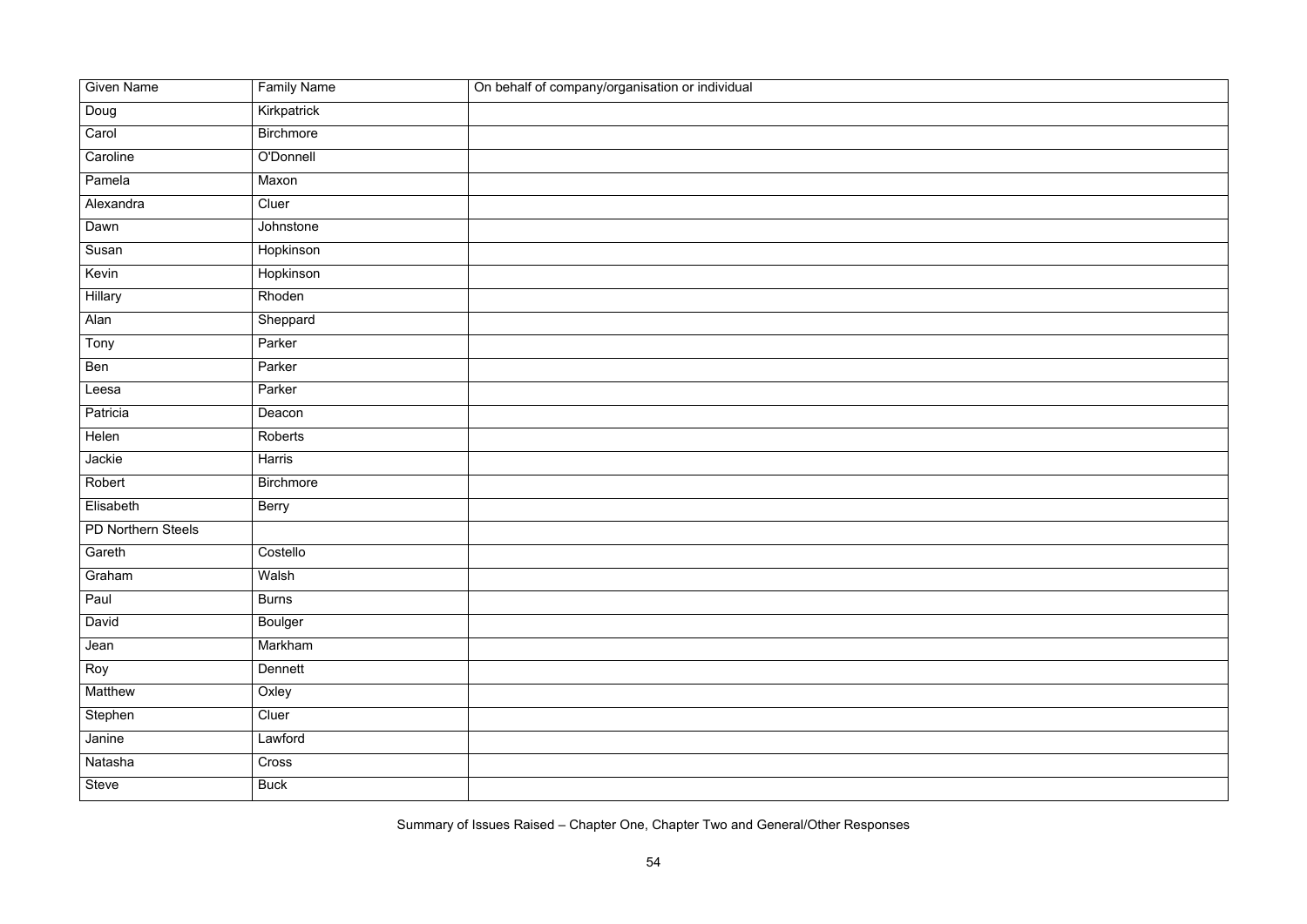| Adrian<br><b>Bolton</b><br>Collette<br>Gammond<br>Judith<br>Sheppard<br>Louise<br>James<br>Julie<br><b>Halliwell</b><br>Taylor<br>Janet<br>Daniel<br>Lawson<br>Save Greater Manchester's Green Belt (SGMGB)<br>Save Greater Manchester's Green Belt (SGMGB) Oldham Groups<br>Save Greater Manchester's Green Belt (SGMGB) Bury Groups<br>Matthew<br>Oxley<br>Gary<br>West<br>Matthew<br><b>Broadbent</b><br>Save Royton's Greenbelt Community Group<br><b>Bayfield</b><br>Alan<br>Kallee-Grover<br>Save Greater Manchester's Green Belt (SGMGB) Save Apethorn and Bowlacre<br>Paul<br>Jeff<br>Houghton<br>Craig<br>Smith<br>$\mathsf C$<br>Smith<br>Linda<br>Newton |                   |                    |                                                 |
|---------------------------------------------------------------------------------------------------------------------------------------------------------------------------------------------------------------------------------------------------------------------------------------------------------------------------------------------------------------------------------------------------------------------------------------------------------------------------------------------------------------------------------------------------------------------------------------------------------------------------------------------------------------------|-------------------|--------------------|-------------------------------------------------|
|                                                                                                                                                                                                                                                                                                                                                                                                                                                                                                                                                                                                                                                                     | <b>Given Name</b> | <b>Family Name</b> | On behalf of company/organisation or individual |
|                                                                                                                                                                                                                                                                                                                                                                                                                                                                                                                                                                                                                                                                     |                   |                    |                                                 |
|                                                                                                                                                                                                                                                                                                                                                                                                                                                                                                                                                                                                                                                                     |                   |                    |                                                 |
|                                                                                                                                                                                                                                                                                                                                                                                                                                                                                                                                                                                                                                                                     |                   |                    |                                                 |
|                                                                                                                                                                                                                                                                                                                                                                                                                                                                                                                                                                                                                                                                     |                   |                    |                                                 |
|                                                                                                                                                                                                                                                                                                                                                                                                                                                                                                                                                                                                                                                                     |                   |                    |                                                 |
|                                                                                                                                                                                                                                                                                                                                                                                                                                                                                                                                                                                                                                                                     |                   |                    |                                                 |
|                                                                                                                                                                                                                                                                                                                                                                                                                                                                                                                                                                                                                                                                     |                   |                    |                                                 |
|                                                                                                                                                                                                                                                                                                                                                                                                                                                                                                                                                                                                                                                                     |                   |                    |                                                 |
|                                                                                                                                                                                                                                                                                                                                                                                                                                                                                                                                                                                                                                                                     |                   |                    |                                                 |
|                                                                                                                                                                                                                                                                                                                                                                                                                                                                                                                                                                                                                                                                     |                   |                    |                                                 |
|                                                                                                                                                                                                                                                                                                                                                                                                                                                                                                                                                                                                                                                                     |                   |                    |                                                 |
|                                                                                                                                                                                                                                                                                                                                                                                                                                                                                                                                                                                                                                                                     |                   |                    |                                                 |
|                                                                                                                                                                                                                                                                                                                                                                                                                                                                                                                                                                                                                                                                     |                   |                    |                                                 |
|                                                                                                                                                                                                                                                                                                                                                                                                                                                                                                                                                                                                                                                                     |                   |                    |                                                 |
|                                                                                                                                                                                                                                                                                                                                                                                                                                                                                                                                                                                                                                                                     |                   |                    |                                                 |
|                                                                                                                                                                                                                                                                                                                                                                                                                                                                                                                                                                                                                                                                     |                   |                    |                                                 |
|                                                                                                                                                                                                                                                                                                                                                                                                                                                                                                                                                                                                                                                                     |                   |                    |                                                 |
|                                                                                                                                                                                                                                                                                                                                                                                                                                                                                                                                                                                                                                                                     |                   |                    |                                                 |
|                                                                                                                                                                                                                                                                                                                                                                                                                                                                                                                                                                                                                                                                     |                   |                    |                                                 |
|                                                                                                                                                                                                                                                                                                                                                                                                                                                                                                                                                                                                                                                                     |                   |                    | The Friends of Bury Folk                        |
| Christopher<br>Russell                                                                                                                                                                                                                                                                                                                                                                                                                                                                                                                                                                                                                                              |                   |                    |                                                 |
| Kathryn<br>Russell                                                                                                                                                                                                                                                                                                                                                                                                                                                                                                                                                                                                                                                  |                   |                    |                                                 |
| Philip<br>Smith-Lawrence                                                                                                                                                                                                                                                                                                                                                                                                                                                                                                                                                                                                                                            |                   |                    |                                                 |
| Juliet<br>Eastham                                                                                                                                                                                                                                                                                                                                                                                                                                                                                                                                                                                                                                                   |                   |                    |                                                 |
| $\mathsf C$<br><b>Smith</b>                                                                                                                                                                                                                                                                                                                                                                                                                                                                                                                                                                                                                                         |                   |                    |                                                 |
| Donald<br><b>Berry</b>                                                                                                                                                                                                                                                                                                                                                                                                                                                                                                                                                                                                                                              |                   |                    |                                                 |
| Hall-Spencer<br>Tom                                                                                                                                                                                                                                                                                                                                                                                                                                                                                                                                                                                                                                                 |                   |                    |                                                 |
| <b>Bayfield</b><br>Alan                                                                                                                                                                                                                                                                                                                                                                                                                                                                                                                                                                                                                                             |                   |                    |                                                 |
| Save Greater Manchester's Green Belt (SGMGB)                                                                                                                                                                                                                                                                                                                                                                                                                                                                                                                                                                                                                        |                   |                    |                                                 |
| West<br>Gary                                                                                                                                                                                                                                                                                                                                                                                                                                                                                                                                                                                                                                                        |                   |                    |                                                 |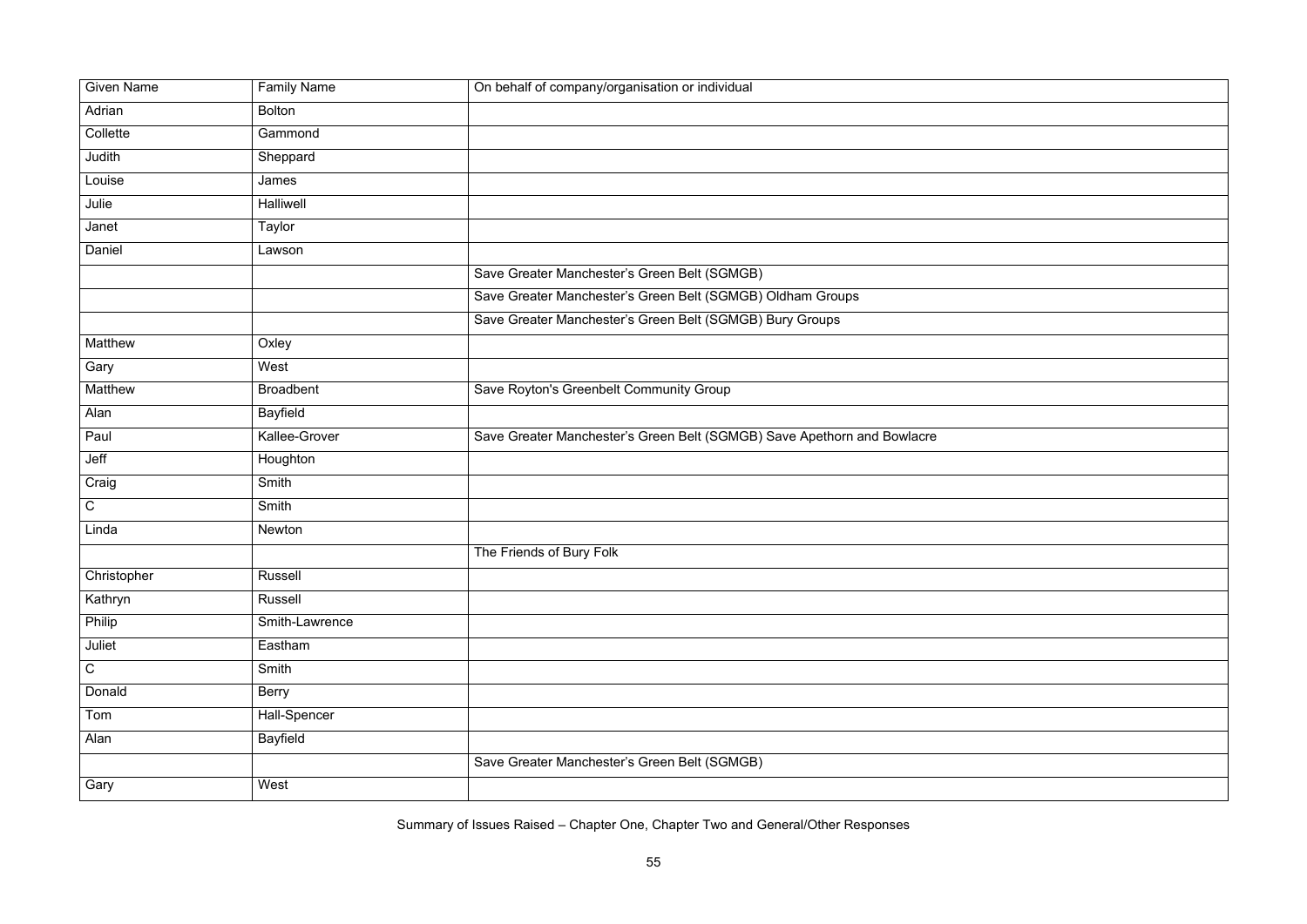| <b>Given Name</b> | <b>Family Name</b> | $\overline{\phantom{a}}$ On behalf of company/organisation or individual |
|-------------------|--------------------|--------------------------------------------------------------------------|
|                   |                    | ' Save Greater Manchester's Green Belt (SGMGB)                           |
| Lucy              | Marsden            |                                                                          |

## **Table 5. Row LEG1**

| <b>Given Name</b> | <b>Family Name</b> | On behalf of company/organisation or individual |
|-------------------|--------------------|-------------------------------------------------|
| Helen             | <b>Bailey</b>      |                                                 |
| Grace             | <b>Birchmore</b>   |                                                 |
| Lisa              | Mather             |                                                 |
| Peter             | Mather             |                                                 |
| Deborah           | Morgan             |                                                 |
| Andrea            | Keeble             |                                                 |
| Susan             | Higgins            |                                                 |
| Oscar             | Majid              |                                                 |
| <b>Stuart</b>     | Johnstone          |                                                 |
| Susan             | Fleming            |                                                 |
| Juliet            | Eastham            |                                                 |
| Yvonne            | Robinson           |                                                 |
| Catherine         | Schofield          |                                                 |
| Andrew            | Fleming            |                                                 |
| Michelle          | Mcloughlin         |                                                 |
| Joan              | Glynn              |                                                 |
| Tom               | Wood               |                                                 |
| Viv               | <b>Barlow</b>      |                                                 |
| Jacqueline        | Majid              |                                                 |
| ${\mathsf S}$     | Stratton           |                                                 |
| Colin             | Heaton             |                                                 |
| Hazel             | Keane              |                                                 |
| John              | Robinson           |                                                 |
| Susan             | Horridge           |                                                 |
| Shirley           | <b>Buckley</b>     |                                                 |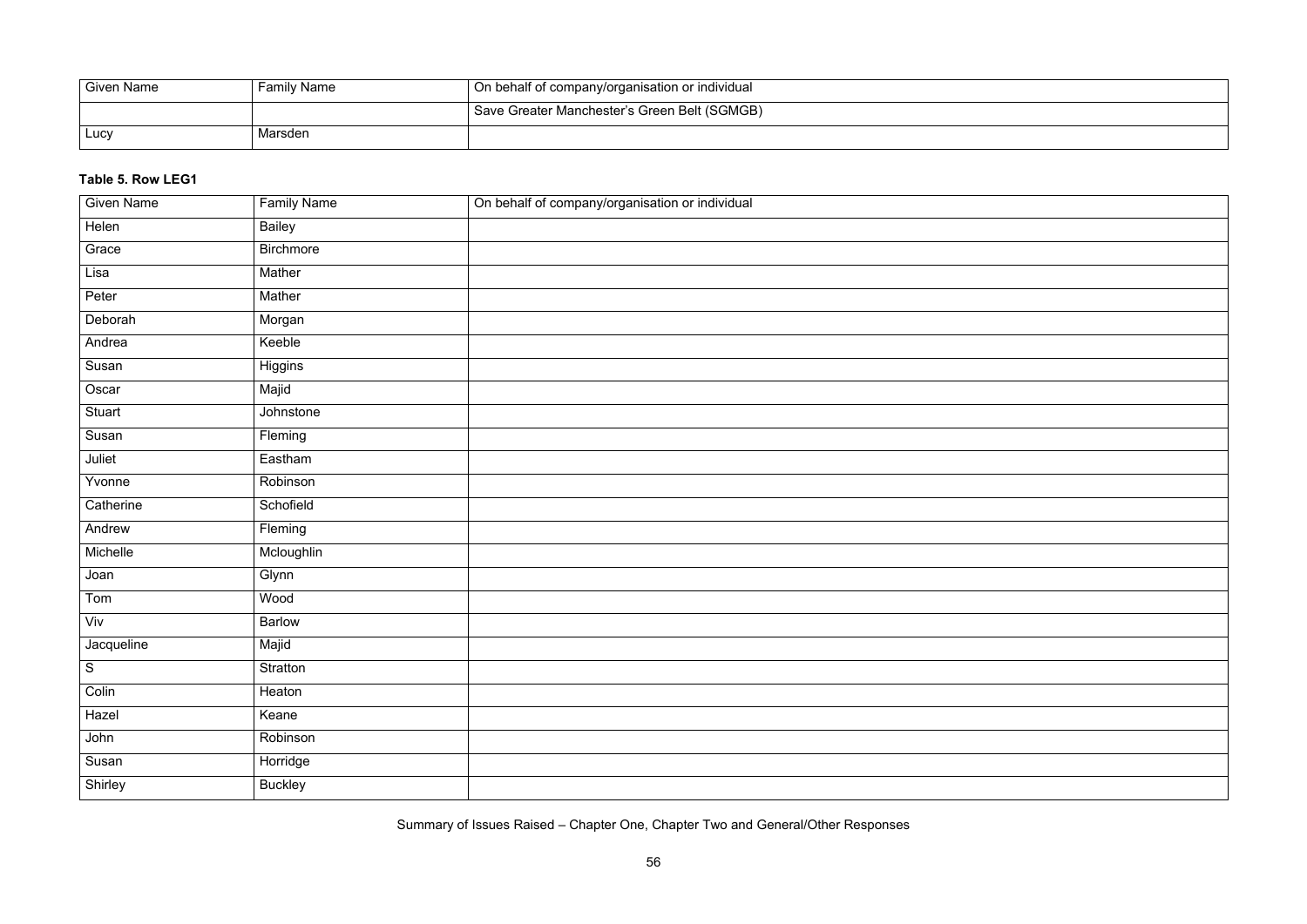| <b>Given Name</b> | <b>Family Name</b> | On behalf of company/organisation or individual |
|-------------------|--------------------|-------------------------------------------------|
| <b>Barry</b>      | Spence             |                                                 |
| Joanne            | Dawson             |                                                 |
| George            | Wood               |                                                 |
| Joanne            | Culliney           |                                                 |
| Christopher       | Culliney           |                                                 |
| Annmarie          | <b>Bennett</b>     |                                                 |
| Rebecca           | Robinson           |                                                 |
| Alexandra         | Saffer             |                                                 |
| Daniel            | Robinson           |                                                 |
| Derek M           | Glynn              |                                                 |
| Carole            | Martin             |                                                 |
| Geoff             | Woods              |                                                 |
| Carolyn           | Saffer             |                                                 |
| Samantha          | Doggett            |                                                 |
| Lucy              | Taylor             |                                                 |
| Saul              | <b>Bennett</b>     |                                                 |
| Colleen           | Donovan-Togo       |                                                 |
| Angela            | Shaw               |                                                 |
| Paul              | <b>Taylor</b>      |                                                 |
| Aimee             | Shaw               |                                                 |
| Jennifer          | Cronin             |                                                 |
| <b>Barbara</b>    | Cooke              |                                                 |
| Lorraine          | Tucker             |                                                 |
| Sheila            | Jackson            |                                                 |
| <b>Brian</b>      | Wright             |                                                 |
| <b>Brian</b>      | Cooke              |                                                 |
| Kelly             | Fox                |                                                 |
| Paul              | Yarwood            |                                                 |
| Lisa              | Wright             |                                                 |
| Sara              | Slater             |                                                 |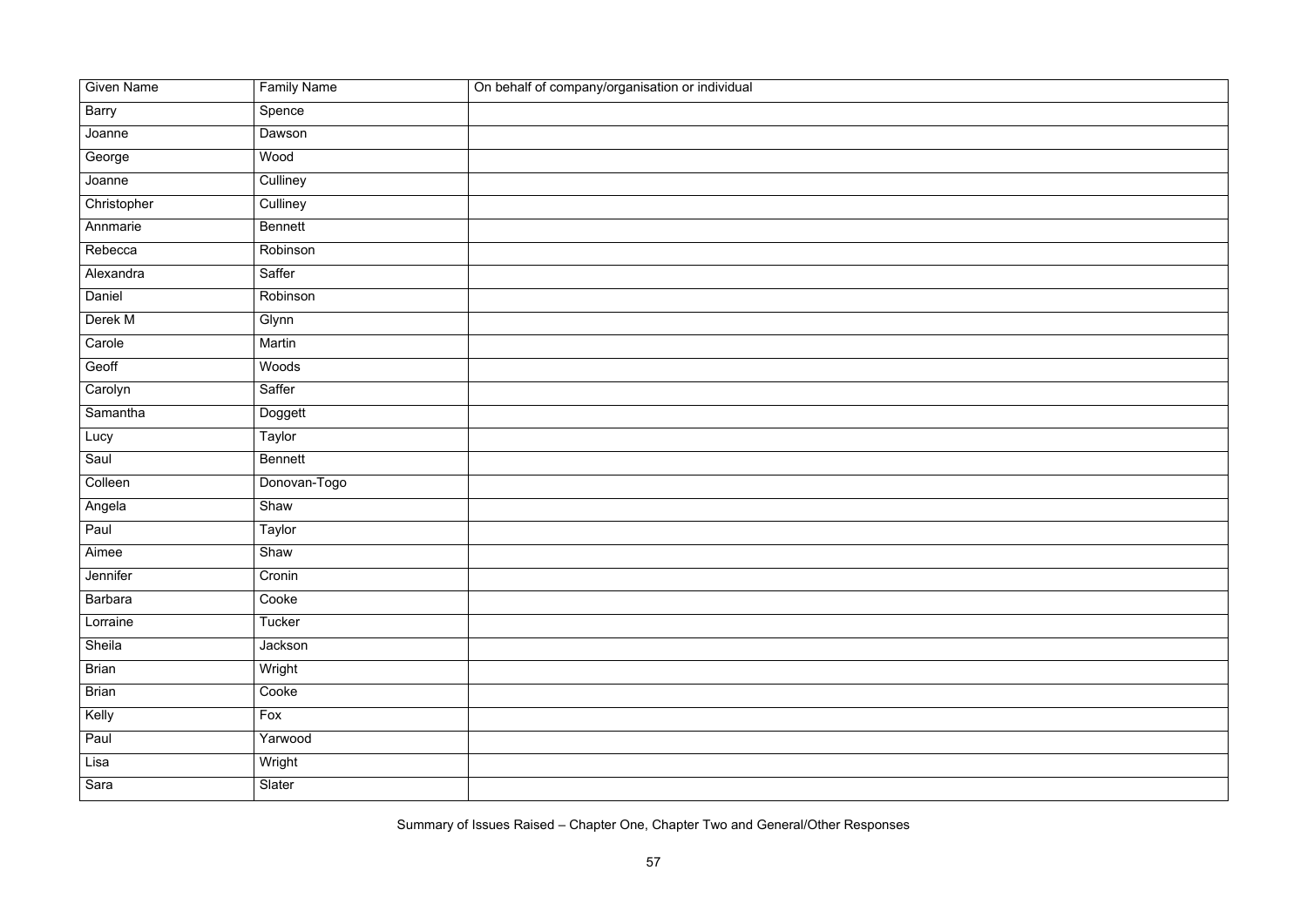| <b>Given Name</b> | <b>Family Name</b> | On behalf of company/organisation or individual |
|-------------------|--------------------|-------------------------------------------------|
| Abby              | Derere             |                                                 |
| Craig             | Tucker             |                                                 |
| Victoria          | Hothersall         |                                                 |
| Adam              | <b>Burgess</b>     |                                                 |
| Jacqueline        | Yarwood            |                                                 |
| Anna Katherine    | <b>Burgess</b>     |                                                 |
| Alan              | <b>Bayfield</b>    |                                                 |
| Debbie            | Pownceby           |                                                 |
| Rebecca           | Hindle             |                                                 |
| Marjorie          | Higham             |                                                 |
| Gwynneth          | <b>McManus</b>     |                                                 |
| Gwyneth           | Derere             |                                                 |
| Nicola            | Kerr               |                                                 |
| Julia             | Gallagher          |                                                 |
| Andy              | Skelly             |                                                 |
| Joanne            | Dallimore          |                                                 |
| Alison            | Lees               |                                                 |
| David J           | Arnfield           |                                                 |
| Peter             | Cooke              |                                                 |
| Emma              | <b>Nye</b>         |                                                 |
| Kath              | Dobson             |                                                 |
| Patricia          | Hay                |                                                 |
| David             | <b>Boulger</b>     |                                                 |
| Jane              | <b>Bennett</b>     |                                                 |
| Carl              | Mason              |                                                 |
| Leanne            | Labrow             |                                                 |
| Elizabeth         | Forrest            |                                                 |
| Elizabeth         | Forrest            |                                                 |
| Maika             | Fleischer          |                                                 |
| Susan             | Sollazzi           |                                                 |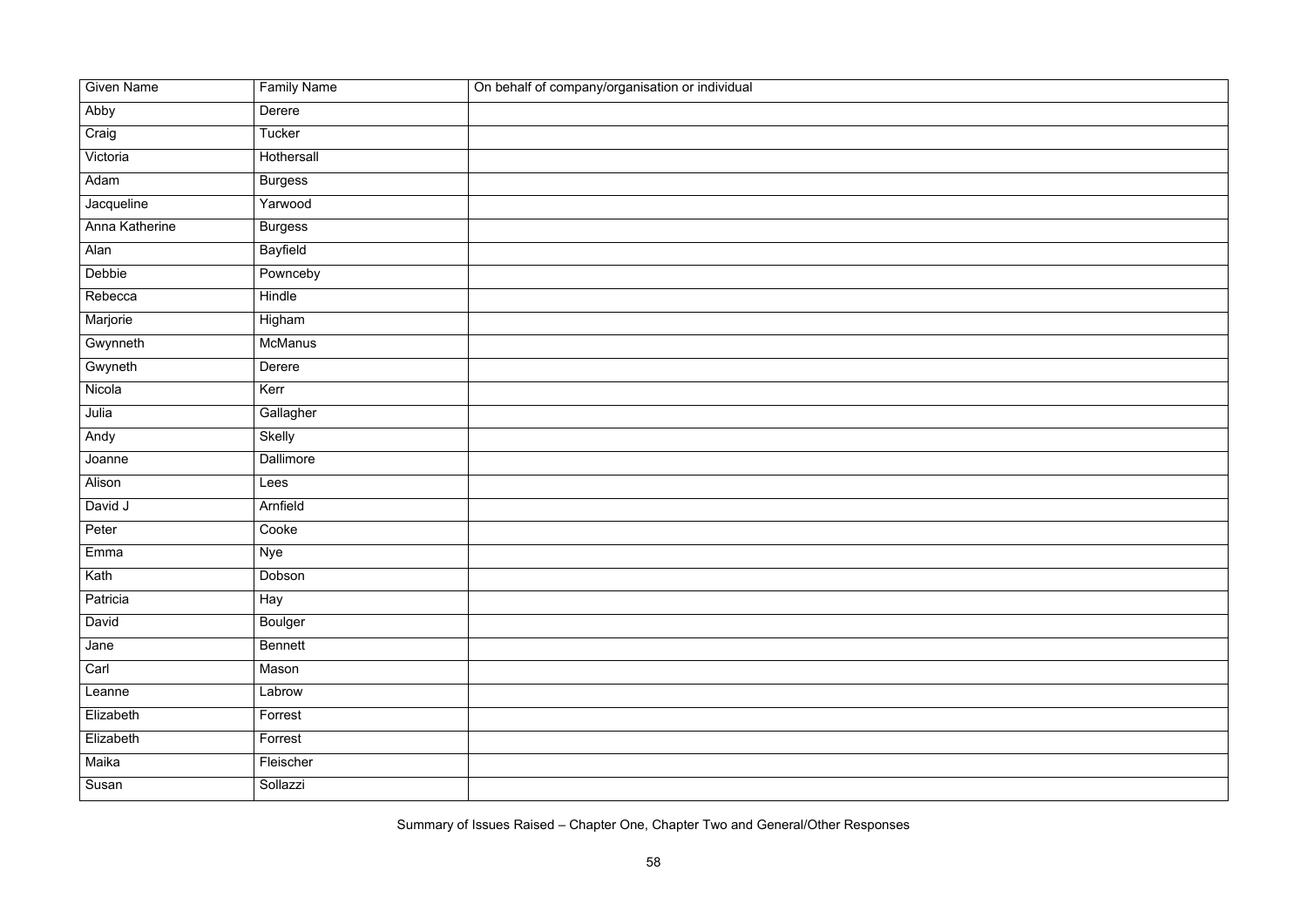| <b>Given Name</b> | <b>Family Name</b> | On behalf of company/organisation or individual |
|-------------------|--------------------|-------------------------------------------------|
| Suzanne           | Nye                |                                                 |
| Mat               | <b>Burbery</b>     |                                                 |
|                   |                    |                                                 |
| Alex              | Abbey              |                                                 |
| Doug              | Kirkpatrick        |                                                 |
| Caroline          | O'Donnell          |                                                 |
| Carol             | <b>Birchmore</b>   |                                                 |
| ${\sf M}$         | Walsh              |                                                 |
| G R               | Walsh              |                                                 |
|                   |                    | <b>Climate Action Bury</b>                      |
| Carole            | Heed               |                                                 |
| Anthony           | Heed               |                                                 |
| Pamela            | Maxon              |                                                 |
| Alison            | Jackson            |                                                 |
| Alexandra         | Cluer              |                                                 |
| Dawn              | Johnstone          |                                                 |
| Jason             | Robinson           |                                                 |
| Katherine         | Robinson           |                                                 |
| Susan             | Hopkinson          |                                                 |
| Kevin             | Hopkinson          |                                                 |
| Elaine            | Sharkey            |                                                 |
| Michael           | Donohoe            |                                                 |
| Paul              | Cross              |                                                 |
| Hillary           | Rhoden             |                                                 |
| <b>Hillary</b>    | Rhoden             |                                                 |
| Collette          | Gammond            |                                                 |
| Alan              | Sheppard           |                                                 |
| lan               | Hayes              |                                                 |
| Tony              | Parker             |                                                 |
| Ben               | Parker             |                                                 |
| Leesa             | Parker             |                                                 |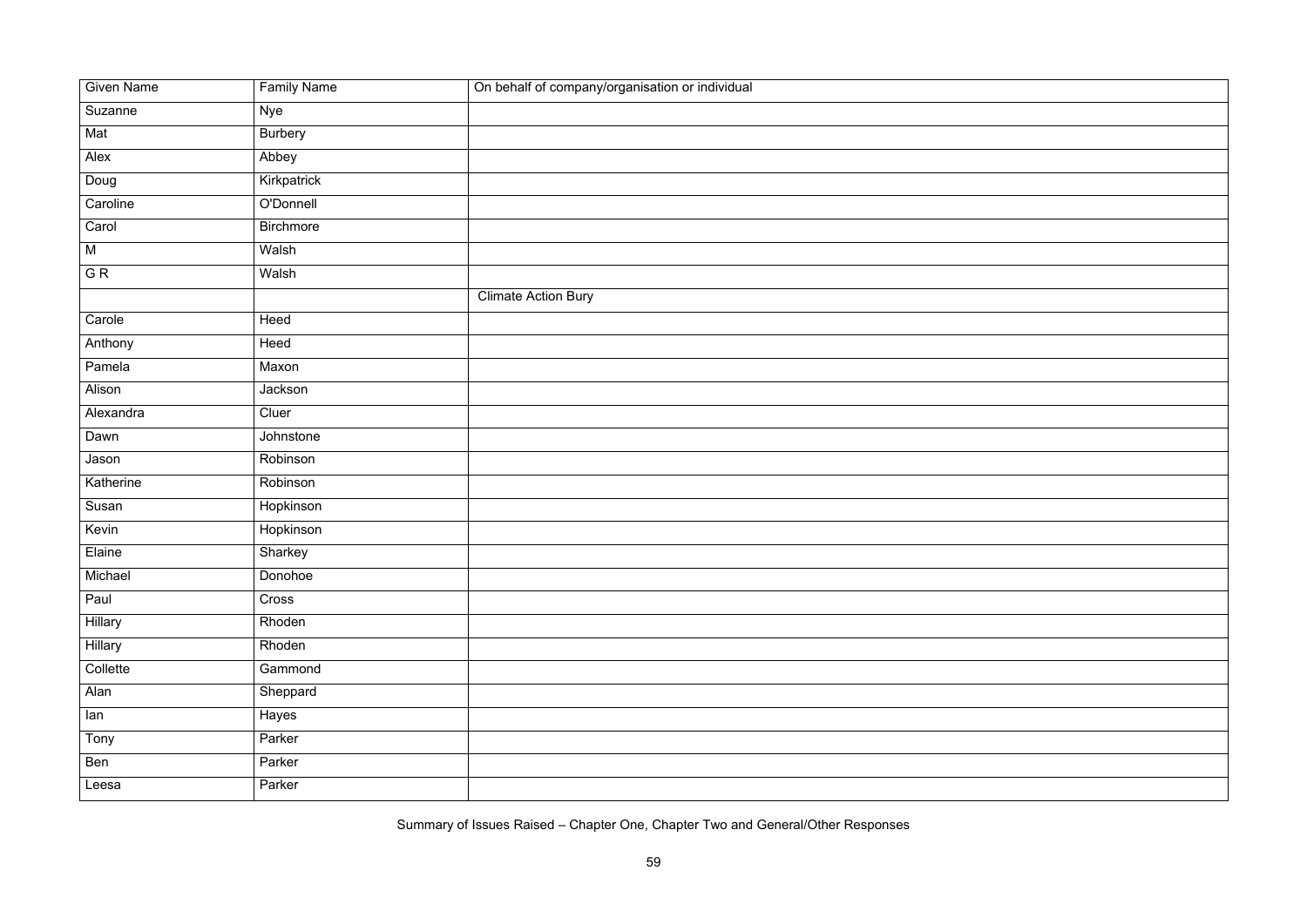| <b>Given Name</b> | <b>Family Name</b> | On behalf of company/organisation or individual |
|-------------------|--------------------|-------------------------------------------------|
| Patricia          | Deacon             |                                                 |
| Helen             | Roberts            |                                                 |
| Paul              | Heywood            |                                                 |
| Jackie            | Harris             |                                                 |
| Robert            | <b>Birchmore</b>   |                                                 |
| Elisabeth         | Berry              |                                                 |
|                   |                    | Save Crimble Mill Greenbelt Group               |
| Philip            | <b>Bailey</b>      |                                                 |
| David             | <b>Brownlow</b>    |                                                 |
| Gareth            | Costello           |                                                 |
| Graham            | Walsh              |                                                 |
| David             | <b>Boulger</b>     |                                                 |
| Janine            | Richardson         |                                                 |
| Carol             | Mole               |                                                 |
| Julie             | Darbyshire         |                                                 |
| Jane              | Lester             |                                                 |
| Natasha           | Cross              |                                                 |
| Diane             | Wright             |                                                 |
| Susan             | Tunstall           |                                                 |
| Roy               | Dennett            |                                                 |
| Matthew           | Oxley              |                                                 |
| Janine            | Lawford            |                                                 |
| Natasha           | Cross              |                                                 |
| Steve             | <b>Buck</b>        |                                                 |
| Adrian            | <b>Bolton</b>      |                                                 |
| Collette          | Gammond            |                                                 |
| Judith            | Sheppard           |                                                 |
| Louise            | James              |                                                 |
| Julie             | Halliwell          |                                                 |
| Janet             | Taylor             |                                                 |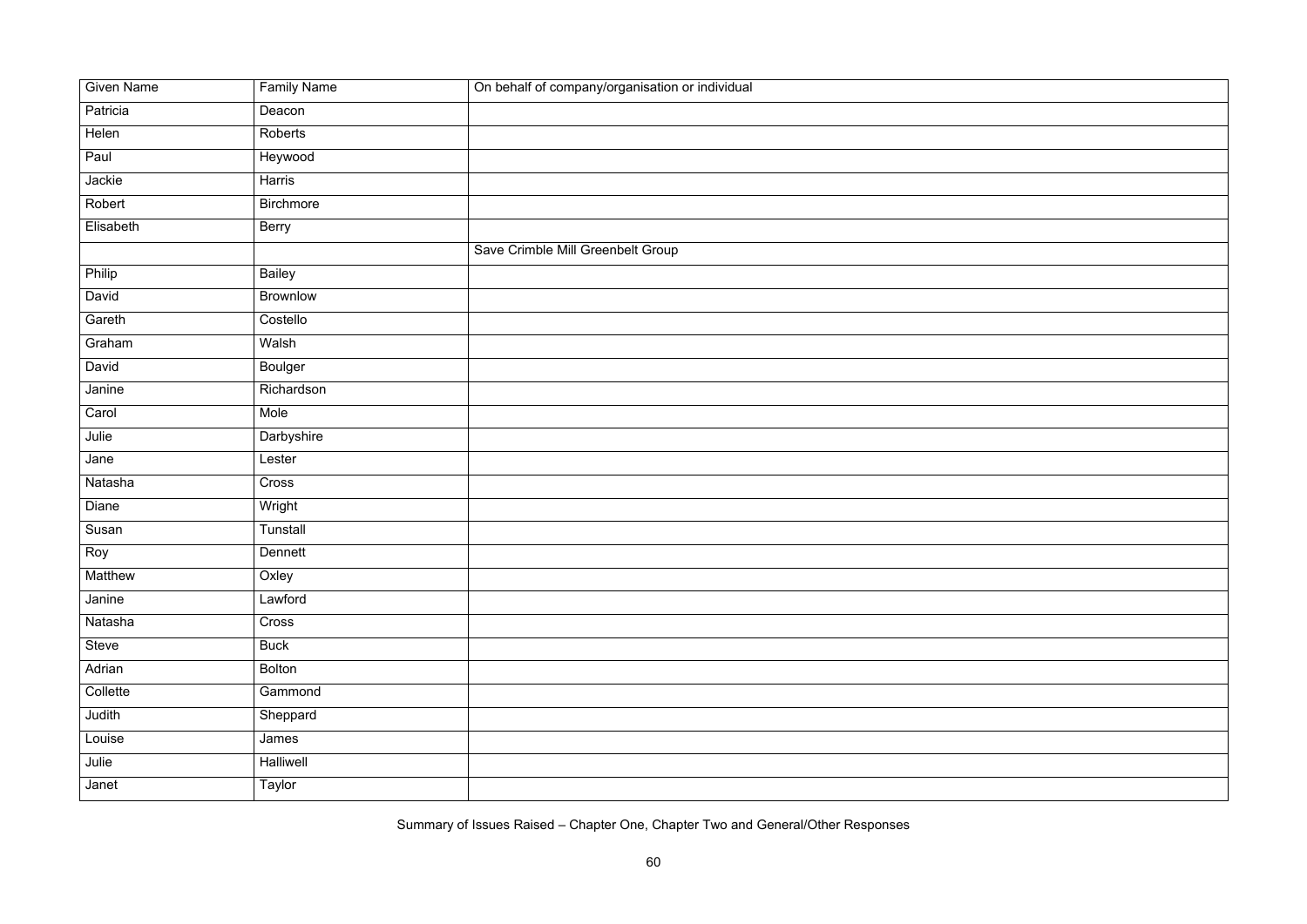| <u> 1989 - Johann Stoff, deutscher Stoffen und der Stoffen und der Stoffen und der Stoffen und der Stoffen und der</u> |  |  |
|------------------------------------------------------------------------------------------------------------------------|--|--|
|                                                                                                                        |  |  |
|                                                                                                                        |  |  |
|                                                                                                                        |  |  |
|                                                                                                                        |  |  |
|                                                                                                                        |  |  |

| <b>Given Name</b> | <b>Family Name</b> | On behalf of company/organisation or individual                         |
|-------------------|--------------------|-------------------------------------------------------------------------|
| Daniel            | Lawson             |                                                                         |
|                   |                    | Save Greater Manchester's Green Belt (SGMGB)                            |
|                   |                    | Save Greater Manchester's Green Belt (SGMGB) Oldham Groups              |
|                   |                    | Save Greater Manchester's Green Belt (SGMGB) Bury Groups                |
| <b>Matthew</b>    | Oxley              |                                                                         |
| Gary              | West               |                                                                         |
|                   |                    | Save Royton's Greenbelt Community Group                                 |
| Alan              | <b>Bayfield</b>    |                                                                         |
|                   |                    | Save Greater Manchester's Green Belt (SGMGB) Save Apethorn and Bowlacre |
| Jeff              | Houghton           |                                                                         |
| Craig             | Smith              |                                                                         |
| $\mathsf C$       | Smith              |                                                                         |
| Linda             | Newton             |                                                                         |
|                   |                    | The Friends of Bury Folk                                                |
| Christopher       | <b>Russell</b>     |                                                                         |
| Kathryn           | <b>Russell</b>     |                                                                         |
| Philip            | Smith-Lawrence     |                                                                         |
| Juliet            | Eastham            |                                                                         |
| $\overline{C}$    | Smith              |                                                                         |
| Donald            | Berry              |                                                                         |
| Tom               | Hall-Spencer       |                                                                         |

# **Table 6 Row LEG1 (cont)**

| <b>Given Name</b> | <b>Family Name</b> | On behalf of company/organisation or individual |
|-------------------|--------------------|-------------------------------------------------|
| Gary              | West               |                                                 |
| Alan              | Bayfield           |                                                 |
| Juliet            | Eastham            |                                                 |
| <b>Matthew</b>    | Oxley              |                                                 |
| Judith            | Sheppard           |                                                 |
| Collette          | Gammond            |                                                 |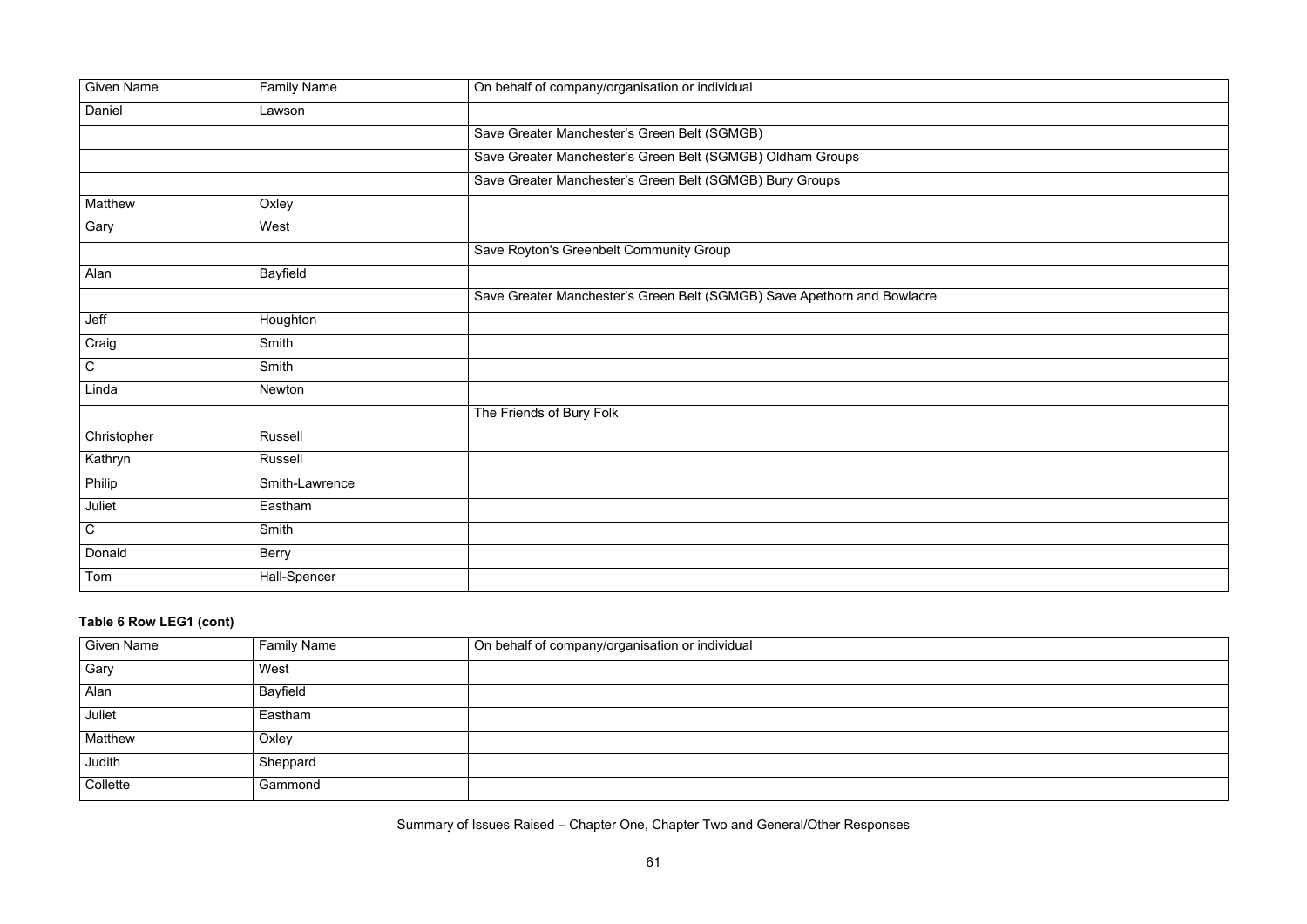|                                                                                                                      |  | the control of the control of     |  |
|----------------------------------------------------------------------------------------------------------------------|--|-----------------------------------|--|
|                                                                                                                      |  | the control of the control of the |  |
| <u> 1988 - Ann an Dùbhlachd ann an Dùbhlachd ann an Dùbhlachd ann an Dùbhlachd ann an Dùbhlachd ann an Dùbhlachd</u> |  |                                   |  |
| <u> 1989 - Andrea Andrewski, matematik a stranislavnik i strategicki strategicki strategicki strategicki strateg</u> |  | the control of the control of the |  |
|                                                                                                                      |  |                                   |  |
| <u> 1989 - Andrea Andrew Maria (h. 1989).</u>                                                                        |  |                                   |  |
|                                                                                                                      |  |                                   |  |

| <b>Given Name</b> | <b>Family Name</b> | On behalf of company/organisation or individual                         |
|-------------------|--------------------|-------------------------------------------------------------------------|
|                   |                    | Save Greater Manchester's Green Belt (SGMGB)                            |
| Louise            | James              |                                                                         |
| Julie             | <b>Halliwell</b>   |                                                                         |
| Janet             | Taylor             |                                                                         |
|                   |                    | Save Greater Manchester's Green Belt (SGMGB) Bury Groups                |
|                   |                    | Save Greater Manchester's Green Belt (SGMGB) Oldham Groups              |
| Craig             | Smith              |                                                                         |
| Linda             | Newton             |                                                                         |
|                   |                    | The Friends of Bury Folk                                                |
|                   |                    | Save Greater Manchester's Green Belt (SGMGB) Save Apethorn and Bowlacre |
| Jeff              | Houghton           |                                                                         |
| Christopher       | Russell            |                                                                         |
| Stephen           | Cluer              |                                                                         |
| Kathryn           | Russell            |                                                                         |
| Philip            | Smith-Lawrence     |                                                                         |
| John              | Anderson           |                                                                         |
| Daniel            | Lawson             |                                                                         |
| Clare             | <b>Bowdler</b>     |                                                                         |
| Alan              | <b>Bayfield</b>    |                                                                         |
|                   |                    | Woodford Neighbourhood Forum                                            |
| Patricia          | Hay                |                                                                         |
| Christopher       | <b>Russell</b>     |                                                                         |
| Lucy              | Marsden            |                                                                         |

### **Table 7 Row LEG4**

| <b>Given Name</b> | <b>Family Name</b> | On behalf of company/organisation or individual |
|-------------------|--------------------|-------------------------------------------------|
| Roy               | Dennett            |                                                 |
| Natasha           | <b>Cross</b>       |                                                 |
| <b>Steve</b>      | <b>Buck</b>        |                                                 |
| Adrian            | <b>Bolton</b>      |                                                 |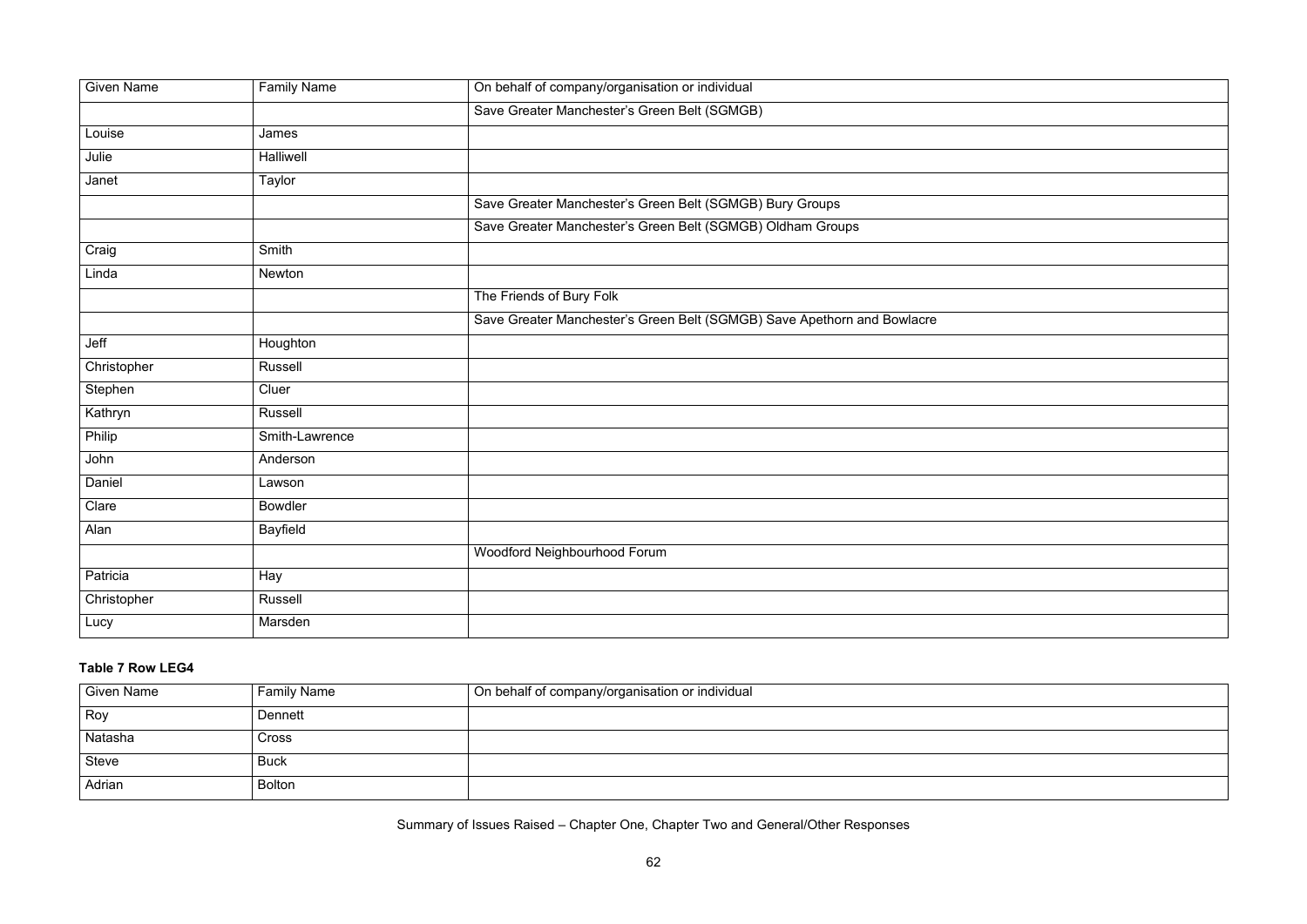| <b>Given Name</b> | <b>Family Name</b> | On behalf of company/organisation or individual                         |
|-------------------|--------------------|-------------------------------------------------------------------------|
| Elizabeth         | Forrest            |                                                                         |
| Susan             | Hopkinson          |                                                                         |
| Kevin             | Hopkinson          |                                                                         |
| Anne              | Isherwood          |                                                                         |
| Alan              | Sheppard           |                                                                         |
| John              | Roberts            |                                                                         |
| Collette          | Gammond            |                                                                         |
| Judith            | Sheppard           |                                                                         |
| Louise            | James              |                                                                         |
| Julie             | Halliwell          |                                                                         |
| Janet             | Taylor             |                                                                         |
| Daniel            | Lawson             |                                                                         |
|                   |                    | Save Greater Manchester's Green Belt (SGMGB)                            |
|                   |                    | Save Greater Manchester's Green Belt (SGMGB) Oldham Groups              |
|                   |                    | Save Greater Manchester's Green Belt (SGMGB) Bury Groups                |
| Matthew           | Oxley              |                                                                         |
| Gary              | West               |                                                                         |
|                   |                    | Save Royton's Greenbelt Community Group                                 |
| Alan              | <b>Bayfield</b>    |                                                                         |
|                   |                    | Save Greater Manchester's Green Belt (SGMGB) Save Apethorn and Bowlacre |
| Jeff              | Houghton           |                                                                         |
| Craig             | Smith              |                                                                         |
| $\mathsf C$       | Smith              |                                                                         |
| Linda             | Newton             |                                                                         |
|                   |                    | The Friends of Bury Folk                                                |
| Stephen           | Cluer              |                                                                         |
| Christopher       | Russell            |                                                                         |
| Kathryn           | Russell            |                                                                         |
| Philip            | Smith-Lawrence     |                                                                         |
| Juliet            | Eastham            |                                                                         |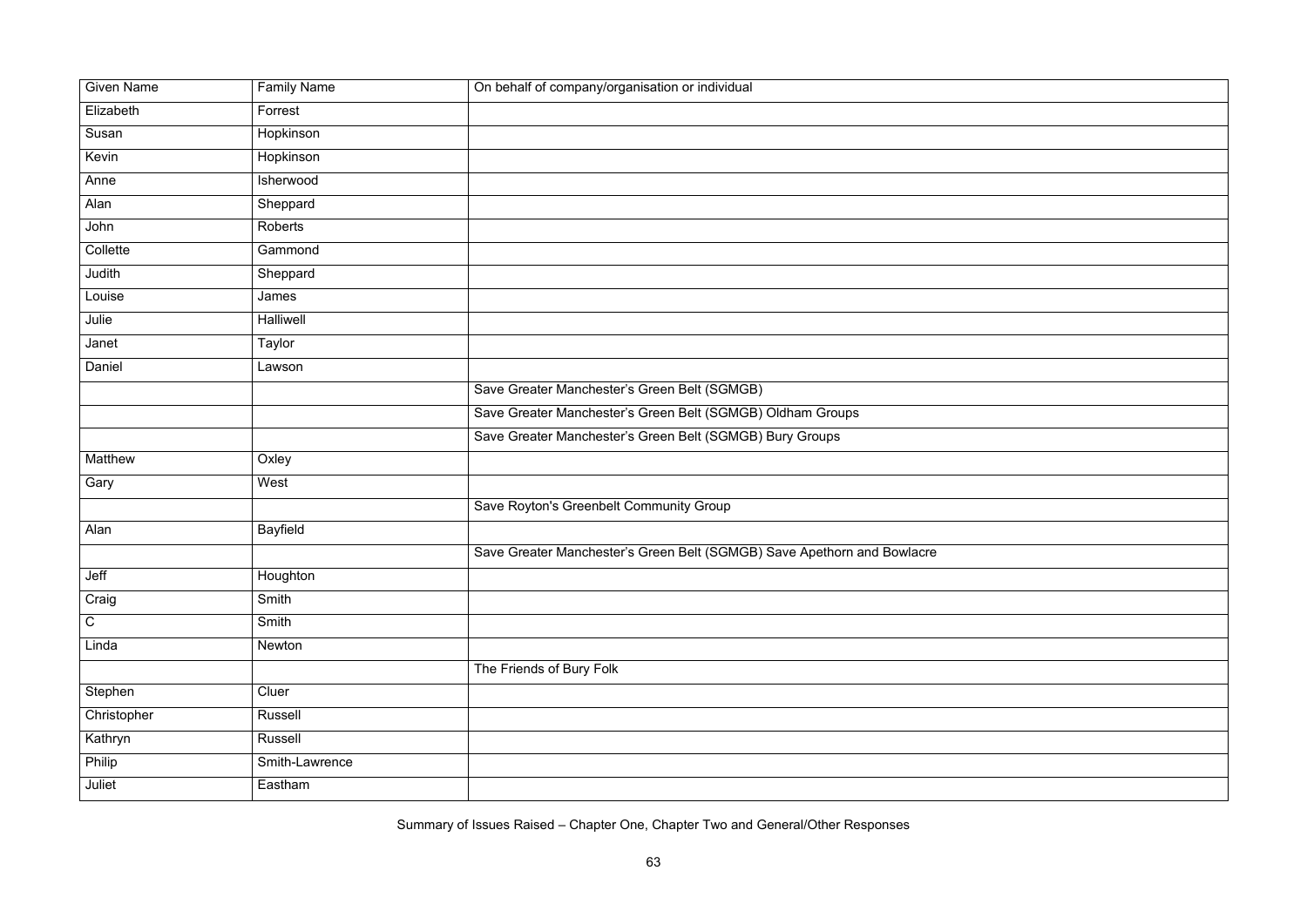



| <b>Given Name</b> | <b>Family Name</b> | On behalf of company/organisation or individual |
|-------------------|--------------------|-------------------------------------------------|
| Donald            | <b>Berry</b>       |                                                 |
| Helen             | <b>Bailey</b>      |                                                 |
| Grace             | Birchmore          |                                                 |
| Elizabeth         | Forrest            |                                                 |
| Carol             | <b>Birchmore</b>   |                                                 |
| Hillary           | Rhoden             |                                                 |
| Tracy             | Raftery            |                                                 |
| Elisabeth         | <b>Berry</b>       |                                                 |
| Tom               | Hall-Spencer       |                                                 |

#### **Table 8 Row LEG5**

| <b>Given Name</b> | <b>Family Name</b> | On behalf of company/organisation or individual |
|-------------------|--------------------|-------------------------------------------------|
| Lisa              | Mather             |                                                 |
| Peter             | Mather             |                                                 |
| Deborah           | Morgan             |                                                 |
| Andrea            | Keeble             |                                                 |
| Susan             | Higgins            |                                                 |
| Oscar             | Majid              |                                                 |
| Stuart            | Johnstone          |                                                 |
| Susan             | Fleming            |                                                 |
| Juliet            | Eastham            |                                                 |
| Yvonne            | Robinson           |                                                 |
| Catherine         | Schofield          |                                                 |
| Andrew            | Fleming            |                                                 |
| Michelle          | Mcloughlin         |                                                 |
| Joan              | Glynn              |                                                 |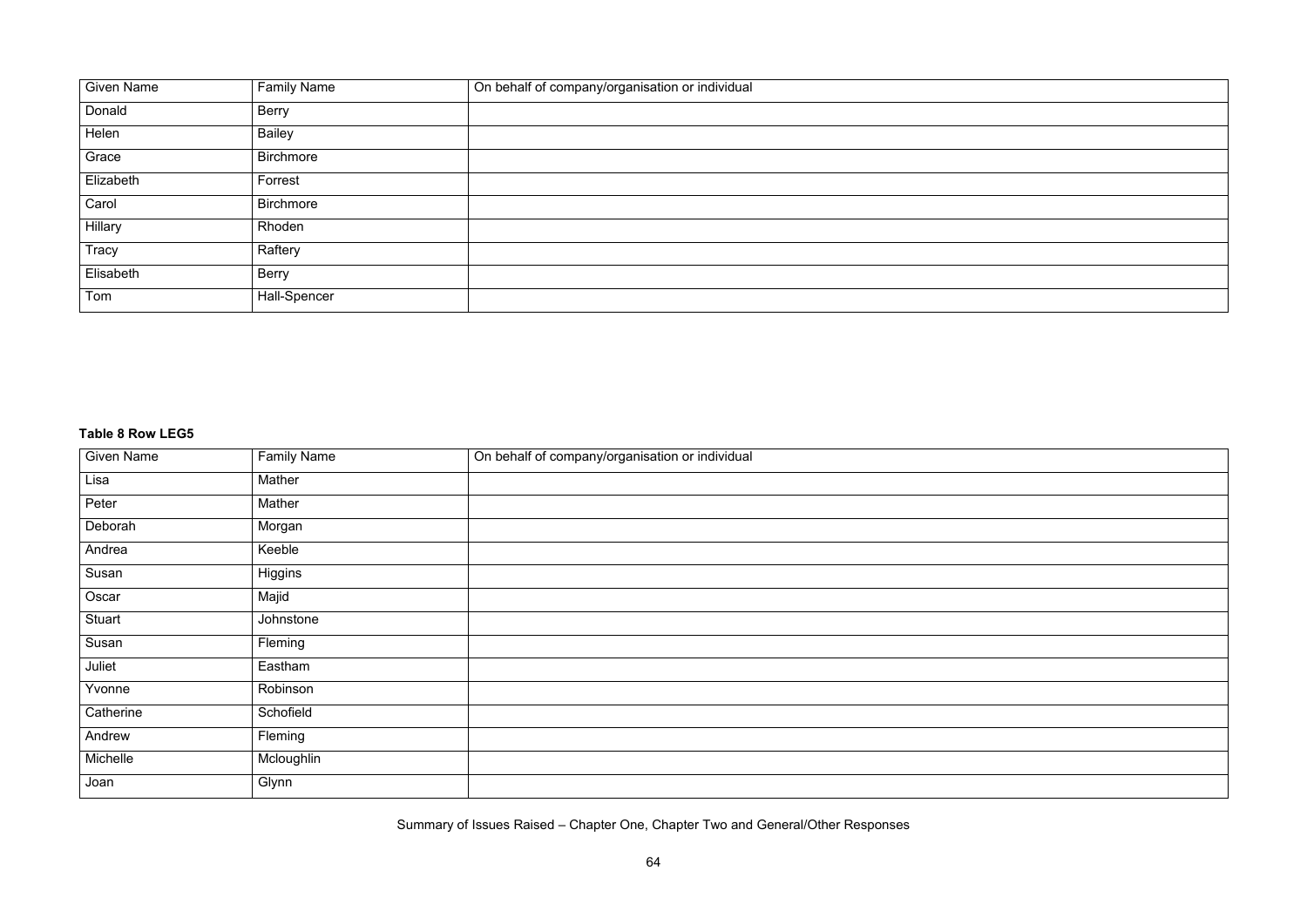| <b>Given Name</b> | <b>Family Name</b> | On behalf of company/organisation or individual |
|-------------------|--------------------|-------------------------------------------------|
| Tom               | Wood               |                                                 |
| Viv               | <b>Barlow</b>      |                                                 |
| Jacqueline        | Majid              |                                                 |
| ${\mathsf S}$     | Stratton           |                                                 |
| Colin             | Heaton             |                                                 |
| Hazel             | Keane              |                                                 |
| John              | Robinson           |                                                 |
| Susan             | Horridge           |                                                 |
| Shirley           | <b>Buckley</b>     |                                                 |
| Barry             | Spence             |                                                 |
| Joanne            | Dawson             |                                                 |
| George            | Wood               |                                                 |
| Joanne            | Culliney           |                                                 |
| Christopher       | Culliney           |                                                 |
| Annmarie          | <b>Bennett</b>     |                                                 |
| Rebecca           | Robinson           |                                                 |
| Alexandra         | Saffer             |                                                 |
| Daniel            | Robinson           |                                                 |
| Derek M           | Glynn              |                                                 |
| Carole            | Martin             |                                                 |
| Geoff             | Woods              |                                                 |
| Carolyn           | Saffer             |                                                 |
| Samantha          | Doggett            |                                                 |
| Lucy              | Taylor             |                                                 |
| Saul              | Bennett            |                                                 |
| Colleen           | Donovan-Togo       |                                                 |
| Angela            | Shaw               |                                                 |
| Paul              | Taylor             |                                                 |
| Aimee             | Shaw               |                                                 |
| Jennifer          | Cronin             |                                                 |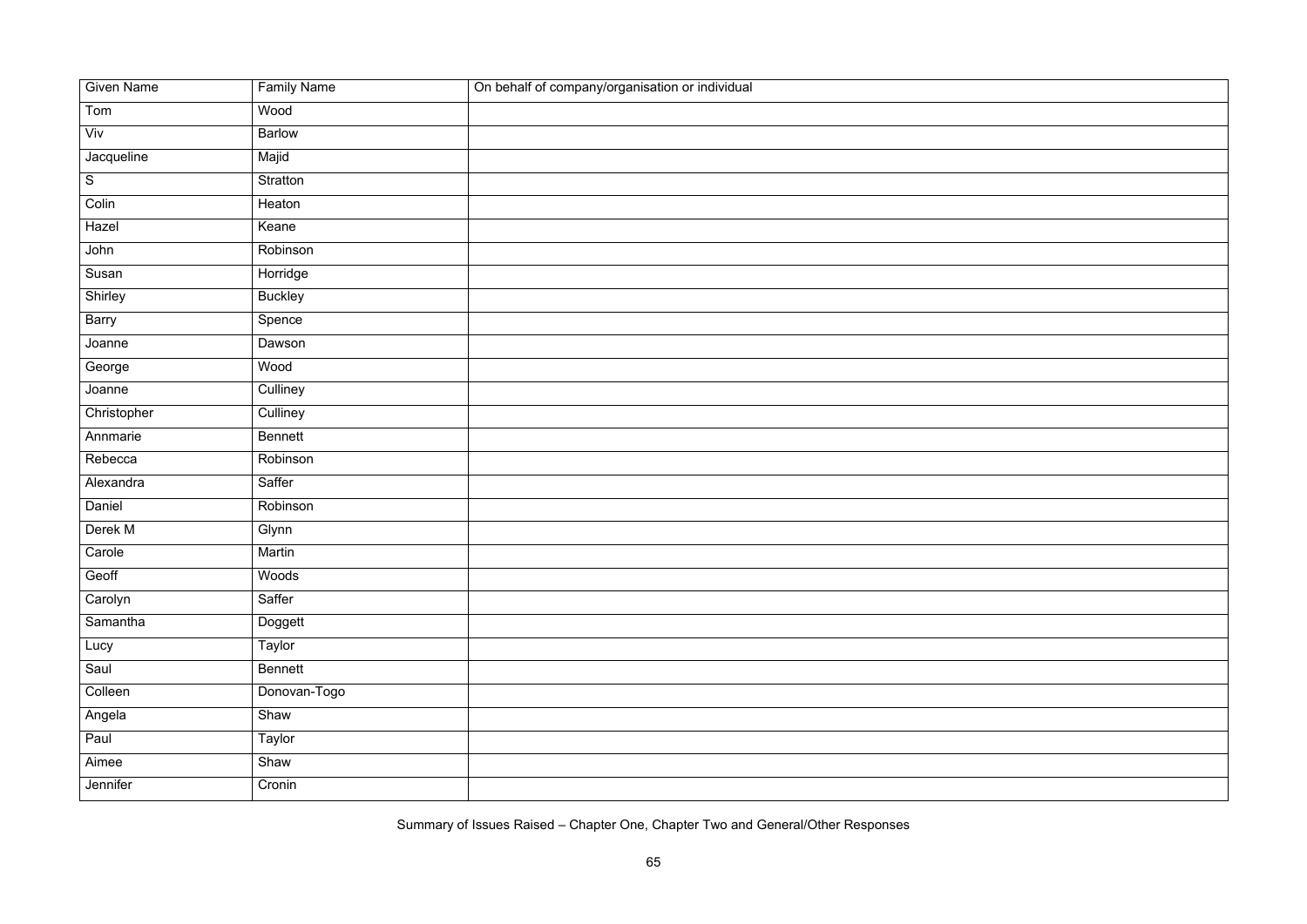| <b>Given Name</b> | <b>Family Name</b> | On behalf of company/organisation or individual |
|-------------------|--------------------|-------------------------------------------------|
| <b>Barbara</b>    | Cooke              |                                                 |
| Lorraine          | Tucker             |                                                 |
| Sheila            | Jackson            |                                                 |
| <b>Brian</b>      | Wright             |                                                 |
| <b>Brian</b>      | Cooke              |                                                 |
| Kelly             | Fox                |                                                 |
| Paul              | Yarwood            |                                                 |
| Lisa              | Wright             |                                                 |
| Sara              | Slater             |                                                 |
| Abby              | Derere             |                                                 |
| Craig             | Tucker             |                                                 |
| Victoria          | Hothersall         |                                                 |
| Adam              | <b>Burgess</b>     |                                                 |
| Jacqueline        | Yarwood            |                                                 |
| Anna Katherine    | <b>Burgess</b>     |                                                 |
| Alan              | <b>Bayfield</b>    |                                                 |
| Debbie            | Pownceby           |                                                 |
| Rebecca           | <b>Hindle</b>      |                                                 |
| Marjorie          | Higham             |                                                 |
| Gwynneth          | <b>McManus</b>     |                                                 |
| Gwyneth           | Derere             |                                                 |
| Nicola            | Kerr               |                                                 |
| Julia             | Gallagher          |                                                 |
| Joanne            | Dallimore          |                                                 |
| Alison            | Lees               |                                                 |
| David J           | Arnfield           |                                                 |
| Emma              | <b>Nye</b>         |                                                 |
| Kath              | Dobson             |                                                 |
| David             | <b>Boulger</b>     |                                                 |
| Leanne            | Labrow             |                                                 |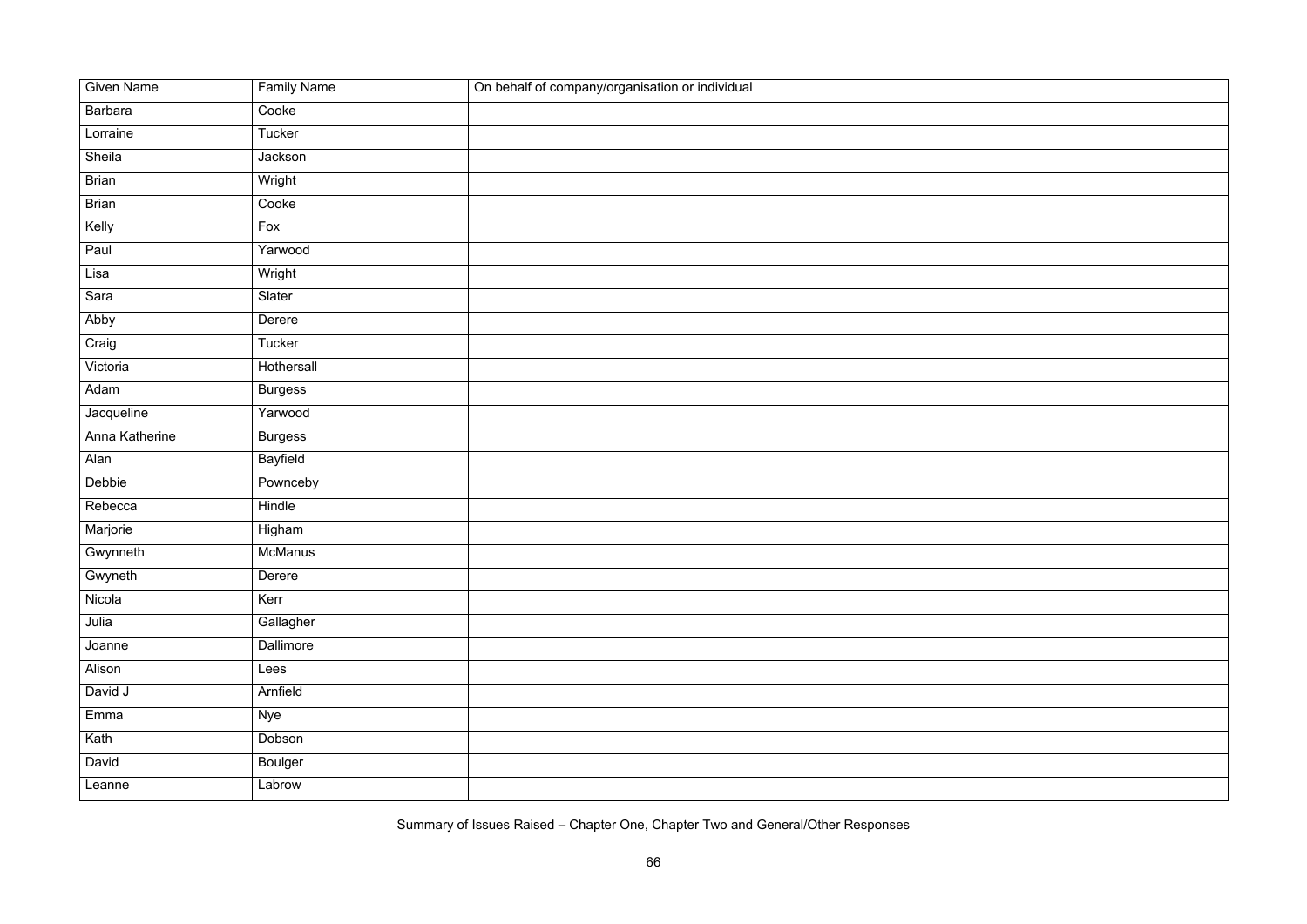

| <b>Given Name</b> | <b>Family Name</b> | On behalf of company/organisation or individual |
|-------------------|--------------------|-------------------------------------------------|
| Alexandra         | Cluer              |                                                 |
| Catherine         | Poulton            |                                                 |
| Hilary            | Rhoden             |                                                 |
| Carol             | <b>Birchmore</b>   |                                                 |
| Louise            | Mee                |                                                 |
| Pamela            | Maxon              |                                                 |
| Dawn              | Johnstone          |                                                 |
| lain              | Gartside           |                                                 |
| Matthew           | <b>Broadbent</b>   |                                                 |
| Jane              | Lester             |                                                 |
| David             | Mclaughlin         |                                                 |
|                   |                    | <b>Simister Village Community</b>               |
| <b>Mark</b>       | <b>Brodigan</b>    |                                                 |
|                   |                    | Save Royton's Greenbelt Community Group         |

#### **Table 9 Row PW7**

| <b>Given Name</b> | <b>Family Name</b> | On behalf of company/organisation or individual |
|-------------------|--------------------|-------------------------------------------------|
|                   |                    | <b>AARD - Action Against Rural Development</b>  |
| Helen             | <b>Bailey</b>      |                                                 |
| Elizabeth         | Forrest            |                                                 |
| Carol             | <b>Birchmore</b>   |                                                 |
| Hillary           | Rhoden             |                                                 |
| Collette          | Gammond            |                                                 |
| Alan              | Sheppard           |                                                 |
| John              | Roberts            |                                                 |
| Maureen           | Seward             |                                                 |
| Paul              | Heywood            |                                                 |
| Paul              | <b>Burns</b>       |                                                 |
| Jim               | McMahon            |                                                 |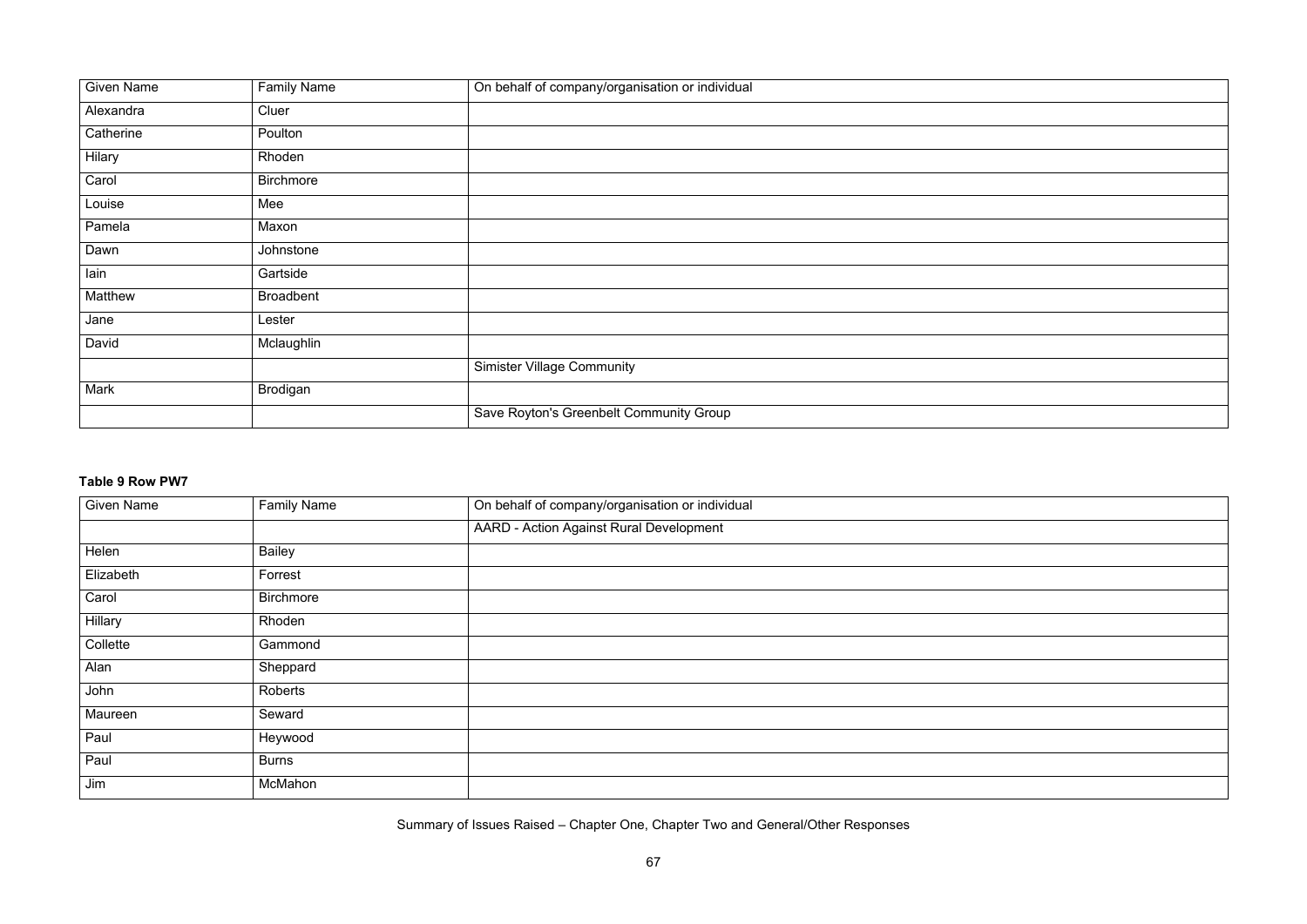|                                                                                                                      |  | the control of the control of     |  |
|----------------------------------------------------------------------------------------------------------------------|--|-----------------------------------|--|
|                                                                                                                      |  | the control of the control of the |  |
| <u> 1988 - Ann an Dùbhlachd ann an Dùbhlachd ann an Dùbhlachd ann an Dùbhlachd ann an Dùbhlachd ann an Dùbhlachd</u> |  |                                   |  |
| <u> 1989 - Andrea Andrewski, matematik a stranislavnik i strategicki strategicki strategicki strategicki strateg</u> |  | the control of the control of the |  |
|                                                                                                                      |  |                                   |  |
| <u> 1989 - Andrea Andrew Maria (h. 1989).</u>                                                                        |  |                                   |  |
|                                                                                                                      |  |                                   |  |

| <b>Given Name</b> | <b>Family Name</b> | On behalf of company/organisation or individual                         |
|-------------------|--------------------|-------------------------------------------------------------------------|
| Judith            | Sheppard           |                                                                         |
| Louise            | James              |                                                                         |
| Julie             | <b>Halliwell</b>   |                                                                         |
| Janet             | Taylor             |                                                                         |
| Daniel            | Lawson             |                                                                         |
|                   |                    | Save Greater Manchester's Green Belt (SGMGB)                            |
|                   |                    | Save Greater Manchester's Green Belt (SGMGB) Oldham Groups              |
|                   |                    | Save Greater Manchester's Green Belt (SGMGB) Bury Groups                |
| <b>Matthew</b>    | Oxley              |                                                                         |
| Gary              | West               |                                                                         |
|                   |                    | Save Royton's Greenbelt Community Group                                 |
| Alan              | <b>Bayfield</b>    |                                                                         |
|                   |                    | Save Greater Manchester's Green Belt (SGMGB) Save Apethorn and Bowlacre |
| Jeff              | Houghton           |                                                                         |
| Craig             | Smith              |                                                                         |
| $\mathsf C$       | Smith              |                                                                         |
| Linda             | Newton             |                                                                         |
|                   |                    | The Friends of Bury Folk                                                |
| Stephen           | Cluer              |                                                                         |
| Christopher       | <b>Russell</b>     |                                                                         |
| Kathryn           | Russell            |                                                                         |
| Philip            | Smith-Lawrence     |                                                                         |
| Juliet            | Eastham            |                                                                         |

### **Table 10 Row PW7 (cont)**

| <b>Given Name</b> | <b>Family Name</b> | On behalf of company/organisation or individual |
|-------------------|--------------------|-------------------------------------------------|
| Natasha           | <b>Cross</b>       |                                                 |
| <b>Steve</b>      | <b>Buck</b>        |                                                 |
| Adrian            | <b>Bolton</b>      |                                                 |
| Collette          | Gammond            |                                                 |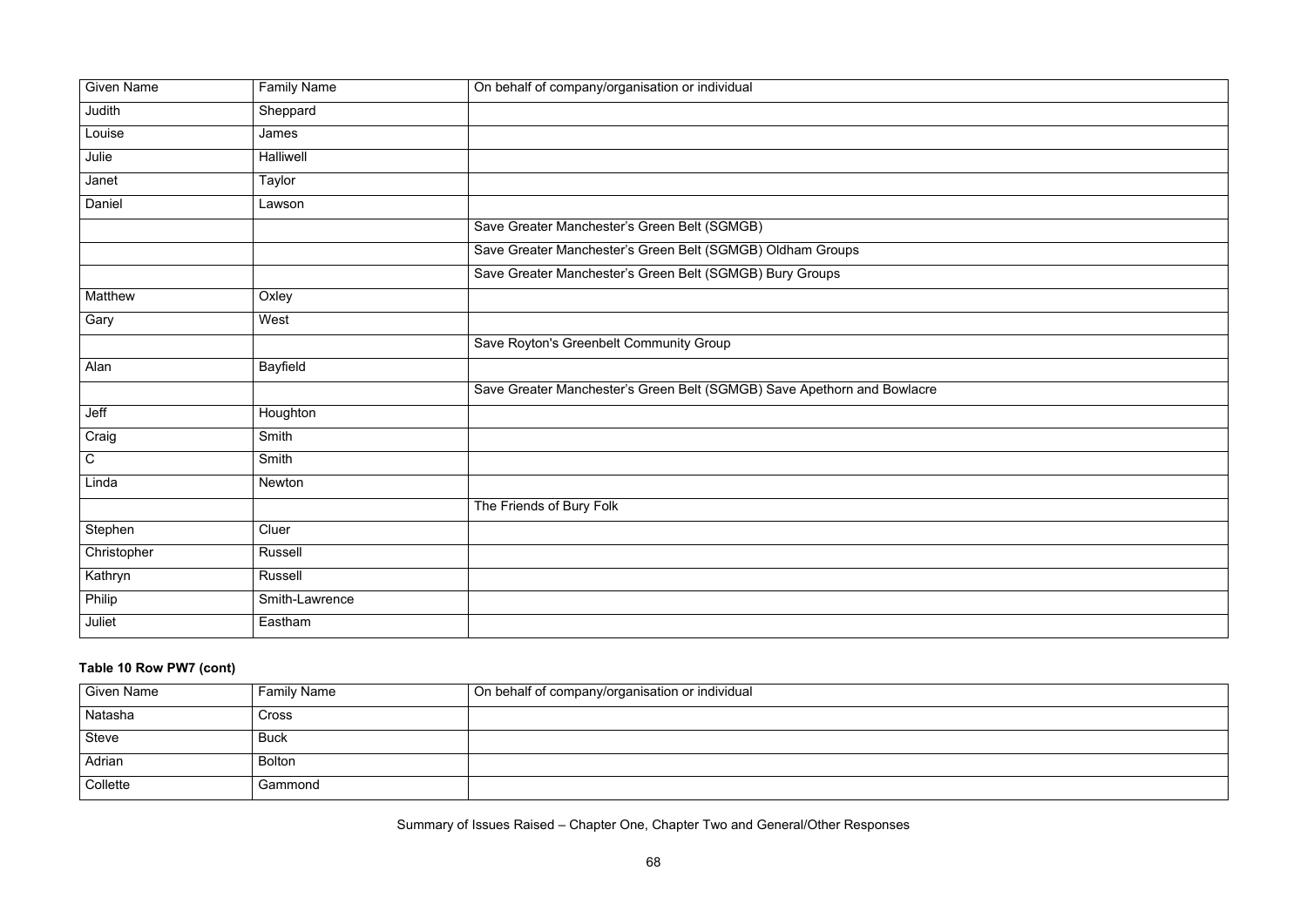| <b>Given Name</b> | <b>Family Name</b> | On behalf of company/organisation or individual                         |
|-------------------|--------------------|-------------------------------------------------------------------------|
| Judith            | Sheppard           |                                                                         |
| Louise            | James              |                                                                         |
| Julie             | Halliwell          |                                                                         |
| Janet             | Taylor             |                                                                         |
| Daniel            | Lawson             |                                                                         |
|                   |                    | Save Greater Manchester's Green Belt (SGMGB)                            |
|                   |                    | Save Greater Manchester's Green Belt (SGMGB) Oldham Groups              |
|                   |                    | Save Greater Manchester's Green Belt (SGMGB) Bury Groups                |
| Matthew           | Oxley              |                                                                         |
| Gary              | West               |                                                                         |
|                   |                    | Save Royton's Greenbelt Community Group                                 |
| Alan              | <b>Bayfield</b>    |                                                                         |
|                   |                    | Save Greater Manchester's Green Belt (SGMGB) Save Apethorn and Bowlacre |
| Jeff              | Houghton           |                                                                         |
| Craig             | Smith              |                                                                         |
| $\mathsf C$       | Smith              |                                                                         |
| Linda             | Newton             |                                                                         |
|                   |                    | The Friends of Bury Folk                                                |
| Stephen           | Cluer              |                                                                         |
| Christopher       | <b>Russell</b>     |                                                                         |
| Kathryn           | Russell            |                                                                         |
| Philip            | Smith-Lawrence     |                                                                         |
| Juliet            | Eastham            |                                                                         |
| Peter             | Stratton           |                                                                         |
| <b>Brian</b>      | Saffer             |                                                                         |
| Donald            | <b>Berry</b>       |                                                                         |
| Tom               | Hall-Spencer       |                                                                         |
|                   |                    | SaveGreaterManchestersGreenBelt(SGMGB)RochdaleGroups                    |
|                   |                    | Woodford Neighbourhood Forum                                            |
|                   |                    | <b>Simister Village Community Association</b>                           |
|                   |                    |                                                                         |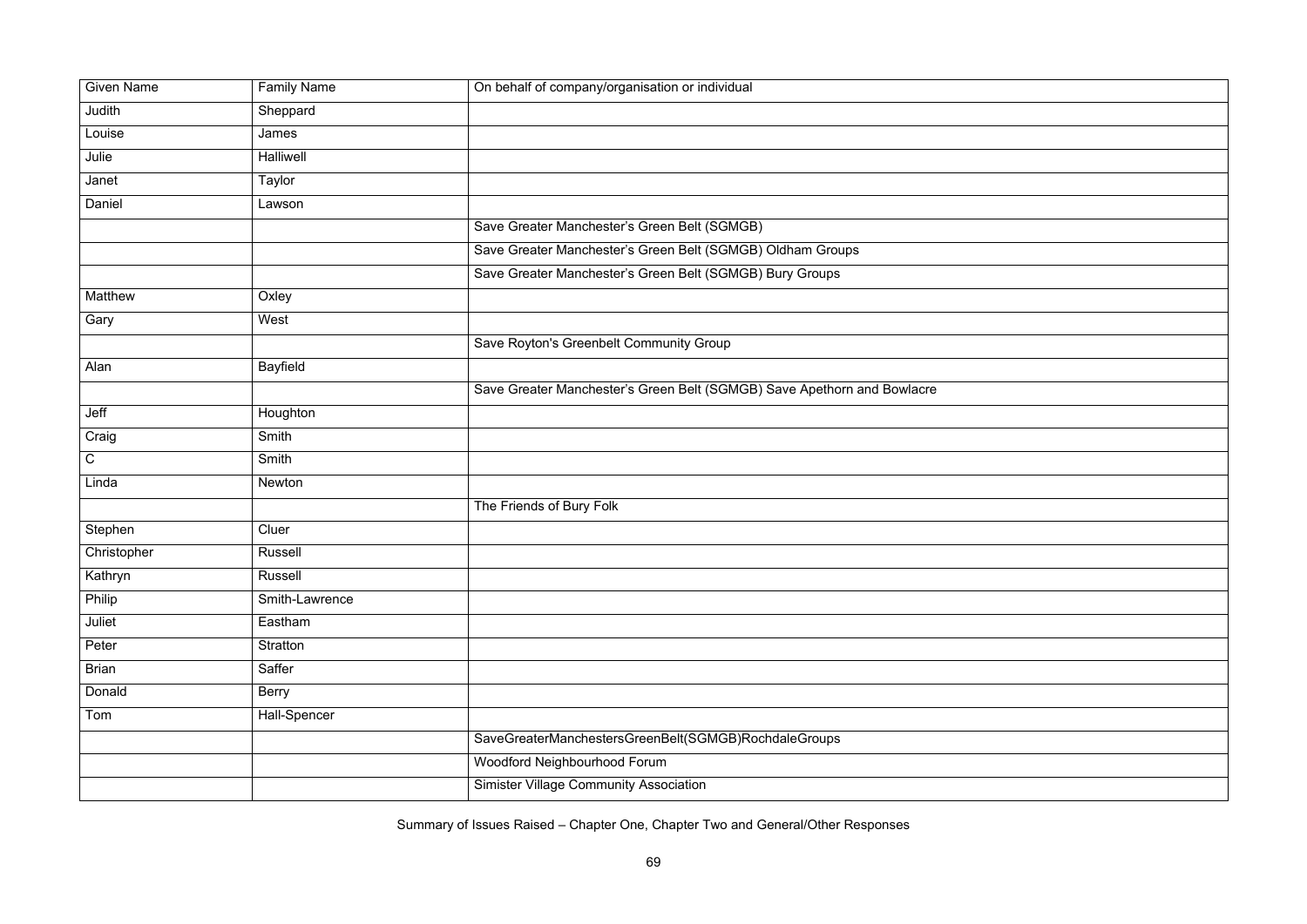| Given Name | v Name<br>∶amılv | if company/organisation or individual<br>≅behalf oï |
|------------|------------------|-----------------------------------------------------|
| Lucy       | arsden           |                                                     |

#### **Table 11 Row PW21**

| <b>Given Name</b> | <b>Family Name</b> | On behalf of company/organisation or individual            |
|-------------------|--------------------|------------------------------------------------------------|
| Stephen           | Cluer              |                                                            |
| Janine            | Lawford            |                                                            |
| Natasha           | Cross              |                                                            |
| Steve             | <b>Buck</b>        |                                                            |
| Adrian            | <b>Bolton</b>      |                                                            |
| Donald            | <b>Berry</b>       |                                                            |
| Helen             | <b>Bailey</b>      |                                                            |
| Grace             | <b>Birchmore</b>   |                                                            |
| Elizabeth         | Forrest            |                                                            |
| Carol             | <b>Birchmore</b>   |                                                            |
| Hillary           | Rhoden             |                                                            |
| Alan              | Sheppard           |                                                            |
| Robert            | <b>Birchmore</b>   |                                                            |
| Elisabeth         | <b>Berry</b>       |                                                            |
| Janine            | Lawford            |                                                            |
| Natasha           | Cross              |                                                            |
| Steve             | <b>Buck</b>        |                                                            |
| Adrian            | <b>Bolton</b>      |                                                            |
| Collette          | Gammond            |                                                            |
| Judith            | Sheppard           |                                                            |
| Louise            | James              |                                                            |
| Julie             | Halliwell          |                                                            |
| Janet             | Taylor             |                                                            |
| Daniel            | Lawson             |                                                            |
|                   |                    | Save Greater Manchester's Green Belt (SGMGB)               |
|                   |                    | Save Greater Manchester's Green Belt (SGMGB) Oldham Groups |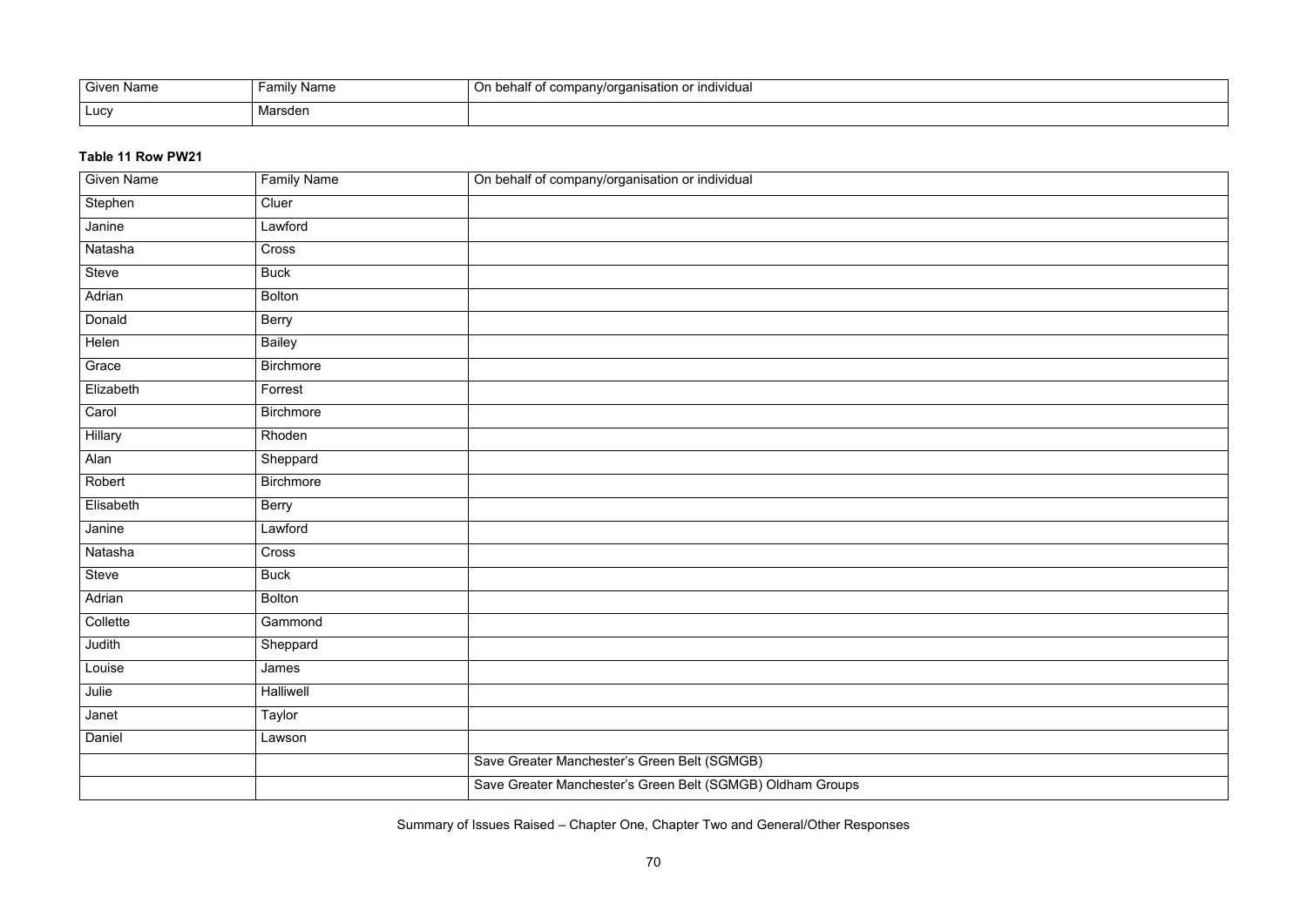| <u> 1989 - Johann Barnett, fransk politiker (d. 1989)</u>                                 |  |  |
|-------------------------------------------------------------------------------------------|--|--|
|                                                                                           |  |  |
| the control of the control of the control of the control of the control of the control of |  |  |
|                                                                                           |  |  |
|                                                                                           |  |  |
|                                                                                           |  |  |
|                                                                                           |  |  |

| <b>Given Name</b> | <b>Family Name</b> | On behalf of company/organisation or individual                         |
|-------------------|--------------------|-------------------------------------------------------------------------|
|                   |                    | Save Greater Manchester's Green Belt (SGMGB) Bury Groups                |
| Matthew           | Oxley              |                                                                         |
| Gary              | West               |                                                                         |
|                   |                    | Save Royton's Greenbelt Community Group                                 |
| Alan              | <b>Bayfield</b>    |                                                                         |
|                   |                    | Save Greater Manchester's Green Belt (SGMGB) Save Apethorn and Bowlacre |
| Jeff              | Houghton           |                                                                         |
| Craig             | Smith              |                                                                         |
| $\mathsf C$       | Smith              |                                                                         |
| Linda             | Newton             |                                                                         |
|                   |                    | The Friends of Bury Folk                                                |
| Christopher       | Russell            |                                                                         |
| Kathryn           | Russell            |                                                                         |
| Philip            | Smith-Lawrence     |                                                                         |
| Juliet            | Eastham            |                                                                         |
| Janine            | Lawford            |                                                                         |
| Donald            | <b>Berry</b>       |                                                                         |
| Tom               | Hall-Spencer       |                                                                         |

# **Table 12 Row PW52**

| <b>Given Name</b> | <b>Family Name</b> | On behalf of company/organisation or individual |
|-------------------|--------------------|-------------------------------------------------|
| Helen             | <b>Bailey</b>      |                                                 |
| Grace             | <b>Birchmore</b>   |                                                 |
| Lisa              | Mather             |                                                 |
| Elizabeth         | Forrest            |                                                 |
| Mat               | <b>Burbery</b>     |                                                 |
| Alex              | Abbey              |                                                 |
| Hilary            | Rhoden             |                                                 |
| Doug              | Kirkpatrick        |                                                 |
| Carol             | <b>Birchmore</b>   |                                                 |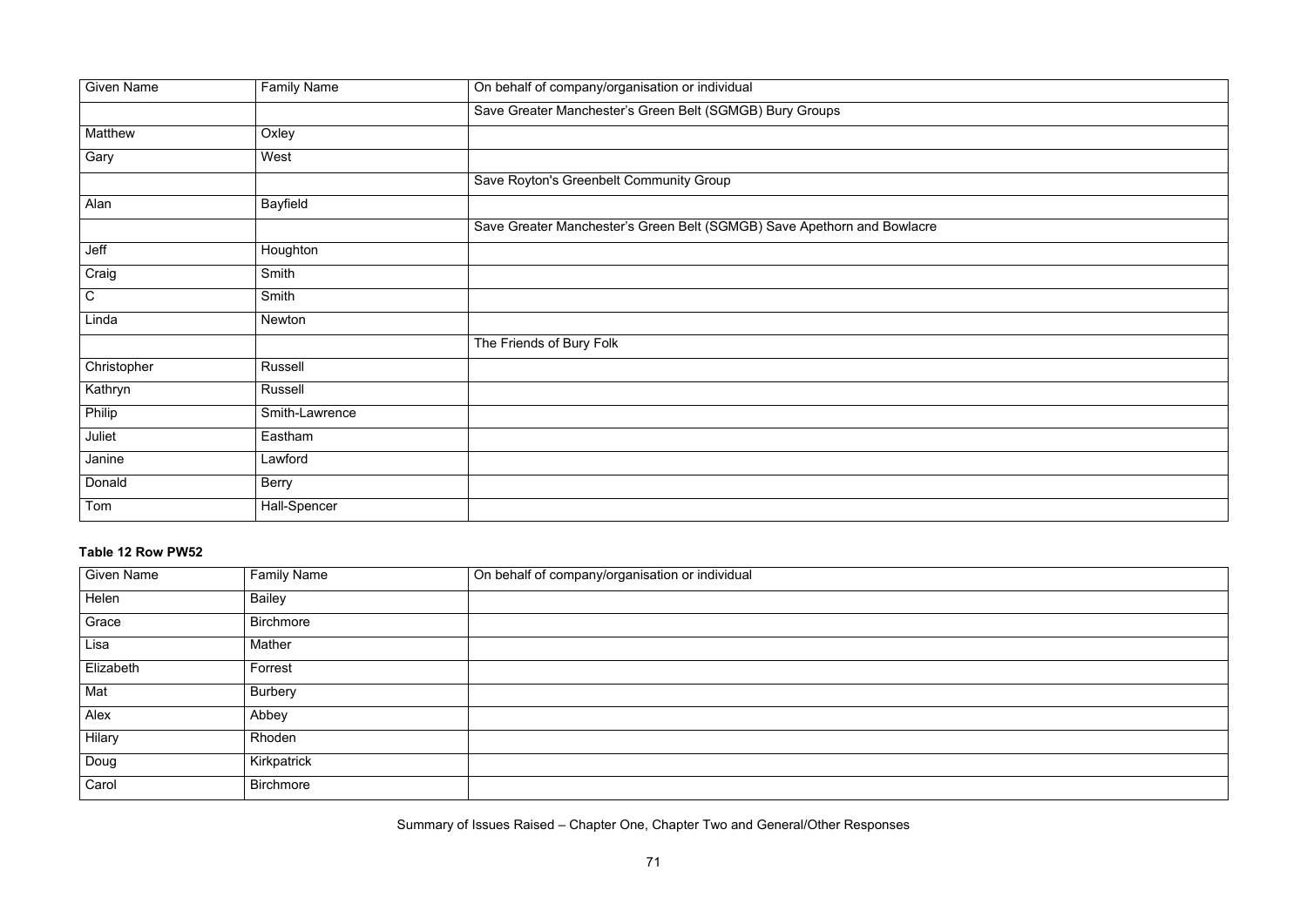| <b>Given Name</b> | <b>Family Name</b> | On behalf of company/organisation or individual  |
|-------------------|--------------------|--------------------------------------------------|
| Caroline          | O'Donnell          |                                                  |
| Fran              | Greer              |                                                  |
| Hillary           | Rhoden             |                                                  |
| Alan              | Sheppard           |                                                  |
| Tony              | Parker             |                                                  |
| Ben               | Parker             |                                                  |
| Leesa             | Parker             |                                                  |
| Maureen           | Seward             |                                                  |
| Patricia          | Deacon             |                                                  |
| Paul              | Heywood            |                                                  |
| Robert            | Birchmore          |                                                  |
| Elisabeth         | <b>Berry</b>       |                                                  |
|                   |                    | Trustees of the Houghton Concrete Pension Scheme |
| John              | Anderson           |                                                  |
| David J           | Arnfield           |                                                  |
| Gareth            | Costello           |                                                  |
| Robert            | <b>Birchmore</b>   |                                                  |
| Graham            | Walsh              |                                                  |
| Roy               | Dennett            |                                                  |
| Stephen           | Cluer              |                                                  |
| Janine            | Lawford            |                                                  |
| Natasha           | Cross              |                                                  |
| Steve             | <b>Buck</b>        |                                                  |
| Adrian            | <b>Bolton</b>      |                                                  |
| Collette          | Gammond            |                                                  |
| Judith            | Sheppard           |                                                  |
| Louise            | James              |                                                  |
| Julie             | Halliwell          |                                                  |
| Janet             | Taylor             |                                                  |
| Daniel            | Lawson             |                                                  |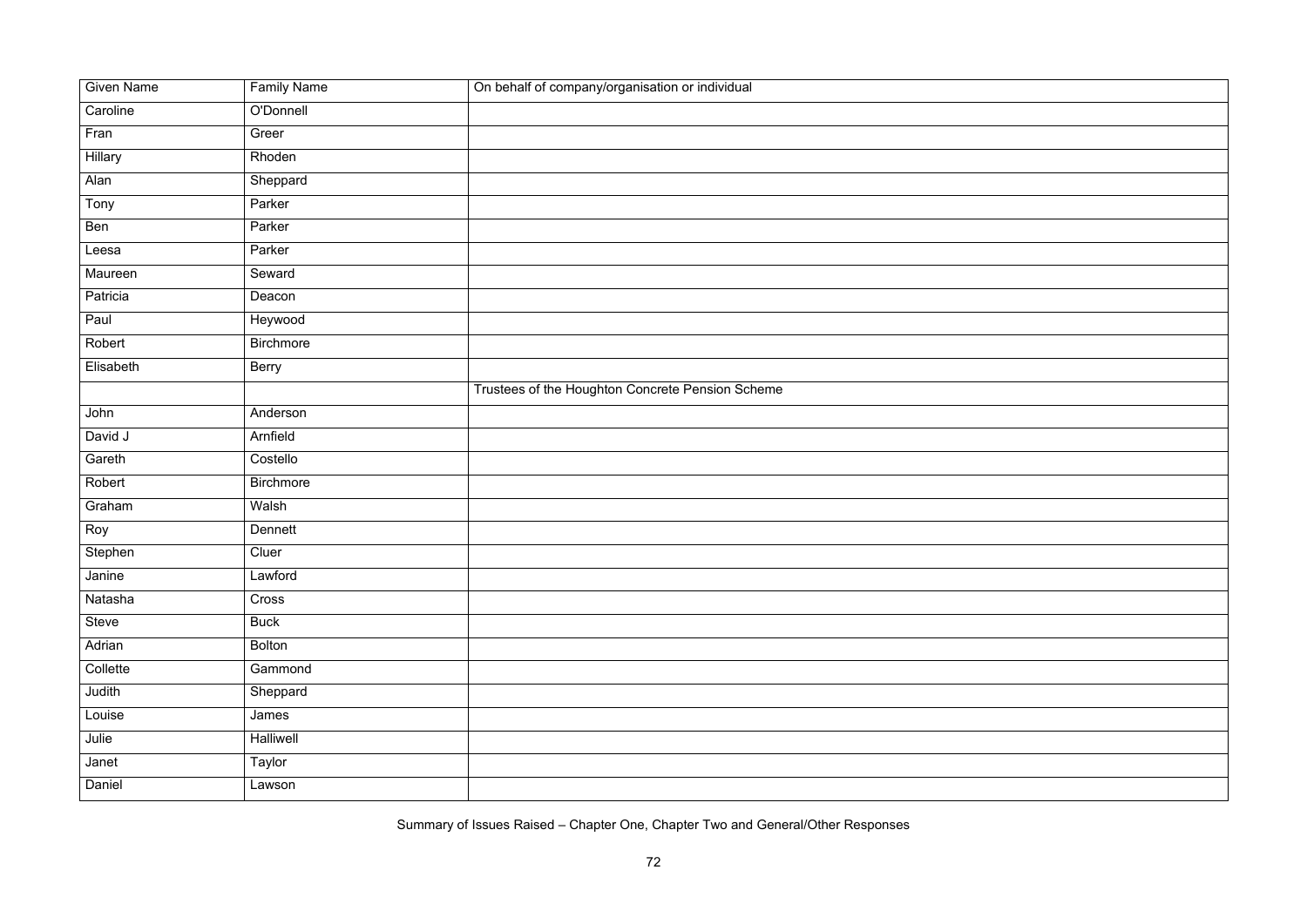| <u> 1989 - Johann Stoff, deutscher Stoffen und der Stoffen und der Stoffen und der Stoffen und der Stoffen und der</u> |  |  |
|------------------------------------------------------------------------------------------------------------------------|--|--|
| <u> 1989 - Johann Barn, amerikansk politiker (d. 1989)</u>                                                             |  |  |
|                                                                                                                        |  |  |
|                                                                                                                        |  |  |
| <u> 1989 - Johann Barnett, fransk politiker (</u>                                                                      |  |  |
|                                                                                                                        |  |  |

| <b>Given Name</b> | <b>Family Name</b> | On behalf of company/organisation or individual                         |
|-------------------|--------------------|-------------------------------------------------------------------------|
|                   |                    | Save Greater Manchester's Green Belt (SGMGB)                            |
|                   |                    | Save Greater Manchester's Green Belt (SGMGB) Oldham Groups              |
|                   |                    | Save Greater Manchester's Green Belt (SGMGB) Bury Groups                |
| Matthew           | Oxley              |                                                                         |
| Gary              | West               |                                                                         |
|                   |                    | Save Royton's Greenbelt Community Group                                 |
| Alan              | <b>Bayfield</b>    |                                                                         |
|                   |                    | Save Greater Manchester's Green Belt (SGMGB) Save Apethorn and Bowlacre |
| Jeff              | Houghton           |                                                                         |
| Craig             | Smith              |                                                                         |
| $\mathsf C$       | Smith              |                                                                         |
| Linda             | Newton             |                                                                         |
|                   |                    | The Friends of Bury Folk                                                |
| Christopher       | <b>Russell</b>     |                                                                         |
| Kathryn           | <b>Russell</b>     |                                                                         |
| Philip            | Smith-Lawrence     |                                                                         |
| Juliet            | Eastham            |                                                                         |
| Gary              | West               |                                                                         |
| Tom               | Hall-Spencer       |                                                                         |
|                   |                    |                                                                         |

## **Table 13 Row PW52 (cont)**

| <b>Given Name</b> | <b>Family Name</b> | On behalf of company/organisation or individual              |
|-------------------|--------------------|--------------------------------------------------------------|
| Gary              | West               |                                                              |
|                   |                    | Save Greater Manchester's Green Belt (SGMGB) Rochdale Groups |
| David             | Mclaughlin         |                                                              |
| Jane              | Lester             |                                                              |
|                   |                    | The Friends of Bury Folk                                     |
| Judith            | Sheppard           |                                                              |
| Collette          | Gammond            |                                                              |
|                   |                    | Save Greater Manchester's Green Belt (SGMGB)                 |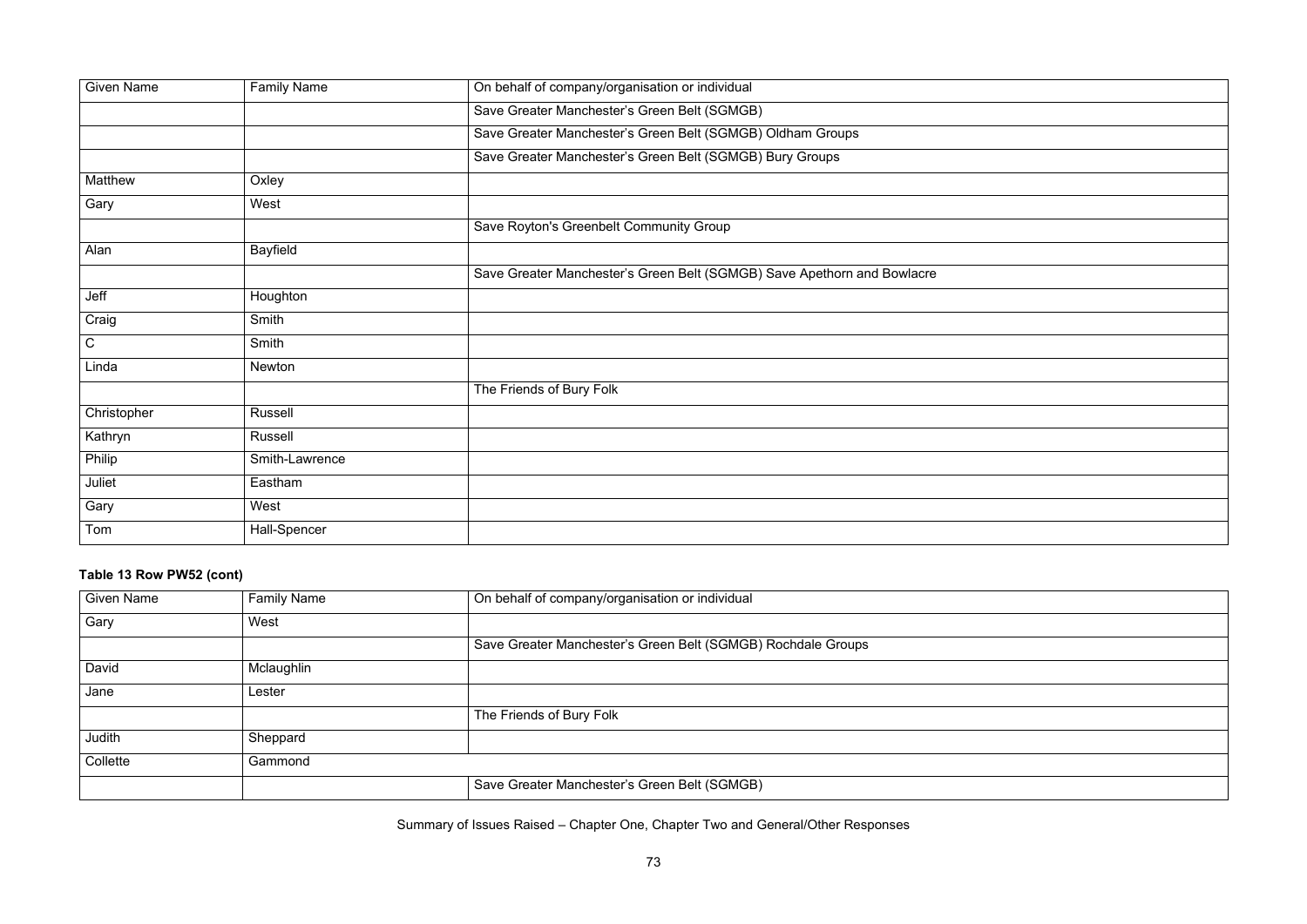| <u> 1989 - Andrea Andrew Maria (h. 1989).</u>                                                                   |  |  |
|-----------------------------------------------------------------------------------------------------------------|--|--|
|                                                                                                                 |  |  |
|                                                                                                                 |  |  |
| the contract of the contract of the contract of the contract of the contract of the contract of the contract of |  |  |
|                                                                                                                 |  |  |
|                                                                                                                 |  |  |
|                                                                                                                 |  |  |

| Louise      | James          |                                                                         |
|-------------|----------------|-------------------------------------------------------------------------|
| Julie       | Halliwell      |                                                                         |
| Janet       | <b>Taylor</b>  |                                                                         |
|             |                | Save Greater Manchester's Green Belt (SGMGB) Bury Groups                |
| Matthew     | Oxley          |                                                                         |
|             |                | Save Greater Manchester's Green Belt (SGMGB) Oldham Groups              |
|             |                | Save Royton's Greenbelt Community Group                                 |
|             |                | Save Greater Manchester's Green Belt (SGMGB) Save Apethorn and Bowlacre |
| Craig       | Smith          |                                                                         |
| $\mathsf C$ | Smith          |                                                                         |
| Linda       | Newton         |                                                                         |
| Jeff        | Houghton       |                                                                         |
| Christopher | Russell        |                                                                         |
| Stephen     | Cluer          |                                                                         |
| Kathryn     | Russell        |                                                                         |
| Philip      | Smith-Lawrence |                                                                         |
| Juliet      | Eastham        |                                                                         |
| John        | Anderson       |                                                                         |
| Daniel      | Lawson         |                                                                         |
| Mark        | Brodigan       |                                                                         |
| Lucy        | Marsden        |                                                                         |
|             |                |                                                                         |

## **Table 14 Row PW61**

| <b>Given Name</b> | <b>Family Name</b> | On behalf of company/organisation or individual |
|-------------------|--------------------|-------------------------------------------------|
| Helen             | <b>Bailey</b>      |                                                 |
| Grace             | Birchmore          |                                                 |
| Elizabeth         | Forrest            |                                                 |
| Carol             | <b>Birchmore</b>   |                                                 |
| Hillary           | Rhoden             |                                                 |
| Collette          | Gammond            |                                                 |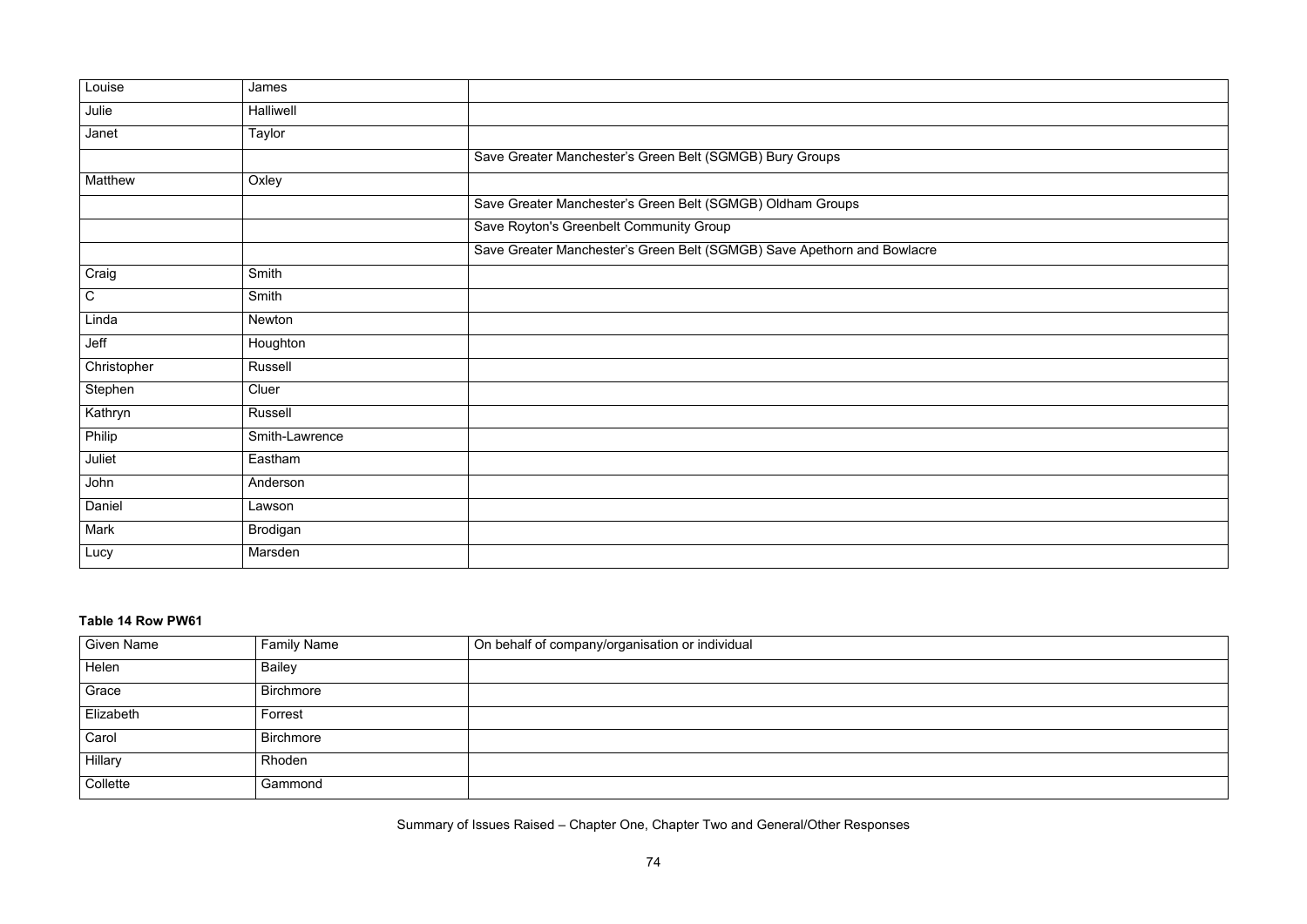| <b>Given Name</b> | <b>Family Name</b> | On behalf of company/organisation or individual                         |
|-------------------|--------------------|-------------------------------------------------------------------------|
| Alan              | Sheppard           |                                                                         |
| John              | Roberts            |                                                                         |
| Maureen           | Seward             |                                                                         |
| Paul              | Heywood            |                                                                         |
| Jackie            | Harris             |                                                                         |
| Liam              | Dean               |                                                                         |
| Gareth            | Costello           |                                                                         |
| Heather           | Williams           |                                                                         |
| Stephen           | Cluer              |                                                                         |
| Philip            | Smith-Lawrence     |                                                                         |
| Janine            | Lawford            |                                                                         |
| Natasha           | Cross              |                                                                         |
| <b>Steve</b>      | <b>Buck</b>        |                                                                         |
| Adrian            | <b>Bolton</b>      |                                                                         |
| Judith            | Sheppard           |                                                                         |
| Louise            | James              |                                                                         |
| Julie             | Halliwell          |                                                                         |
| Janet             | Taylor             |                                                                         |
| Daniel            | Lawson             |                                                                         |
|                   |                    | Save Greater Manchester's Green Belt (SGMGB)                            |
|                   |                    | Save Greater Manchester's Green Belt (SGMGB) Oldham Groups              |
|                   |                    | Save Greater Manchester's Green Belt (SGMGB) Bury Groups                |
| Matthew           | Oxley              |                                                                         |
| Gary              | West               |                                                                         |
|                   |                    | Save Royton's Greenbelt Community Group                                 |
| Alan              | <b>Bayfield</b>    |                                                                         |
|                   |                    | Save Greater Manchester's Green Belt (SGMGB) Save Apethorn and Bowlacre |
| Jeff              | Houghton           |                                                                         |
| Craig             | Smith              |                                                                         |
| ${\bf C}$         | Smith              |                                                                         |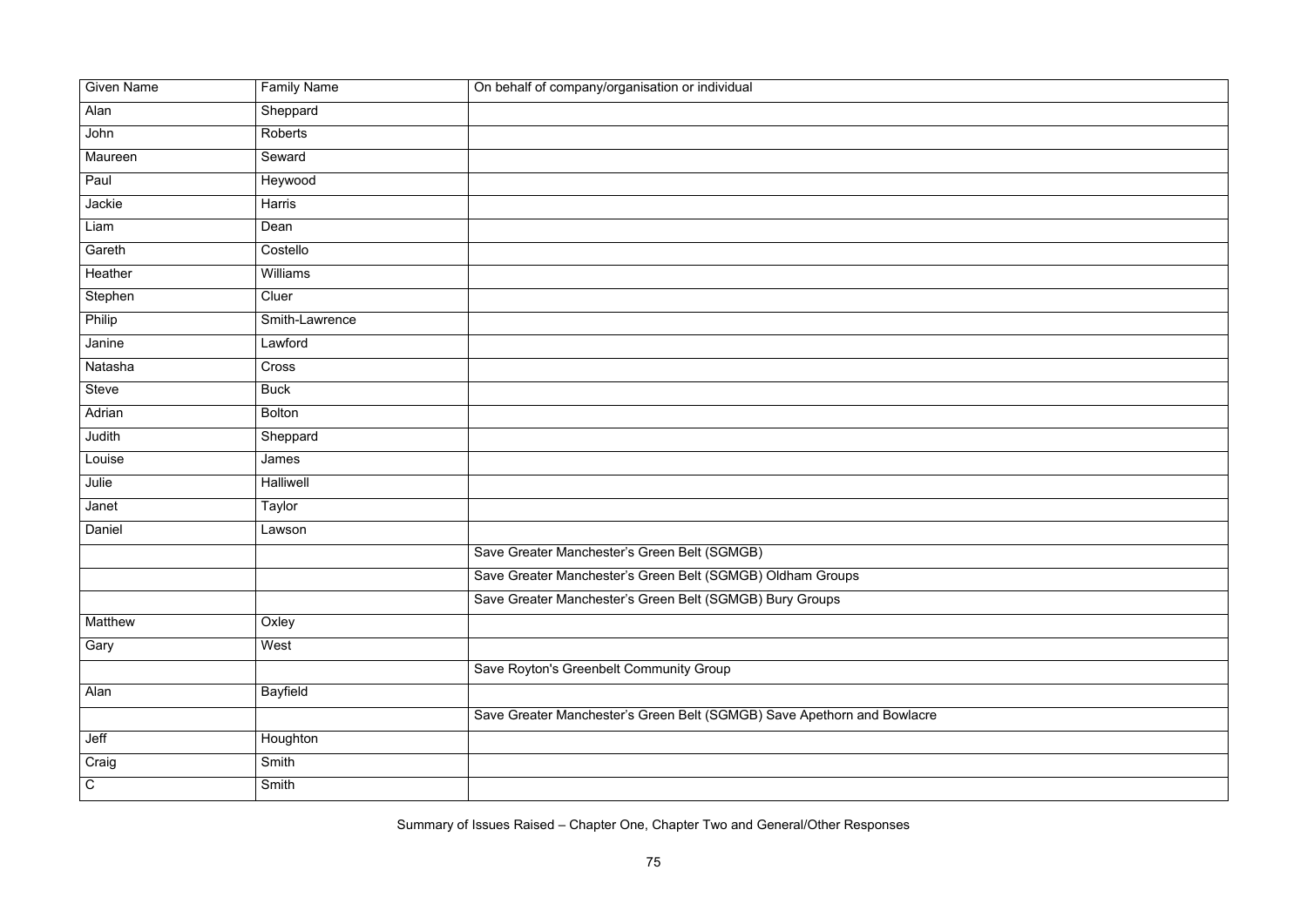

| <b>Given Name</b> | <b>Family Name</b> | On behalf of company/organisation or individual |
|-------------------|--------------------|-------------------------------------------------|
| Linda             | Newton             |                                                 |
|                   |                    | The Friends of Bury Folk                        |
| Christopher       | Russell            |                                                 |
| Kathryn           | Russell            |                                                 |
| Philip            | Smith-Lawrence     |                                                 |
| Juliet            | Eastham            |                                                 |
| Donald            | <b>Berry</b>       |                                                 |

## **Table 15 Row PW61 (cont)**

| <b>Given Name</b> | <b>Family Name</b> | On behalf of company/organisation or individual                         |
|-------------------|--------------------|-------------------------------------------------------------------------|
| Louise            | James              |                                                                         |
| Judith            | Sheppard           |                                                                         |
| Collette          | Gammond            |                                                                         |
|                   |                    | Save Greater Manchester's Green Belt (SGMGB)                            |
| Janet             | Taylor             |                                                                         |
|                   |                    | Save Greater Manchester's Green Belt (SGMGB) Oldham Groups              |
|                   |                    | Save Greater Manchester's Green Belt (SGMGB) Bury Groups                |
| Matthew           | Oxley              |                                                                         |
| Gary              | West               |                                                                         |
| Craig             | Smith              |                                                                         |
|                   |                    | Save Royton's Greenbelt Community Group                                 |
|                   |                    | Save Greater Manchester's Green Belt (SGMGB) Save Apethorn and Bowlacre |
| $\mathsf C$       | Smith              |                                                                         |
| Linda             | Newton             |                                                                         |
|                   |                    | The Friends of Bury Folk                                                |
| Jeff              | Houghton           |                                                                         |
| Christopher       | Russell            |                                                                         |
| Stephen           | Cluer              |                                                                         |
| Kathryn           | <b>Russell</b>     |                                                                         |
|                   |                    |                                                                         |